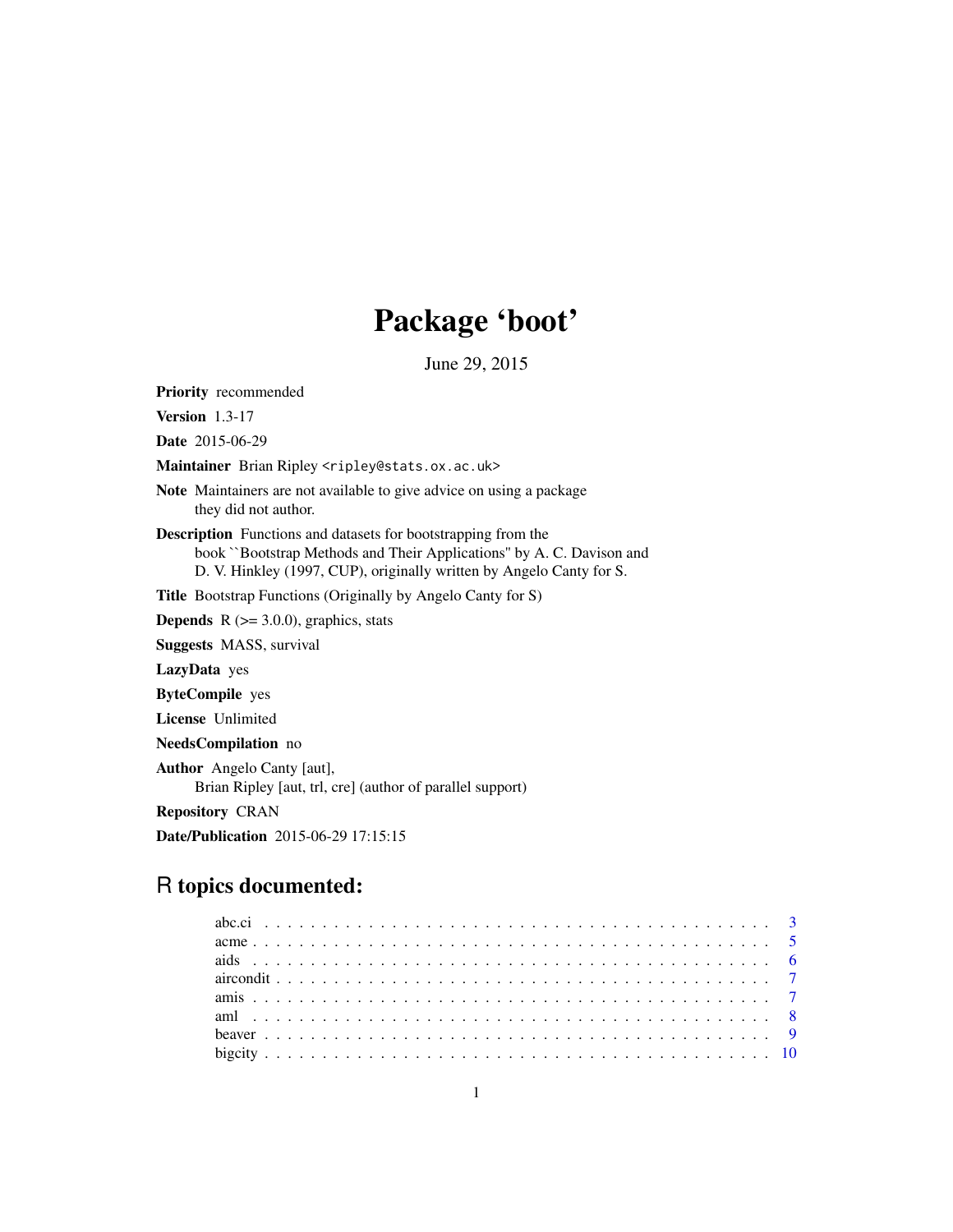| boot                                                                                                                   | 11 |
|------------------------------------------------------------------------------------------------------------------------|----|
|                                                                                                                        | 17 |
|                                                                                                                        | 18 |
|                                                                                                                        | 22 |
| breslow                                                                                                                | 23 |
|                                                                                                                        | 24 |
| cane                                                                                                                   | 24 |
|                                                                                                                        | 25 |
|                                                                                                                        | 26 |
|                                                                                                                        | 27 |
|                                                                                                                        | 27 |
|                                                                                                                        | 28 |
|                                                                                                                        |    |
|                                                                                                                        | 29 |
|                                                                                                                        | 33 |
|                                                                                                                        | 34 |
|                                                                                                                        | 35 |
|                                                                                                                        | 36 |
| coal                                                                                                                   | 37 |
|                                                                                                                        | 37 |
| corr                                                                                                                   | 39 |
| cum3                                                                                                                   | 40 |
|                                                                                                                        | 41 |
|                                                                                                                        | 43 |
|                                                                                                                        | 44 |
|                                                                                                                        | 44 |
| ducks                                                                                                                  | 45 |
|                                                                                                                        | 46 |
|                                                                                                                        | 47 |
|                                                                                                                        | 50 |
|                                                                                                                        | 52 |
|                                                                                                                        | 54 |
|                                                                                                                        | 54 |
|                                                                                                                        |    |
|                                                                                                                        | 55 |
|                                                                                                                        | 56 |
|                                                                                                                        | 57 |
|                                                                                                                        | 58 |
|                                                                                                                        | 59 |
|                                                                                                                        | 60 |
| $imp. weights \ldots \ldots \ldots \ldots \ldots \ldots \ldots \ldots \ldots \ldots \ldots \ldots$                     | 62 |
|                                                                                                                        | 64 |
|                                                                                                                        | 64 |
| $jack.afterboot \dots \dots \dots \dots \dots \dots \dots \dots \dots \dots \dots \dots \dots \dots \dots \dots \dots$ | 65 |
|                                                                                                                        | 67 |
| linear.approx                                                                                                          | 68 |
| lines.saddle.distn                                                                                                     | 70 |
|                                                                                                                        | 72 |
| manaus                                                                                                                 | 72 |
|                                                                                                                        | 73 |
|                                                                                                                        |    |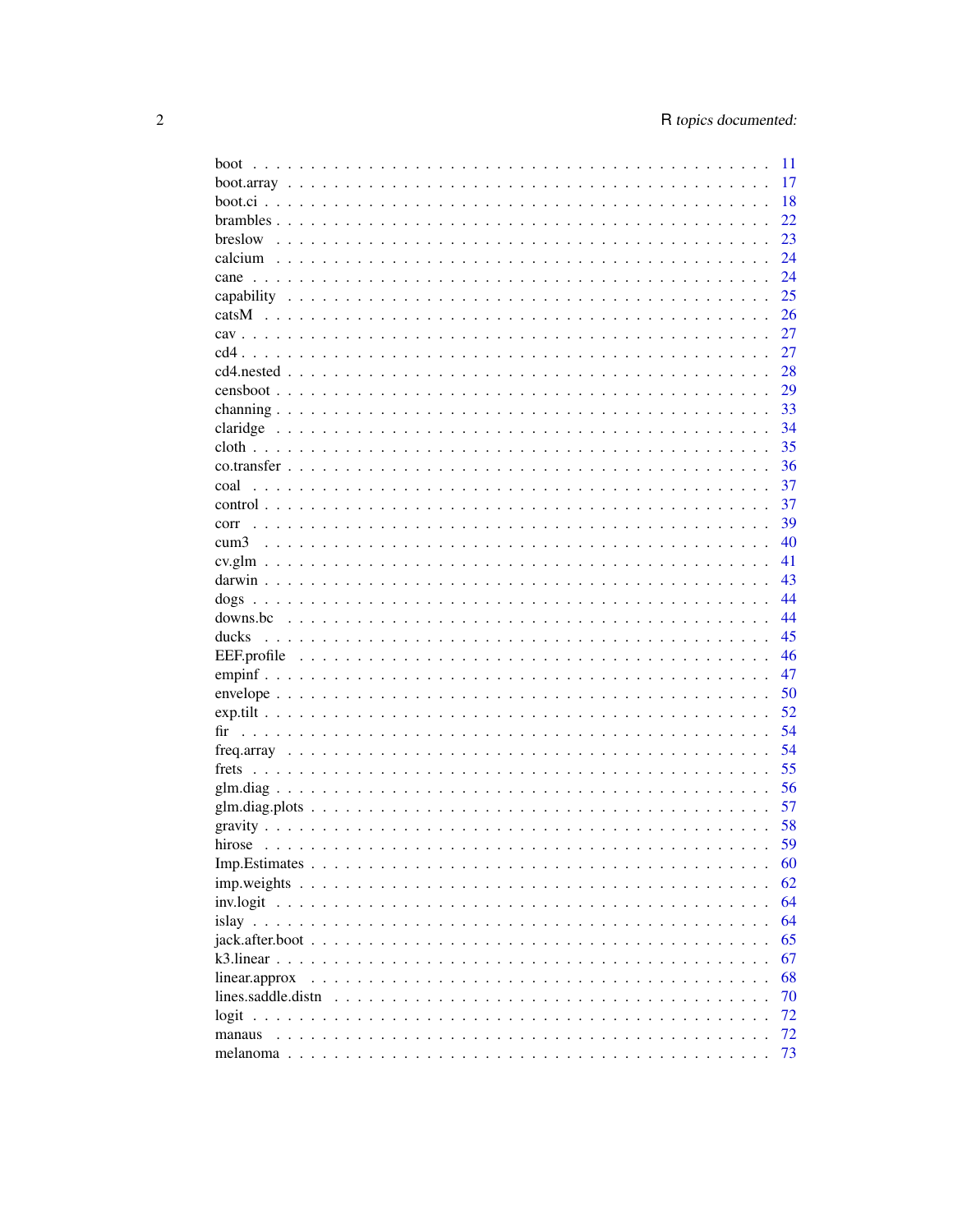<span id="page-2-0"></span>

| motor                                                                                                                                                     |     | 74 |
|-----------------------------------------------------------------------------------------------------------------------------------------------------------|-----|----|
| neuro                                                                                                                                                     |     | 75 |
|                                                                                                                                                           |     | 76 |
| nodal                                                                                                                                                     |     | 77 |
|                                                                                                                                                           |     | 78 |
|                                                                                                                                                           |     | 80 |
| paulsen                                                                                                                                                   |     | 81 |
|                                                                                                                                                           |     | 82 |
|                                                                                                                                                           |     | 84 |
|                                                                                                                                                           |     | 85 |
|                                                                                                                                                           |     | 86 |
|                                                                                                                                                           |     | 87 |
| $print.\text{saddle.distn}$ $\ldots$ $\ldots$ $\ldots$ $\ldots$ $\ldots$ $\ldots$ $\ldots$ $\ldots$ $\ldots$ $\ldots$ $\ldots$ $\ldots$ $\ldots$ $\ldots$ |     | 88 |
|                                                                                                                                                           |     | 88 |
|                                                                                                                                                           |     | 89 |
| saddle                                                                                                                                                    |     | 90 |
|                                                                                                                                                           |     | 92 |
|                                                                                                                                                           |     | 95 |
|                                                                                                                                                           |     | 96 |
|                                                                                                                                                           |     | 97 |
|                                                                                                                                                           |     | 99 |
|                                                                                                                                                           | 100 |    |
|                                                                                                                                                           |     |    |
|                                                                                                                                                           |     |    |
|                                                                                                                                                           |     |    |
|                                                                                                                                                           |     |    |
|                                                                                                                                                           |     |    |
|                                                                                                                                                           |     |    |
|                                                                                                                                                           |     |    |
| var.linear                                                                                                                                                |     |    |
|                                                                                                                                                           |     |    |
|                                                                                                                                                           | 115 |    |
|                                                                                                                                                           |     |    |

<span id="page-2-1"></span>abc.ci *Nonparametric ABC Confidence Intervals*

## Description

Calculate equi-tailed two-sided nonparametric approximate bootstrap confidence intervals for a parameter, given a set of data and an estimator of the parameter, using numerical differentiation.

## Usage

```
abc.ci(data, statistic, index=1, strata=rep(1, n), conf=0.95,
      eps=0.001/n, ...)
```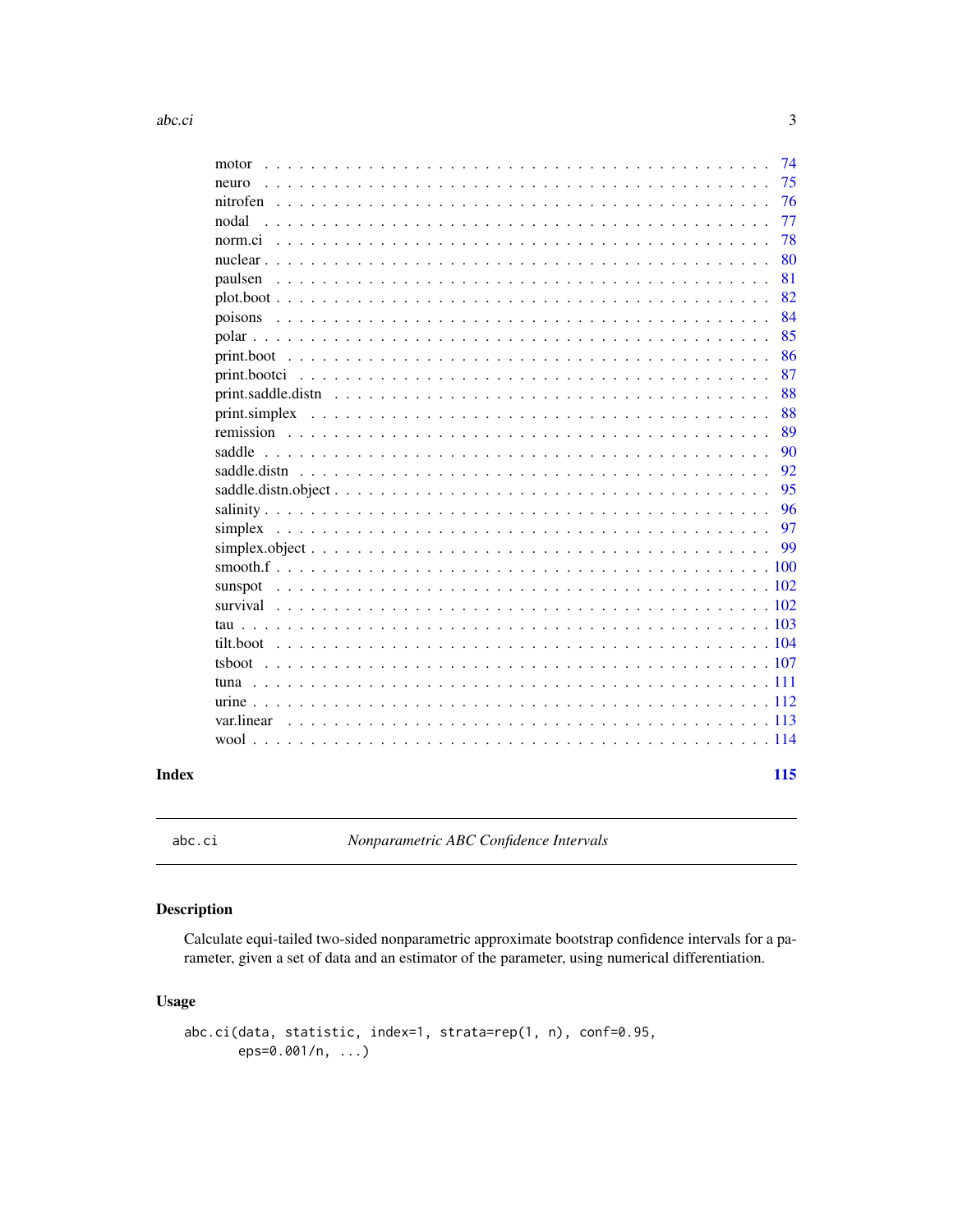#### Arguments

| data       | A data set expressed as a vector, matrix or data frame.                                                                                                                                                                                                                                                                                                        |
|------------|----------------------------------------------------------------------------------------------------------------------------------------------------------------------------------------------------------------------------------------------------------------------------------------------------------------------------------------------------------------|
| statistic  | A function which returns the statistic of interest. The function must take at<br>least 2 arguments; the first argument should be the data and the second a vector<br>of weights. The weights passed to statistic will be normalized to sum to 1<br>within each stratum. Any other arguments should be passed to abc.ci as part<br>of the $\dots$ { } argument. |
| index      | If statistic returns a vector of length greater than 1, then this indicates the<br>position of the variable of interest within that vector.                                                                                                                                                                                                                    |
| strata     | A factor or numerical vector indicating to which sample each observation be-<br>longs in multiple sample problems. The default is the one-sample case.                                                                                                                                                                                                         |
| conf       | A scalar or vector containing the confidence $level(s)$ of the required interval $(s)$ .                                                                                                                                                                                                                                                                       |
| eps        | The value of epsilon to be used for the numerical differentiation.                                                                                                                                                                                                                                                                                             |
| $\ddots$ . | Any other arguments for statistic. These will be passed unchanged to statistic<br>each time it is called within abc.ci.                                                                                                                                                                                                                                        |

## Details

This function is based on the function abcnon written by R. Tibshirani. A listing of the original function is available in DiCiccio and Efron (1996). The function uses numerical differentiation for the first and second derivatives of the statistic and then uses these values to approximate the bootstrap BCa intervals. The total number of evaluations of the statistic is  $2*n+2+2*length(conf)$ where n is the number of data points (plus calculation of the original value of the statistic). The function works for the multiple sample case without the need to rewrite the statistic in an artificial form since the stratified normalization is done internally by the function.

#### Value

A length(conf) by 3 matrix where each row contains the confidence level followed by the lower and upper end-points of the ABC interval at that level.

## References

Davison, A.C. and Hinkley, D.V. (1997) *Bootstrap Methods and Their Application*, Chapter 5. Cambridge University Press.

DiCiccio, T. J. and Efron B. (1992) More accurate confidence intervals in exponential families. *Biometrika*, 79, 231–245.

DiCiccio, T. J. and Efron B. (1996) Bootstrap confidence intervals (with Discussion). *Statistical Science*, 11, 189–228.

#### See Also

[boot.ci](#page-17-1)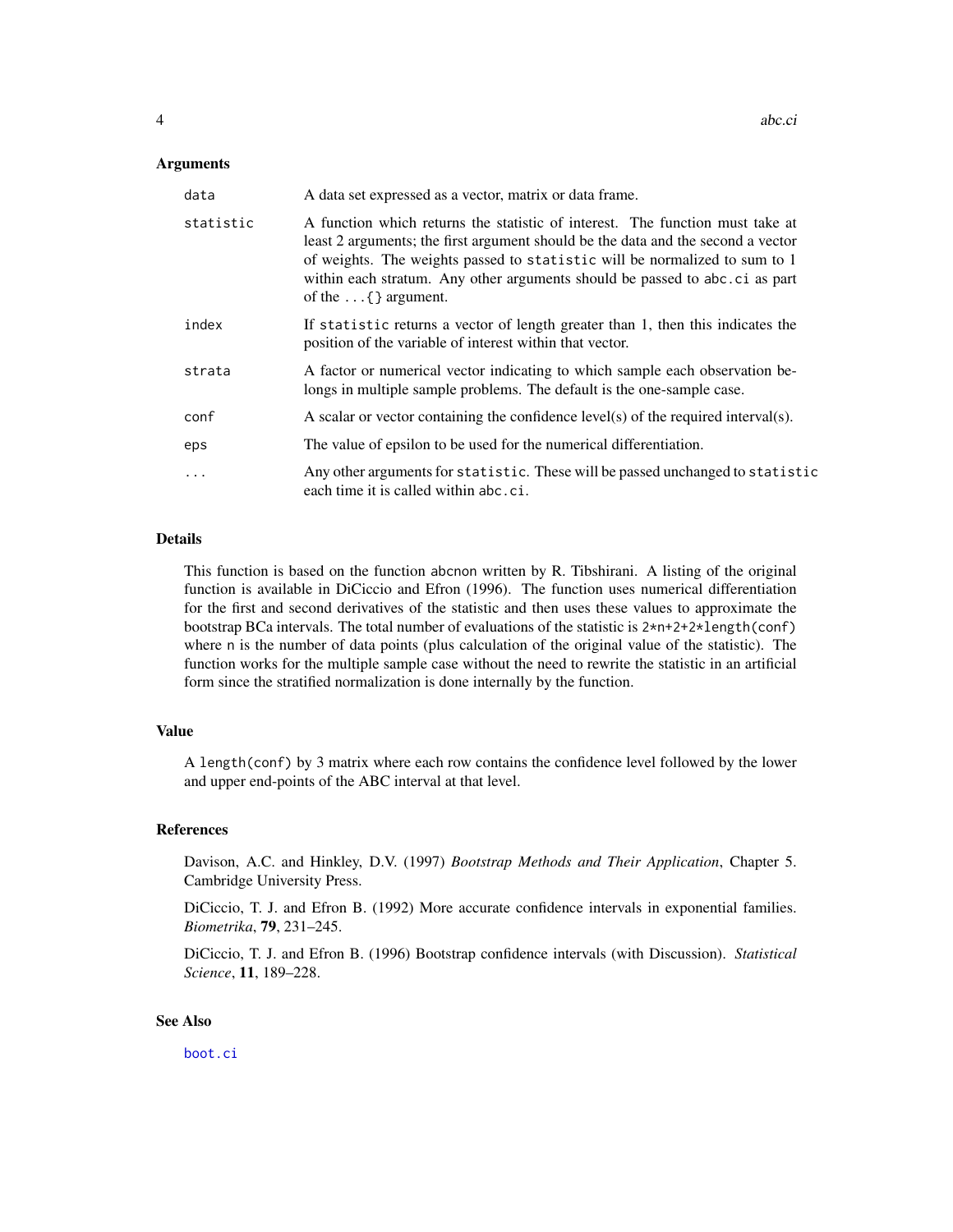#### <span id="page-4-0"></span>acme 5

## Examples

```
# 90% and 95% confidence intervals for the correlation
# coefficient between the columns of the bigcity data
abc.ci(bigcity, corr, conf=c(0.90,0.95))
# A 95% confidence interval for the difference between the means of
# the last two samples in gravity
mean.diff \leq function(y, w)
{ gp1 <- 1:table(as.numeric(y$series))[1]
     sum(y[gp1, 1] * w[gp1]) - sum(y[-gp1, 1] * w[-gp1])}
grav1 <- gravity[as.numeric(gravity[, 2]) >= 7, ]
abc.ci(grav1, mean.diff, strata = grav1$series)
```
acme *Monthly Excess Returns*

#### **Description**

The acme data frame has 60 rows and 3 columns.

The excess return for the Acme Cleveland Corporation are recorded along with those for all stocks listed on the New York and American Stock Exchanges were recorded over a five year period. These excess returns are relative to the return on a risk-less investment such a U.S. Treasury bills.

#### Usage

acme

## Format

This data frame contains the following columns:

month A character string representing the month of the observation.

market The excess return of the market as a whole.

acme The excess return for the Acme Cleveland Corporation.

#### Source

The data were obtained from

Simonoff, J.S. and Tsai, C.-L. (1994) Use of modified profile likelihood for improved tests of constancy of variance in regression. *Applied Statistics*, 43, 353–370.

#### References

Davison, A.C. and Hinkley, D.V. (1997) *Bootstrap Methods and Their Application*. Cambridge University Press.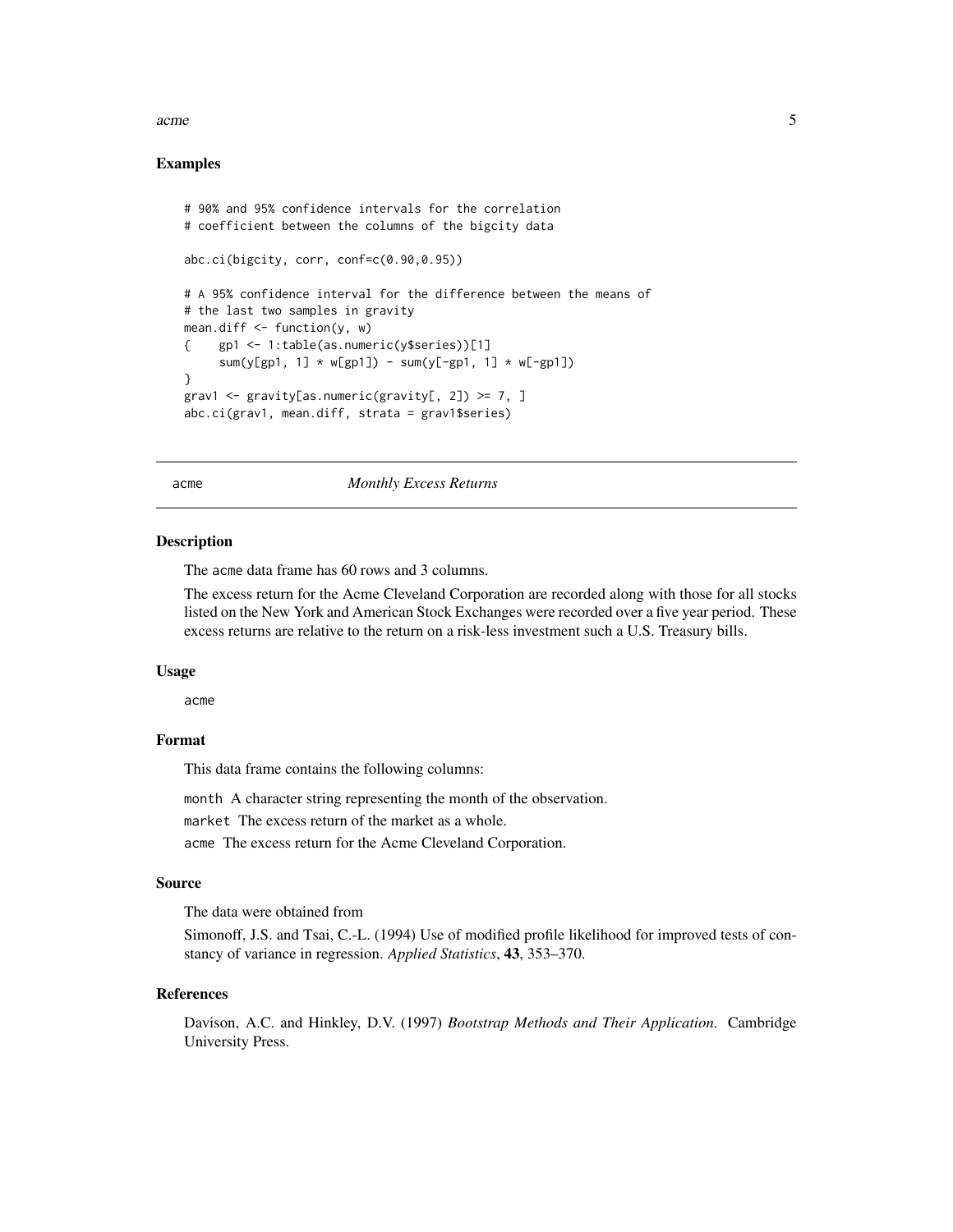### <span id="page-5-0"></span>Description

The aids data frame has 570 rows and 6 columns.

Although all cases of AIDS in England and Wales must be reported to the Communicable Disease Surveillance Centre, there is often a considerable delay between the time of diagnosis and the time that it is reported. In estimating the prevalence of AIDS, account must be taken of the unknown number of cases which have been diagnosed but not reported. The data set here records the reported cases of AIDS diagnosed from July 1983 and until the end of 1992. The data are cross-classified by the date of diagnosis and the time delay in the reporting of the cases.

#### Usage

aids

## Format

This data frame contains the following columns:

year The year of the diagnosis.

quarter The quarter of the year in which diagnosis was made.

- delay The time delay (in months) between diagnosis and reporting. 0 means that the case was reported within one month. Longer delays are grouped in 3 month intervals and the value of delay is the midpoint of the interval (therefore a value of 2 indicates that reporting was delayed for between 1 and 3 months).
- dud An indicator of censoring. These are categories for which full information is not yet available and the number recorded is a lower bound only.
- time The time interval of the diagnosis. That is the number of quarters from July 1983 until the end of the quarter in which these cases were diagnosed.
- y The number of AIDS cases reported.

### Source

The data were obtained from

De Angelis, D. and Gilks, W.R. (1994) Estimating acquired immune deficiency syndrome accounting for reporting delay. *Journal of the Royal Statistical Society, A*, 157, 31–40.

#### References

Davison, A.C. and Hinkley, D.V. (1997) *Bootstrap Methods and Their Application*. Cambridge University Press.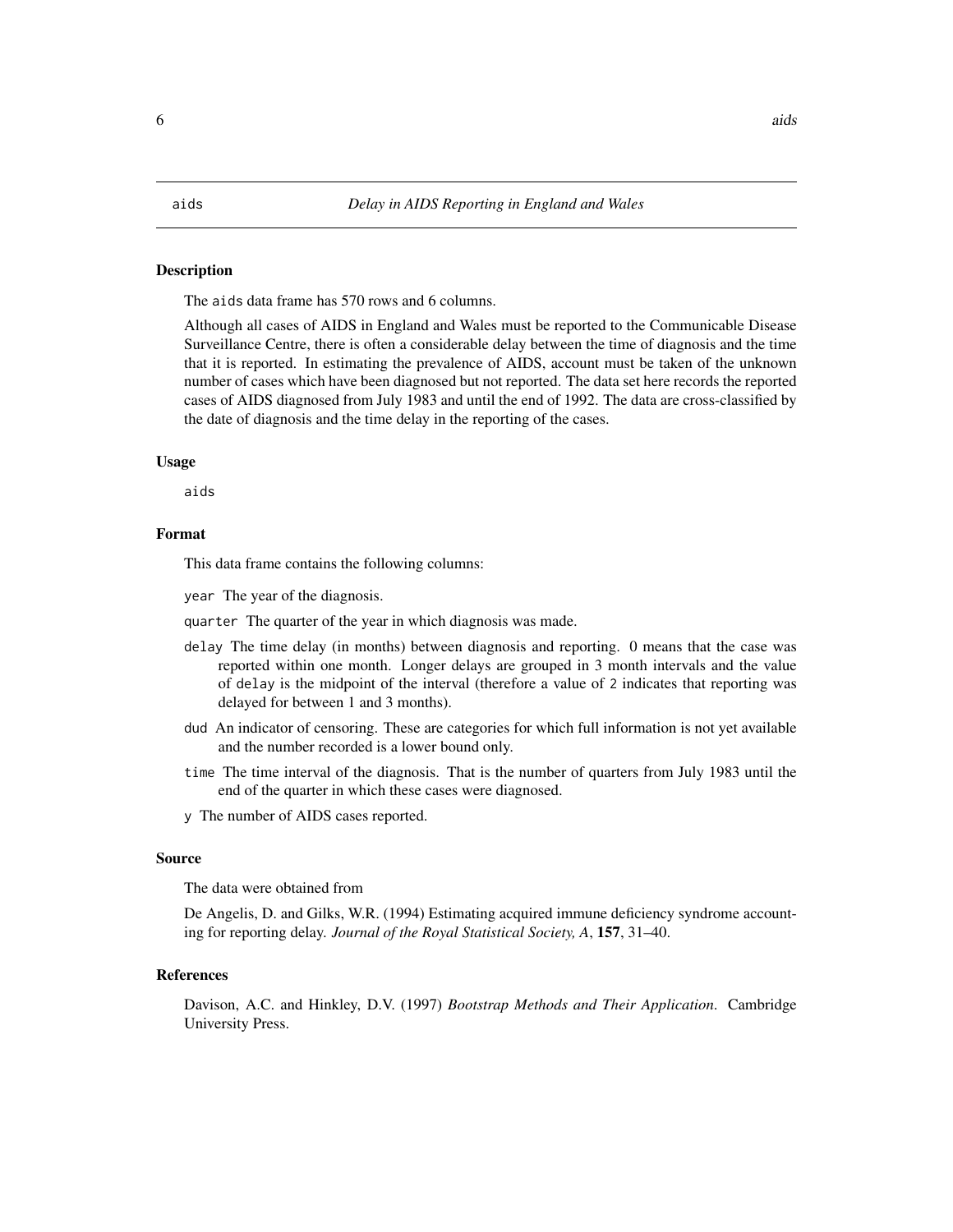<span id="page-6-0"></span>

#### **Description**

Proschan (1963) reported on the times between failures of the air-conditioning equipment in 10 Boeing 720 aircraft. The aircondit data frame contains the intervals for the ninth aircraft while aircondit7 contains those for the seventh aircraft.

Both data frames have just one column. Note that the data have been sorted into increasing order.

#### Usage

aircondit

## Format

The data frames contain the following column:

hours The time interval in hours between successive failures of the air-conditioning equipment

#### Source

The data were taken from

Cox, D.R. and Snell, E.J. (1981) *Applied Statistics: Principles and Examples*. Chapman and Hall.

## **References**

Davison, A.C. and Hinkley, D.V. (1997) *Bootstrap Methods and Their Application*. Cambridge University Press.

Proschan, F. (1963) Theoretical explanation of observed decreasing failure rate. *Technometrics*, 5, 375-383.

amis *Car Speeding and Warning Signs*

#### **Description**

The amis data frame has 8437 rows and 4 columns.

In a study into the effect that warning signs have on speeding patterns, Cambridgeshire County Council considered 14 pairs of locations. The locations were paired to account for factors such as traffic volume and type of road. One site in each pair had a sign erected warning of the dangers of speeding and asking drivers to slow down. No action was taken at the second site. Three sets of measurements were taken at each site. Each set of measurements was nominally of the speeds of 100 cars but not all sites have exactly 100 measurements. These speed measurements were taken before the erection of the sign, shortly after the erection of the sign, and again after the sign had been in place for some time.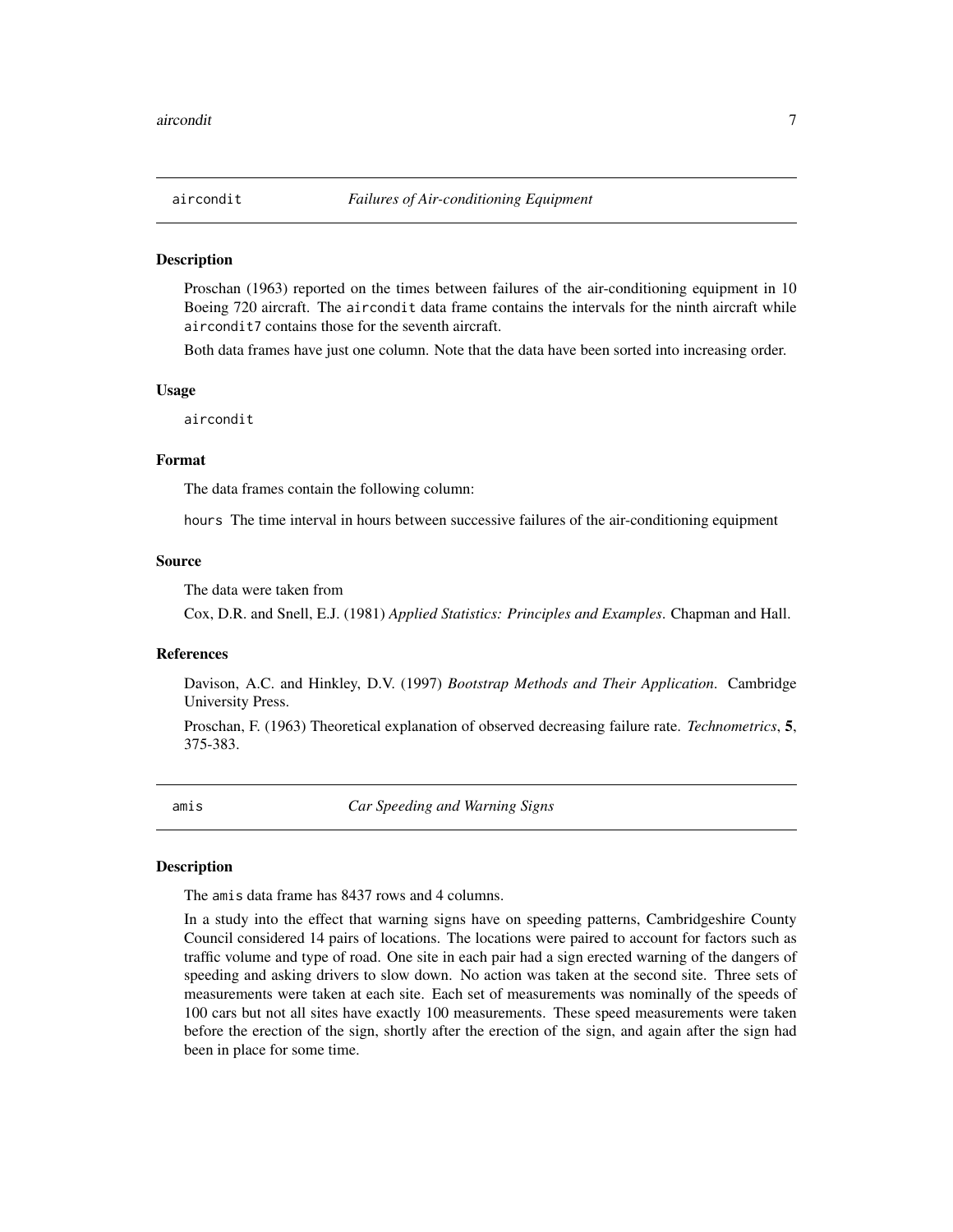#### <span id="page-7-0"></span>Usage

amis

## Format

This data frame contains the following columns:

speed Speeds of cars (in miles per hour).

- period A numeric column indicating the time that the reading was taken. A value of 1 indicates a reading taken before the sign was erected, a 2 indicates a reading taken shortly after erection of the sign and a 3 indicates a reading taken after the sign had been in place for some time.
- warning A numeric column indicating whether the location of the reading was chosen to have a warning sign erected. A value of 1 indicates presence of a sign and a value of 2 indicates that no sign was erected.
- pair A numeric column giving the pair number at which the reading was taken. Pairs were numbered from 1 to 14.

#### Source

The data were kindly made available by Mr. Graham Amis, Cambridgeshire County Council, U.K.

#### References

Davison, A.C. and Hinkley, D.V. (1997) *Bootstrap Methods and Their Application*. Cambridge University Press.

aml *Remission Times for Acute Myelogenous Leukaemia*

#### Description

The aml data frame has 23 rows and 3 columns.

A clinical trial to evaluate the efficacy of maintenance chemotherapy for acute myelogenous leukaemia was conducted by Embury et al. (1977) at Stanford University. After reaching a stage of remission through treatment by chemotherapy, patients were randomized into two groups. The first group received maintenance chemotherapy and the second group did not. The aim of the study was to see if maintenance chemotherapy increased the length of the remission. The data here formed a preliminary analysis which was conducted in October 1974.

#### Usage

aml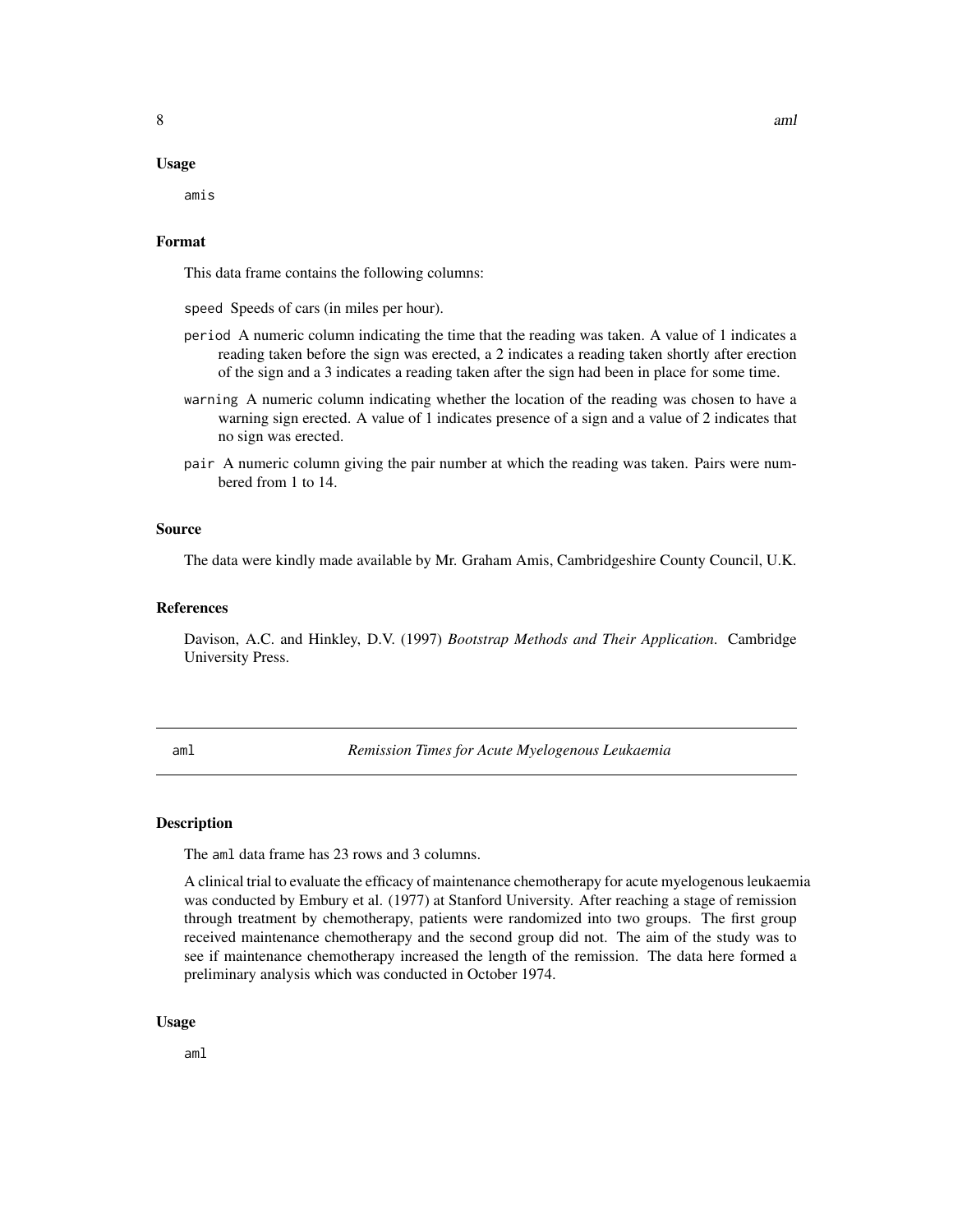#### <span id="page-8-0"></span>beaver and the set of the set of the set of the set of the set of the set of the set of the set of the set of the set of the set of the set of the set of the set of the set of the set of the set of the set of the set of th

### Format

This data frame contains the following columns:

- time The length of the complete remission (in weeks).
- cens An indicator of right censoring. 1 indicates that the patient had a relapse and so time is the length of the remission. 0 indicates that the patient had left the study or was still in remission in October 1974, that is the length of remission is right-censored.
- group The group into which the patient was randomized. Group 1 received maintenance chemotherapy, group 2 did not.

#### Note

Package survival also has a dataset aml. It is the same data with different names and with group replaced by a factor x.

#### Source

The data were obtained from

Miller, R.G. (1981) *Survival Analysis*. John Wiley.

#### **References**

Davison, A.C. and Hinkley, D.V. (1997) *Bootstrap Methods and Their Application*. Cambridge University Press.

Embury, S.H, Elias, L., Heller, P.H., Hood, C.E., Greenberg, P.L. and Schrier, S.L. (1977) Remission maintenance therapy in acute myelogenous leukaemia. *Western Journal of Medicine*, 126, 267-272.

beaver *Beaver Body Temperature Data*

#### Description

The beaver data frame has 100 rows and 4 columns. It is a multivariate time series of class "ts" and also inherits from class "data.frame".

This data set is part of a long study into body temperature regulation in beavers. Four adult female beavers were live-trapped and had a temperature-sensitive radio transmitter surgically implanted. Readings were taken every 10 minutes. The location of the beaver was also recorded and her activity level was dichotomized by whether she was in the retreat or outside of it since high-intensity activities only occur outside of the retreat.

The data in this data frame are those readings for one of the beavers on a day in autumn.

#### Usage

beaver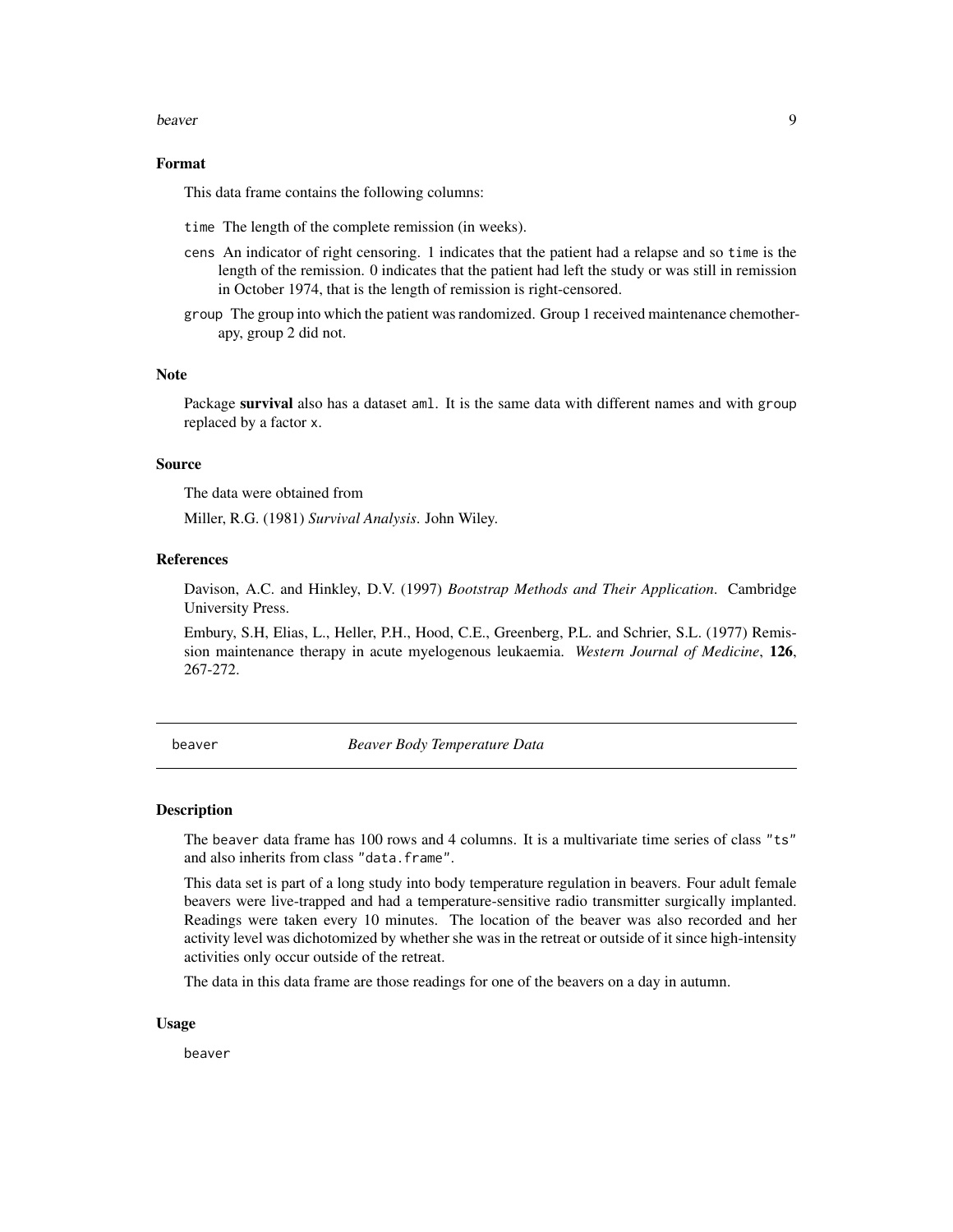<span id="page-9-0"></span>This data frame contains the following columns:

- day The day number. The data includes only data from day 307 and early 308.
- time The time of day formatted as hour-minute.
- temp The body temperature in degrees Celsius.
- activ The dichotomized activity indicator. 1 indicates that the beaver is outside of the retreat and therefore engaged in high-intensity activity.

#### Source

The data were obtained from

Reynolds, P.S. (1994) Time-series analyses of beaver body temperatures. In *Case Studies in Biometry*. N. Lange, L. Ryan, L. Billard, D. Brillinger, L. Conquest and J. Greenhouse (editors), 211–228. John Wiley.

### References

Davison, A.C. and Hinkley, D.V. (1997) *Bootstrap Methods and Their Application*. Cambridge University Press.

bigcity *Population of U.S. Cities*

#### Description

The bigcity data frame has 49 rows and 2 columns.

The city data frame has 10 rows and 2 columns.

The measurements are the population (in 1000's) of 49 U.S. cities in 1920 and 1930. The 49 cities are a random sample taken from the 196 largest cities in 1920. The city data frame consists of the first 10 observations in bigcity.

#### Usage

bigcity

### Format

This data frame contains the following columns:

- u The 1920 population.
- x The 1930 population.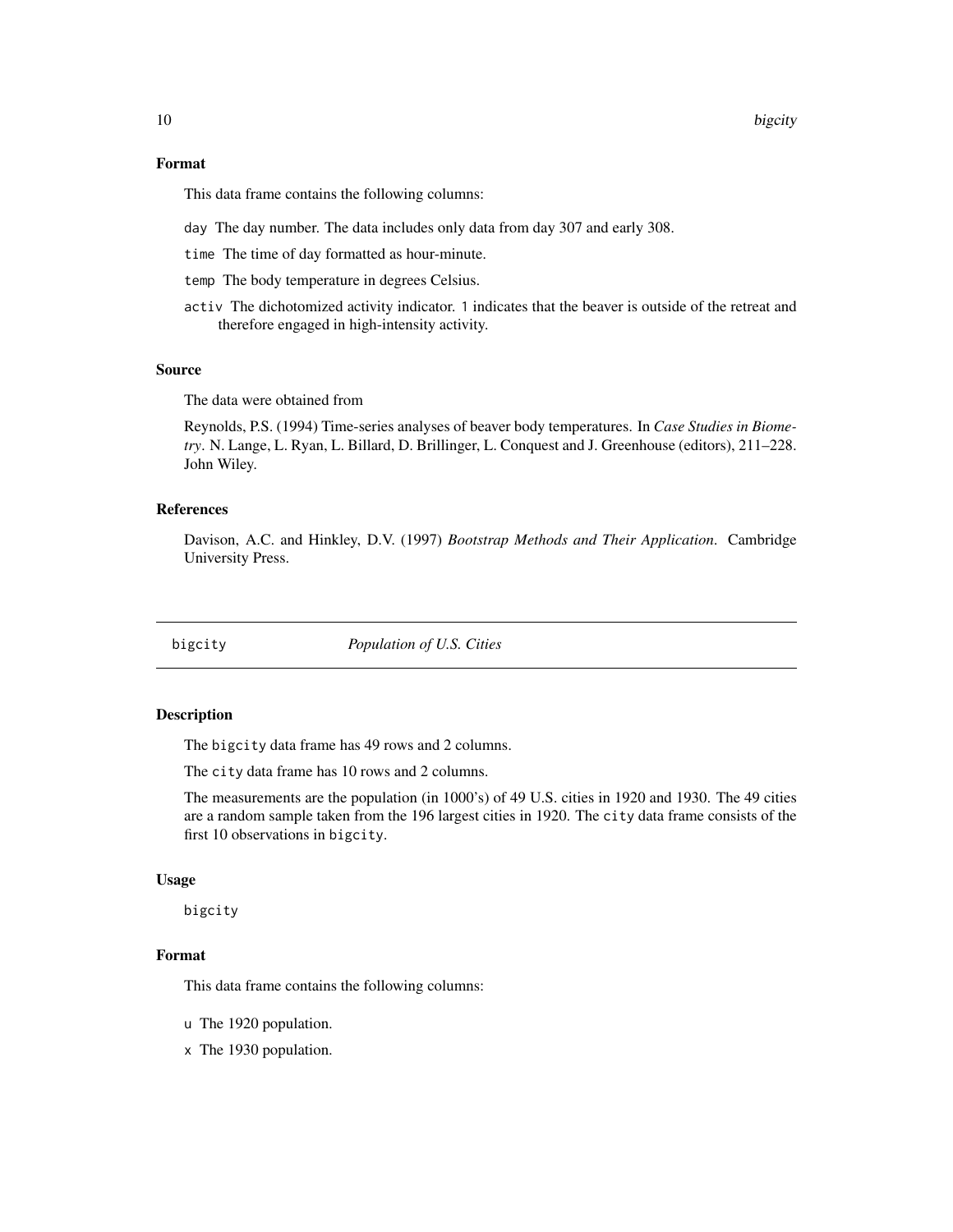#### <span id="page-10-0"></span>boot 11

## Source

The data were obtained from

Cochran, W.G. (1977) *Sampling Techniques*. Third edition. John Wiley

#### References

Davison, A.C. and Hinkley, D.V. (1997) *Bootstrap Methods and Their Application*. Cambridge University Press.

<span id="page-10-1"></span>boot *Bootstrap Resampling*

## Description

Generate R bootstrap replicates of a statistic applied to data. Both parametric and nonparametric resampling are possible. For the nonparametric bootstrap, possible resampling methods are the ordinary bootstrap, the balanced bootstrap, antithetic resampling, and permutation. For nonparametric multi-sample problems stratified resampling is used: this is specified by including a vector of strata in the call to boot. Importance resampling weights may be specified.

## Usage

```
boot(data, statistic, R, sim = "ordinary", stype = c("i", "f", "w"),strata = rep(1, n), L = NULL, m = 0, weights = NULL,
     ran.gen = function(d, p) d, mle = NULL, simple = FALSE, \dots,
     parallel = c("no", "multicore", "snow"),
     ncpus = getOption("boot.ncpus", 1L), cl = NULL)
```
#### Arguments

| data      | The data as a vector, matrix or data frame. If it is a matrix or data frame then<br>each row is considered as one multivariate observation.                                                                                                                                                                                                                                                                                                                                                                                                                                                                                                                                                                                                              |
|-----------|----------------------------------------------------------------------------------------------------------------------------------------------------------------------------------------------------------------------------------------------------------------------------------------------------------------------------------------------------------------------------------------------------------------------------------------------------------------------------------------------------------------------------------------------------------------------------------------------------------------------------------------------------------------------------------------------------------------------------------------------------------|
| statistic | A function which when applied to data returns a vector containing the statistic(s)<br>of interest. When $sim = "parameteric",$ the first argument to statistic must<br>be the data. For each replicate a simulated dataset returned by ran, gen will be<br>passed. In all other cases statistic must take at least two arguments. The first<br>argument passed will always be the original data. The second will be a vector<br>of indices, frequencies or weights which define the bootstrap sample. Further,<br>if predictions are required, then a third argument is required which would be a<br>vector of the random indices used to generate the bootstrap predictions. Any<br>further arguments can be passed to statistic through the  argument. |
| R         | The number of bootstrap replicates. Usually this will be a single positive integer.<br>For importance resampling, some resamples may use one set of weights and<br>others use a different set of weights. In this case R would be a vector of integers<br>where each component gives the number of resamples from each of the rows of<br>weights.                                                                                                                                                                                                                                                                                                                                                                                                        |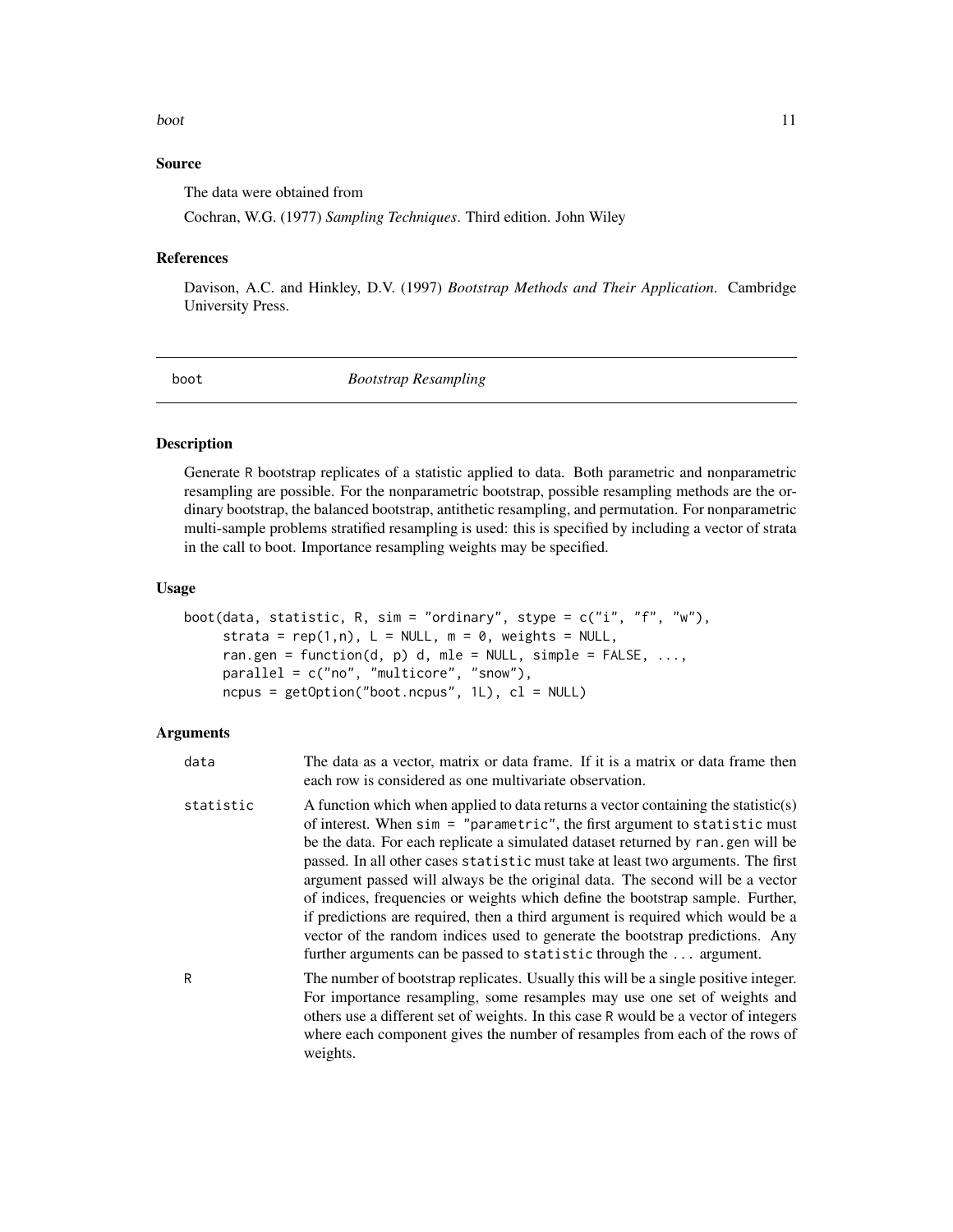| sim     | A character string indicating the type of simulation required. Possible values<br>are "ordinary" (the default), "parametric", "balanced", "permutation",<br>or "antithetic". Importance resampling is specified by including importance<br>weights; the type of importance resampling must still be specified but may only<br>be "ordinary" or "balanced" in this case.                                                                                                                                                                                                                                                                                                                                                                                                                                                                                                                                                                                                                                          |
|---------|------------------------------------------------------------------------------------------------------------------------------------------------------------------------------------------------------------------------------------------------------------------------------------------------------------------------------------------------------------------------------------------------------------------------------------------------------------------------------------------------------------------------------------------------------------------------------------------------------------------------------------------------------------------------------------------------------------------------------------------------------------------------------------------------------------------------------------------------------------------------------------------------------------------------------------------------------------------------------------------------------------------|
| stype   | A character string indicating what the second argument of statistic repre-<br>sents. Possible values of stype are "i" (indices - the default), "f" (frequencies),<br>or "w" (weights). Not used for $sim =$ "parametric".                                                                                                                                                                                                                                                                                                                                                                                                                                                                                                                                                                                                                                                                                                                                                                                        |
| strata  | An integer vector or factor specifying the strata for multi-sample problems. This<br>may be specified for any simulation, but is ignored when sim = "parametric".<br>When strata is supplied for a nonparametric bootstrap, the simulations are<br>done within the specified strata.                                                                                                                                                                                                                                                                                                                                                                                                                                                                                                                                                                                                                                                                                                                             |
| L       | Vector of influence values evaluated at the observations. This is used only when<br>sim is "antithetic". If not supplied, they are calculated through a call to<br>empinf. This will use the infinitesimal jackknife provided that stype is "w",<br>otherwise the usual jackknife is used.                                                                                                                                                                                                                                                                                                                                                                                                                                                                                                                                                                                                                                                                                                                       |
| m       | The number of predictions which are to be made at each bootstrap replicate.<br>This is most useful for (generalized) linear models. This can only be used when<br>sim is "ordinary". m will usually be a single integer but, if there are strata, it<br>may be a vector with length equal to the number of strata, specifying how many<br>of the errors for prediction should come from each strata. The actual predictions<br>should be returned as the final part of the output of statistic, which should<br>also take an argument giving the vector of indices of the errors to be used for the<br>predictions.                                                                                                                                                                                                                                                                                                                                                                                              |
| weights | Vector or matrix of importance weights. If a vector then it should have as many<br>elements as there are observations in data. When simulation from more than<br>one set of weights is required, weights should be a matrix where each row of<br>the matrix is one set of importance weights. If weights is a matrix then R must<br>be a vector of length nrow(weights). This parameter is ignored if sim is not<br>"ordinary" or "balanced".                                                                                                                                                                                                                                                                                                                                                                                                                                                                                                                                                                    |
| ran.gen | This function is used only when $sim = "parameteric"$ when it describes how<br>random values are to be generated. It should be a function of two arguments.<br>The first argument should be the observed data and the second argument consists<br>of any other information needed (e.g. parameter estimates). The second argu-<br>ment may be a list, allowing any number of items to be passed to ran.gen. The<br>returned value should be a simulated data set of the same form as the observed<br>data which will be passed to statistic to get a bootstrap replicate. It is impor-<br>tant that the returned value be of the same shape and type as the original dataset.<br>If ran gen is not specified, the default is a function which returns the original<br>data in which case all simulation should be included as part of statistic. Use<br>of $sim =$ "parametric" with a suitable ran. gen allows the user to implement<br>any types of nonparametric resampling which are not supported directly. |
| mle     | The second argument to be passed to ran gen. Typically these will be maxi-<br>mum likelihood estimates of the parameters. For efficiency mle is often a list<br>containing all of the objects needed by ran.gen which can be calculated using<br>the original data set only.                                                                                                                                                                                                                                                                                                                                                                                                                                                                                                                                                                                                                                                                                                                                     |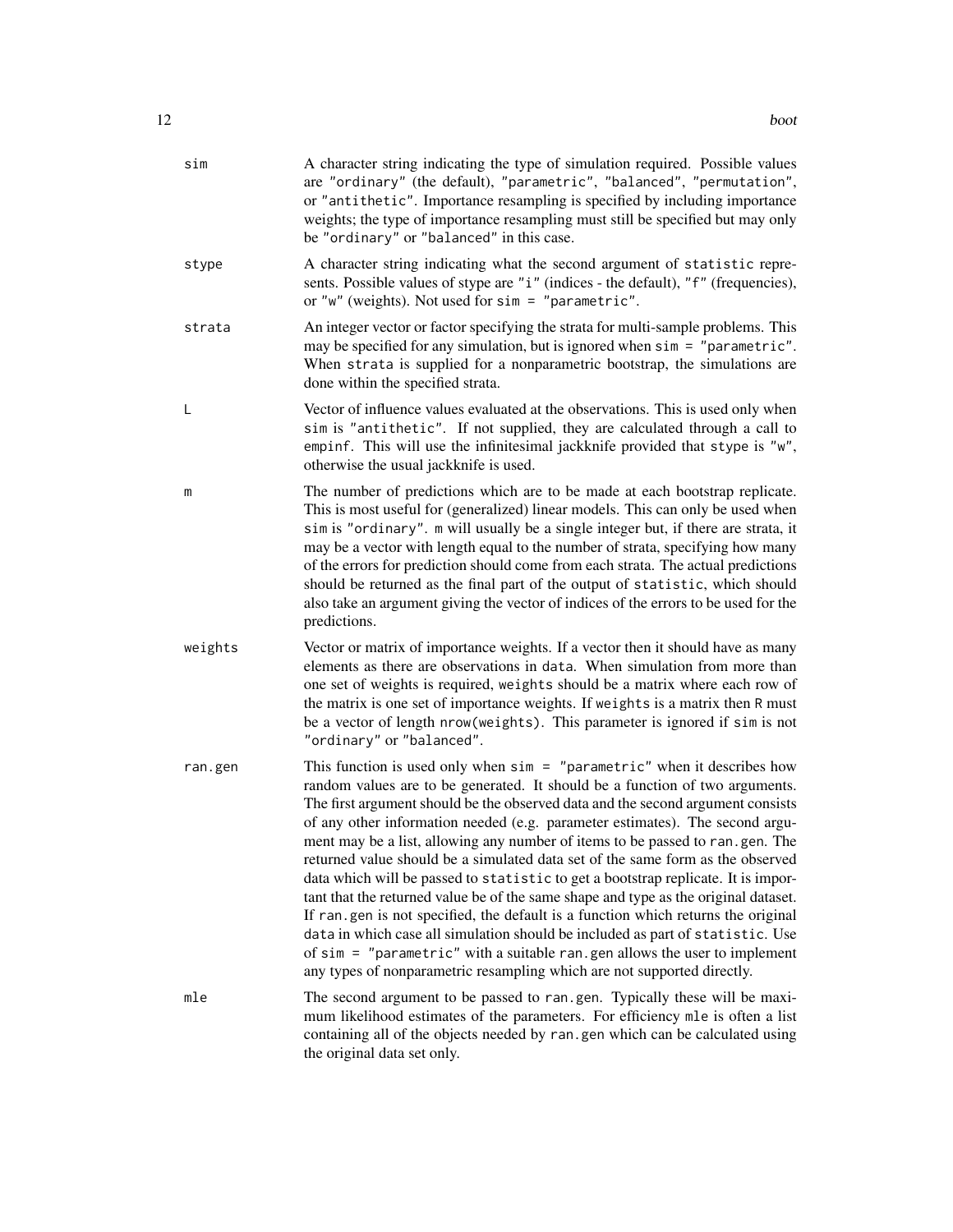boot and the set of the set of the set of the set of the set of the set of the set of the set of the set of the set of the set of the set of the set of the set of the set of the set of the set of the set of the set of the

| simple   | logical, only allowed to be TRUE for sim = "ordinary", stype = "i", $n = 0$<br>(otherwise ignored with a warning). By default a n by R index array is created:<br>this can be large and if simple $=$ TRUE this is avoided by sampling separately<br>for each replication, which is slower but uses less memory.                                                                            |
|----------|---------------------------------------------------------------------------------------------------------------------------------------------------------------------------------------------------------------------------------------------------------------------------------------------------------------------------------------------------------------------------------------------|
|          | Other named arguments for statistic which are passed unchanged each time it<br>is called. Any such arguments to statistic should follow the arguments which<br>statistic is required to have for the simulation. Beware of partial matching<br>to arguments of boot listed above, and that arguments named X and FUN cause<br>conflicts in some versions of <b>boot</b> (but not this one). |
| parallel | The type of parallel operation to be used (if any). If missing, the default is taken<br>from the option "boot.parallel" (and if that is not set, "no").                                                                                                                                                                                                                                     |
| ncpus    | integer: number of processes to be used in parallel operation: typically one<br>would chose this to the number of available CPUs.                                                                                                                                                                                                                                                           |
| c1       | An optional <b>parallel</b> or snow cluster for use if $parallel = "snow".$ If not<br>supplied, a cluster on the local machine is created for the duration of the boot<br>call.                                                                                                                                                                                                             |

### Details

The statistic to be bootstrapped can be as simple or complicated as desired as long as its arguments correspond to the dataset and (for a nonparametric bootstrap) a vector of indices, frequencies or weights. statistic is treated as a black box by the boot function and is not checked to ensure that these conditions are met.

The first order balanced bootstrap is described in Davison, Hinkley and Schechtman (1986). The antithetic bootstrap is described by Hall (1989) and is experimental, particularly when used with strata. The other non-parametric simulation types are the ordinary bootstrap (possibly with unequal probabilities), and permutation which returns random permutations of cases. All of these methods work independently within strata if that argument is supplied.

For the parametric bootstrap it is necessary for the user to specify how the resampling is to be conducted. The best way of accomplishing this is to specify the function ran.gen which will return a simulated data set from the observed data set and a set of parameter estimates specified in mle.

## Value

The returned value is an object of class "boot", containing the following components:

| t0        | The observed value of statistic applied to data.                                                        |
|-----------|---------------------------------------------------------------------------------------------------------|
| t         | A matrix with sum(R) rows each of which is a bootstrap replicate of the result<br>of calling statistic. |
| R         | The value of R as passed to boot.                                                                       |
| data      | The data as passed to boot.                                                                             |
| seed      | The value of . Random, seed when boot started work.                                                     |
| statistic | The function statistic as passed to boot.                                                               |
| sim       | Simulation type used.                                                                                   |
| stype     | Statistic type as passed to boot.                                                                       |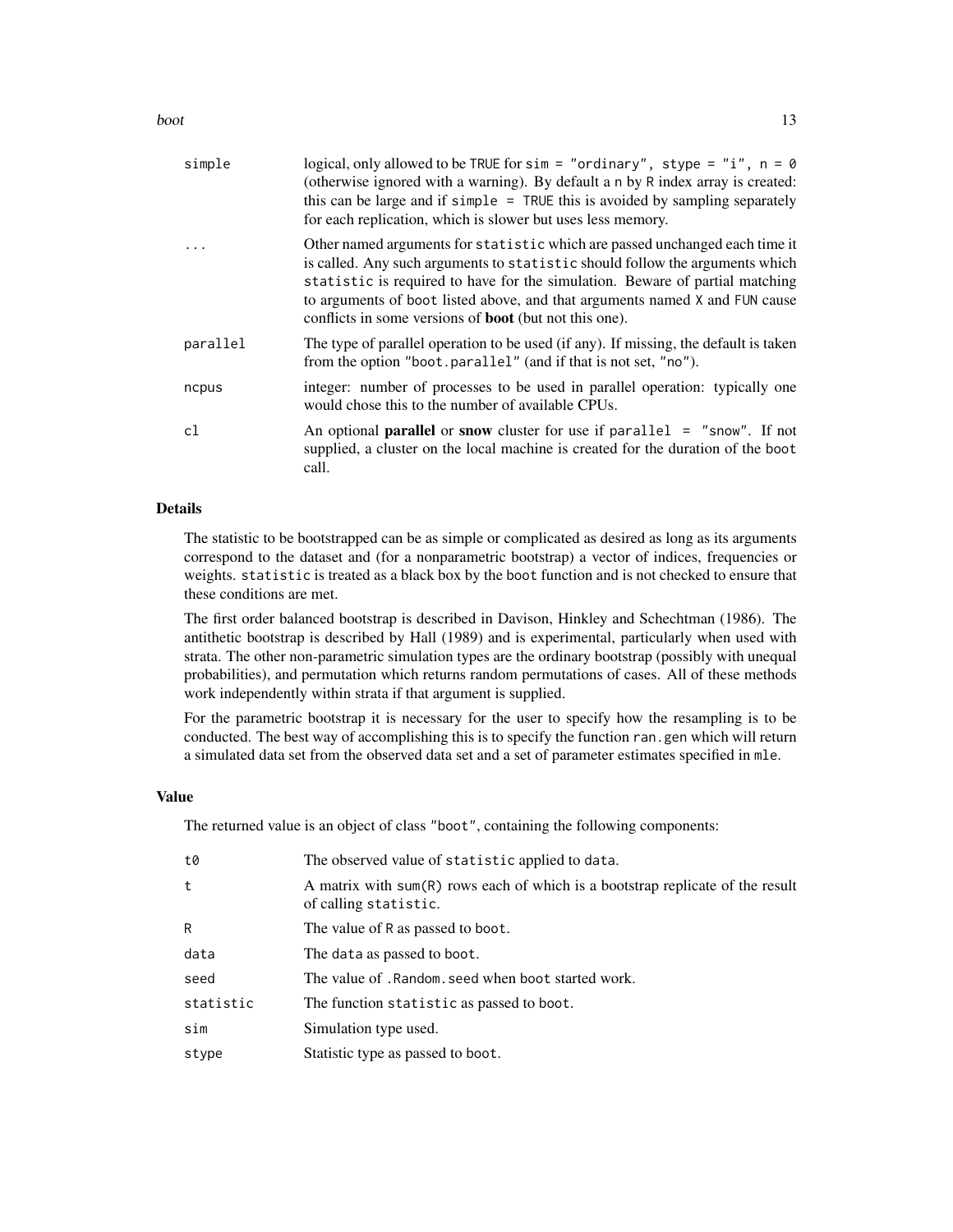| call    | The original call to boot.                                                                                                                                                                                                                                                                            |
|---------|-------------------------------------------------------------------------------------------------------------------------------------------------------------------------------------------------------------------------------------------------------------------------------------------------------|
| strata  | The strata used. This is the vector passed to boot, if it was supplied or a vector<br>of ones if there were no strata. It is not returned if sim is "parametric".                                                                                                                                     |
| weights | The importance sampling weights as passed to boot or the empirical distribution<br>function weights if no importance sampling weights were specified. It is omitted<br>if sim is not one of "ordinary" or "balanced".                                                                                 |
| pred.i  | If predictions are required ( $m > 0$ ) this is the matrix of indices at which predic-<br>tions were calculated as they were passed to statistic. Omitted if m is 0 or sim is<br>not "ordinary".                                                                                                      |
| L       | The influence values used when sim is "antithetic". If no such values were<br>specified and stype is not " $w$ " then L is returned as consecutive integers cor-<br>responding to the assumption that data is ordered by influence values. This<br>component is omitted when sim is not "antithetic". |
| ran.gen | The random generator function used if sim is "parametric". This component<br>is omitted for any other value of sim.                                                                                                                                                                                   |
| mle     | The parameter estimates passed to boot when sim is "parametric". It is omit-<br>ted for all other values of sim.                                                                                                                                                                                      |

There are c, plot and print methods for this class.

#### Parallel operation

When parallel = "multicore" is used (not available on Windows), each worker process inherits the environment of the current session, including the workspace and the loaded namespaces and attached packages (but not the random number seed: see below).

More work is needed when parallel  $=$  "snow" is used: the worker processes are newly created R processes, and statistic needs to arrange to set up the environment it needs: often a good way to do that is to make use of lexical scoping since when statistic is sent to the worker processes its enclosing environment is also sent. (E.g. see the example for [jack.after.boot](#page-64-1) where ancillary functions are nested inside the statistic function.) parallel = "snow" is primarily intended to be used on multi-core Windows machine where  $parallel = "multicore"$  is not available.

For most of the boot methods the resampling is done in the master process, but not if simple = TRUE nor sim = "parametric". In those cases (or where statistic itself uses random numbers), more care is needed if the results need to be reproducible. Resampling is done in the worker processes by [censboot\(](#page-28-1)sim = "wierd") and by most of the schemes in [tsboot](#page-106-1) (the exceptions being  $sim = "fixed"$  and  $sim = "geom"$  with the default ran.gen).

Where random-number generation is done in the worker processes, the default behaviour is that each worker chooses a separate seed, non-reproducibly. However, with parallel = "multicore" or parallel = "snow" using the default cluster, a second approach is used if [RNGkind\(](#page-0-0)"L'Ecuyer-CMRG") has been selected. In that approach each worker gets a different subsequence of the RNG stream based on the seed at the time the worker is spawned and so the results will be reproducible if ncpus is unchanged, and for parallel = "multicore" if parallel:[:mc.reset.stream\(](#page-0-0)) is called: see the examples for [mclapply](#page-0-0).

Note that loading the **parallel** namespace may change the random seed, so for maximum reproducibility this should be done before calling this function.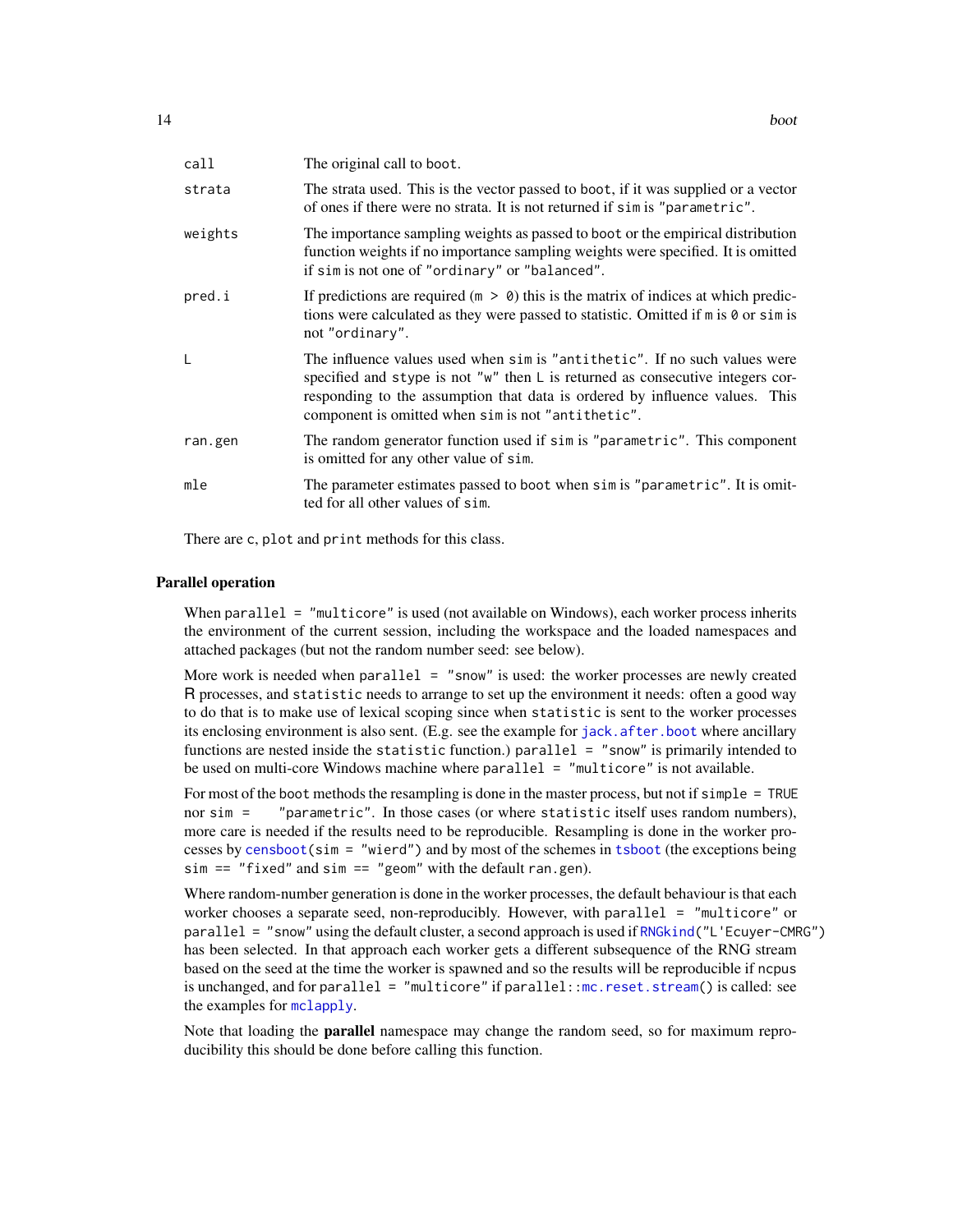## References

There are many references explaining the bootstrap and its variations. Among them are :

Booth, J.G., Hall, P. and Wood, A.T.A. (1993) Balanced importance resampling for the bootstrap. *Annals of Statistics*, 21, 286–298.

Davison, A.C. and Hinkley, D.V. (1997) *Bootstrap Methods and Their Application*. Cambridge University Press.

Davison, A.C., Hinkley, D.V. and Schechtman, E. (1986) Efficient bootstrap simulation. *Biometrika*, 73, 555–566.

Efron, B. and Tibshirani, R. (1993) *An Introduction to the Bootstrap*. Chapman & Hall.

Gleason, J.R. (1988) Algorithms for balanced bootstrap simulations. *American Statistician*, 42, 263–266.

Hall, P. (1989) Antithetic resampling for the bootstrap. *Biometrika*, 73, 713–724.

Hinkley, D.V. (1988) Bootstrap methods (with Discussion). *Journal of the Royal Statistical Society, B*, 50, 312–337, 355–370.

Hinkley, D.V. and Shi, S. (1989) Importance sampling and the nested bootstrap. *Biometrika*, 76, 435–446.

Johns M.V. (1988) Importance sampling for bootstrap confidence intervals. *Journal of the American Statistical Association*, 83, 709–714.

Noreen, E.W. (1989) *Computer Intensive Methods for Testing Hypotheses*. John Wiley & Sons.

#### See Also

[boot.array](#page-16-1), [boot.ci](#page-17-1), [censboot](#page-28-1), [empinf](#page-46-1), [jack.after.boot](#page-64-1), [tilt.boot](#page-103-1), [tsboot](#page-106-1).

### Examples

```
# Usual bootstrap of the ratio of means using the city data
ratio \le function(d, w) sum(d$x \star w)/sum(d$u \star w)
boot(city, ratio, R = 999, stype = "w")
```

```
# Stratified resampling for the difference of means. In this
# example we will look at the difference of means between the final
# two series in the gravity data.
diff.means <- function(d, f)
\{ n \leq - nrow(d)
     gp1 <- 1:table(as.numeric(d$series))[1]
     m1 \le -\text{sum(d[gp1,1] + f[gp1])}/\text{sum(f[gp1])}m2 \le -\text{sum}(d[-gp1,1] \times f[-gp1]) / \text{sum}(f[-gp1])ss1 <- sum(d[gp1,1]^2 * f[gp1]) - (m1 * m1 * sum(f[gp1]))
     ss2 <- sum(d[-gp1,1]^2 * f[-gp1]) - (m2 * m2 * sum(f[-gp1]))c(m1 - m2, (ss1 + ss2)/(sum(f) - 2))}
grav1 <- gravity[as.numeric(gravity[,2]) >= 7,]
boot(grav1, diff.means, R = 999, stype = "f", strata = grav1[,2])
```
boot and the set of the set of the set of the set of the set of the set of the set of the set of the set of the set of the set of the set of the set of the set of the set of the set of the set of the set of the set of the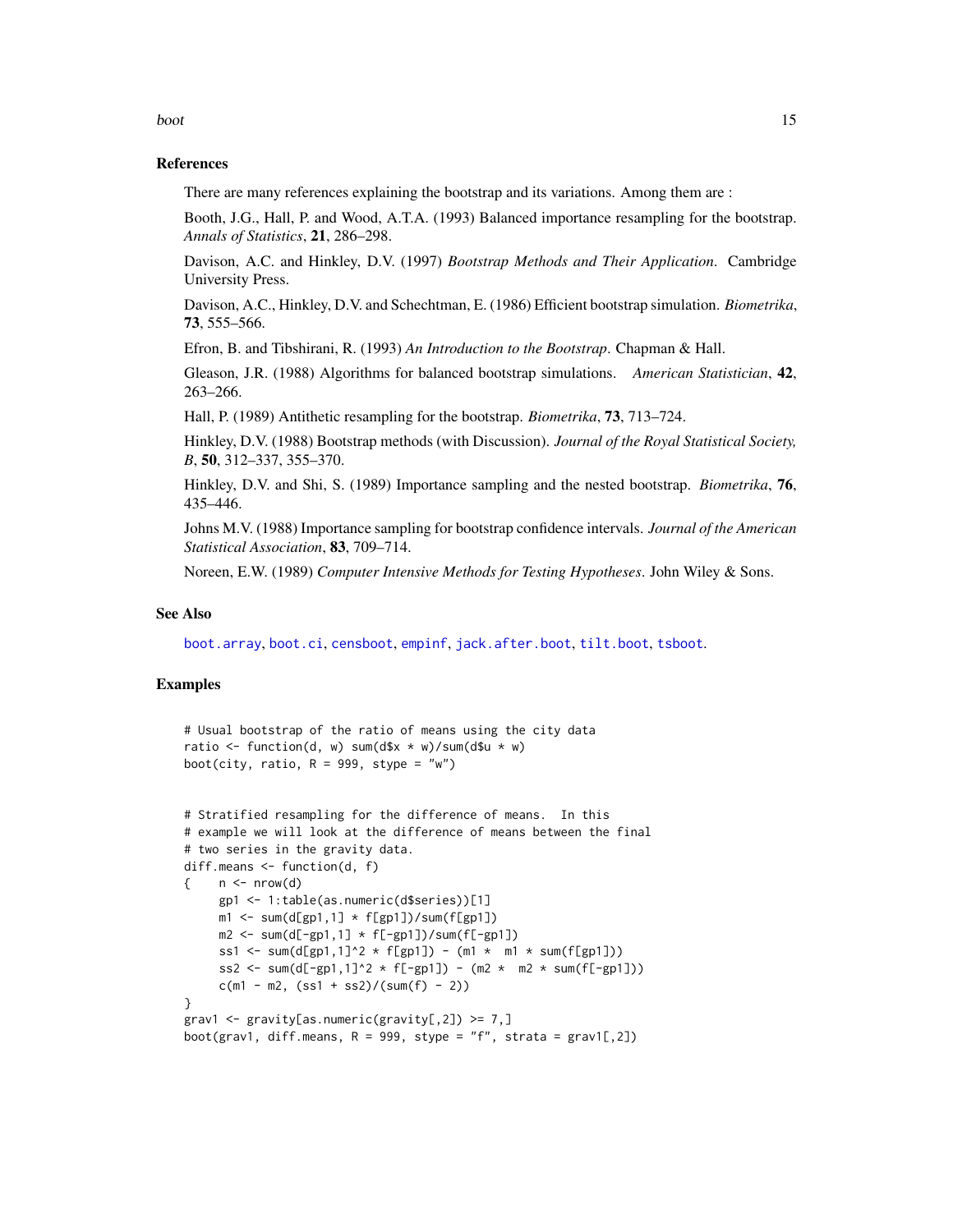```
# In this example we show the use of boot in a prediction from
# regression based on the nuclear data. This example is taken
# from Example 6.8 of Davison and Hinkley (1997). Notice also
# that two extra arguments to 'statistic' are passed through boot.
nuke <- nuclear[, c(1, 2, 5, 7, 8, 10, 11)]
nuke.lm <- glm(log(cost) ~ date+log(cap)+ne+ct+log(cum.n)+pt, data = nuke)
nuke.diag <- glm.diag(nuke.lm)
nuke.res <- nuke.diag$res * nuke.diag$sd
nuke.res <- nuke.res - mean(nuke.res)
# We set up a new data frame with the data, the standardized
# residuals and the fitted values for use in the bootstrap.
nuke.data <- data.frame(nuke, resid = nuke.res, fit = fitted(nuke.lm))
# Now we want a prediction of plant number 32 but at date 73.00
new.data \leq data.frame(cost = 1, date = 73.00, cap = 886, ne = 0,
                       ct = 0, cum.n = 11, pt = 1)new.fit <- predict(nuke.lm, new.data)
nuke.fun <- function(dat, inds, i.pred, fit.pred, x.pred)
{
     lm.b <- glm(fit+resid[inds] ~ date+log(cap)+ne+ct+log(cum.n)+pt,
                 data = dat)pred.b <- predict(lm.b, x.pred)
     c(coef(lm.b), pred.b - (fit.pred + dat$resid[i.pred]))
}
nuke.boot \leq boot(nuke.data, nuke.fun, R = 999, m = 1,
                  fit.pred = new.fit, x.pred = new.data)
# The bootstrap prediction squared error would then be found by
mean(nuke.boot$t[, 8]^2)
# Basic bootstrap prediction limits would be
new.fit - sort(nuke.boot$t[, 8])[c(975, 25)]
# Finally a parametric bootstrap. For this example we shall look
# at the air-conditioning data. In this example our aim is to test
# the hypothesis that the true value of the index is 1 (i.e. that
# the data come from an exponential distribution) against the
# alternative that the data come from a gamma distribution with
# index not equal to 1.
air.fun <- function(data) {
     ybar <- mean(data$hours)
     para <- c(log(ybar), mean(log(data$hours)))
     11 \leftarrow function(k) {
          if (k <= 0) 1e200 else lgamma(k)-k*(log(k)-1-para[1]+para[2])
     }
     khat <- nlm(ll, ybar^2/var(data$hours))$estimate
     c(ybar, khat)
}
air.rg <- function(data, mle) {
```
# Function to generate random exponential variates.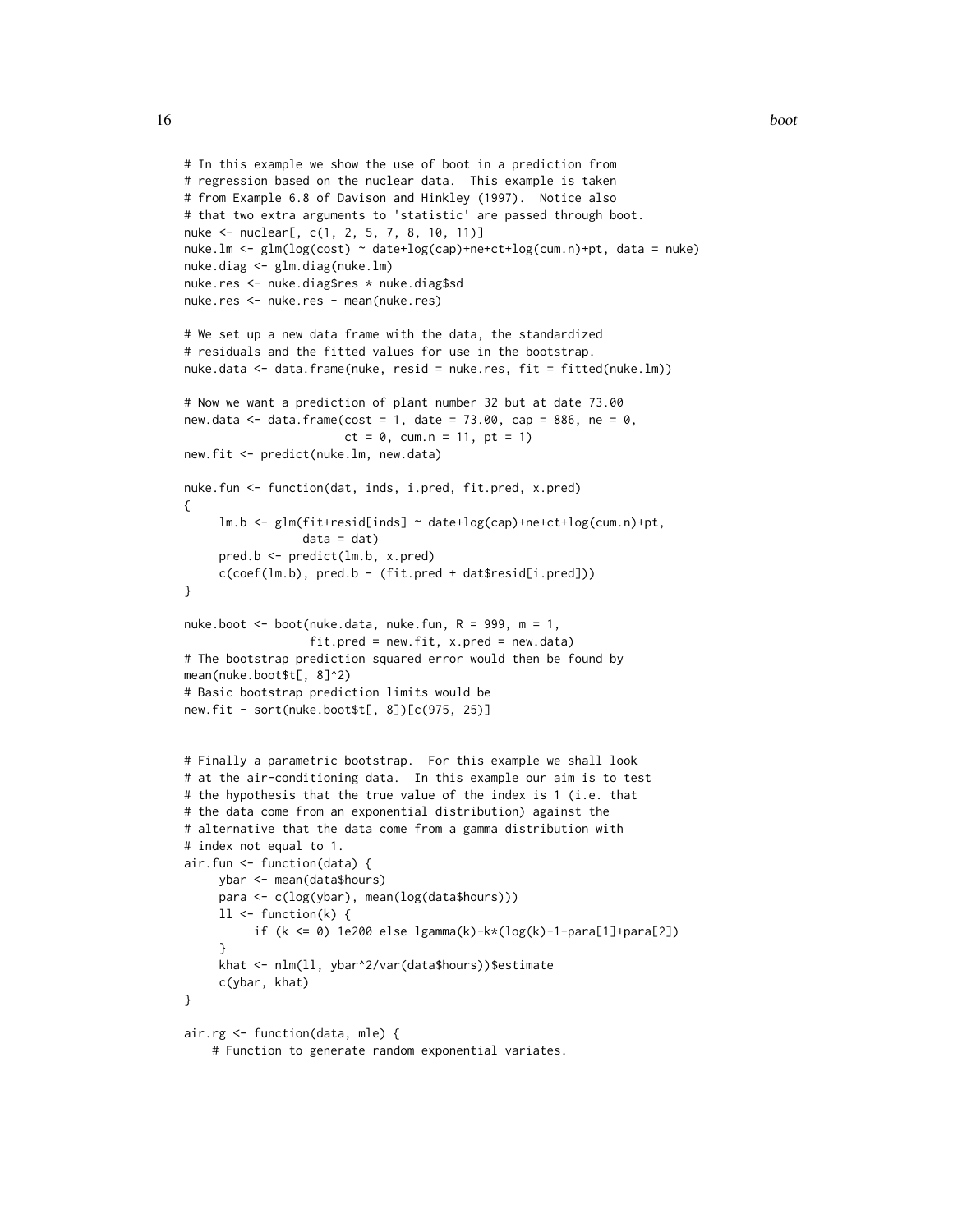#### <span id="page-16-0"></span>boot.array 17

```
# mle will contain the mean of the original data
    out <- data
    out$hours <- rexp(nrow(out), 1/mle)
    out
}
air.boot <- boot(aircondit, air.fun, R = 999, sim = "parametric",
                 ran.gen = air.rg, mle = mean(aircondit$hours))
# The bootstrap p-value can then be approximated by
sum(abs(air.boot$t[,2]-1) > abs(air.boot$t0[2]-1))/(1+air.boot$R)
```
<span id="page-16-1"></span>boot.array *Bootstrap Resampling Arrays*

#### **Description**

This function takes a bootstrap object calculated by one of the functions boot, censboot, or tilt.boot and returns the frequency (or index) array for the bootstrap resamples.

#### Usage

boot.array(boot.out, indices)

#### Arguments

| boot.out | An object of class "boot" returned by one of the generation functions for such<br>an object.                                                                                                                         |
|----------|----------------------------------------------------------------------------------------------------------------------------------------------------------------------------------------------------------------------|
| indices  | A logical argument which specifies whether to return the frequency array or the<br>raw index array. The default is indices=FALSE unless boot out was created<br>by tsboot in which case the default is indices=TRUE. |

### Details

The process by which the original index array was generated is repeated with the same value of .Random.seed. If the frequency array is required then freq.array is called to convert the index array to a frequency array.

A resampling array can only be returned when such a concept makes sense. In particular it cannot be found for any parametric or model-based resampling schemes. Hence for objects generated by censboot the only resampling scheme for which such an array can be found is ordinary case resampling. Similarly if boot.out\$sim is "parametric" in the case of boot or "model" in the case of tsboot the array cannot be found. Note also that for post-blackened bootstraps from tsboot the indices found will relate to those prior to any post-blackening and so will not be useful.

Frequency arrays are used in many post-bootstrap calculations such as the jackknife-after-bootstrap and finding importance sampling weights. They are also used to find empirical influence values through the regression method.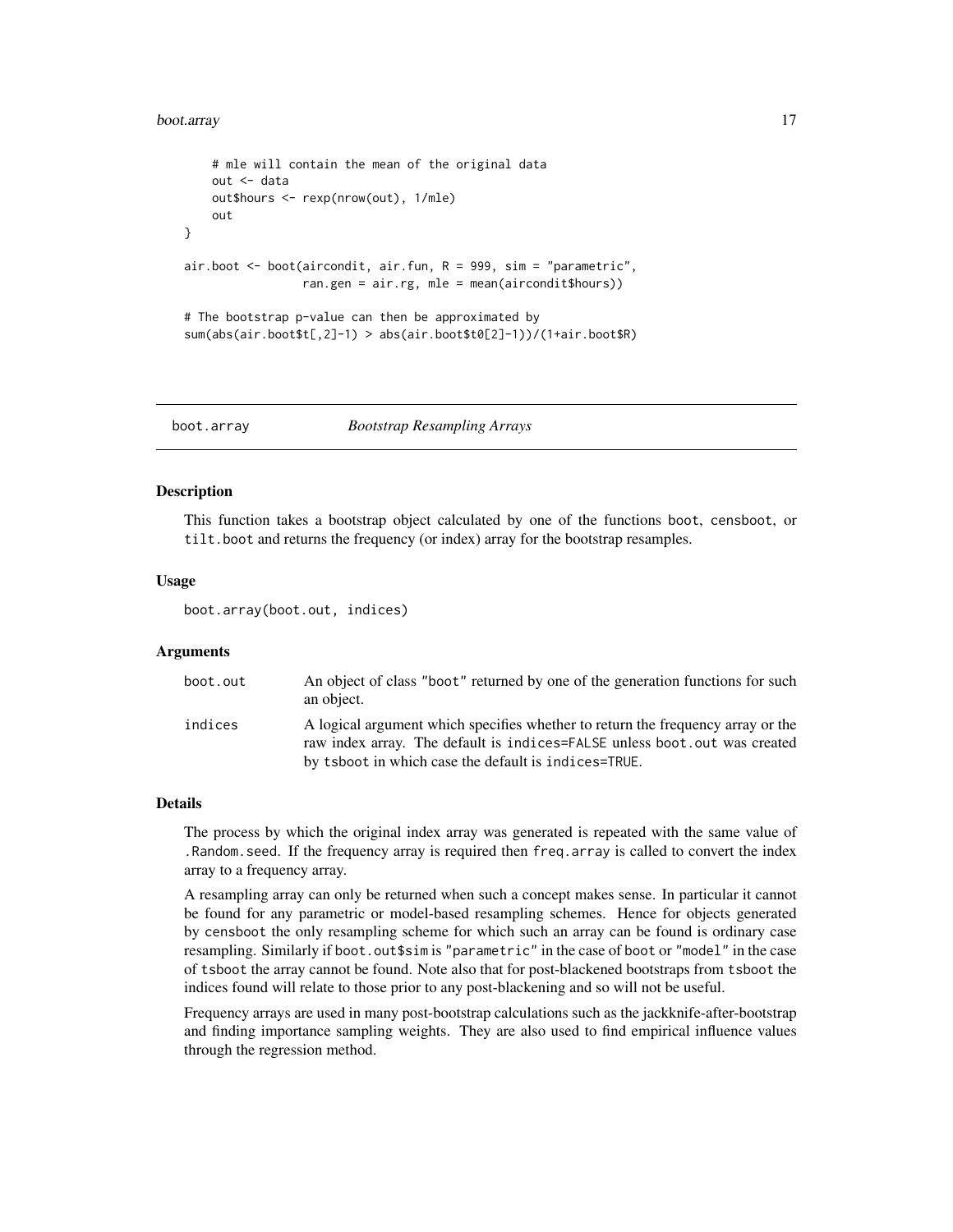Value

A matrix with boot. out \$R rows and n columns where n is the number of observations in boot. out \$data. If indices is FALSE then this will give the frequency of each of the original observations in each bootstrap resample. If indices is TRUE it will give the indices of the bootstrap resamples in the order in which they would have been passed to the statistic.

#### Side Effects

This function temporarily resets .Random.seed to the value in boot.out\$seed and then returns it to its original value at the end of the function.

## See Also

[boot](#page-10-1), [censboot](#page-28-1), [freq.array](#page-53-1), [tilt.boot](#page-103-1), [tsboot](#page-106-1)

#### Examples

```
# A frequency array for a nonparametric bootstrap
city.boot \leq boot(city, corr, R = 40, stype = "w")
boot.array(city.boot)
perm.cor <- function(d,i) cor(d$x,d$u[i])
city.perm <- boot(city, perm.cor, R = 40, sim = "permutation")
```

```
boot.array(city.perm, indices = TRUE)
```
<span id="page-17-1"></span>

boot.ci *Nonparametric Bootstrap Confidence Intervals*

#### Description

This function generates 5 different types of equi-tailed two-sided nonparametric confidence intervals. These are the first order normal approximation, the basic bootstrap interval, the studentized bootstrap interval, the bootstrap percentile interval, and the adjusted bootstrap percentile (BCa) interval. All or a subset of these intervals can be generated.

#### Usage

```
boot.ci(boot.out, conf = 0.95, type = "all",
        index = 1: min(2, length(boot.out $t0)), var.t0 = NULL,var.t = NULL, t\theta = NULL, t = NULL, L = NULL,
        h = function(t) t, hdot = function(t) rep(1,length(t)),
        hinv = function(t) t, ...)
```
<span id="page-17-0"></span>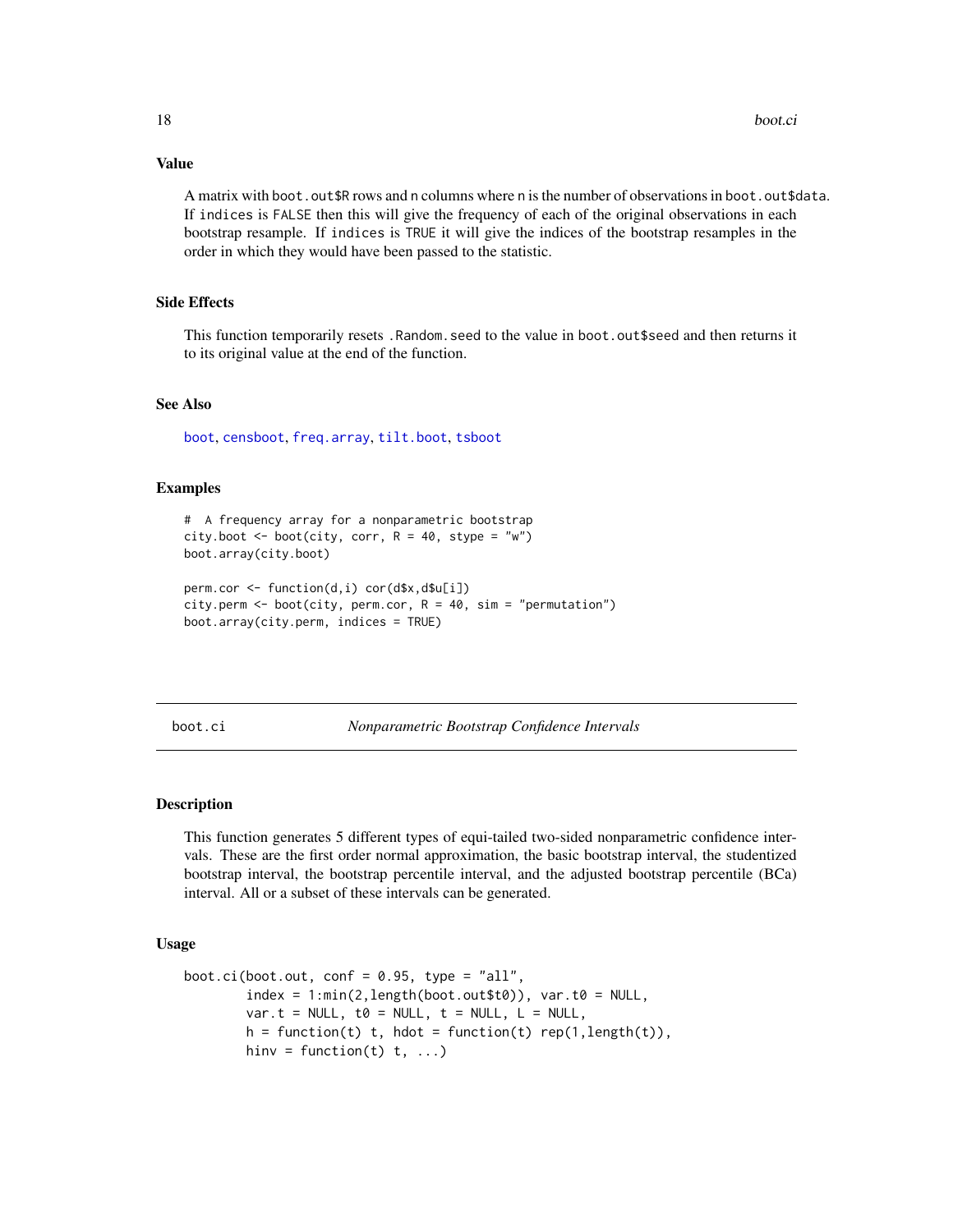#### boot.ci ilaa 19 maarta 1900 ku sida 1900 ku sida 1900 ku sida 1900 ku sida 1900 ku sida 1900 ku sida 1900 ku s

## Arguments

| boot.out | An object of class "boot" containing the output of a bootstrap calculation.                                                                                                                                                                                                                                                                                                                                                                                                                                                                                 |
|----------|-------------------------------------------------------------------------------------------------------------------------------------------------------------------------------------------------------------------------------------------------------------------------------------------------------------------------------------------------------------------------------------------------------------------------------------------------------------------------------------------------------------------------------------------------------------|
| conf     | A scalar or vector containing the confidence $level(s)$ of the required interval $(s)$ .                                                                                                                                                                                                                                                                                                                                                                                                                                                                    |
| type     | A vector of character strings representing the type of intervals required. The<br>value should be any subset of the values c("norm", "basic", "stud", "perc", "bca")<br>or simply "all" which will compute all five types of intervals.                                                                                                                                                                                                                                                                                                                     |
| index    | This should be a vector of length 1 or 2. The first element of index indicates<br>the position of the variable of interest in boot.out \$t0 and the relevant column<br>in boot.out\$t. The second element indicates the position of the variance of<br>the variable of interest. If both var. t0 and var. t are supplied then the second<br>element of index (if present) is ignored. The default is that the variable of<br>interest is in position 1 and its variance is in position 2 (as long as there are $2$<br>positions in boot.out\$t0).           |
| var.t0   | If supplied, a value to be used as an estimate of the variance of the statistic for<br>the normal approximation and studentized intervals. If it is not supplied and<br>length(index) is 2 then var.t0 defaults to boot.out\$t0[index[2]] other-<br>wise var.t0 is undefined. For studentized intervals var.t0 must be defined.<br>For the normal approximation, if var $t \theta$ is undefined it defaults to var $(t)$ . If<br>a transformation is supplied through the argument h then var. t0 should be the<br>variance of the untransformed statistic. |
| var.t    | This is a vector (of length boot.out \$R) of variances of the bootstrap replicates<br>of the variable of interest. It is used only for studentized intervals. If it is not sup-<br>plied and length(index) is 2 then var.t defaults to boot.out \$t[, index[2]],<br>otherwise its value is undefined which will cause an error for studentized inter-<br>vals. If a transformation is supplied through the argument h then var.t should<br>be the variance of the untransformed bootstrap statistics.                                                       |
| t0       | The observed value of the statistic of interest. The default value is boot.out\$t0[index[1]].<br>Specification of t0 and t allows the user to get intervals for a transformed statis-<br>tic which may not be in the bootstrap output object. See the second example<br>below. An alternative way of achieving this would be to supply the functions h,<br>hdot, and hinv below.                                                                                                                                                                            |
| t        | The bootstrap replicates of the statistic of interest. It must be a vector of length<br>boot.out \$R. It is an error to supply one of to or t but not the other. Also if<br>studentized intervals are required and t0 and t are supplied then so should be<br>var.t0 and var.t. The default value is boot.out\$t[, index].                                                                                                                                                                                                                                  |
|          | The empirical influence values of the statistic of interest for the observed data.<br>These are used only for BCa intervals. If a transformation is supplied through<br>the parameter h then $\mathsf L$ should be the influence values for t; the values for $\mathsf h(\mathsf t)$<br>are derived from these and hdot within the function. If $\mathsf{L}$ is not supplied then<br>the values are calculated using empinf if they are needed.                                                                                                             |
| h        | A function defining a transformation. The intervals are calculated on the scale of<br>$h(t)$ and the inverse function hinv applied to the resulting intervals. It must be a<br>function of one variable only and for a vector argument, it must return a vector of<br>the same length, i.e. $h(c(t1, t2, t3))$ should return $c(h(t1), h(t2), h(t3))$ .<br>The default is the identity function.                                                                                                                                                            |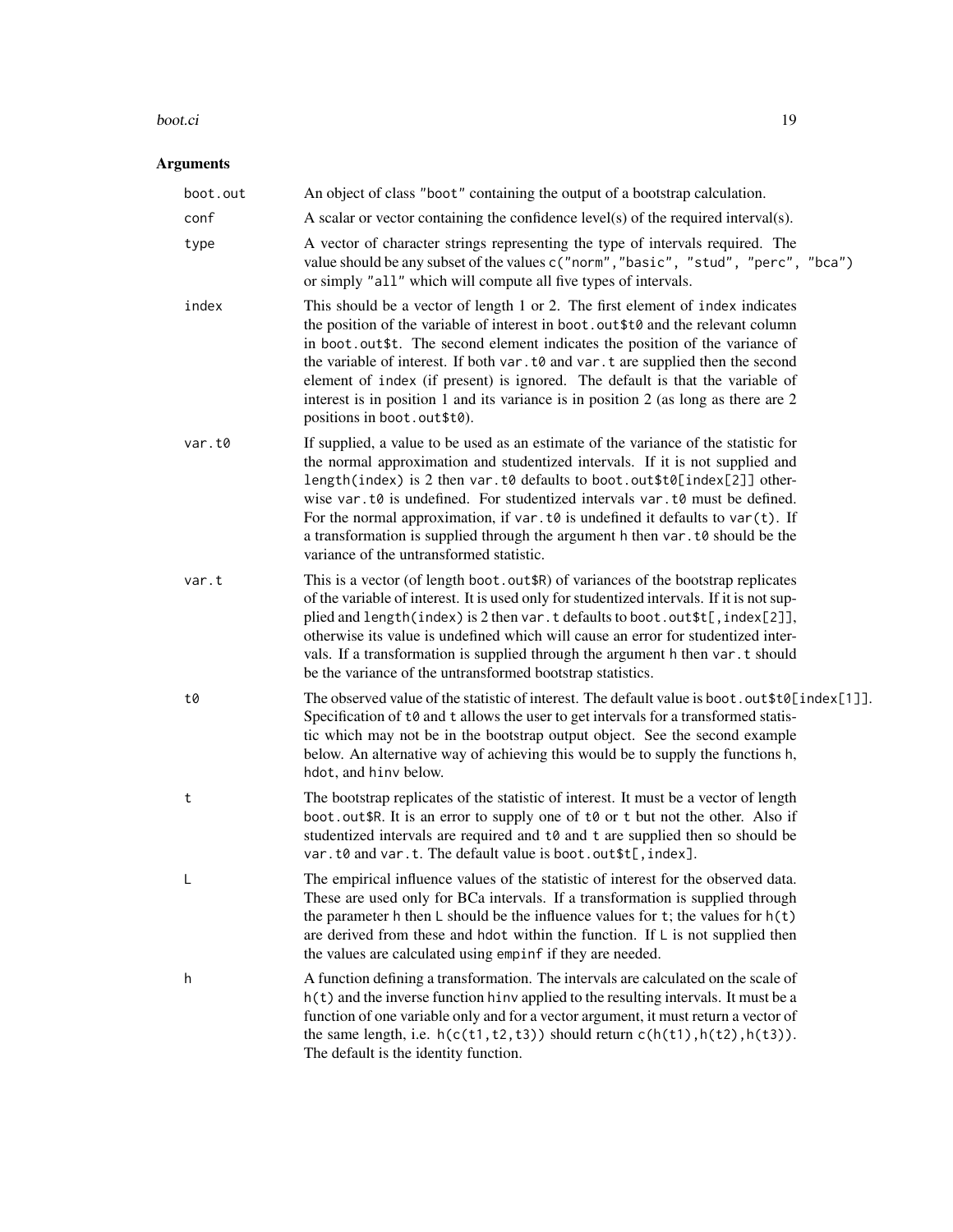| hdot | A function of one argument returning the derivative of h. It is a required argu-<br>ment if h is supplied and normal, studentized or BCa intervals are required. The<br>function is used for approximating the variances of $h(t\theta)$ and $h(t)$ using the<br>delta method, and also for finding the empirical influence values for BCa inter-<br>vals. Like h it should be able to take a vector argument and return a vector of<br>the same length. The default is the constant function 1. |
|------|--------------------------------------------------------------------------------------------------------------------------------------------------------------------------------------------------------------------------------------------------------------------------------------------------------------------------------------------------------------------------------------------------------------------------------------------------------------------------------------------------|
| hinv | A function, like h, which returns the inverse of h. It is used to transform the<br>intervals calculated on the scale of $h(t)$ back to the original scale. The default is<br>the identity function. If h is supplied but hinv is not, then the intervals returned<br>will be on the transformed scale.                                                                                                                                                                                           |
| .    | Any extra arguments that boot. out \$statistic is expecting. These arguments<br>are needed only if BCa intervals are required and $\mathsf{L}$ is not supplied since in that<br>case L is calculated through a call to empinf which calls boot.out \$ statistic.                                                                                                                                                                                                                                 |

## Details

The formulae on which the calculations are based can be found in Chapter 5 of Davison and Hinkley (1997). Function boot must be run prior to running this function to create the object to be passed as boot.out.

Variance estimates are required for studentized intervals. The variance of the observed statistic is optional for normal theory intervals. If it is not supplied then the bootstrap estimate of variance is used. The normal intervals also use the bootstrap bias correction.

Interpolation on the normal quantile scale is used when a non-integer order statistic is required. If the order statistic used is the smallest or largest of the R values in boot.out a warning is generated and such intervals should not be considered reliable.

## Value

An object of type "bootci" which contains the intervals. It has components

| R       | The number of bootstrap replicates on which the intervals were based.                                                                                                                                                                                  |
|---------|--------------------------------------------------------------------------------------------------------------------------------------------------------------------------------------------------------------------------------------------------------|
| t0      | The observed value of the statistic on the same scale as the intervals.                                                                                                                                                                                |
| call    | The call to boot. ci which generated the object.                                                                                                                                                                                                       |
|         | It will also contain one or more of the following components depending on the<br>value of type used in the call to bootci.                                                                                                                             |
| normal  | A matrix of intervals calculated using the normal approximation. It will have 3<br>columns, the first being the level and the other two being the upper and lower<br>endpoints of the intervals.                                                       |
| basic   | The intervals calculated using the basic bootstrap method.                                                                                                                                                                                             |
| student | The intervals calculated using the studentized bootstrap method.                                                                                                                                                                                       |
| percent | The intervals calculated using the bootstrap percentile method.                                                                                                                                                                                        |
| bca     | The intervals calculated using the adjusted bootstrap percentile (BCa) method.                                                                                                                                                                         |
|         | These latter four components will be matrices with 5 columns, the first column<br>containing the level, the next two containing the indices of the order statistics<br>used in the calculations and the final two the calculated endpoints themselves. |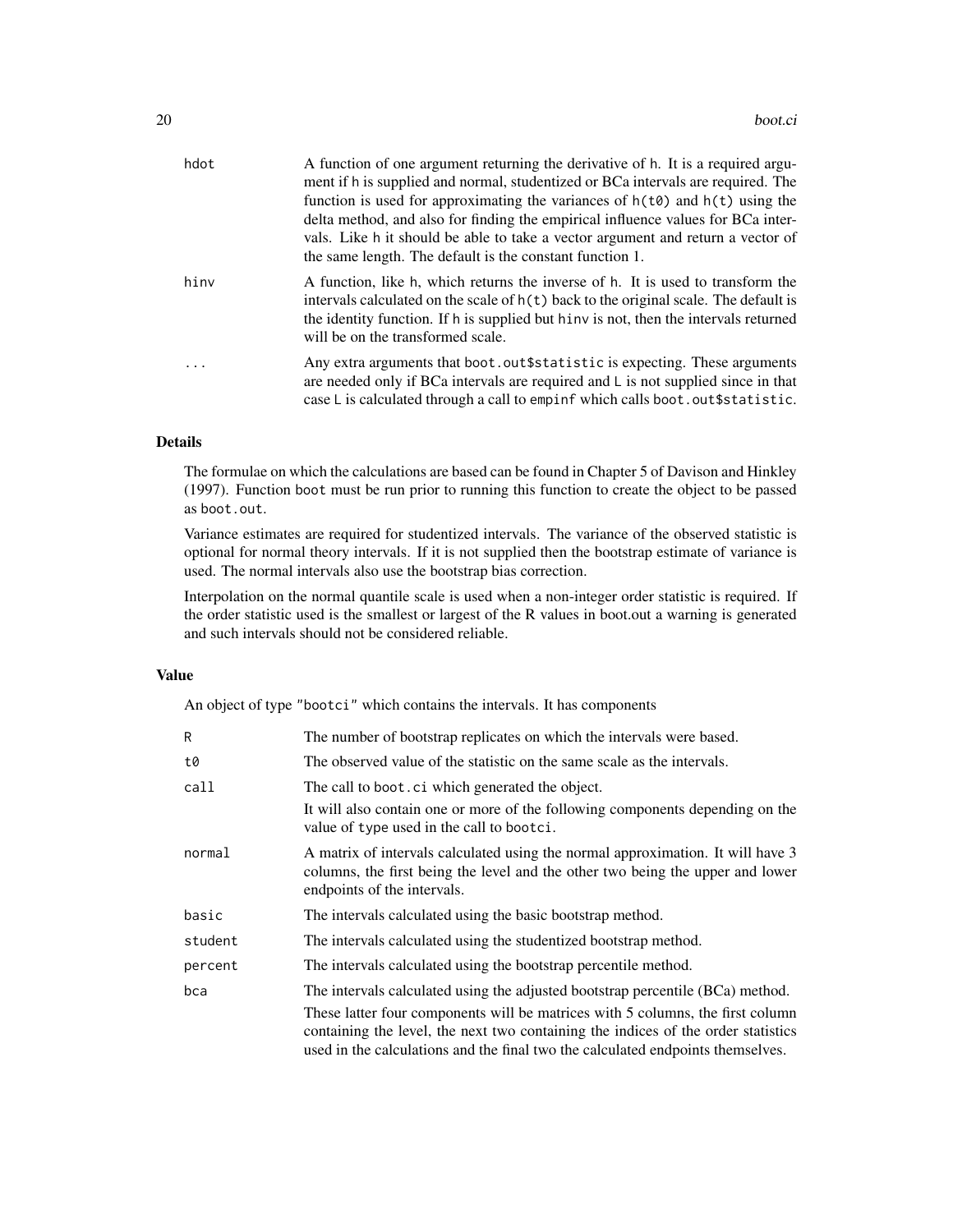#### boot.ci 21

### References

Davison, A.C. and Hinkley, D.V. (1997) *Bootstrap Methods and Their Application*, Chapter 5. Cambridge University Press.

DiCiccio, T.J. and Efron B. (1996) Bootstrap confidence intervals (with Discussion). *Statistical Science*, 11, 189–228.

Efron, B. (1987) Better bootstrap confidence intervals (with Discussion). *Journal of the American Statistical Association*, 82, 171–200.

### See Also

[abc.ci](#page-2-1), [boot](#page-10-1), [empinf](#page-46-1), [norm.ci](#page-77-1)

#### Examples

```
# confidence intervals for the city data
ratio \le function(d, w) sum(d$x * w)/sum(d$u * w)
city.boot \le boot(city, ratio, R = 999, stype = "w", sim = "ordinary")
boot.ci(city.boot, conf = c(0.90, 0.95),
        type = c("norm", "basic", "perc", "bca"))
# studentized confidence interval for the two sample
# difference of means problem using the final two series
# of the gravity data.
diff.means <- function(d, f)
\{ n < - nrow(d) \}gp1 <- 1:table(as.numeric(d$series))[1]
     m1 \le -\text{sum}(d[gp1,1] \times f[gp1]) / \text{sum}(f[gp1])m2 \le -\text{sum}(d[-gp1,1] \times f[-gp1]) / \text{sum}(f[-gp1])ss1 <- sum(d[gp1,1]^2 * f[gp1]) - (m1 * m1 * sum(f[gp1]))
     ss2 <- sum(d[-gp1,1]^2 * f[-gp1]) - (m2 * m2 * sum(f[-gp1]))
     c(m1 - m2, (ss1 + ss2)/(sum(f) - 2))}
grav1 \leq gravity[as.numeric(gravity[,2]) \geq 7, ]
grav1.boot \leq boot(grav1, diff.means, R = 999, stype = "f",
                    strata = grav1[, 2])
boot.ci(grav1.boot, type = c("stud", "norm"))# Nonparametric confidence intervals for mean failure time
# of the air-conditioning data as in Example 5.4 of Davison
# and Hinkley (1997)
mean.fun <- function(d, i)
    { m <- mean(d$hours[i])
     n <- length(i)
     v <- (n-1)*var(d$hours[i])/n^2
     c(m, v)}
air.boot \leq boot(aircondit, mean.fun, R = 999)
boot.ci(air.boot, type = c("norm", "basic", "perc", "stud"))
# Now using the log transformation
# There are two ways of doing this and they both give the
```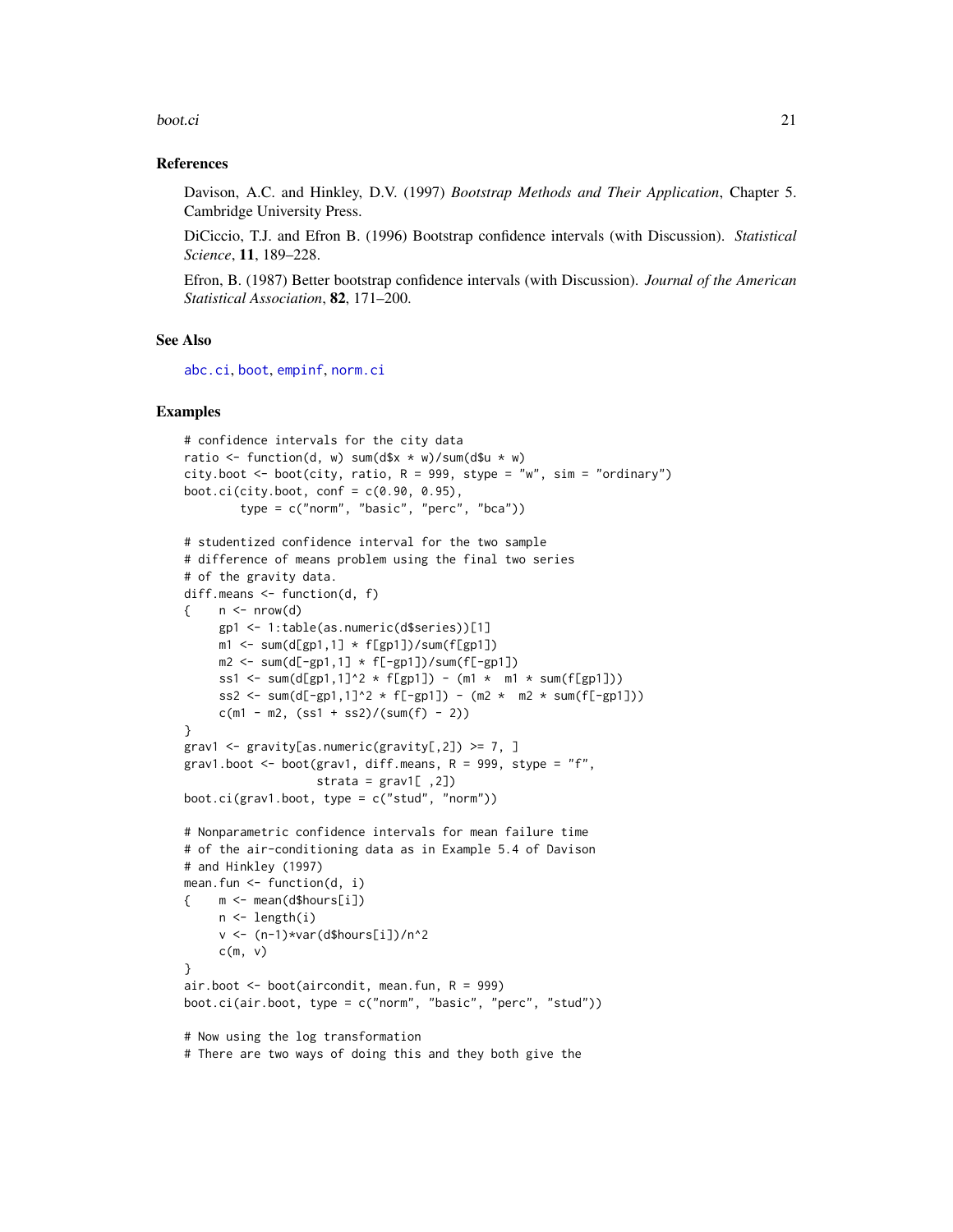#### <span id="page-21-0"></span>22 brambles and the contract of the contract of the contract of the contract of the contract of the contract of the contract of the contract of the contract of the contract of the contract of the contract of the contract o

```
# same intervals.
# Method 1
boot.ci(air.boot, type = c("norm", "basic", "perc", "stud"),
        h = \log, hdot = function(x) 1/x)
# Method 2
vt0 <- air.boot$t0[2]/air.boot$t0[1]^2
vt <- air.boot$t[, 2]/air.boot$t[ ,1]^2
boot.ci(air.boot, type = c("norm", "basic", "perc", "stud"),
         t0 = \log(\text{air}.\text{boot$t0[1]), t = \log(\text{air}.\text{boot$t[,1]}),var.t0 = vt0, var.t = vt)
```
brambles *Spatial Location of Bramble Canes*

## Description

The brambles data frame has 823 rows and 3 columns.

The location of living bramble canes in a 9m square plot was recorded. We take 9m to be the unit of distance so that the plot can be thought of as a unit square. The bramble canes were also classified by their age.

#### Usage

brambles

## Format

This data frame contains the following columns:

- x The x coordinate of the position of the cane in the plot.
- y The y coordinate of the position of the cane in the plot.
- age The age classification of the canes;  $\theta$  indicates a newly emerged cane, 1 indicates a one year old cane and 2 indicates a two year old cane.

#### Source

The data were obtained from

Diggle, P.J. (1983) *Statistical Analysis of Spatial Point Patterns*. Academic Press.

## References

Davison, A.C. and Hinkley, D.V. (1997) *Bootstrap Methods and Their Application*. Cambridge University Press.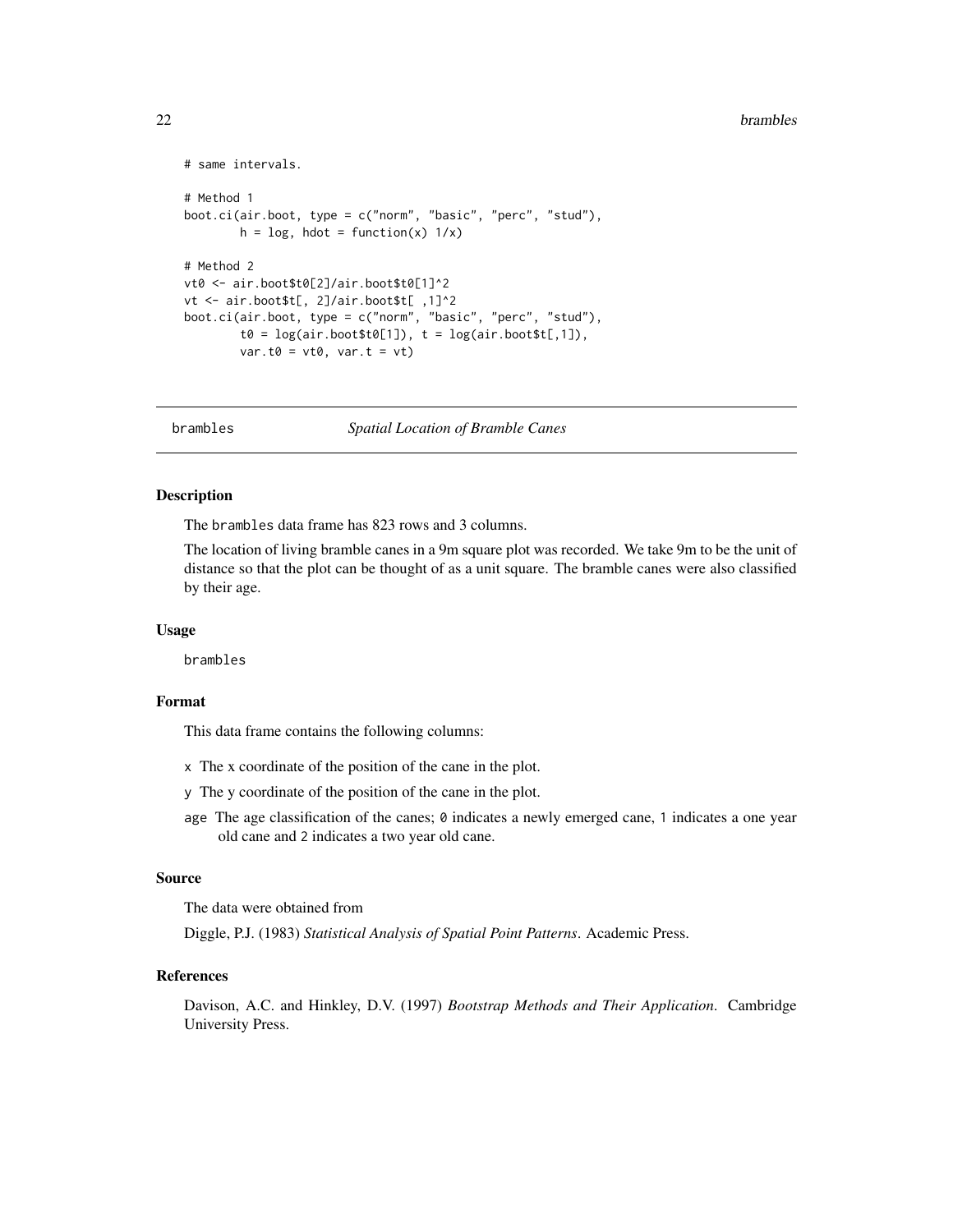<span id="page-22-0"></span>

#### Description

The breslow data frame has 10 rows and 5 columns.

In 1961 Doll and Hill sent out a questionnaire to all men on the British Medical Register enquiring about their smoking habits. Almost 70% of such men replied. Death certificates were obtained for medical practitioners and causes of death were assigned on the basis of these certificates. The breslow data set contains the person-years of observations and deaths from coronary artery disease accumulated during the first ten years of the study.

#### Usage

breslow

## Format

This data frame contains the following columns:

age The mid-point of the 10 year age-group for the doctors.

smoke An indicator of whether the doctors smoked (1) or not (0).

n The number of person-years in the category.

y The number of deaths attributed to coronary artery disease.

ns The number of smoker years in the category (smoke\*n).

#### Source

The data were obtained from

Breslow, N.E. (1985) Cohort Analysis in Epidemiology. In *A Celebration of Statistics* A.C. Atkinson and S.E. Fienberg (editors), 109–143. Springer-Verlag.

#### References

Davison, A.C. and Hinkley, D.V. (1997) *Bootstrap Methods and Their Application*. Cambridge University Press.

Doll, R. and Hill, A.B. (1966) Mortality of British doctors in relation to smoking: Observations on coronary thrombosis. *National Cancer Institute Monograph*, 19, 205-268.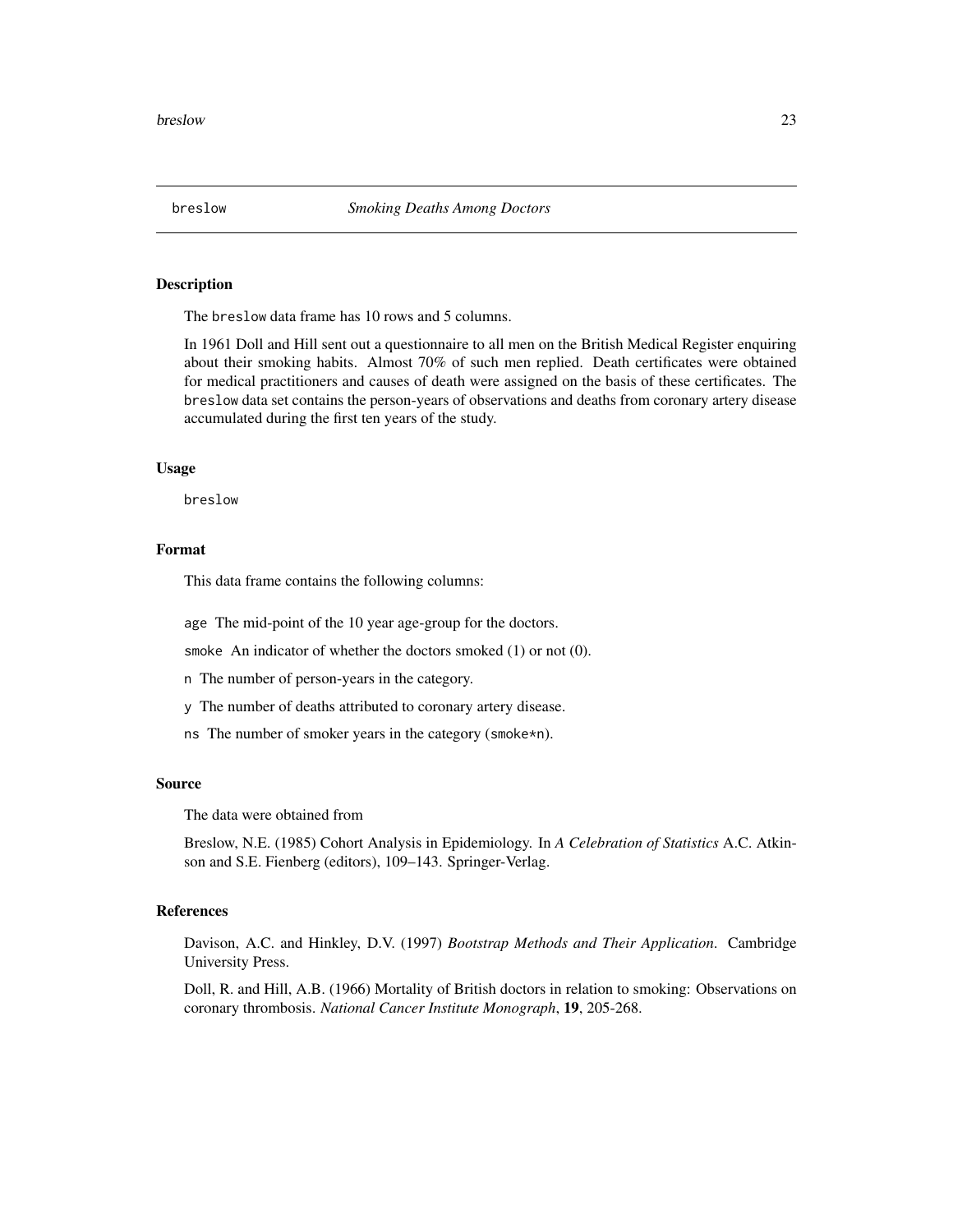#### <span id="page-23-0"></span>Description

The calcium data frame has 27 rows and 2 columns.

Howard Grimes from the Botany Department, North Carolina State University, conducted an experiment for biochemical analysis of intracellular storage and transport of calcium across plasma membrane. Cells were suspended in a solution of radioactive calcium for a certain length of time and then the amount of radioactive calcium that was absorbed by the cells was measured. The experiment was repeated independently with 9 different times of suspension each replicated 3 times.

#### Usage

calcium

## Format

This data frame contains the following columns:

time The time (in minutes) that the cells were suspended in the solution.

cal The amount of calcium uptake (nmoles/mg).

#### Source

The data were obtained from

Rawlings, J.O. (1988) *Applied Regression Analysis*. Wadsworth and Brooks/Cole Statistics/Probability Series.

#### References

Davison, A.C. and Hinkley, D.V. (1997) *Bootstrap Methods and Their Application*. Cambridge University Press.

cane *Sugar-cane Disease Data*

#### **Description**

The cane data frame has 180 rows and 5 columns. The data frame represents a randomized block design with 45 varieties of sugar-cane and 4 blocks.

#### Usage

cane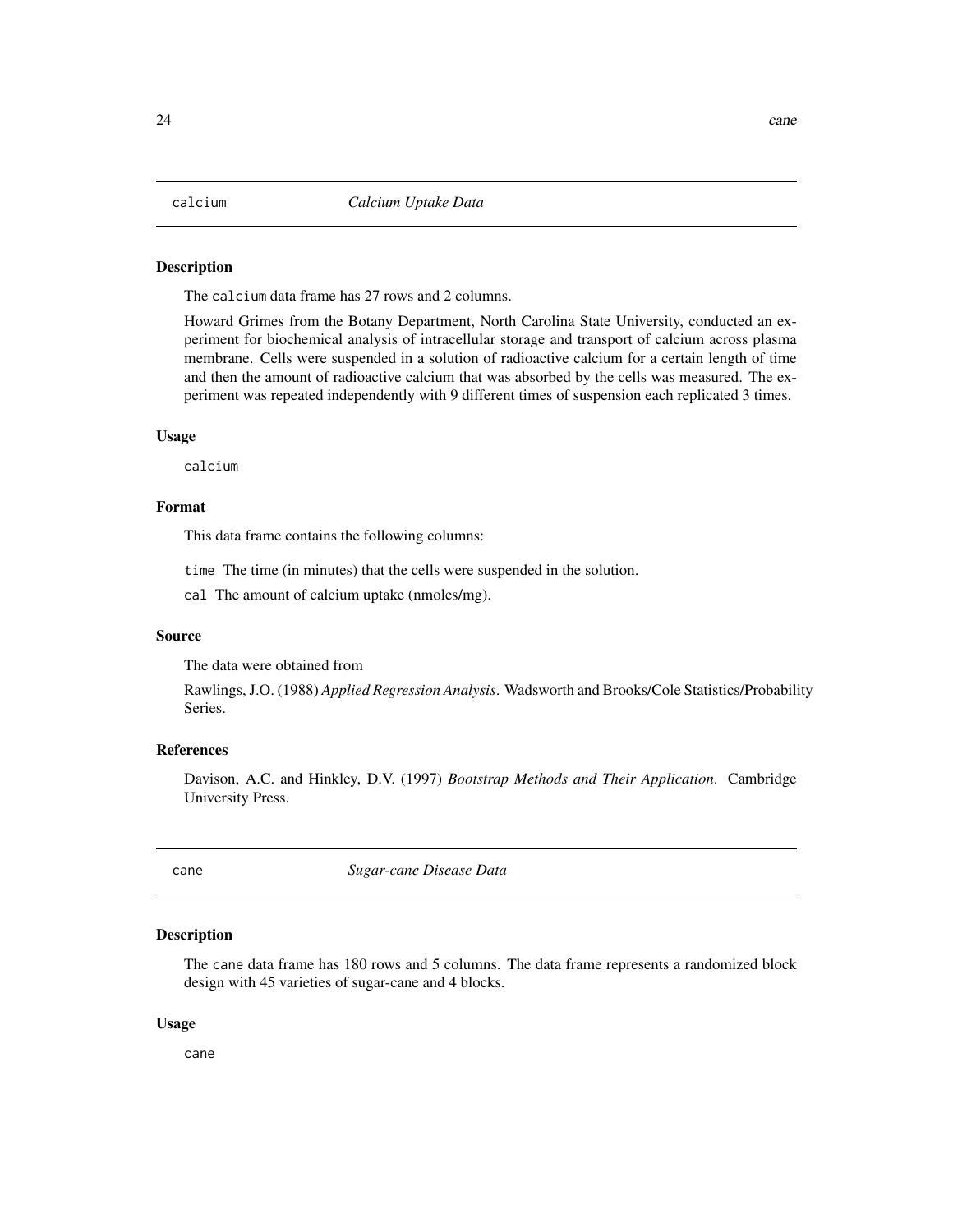#### <span id="page-24-0"></span>capability 25

## Format

This data frame contains the following columns:

- n The total number of shoots in each plot.
- r The number of diseased shoots.
- x The number of pieces of the stems, out of 50, planted in each plot.
- var A factor indicating the variety of sugar-cane in each plot.

block A factor for the blocks.

#### Details

The aim of the experiment was to classify the varieties into resistant, intermediate and susceptible to a disease called "coal of sugar-cane" (carvao da cana-de-acucar). This is a disease that is common in sugar-cane plantations in certain areas of Brazil.

For each plot, fifty pieces of sugar-cane stem were put in a solution containing the disease agent and then some were planted in the plot. After a fixed period of time, the total number of shoots and the number of diseased shoots were recorded.

#### Source

The data were kindly supplied by Dr. C.G.B. Demetrio of Escola Superior de Agricultura, Universidade de Sao Paolo, Brazil.

## References

Davison, A.C. and Hinkley, D.V. (1997) *Bootstrap Methods and Their Application*. Cambridge University Press.

capability *Simulated Manufacturing Process Data*

#### Description

The capability data frame has 75 rows and 1 columns.

The data are simulated successive observations from a process in equilibrium. The process is assumed to have specification limits  $(5.49, 5.79)$ .

#### Usage

capability

## Format

This data frame contains the following column:

y The simulated measurements.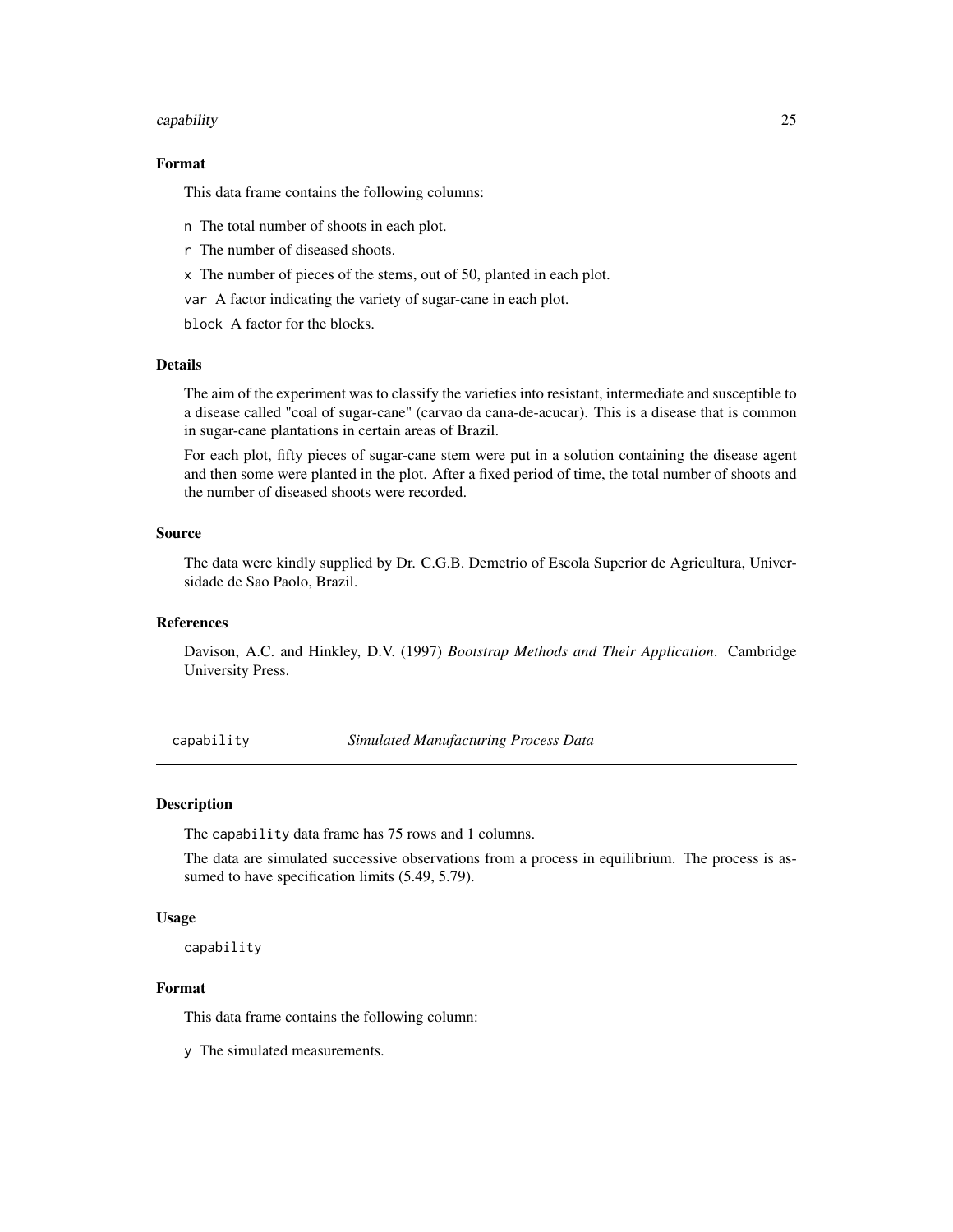#### <span id="page-25-0"></span>Source

The data were obtained from

Bissell, A.F. (1990) How reliable is your capability index? *Applied Statistics*, 39, 331–340.

#### References

Canty, A.J. and Davison, A.C. (1996) Implementation of saddlepoint approximations to resampling distributions. To appear in *Computing Science and Statistics; Proceedings of the 28th Symposium on the Interface*.

Davison, A.C. and Hinkley, D.V. (1997) *Bootstrap Methods and Their Application*. Cambridge University Press.

catsM *Weight Data for Domestic Cats*

#### Description

The catsM data frame has 97 rows and 3 columns.

144 adult (over 2kg in weight) cats used for experiments with the drug digitalis had their heart and body weight recorded. 47 of the cats were female and 97 were male. The catsM data frame consists of the data for the male cats. The full data are in dataset [cats](#page-0-0) in package MASS.

#### Usage

cats

## Format

This data frames contain the following columns:

Sex A factor for the sex of the cat (levels are F and M).

Bwt Body weight in kg.

Hwt Heart weight in g.

## Source

The data were obtained from

Fisher, R.A. (1947) The analysis of covariance method for the relation between a part and the whole. *Biometrics*, 3, 65–68.

#### References

Davison, A.C. and Hinkley, D.V. (1997) *Bootstrap Methods and Their Application*. Cambridge University Press.

Venables, W.N. and Ripley, B.D. (1994) *Modern Applied Statistics with S-Plus*. Springer-Verlag.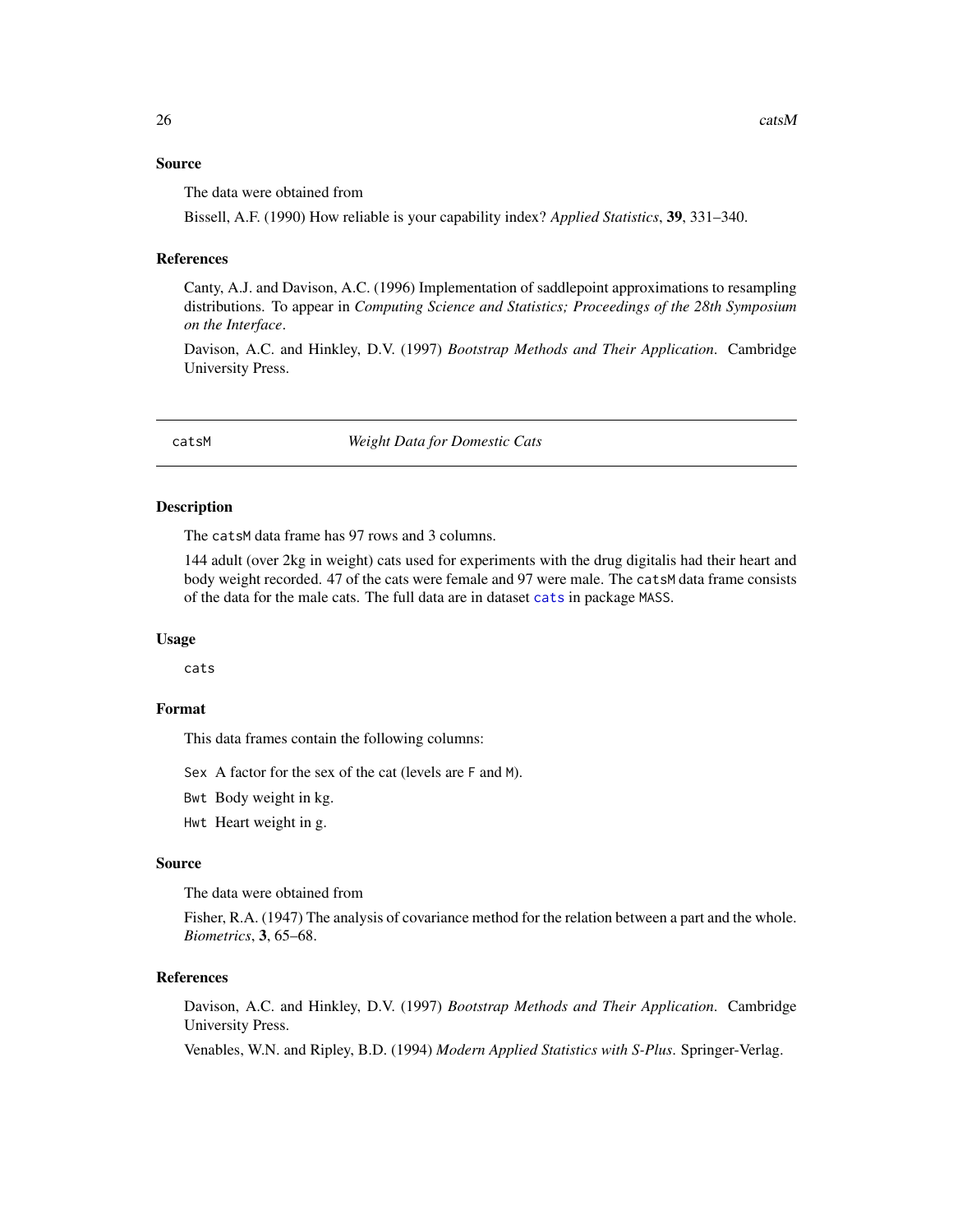#### See Also

[cats](#page-0-0)

cav *Position of Muscle Caveolae*

## **Description**

The cav data frame has 138 rows and 2 columns.

The data gives the positions of the individual caveolae in a square region with sides of length 500 units. This grid was originally on a 2.65mum square of muscle fibre. The data are those points falling in the lower left hand quarter of the region used for the dataset caveolae.dat in the spatial package by B.D. Ripley (1994).

#### Usage

cav

## Format

This data frame contains the following columns:

x The x coordinate of the caveola's position in the region.

y The y coordinate of the caveola's position in the region.

## References

Appleyard, S.T., Witkowski, J.A., Ripley, B.D., Shotton, D.M. and Dubowicz, V. (1985) A novel procedure for pattern analysis of features present on freeze fractured plasma membranes. *Journal of Cell Science*, 74, 105–117.

Davison, A.C. and Hinkley, D.V. (1997) *Bootstrap Methods and Their Application*. Cambridge University Press.

<span id="page-26-1"></span>cd4 *CD4 Counts for HIV-Positive Patients*

#### Description

The cd4 data frame has 20 rows and 2 columns.

CD4 cells are carried in the blood as part of the human immune system. One of the effects of the HIV virus is that these cells die. The count of CD4 cells is used in determining the onset of full-blown AIDS in a patient. In this study of the effectiveness of a new anti-viral drug on HIV, 20 HIV-positive patients had their CD4 counts recorded and then were put on a course of treatment with this drug. After using the drug for one year, their CD4 counts were again recorded. The aim of the experiment was to show that patients taking the drug had increased CD4 counts which is not generally seen in HIV-positive patients.

<span id="page-26-0"></span>cav 27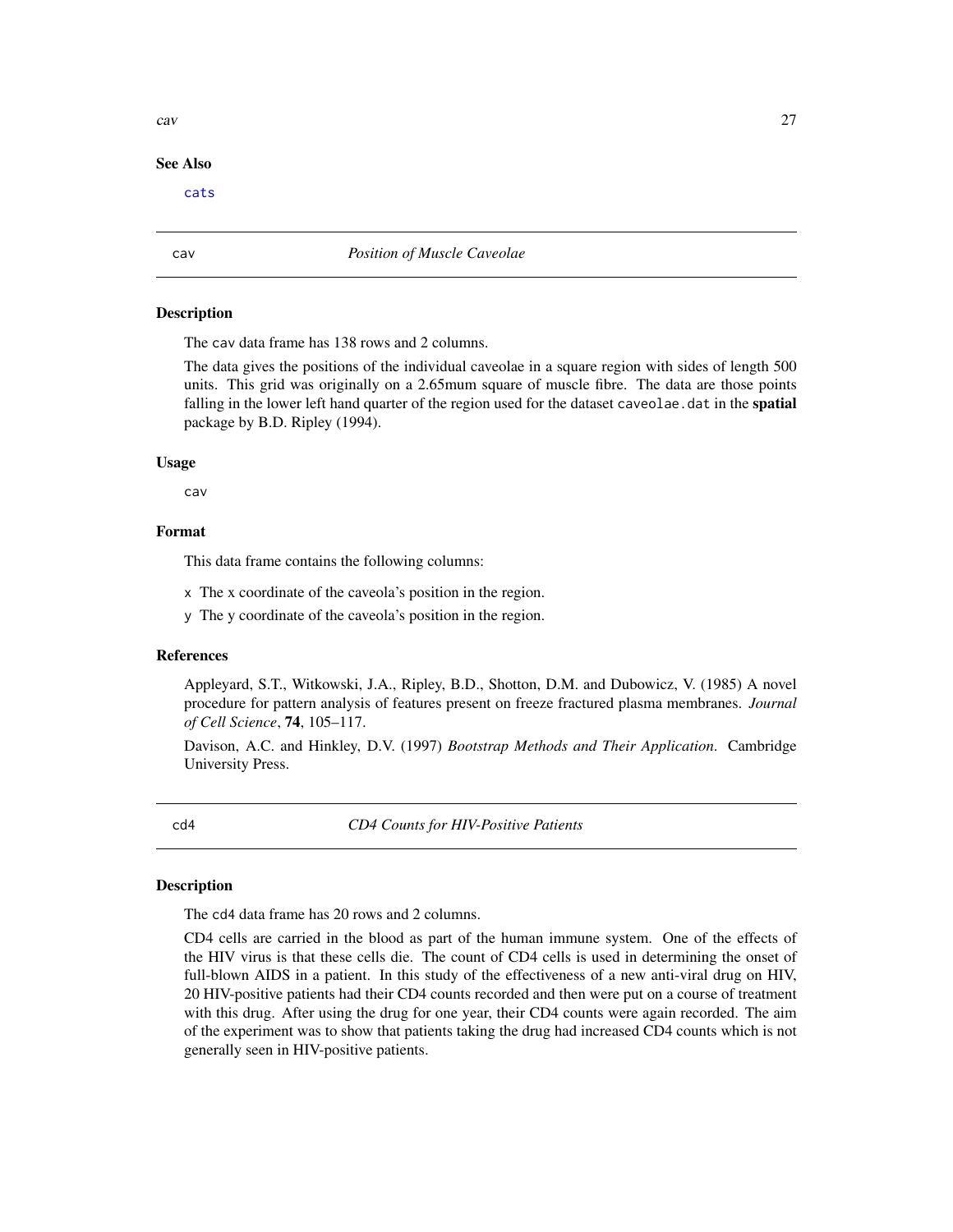#### Usage

cd4

## Format

This data frame contains the following columns:

baseline The CD4 counts (in 100's) on admission to the trial.

oneyear The CD4 counts (in 100's) after one year of treatment with the new drug.

## Source

The data were obtained from

DiCiccio, T.J. and Efron B. (1996) Bootstrap confidence intervals (with Discussion). *Statistical Science*, 11, 189–228.

#### References

Davison, A.C. and Hinkley, D.V. (1997) *Bootstrap Methods and Their Application*. Cambridge University Press.

cd4.nested *Nested Bootstrap of cd4 data*

## Description

This is an example of a nested bootstrap for the correlation coefficient of the cd4 data frame. It is used in a practical in Chapter 5 of Davison and Hinkley (1997).

## References

Davison, A.C. and Hinkley, D.V. (1997) *Bootstrap Methods and Their Application*. Cambridge University Press.

## See Also

[cd4](#page-26-1)

<span id="page-27-0"></span>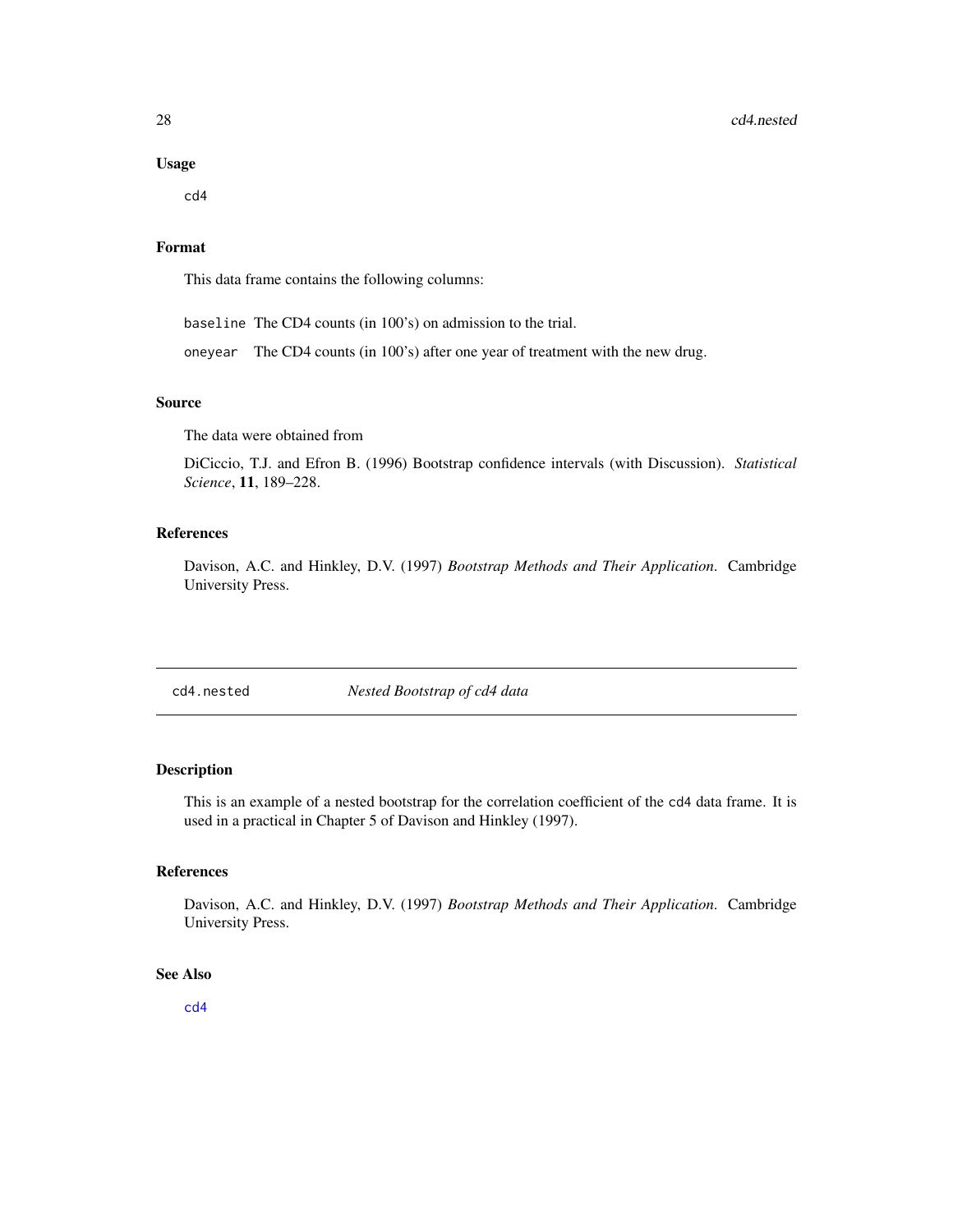<span id="page-28-1"></span><span id="page-28-0"></span>

## Description

This function applies types of bootstrap resampling which have been suggested to deal with rightcensored data. It can also do model-based resampling using a Cox regression model.

## Usage

```
censboot(data, statistic, R, F.surv, G.surv, strata = matrix(1,n,2),
        sim = "ordinary", cov = NULL, index = c(1, 2), ...,parallel = c("no", "multicore", "snow"),
        ncpus = getOption("boot.ncpus", 1L), cl = NULL)
```
## Arguments

| data      | The data frame or matrix containing the data. It must have at least two columns,<br>one of which contains the times and the other the censoring indicators. It is al-<br>lowed to have as many other columns as desired (although efficiency is reduced<br>for large numbers of columns) except for $sim = "weird"$ when it should only<br>have two columns - the times and censoring indicators. The columns of data<br>referenced by the components of index are taken to be the times and censoring<br>indicators.                                                                                                                                                                                                                                                                                               |
|-----------|---------------------------------------------------------------------------------------------------------------------------------------------------------------------------------------------------------------------------------------------------------------------------------------------------------------------------------------------------------------------------------------------------------------------------------------------------------------------------------------------------------------------------------------------------------------------------------------------------------------------------------------------------------------------------------------------------------------------------------------------------------------------------------------------------------------------|
| statistic | A function which operates on the data frame and returns the required statistic.<br>Its first argument must be the data. Any other arguments that it requires can be<br>passed using the  argument. In the case of $sim = "weird",$ the data passed<br>to statistic only contains the times and censoring indicator regardless of the<br>actual number of columns in data. In all other cases the data passed to statistic<br>will be of the same form as the original data. When $sim = "weird",$ the actual<br>number of observations in the resampled data sets may not be the same as the<br>number in data. For this reason, if $sim = "weird"$ and strata is supplied,<br>statistic should also take a numeric vector indicating the strata. This allows<br>the statistic to depend on the strata if required. |
| R         | The number of bootstrap replicates.                                                                                                                                                                                                                                                                                                                                                                                                                                                                                                                                                                                                                                                                                                                                                                                 |
| F.surv    | An object returned from a call to survfit giving the survivor function for the<br>data. This is a required argument unless $sim = "ordinary" or sim = "model"$<br>and cox is missing.                                                                                                                                                                                                                                                                                                                                                                                                                                                                                                                                                                                                                               |
| G. surv   | Another object returned from a call to survfit but with the censoring indicators<br>reversed to give the product-limit estimate of the censoring distribution. Note<br>that for consistency the uncensored times should be reduced by a small amount<br>in the call to survfit. This is a required argument whenever $sim = "cond"$ or<br>when $sim =$ "model" and cox is supplied.                                                                                                                                                                                                                                                                                                                                                                                                                                 |
| strata    | The strata used in the calls to survfit. It can be a vector or a matrix with 2<br>columns. If it is a vector then it is assumed to be the strata for the survival                                                                                                                                                                                                                                                                                                                                                                                                                                                                                                                                                                                                                                                   |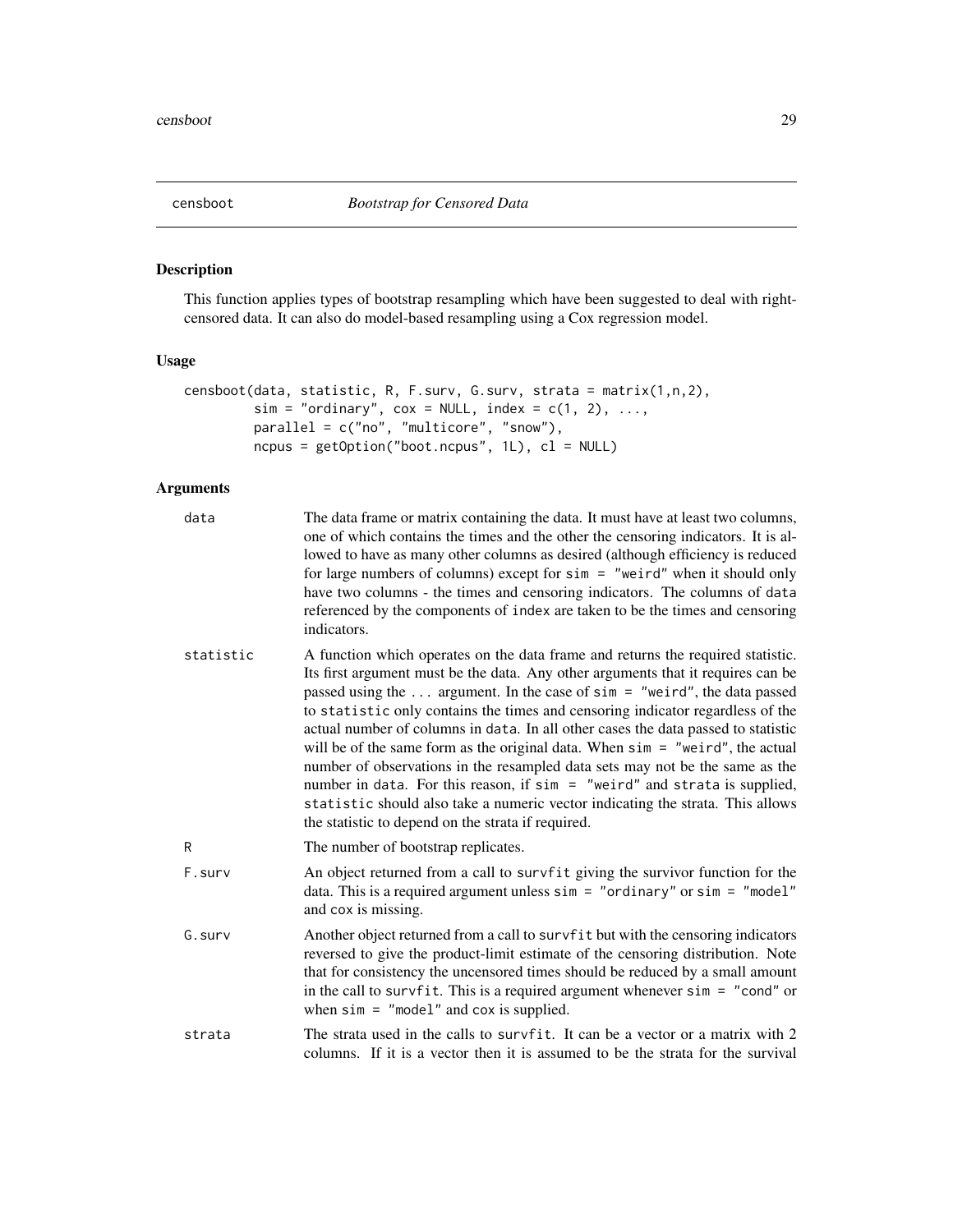|                     |       | distribution, and the censoring distribution is assumed to be the same for all<br>observations. If it is a matrix then the first column is the strata for the survival<br>distribution and the second is the strata for the censoring distribution. When<br>sim = "weird" only the strata for the survival distribution are used since the<br>censoring times are considered fixed. When $sim = "ordinary", only one set$<br>of strata is used to stratify the observations, this is taken to be the first column<br>of strata when it is a matrix. |
|---------------------|-------|-----------------------------------------------------------------------------------------------------------------------------------------------------------------------------------------------------------------------------------------------------------------------------------------------------------------------------------------------------------------------------------------------------------------------------------------------------------------------------------------------------------------------------------------------------|
|                     | sim   | The simulation type. Possible types are "ordinary" (case resampling), "model"<br>(equivalent to "ordinary" if cox is missing, otherwise it is model-based resam-<br>pling), "weird" (the weird bootstrap - this cannot be used if cox is supplied),<br>and "cond" (the conditional bootstrap, in which censoring times are resampled<br>from the conditional censoring distribution).                                                                                                                                                               |
|                     | COX   | An object returned from coxph. If it is supplied, then F. surv should have been<br>generated by a call of the form survfit(cox).                                                                                                                                                                                                                                                                                                                                                                                                                    |
|                     | index | A vector of length two giving the positions of the columns in data which corre-<br>spond to the times and censoring indicators respectively.                                                                                                                                                                                                                                                                                                                                                                                                        |
|                     | .     | Other named arguments which are passed unchanged to statistic each time it<br>is called. Any such arguments to statistic must follow the arguments which<br>statistic is required to have for the simulation. Beware of partial matching to<br>arguments of censboot listed above, and that arguments named X and FUN cause<br>conflicts in some versions of <b>boot</b> (but not this one).                                                                                                                                                        |
| parallel, ncpus, cl |       |                                                                                                                                                                                                                                                                                                                                                                                                                                                                                                                                                     |
|                     |       |                                                                                                                                                                                                                                                                                                                                                                                                                                                                                                                                                     |

See the help for [boot](#page-10-1).

#### Details

The various types of resampling are described in Davison and Hinkley (1997) in sections 3.5 and 7.3. The simplest is case resampling which simply resamples with replacement from the observations.

The conditional bootstrap simulates failure times from the estimate of the survival distribution. Then, for each observation its simulated censoring time is equal to the observed censoring time if the observation was censored and generated from the estimated censoring distribution conditional on being greater than the observed failure time if the observation was uncensored. If the largest value is censored then it is given a nominal failure time of Inf and conversely if it is uncensored it is given a nominal censoring time of Inf. This is necessary to allow the largest observation to be in the resamples.

If a Cox regression model is fitted to the data and supplied, then the failure times are generated from the survival distribution using that model. In this case the censoring times can either be simulated from the estimated censoring distribution (sim = "model") or from the conditional censoring distribution as in the previous paragraph ( $sim = "cond"$ ).

The weird bootstrap holds the censored observations as fixed and also the observed failure times. It then generates the number of events at each failure time using a binomial distribution with mean 1 and denominator the number of failures that could have occurred at that time in the original data set. In our implementation we insist that there is a least one simulated event in each stratum for every bootstrap dataset.

When there are strata involved and sim is either "model" or "cond" the situation becomes more difficult. Since the strata for the survival and censoring distributions are not the same it is possible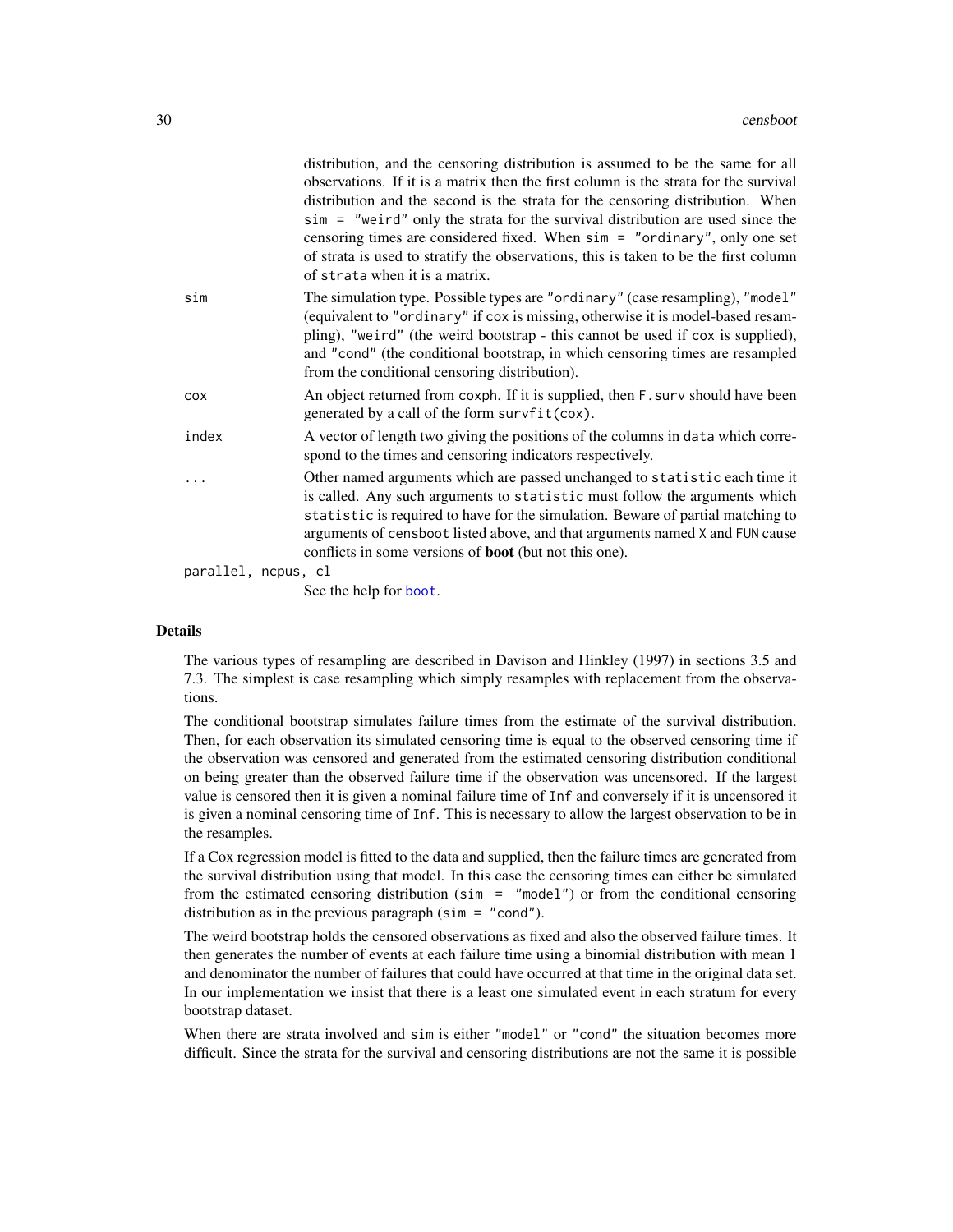#### censboot 31

that for some observations both the simulated failure time and the simulated censoring time are infinite. To see this consider an observation in stratum 1F for the survival distribution and stratum 1G for the censoring distribution. Now if the largest value in stratum 1F is censored it is given a nominal failure time of Inf, also if the largest value in stratum 1G is uncensored it is given a nominal censoring time of Inf and so both the simulated failure and censoring times could be infinite. When this happens the simulated value is considered to be a failure at the time of the largest observed failure time in the stratum for the survival distribution.

When parallel = "snow" and cl is not supplied, library(survival) is run in each of the worker processes.

## Value

An object of class "boot" containing the following components:

| t0        | The value of statistic when applied to the original data.                                                                                                                                                                                                                                                                     |
|-----------|-------------------------------------------------------------------------------------------------------------------------------------------------------------------------------------------------------------------------------------------------------------------------------------------------------------------------------|
| t         | A matrix of bootstrap replicates of the values of statistic.                                                                                                                                                                                                                                                                  |
| R         | The number of bootstrap replicates performed.                                                                                                                                                                                                                                                                                 |
| sim       | The simulation type used. This will usually be the input value of simulter that<br>was "model" but cox was not supplied, in which case it will be "ordinary".                                                                                                                                                                 |
| data      | The data used for the bootstrap. This will generally be the input value of data<br>unless $\sin =$ "we ird", in which case it will just be the columns containing the<br>times and the censoring indicators.                                                                                                                  |
| seed      | The value of . Random, seed when censboot started work.                                                                                                                                                                                                                                                                       |
| statistic | The input value of statistic.                                                                                                                                                                                                                                                                                                 |
| strata    | The strata used in the resampling. When $\sin =$ "ordinary" this will be a<br>vector which stratifies the observations, when $\sin =$ "we ind" it is the strata for<br>the survival distribution and in all other cases it is a matrix containing the strata<br>for the survival distribution and the censoring distribution. |
| call      | The original call to censboot.                                                                                                                                                                                                                                                                                                |
|           |                                                                                                                                                                                                                                                                                                                               |

## Author(s)

Angelo J. Canty. Parallel extensions by Brian Ripley

## References

Andersen, P.K., Borgan, O., Gill, R.D. and Keiding, N. (1993) *Statistical Models Based on Counting Processes*. Springer-Verlag.

Burr, D. (1994) A comparison of certain bootstrap confidence intervals in the Cox model. *Journal of the American Statistical Association*, 89, 1290–1302.

Davison, A.C. and Hinkley, D.V. (1997) *Bootstrap Methods and Their Application*. Cambridge University Press.

Efron, B. (1981) Censored data and the bootstrap. *Journal of the American Statistical Association*, 76, 312–319.

Hjort, N.L. (1985) Bootstrapping Cox's regression model. Technical report NSF-241, Dept. of Statistics, Stanford University.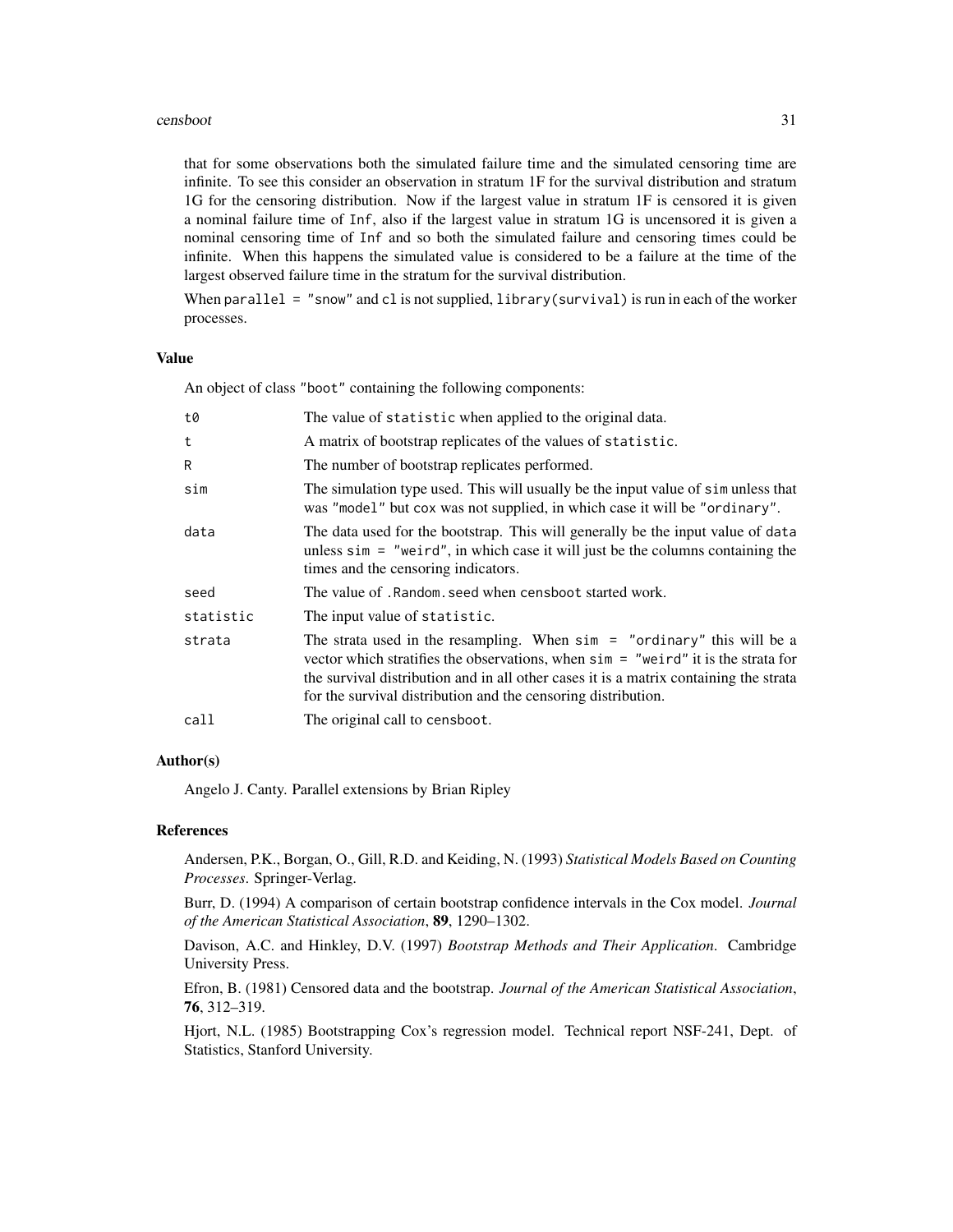#### See Also

[boot](#page-10-1), [coxph](#page-0-0), [survfit](#page-0-0)

## Examples

```
library(survival)
# Example 3.9 of Davison and Hinkley (1997) does a bootstrap on some
# remission times for patients with a type of leukaemia. The patients
# were divided into those who received maintenance chemotherapy and
# those who did not. Here we are interested in the median remission
# time for the two groups.
data(aml, package = "boot") # not the version in survival.
aml.fun <- function(data) {
     surv \le survfit(Surv(time, cens) \sim group, data = data)
    out <- NULL
    st \leq -1for (s in 1:length(surv$strata)) {
          inds <- st:(st + surv$strata[s]-1)
         md \le min(surv$time[inds[1-surv$surv[inds] \ge 0.5]])
          st <- st + surv$strata[s]
         out \leq c(out, md)
     }
    out
}
aml.case \leq censboot(aml, aml.fun, R = 499, strata = aml$group)
# Now we will look at the same statistic using the conditional
# bootstrap and the weird bootstrap. For the conditional bootstrap
# the survival distribution is stratified but the censoring
# distribution is not.
aml.s1 <- survfit(Surv(time, cens) ~ group, data = aml)
aml.s2 <- survfit(Surv(time-0.001*cens, 1-cens) ~ 1, data = aml)
aml.cond \leq censboot(aml, aml.fun, R = 499, strata = aml$group,
     F.surv = am1.s1, G.surv = am1.s2, sim = "cond")# For the weird bootstrap we must redefine our function slightly since
# the data will not contain the group number.
aml.fun1 <- function(data, str) {
     surv \le survfit(Surv(data[, 1], data[, 2]) \sim str)
    out <- NULL
    st <-1for (s in 1:length(surv$strata)) {
          inds \le st:(st + surv$strata[s] - 1)
         md \le min(surv$time[inds[1-surv$surv[inds] \ge 0.5]])
          st <- st + surv$strata[s]
         out \leq c(out, md)
     }
     out
}
aml.wei <- censboot(cbind(aml$time, aml$cens), aml.fun1, R = 499,
```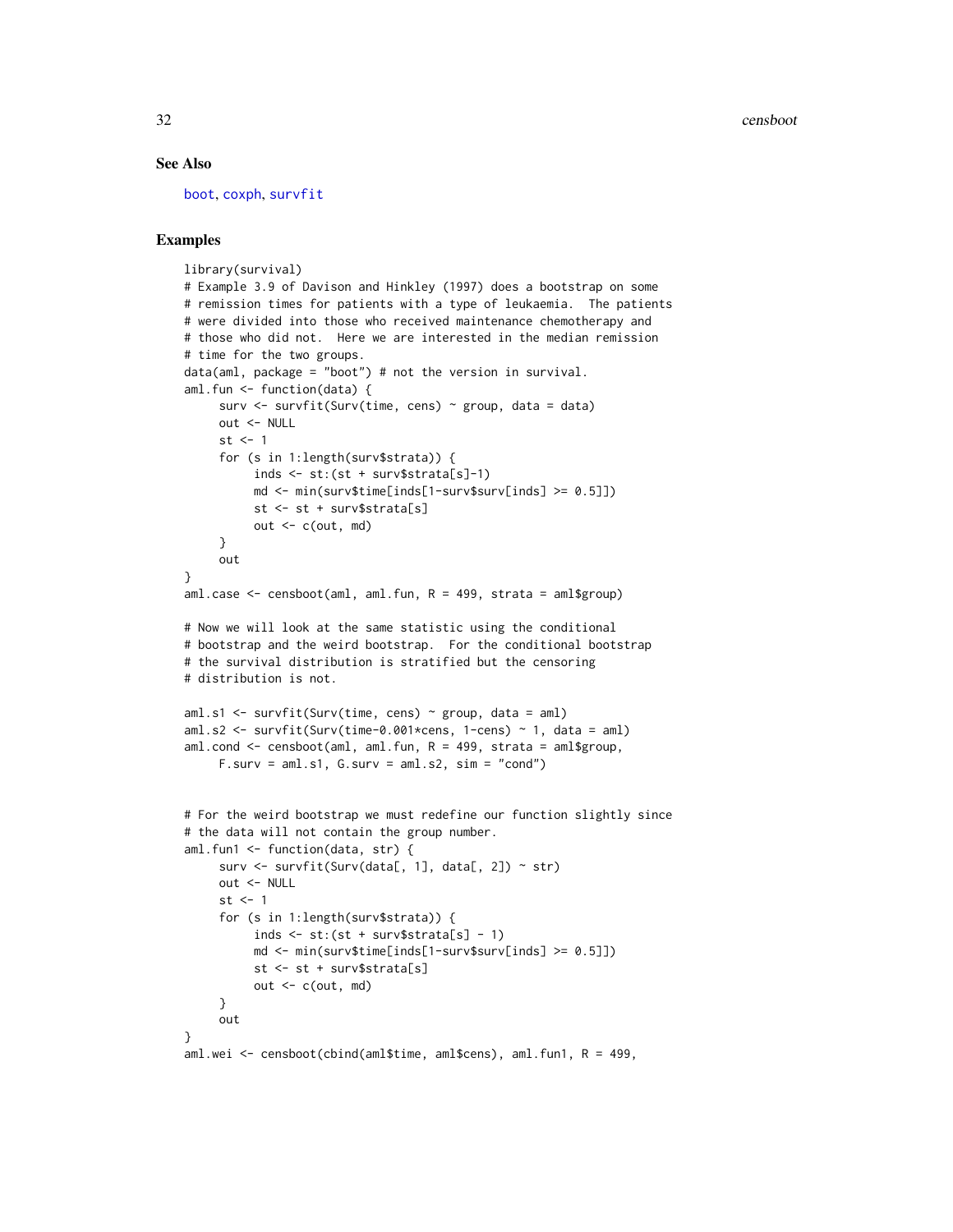#### <span id="page-32-0"></span>channing 33

```
strata = aml$group, F.surv = aml.s1, sim = "weird")
# Now for an example where a cox regression model has been fitted
# the data we will look at the melanoma data of Example 7.6 from
# Davison and Hinkley (1997). The fitted model assumes that there
# is a different survival distribution for the ulcerated and
# non-ulcerated groups but that the thickness of the tumour has a
# common effect. We will also assume that the censoring distribution
# is different in different age groups. The statistic of interest
# is the linear predictor. This is returned as the values at a
# number of equally spaced points in the range of interest.
data(melanoma, package = "boot")
library(splines)# for ns
mel.cox <- coxph(Surv(time, status == 1) \sim ns(thickness, df=4) + strata(ulcer),
                 data = melanoma)
mel.surv <- survfit(mel.cox)
agec <- cut(melanoma$age, c(0, 39, 49, 59, 69, 100))
mel.cens <- survfit(Surv(time - 0.001*(status == 1), status != 1) ~
                     strata(agec), data = melanoma)
mel.fun <- function(d) {
     t1 <- ns(d$thickness, df=4)
     \cos \leftarrow \cosh(\text{Surv}(\text{d}time, \text{d}tstate) = 1) \sim \text{t1-strata}(\text{d}tule)ind <- !duplicated(d$thickness)
     u <- d$thickness[!ind]
     eta <- cox$linear.predictors[!ind]
     sp <- smooth.spline(u, eta, df=20)
     th \leq seq(from = 0.25, to = 10, by = 0.25)
     predict(sp, th)$y
}
mel.str <- cbind(melanoma$ulcer, agec)
# this is slow!
mel.mod <- censboot(melanoma, mel.fun, R = 499, F.surv = mel.surv,
     G.surv = mel.cens, \cos = mel.cox, strata = mel.str, \sin = "model")
# To plot the original predictor and a 95% pointwise envelope for it
mel.env <- envelope(mel.mod)$point
th <- seq(0.25, 10, by = 0.25)plot(th, mel.env[1, ], ylim = c(-2, 2),xlab = "thickness (mm)", ylab = "linear predictor", type = "n")
lines(th, mel.mod$t0, lty = 1)
matlines(th, t(mel.env), lty = 2)
```
channing *Channing House Data*

#### **Description**

The channing data frame has 462 rows and 5 columns.

Channing House is a retirement centre in Palo Alto, California. These data were collected between the opening of the house in 1964 until July 1, 1975. In that time 97 men and 365 women passed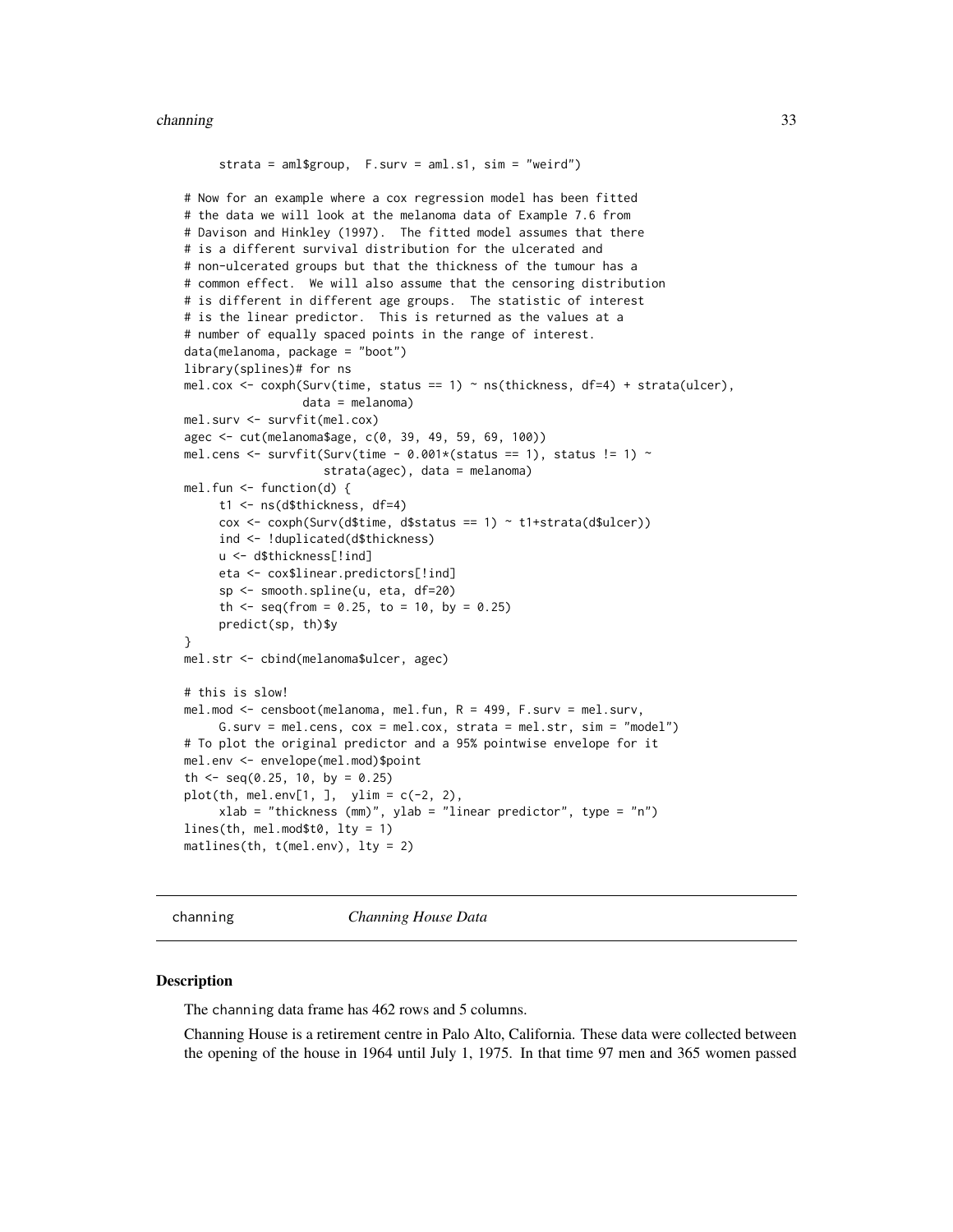#### 34 claridge

through the centre. For each of these, their age on entry and also on leaving or death was recorded. A large number of the observations were censored mainly due to the resident being alive on July 1, 1975 when the data was collected. Over the time of the study 130 women and 46 men died at Channing House. Differences between the survival of the sexes, taking age into account, was one of the primary concerns of this study.

#### Usage

channing

#### Format

This data frame contains the following columns:

- sex A factor for the sex of each resident ("Male" or "Female").
- entry The residents age (in months) on entry to the centre
- exit The age (in months) of the resident on death, leaving the centre or July 1, 1975 whichever event occurred first.
- time The length of time (in months) that the resident spent at Channing House. (time=exit-entry)
- cens The indicator of right censoring. 1 indicates that the resident died at Channing House, 0 indicates that they left the house prior to July 1, 1975 or that they were still alive and living in the centre at that date.

#### Source

The data were obtained from

Hyde, J. (1980) Testing survival with incomplete observations. *Biostatistics Casebook*. R.G. Miller, B. Efron, B.W. Brown and L.E. Moses (editors), 31–46. John Wiley.

#### References

Davison, A.C. and Hinkley, D.V. (1997) *Bootstrap Methods and Their Application*. Cambridge University Press.

claridge *Genetic Links to Left-handedness*

#### Description

The claridge data frame has 37 rows and 2 columns.

The data are from an experiment which was designed to look for a relationship between a certain genetic characteristic and handedness. The 37 subjects were women who had a son with mental retardation due to inheriting a defective X-chromosome. For each such mother a genetic measurement of their DNA was made. Larger values of this measurement are known to be linked to the defective gene and it was hypothesized that larger values might also be linked to a progressive shift away from right-handednesss. Each woman also filled in a questionnaire regarding which hand they

<span id="page-33-0"></span>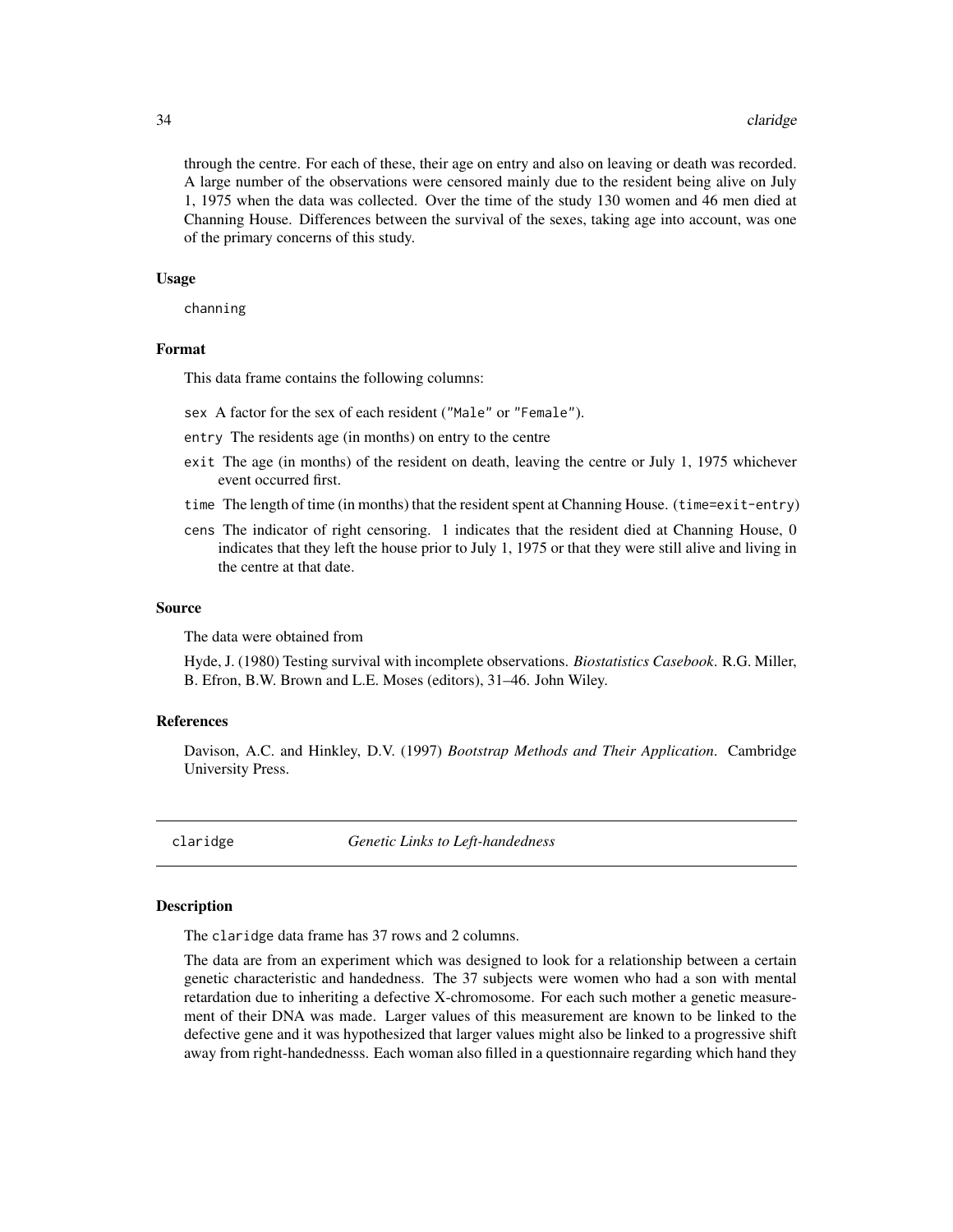#### <span id="page-34-0"></span>cloth 35

used for various tasks. From these questionnaires a measure of hand preference was found for each mother. The scale of this measure goes from 1, indicating someone who always favours their right hand, to 8, indicating someone who always favours their left hand. Between these two extremes are people who favour one hand for some tasks and the other for other tasks.

#### Usage

claridge

### Format

This data frame contains the following columns:

dnan The genetic measurement on each woman's DNA.

hand The measure of left-handedness on an integer scale from 1 to 8.

## Source

The data were kindly made available by Dr. Gordon S. Claridge from the Department of Experimental Psychology, University of Oxford.

## References

Davison, A.C. and Hinkley, D.V. (1997) *Bootstrap Methods and Their Application*. Cambridge University Press.

cloth *Number of Flaws in Cloth*

#### Description

The cloth data frame has 32 rows and 2 columns.

#### Usage

cloth

#### Format

This data frame contains the following columns:

- x The length of the roll of cloth.
- y The number of flaws found in the roll.

#### Source

The data were obtained from

Bissell, A.F. (1972) A negative binomial model with varying element size. *Biometrika*, 59, 435– 441.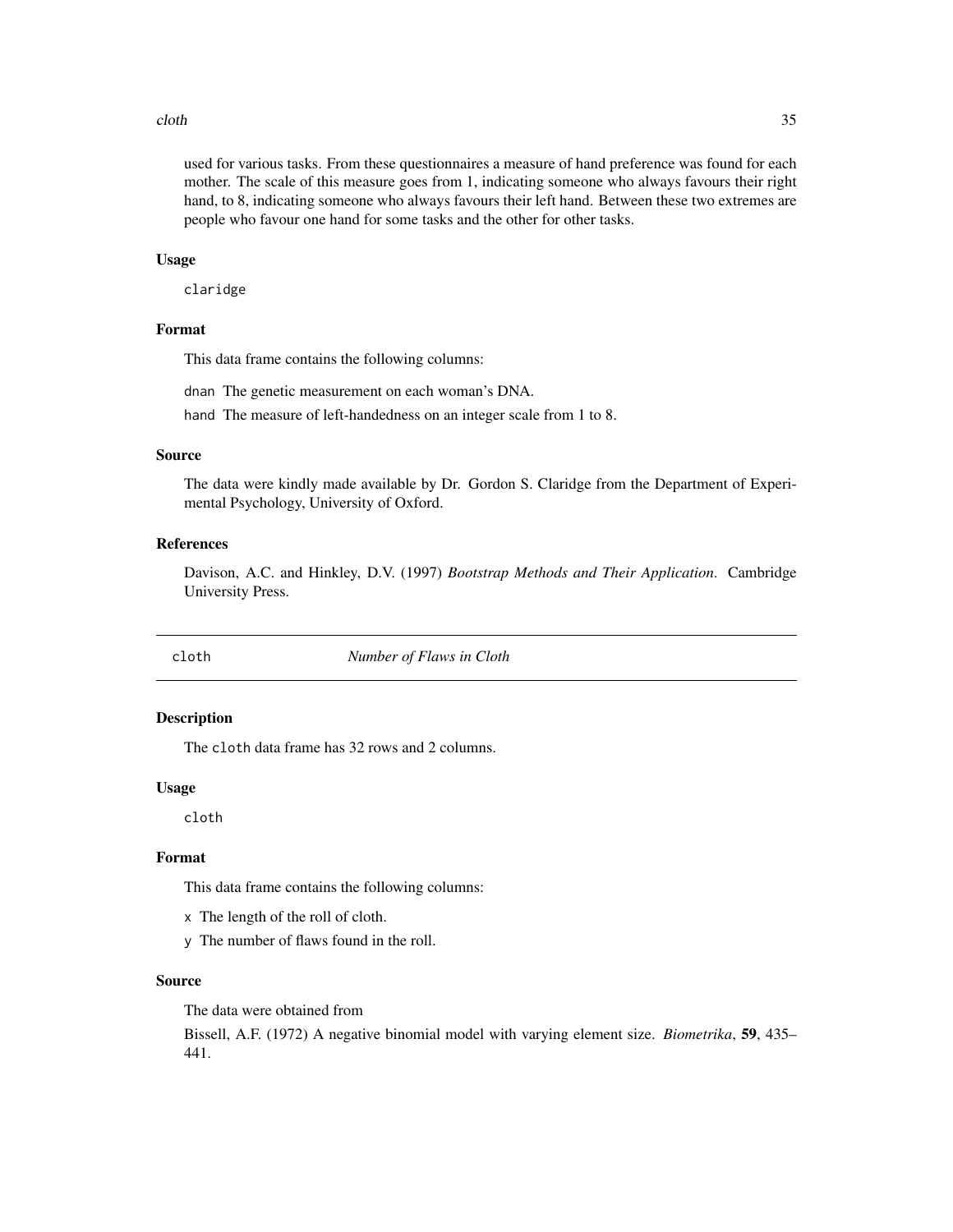## References

Davison, A.C. and Hinkley, D.V. (1997) *Bootstrap Methods and Their Application*. Cambridge University Press.

co.transfer *Carbon Monoxide Transfer*

## Description

The co.transfer data frame has 7 rows and 2 columns. Seven smokers with chickenpox had their levels of carbon monoxide transfer measured on entry to hospital and then again after 1 week. The main question being whether one week of hospitalization has changed the carbon monoxide transfer factor.

#### Usage

co.transfer

#### Format

This data frame contains the following columns:

entry Carbon monoxide transfer factor on entry to hospital.

week Carbon monoxide transfer one week after admittance to hospital.

#### Source

The data were obtained from

Hand, D.J., Daly, F., Lunn, A.D., McConway, K.J. and Ostrowski, E (1994) *A Handbook of Small Data Sets*. Chapman and Hall.

#### References

Davison, A.C. and Hinkley, D.V. (1997) *Bootstrap Methods and Their Application*. Cambridge University Press.

Ellis, M.E., Neal, K.R. and Webb, A.K. (1987) Is smoking a risk factor for pneumonia in patients with chickenpox? *British Medical Journal*, 294, 1002.

<span id="page-35-0"></span>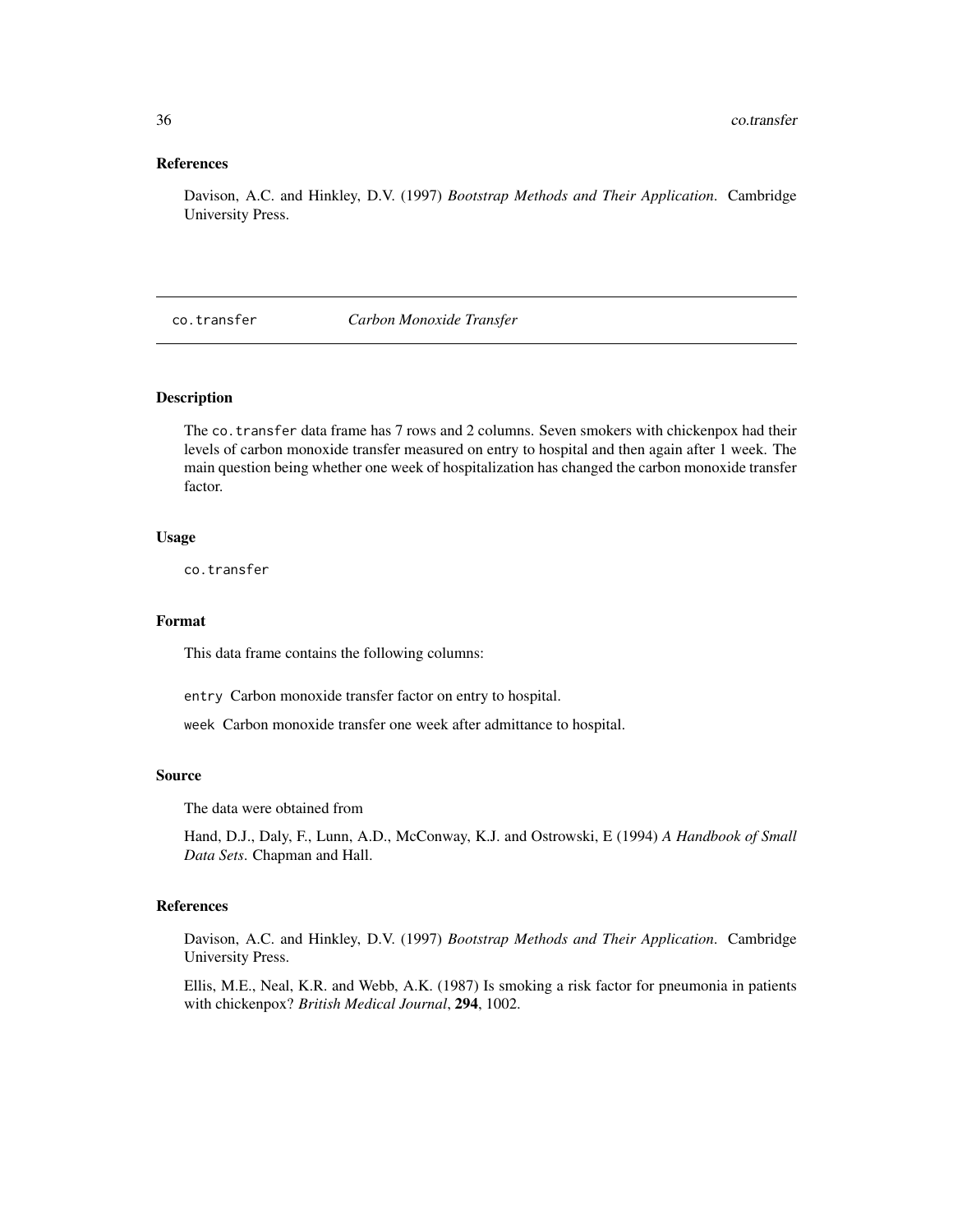#### Description

The coal data frame has 191 rows and 1 columns.

This data frame gives the dates of 191 explosions in coal mines which resulted in 10 or more fatalities. The time span of the data is from March 15, 1851 until March 22 1962.

#### Usage

coal

# Format

This data frame contains the following column:

date The date of the disaster. The integer part of date gives the year. The day is represented as the fraction of the year that had elapsed on that day.

#### Source

The data were obtained from

Hand, D.J., Daly, F., Lunn, A.D., McConway, K.J. and Ostrowski, E. (1994) *A Handbook of Small Data Sets*, Chapman and Hall.

#### References

Davison, A.C. and Hinkley, D.V. (1997) *Bootstrap Methods and Their Application*. Cambridge University Press.

Jarrett, R.G. (1979) A note on the intervals between coal-mining disasters. *Biometrika*, 66, 191-193.

<span id="page-36-0"></span>control *Control Variate Calculations*

## Description

This function will find control variate estimates from a bootstrap output object. It can either find the adjusted bias estimate using post-simulation balancing or it can estimate the bias, variance, third cumulant and quantiles, using the linear approximation as a control variate.

## Usage

$$
control(boot.out, L = NULL, distn = NULL, index = 1, t0 = NULL, t = NULL, bias.add = FALSE, alpha = NULL, ...)
$$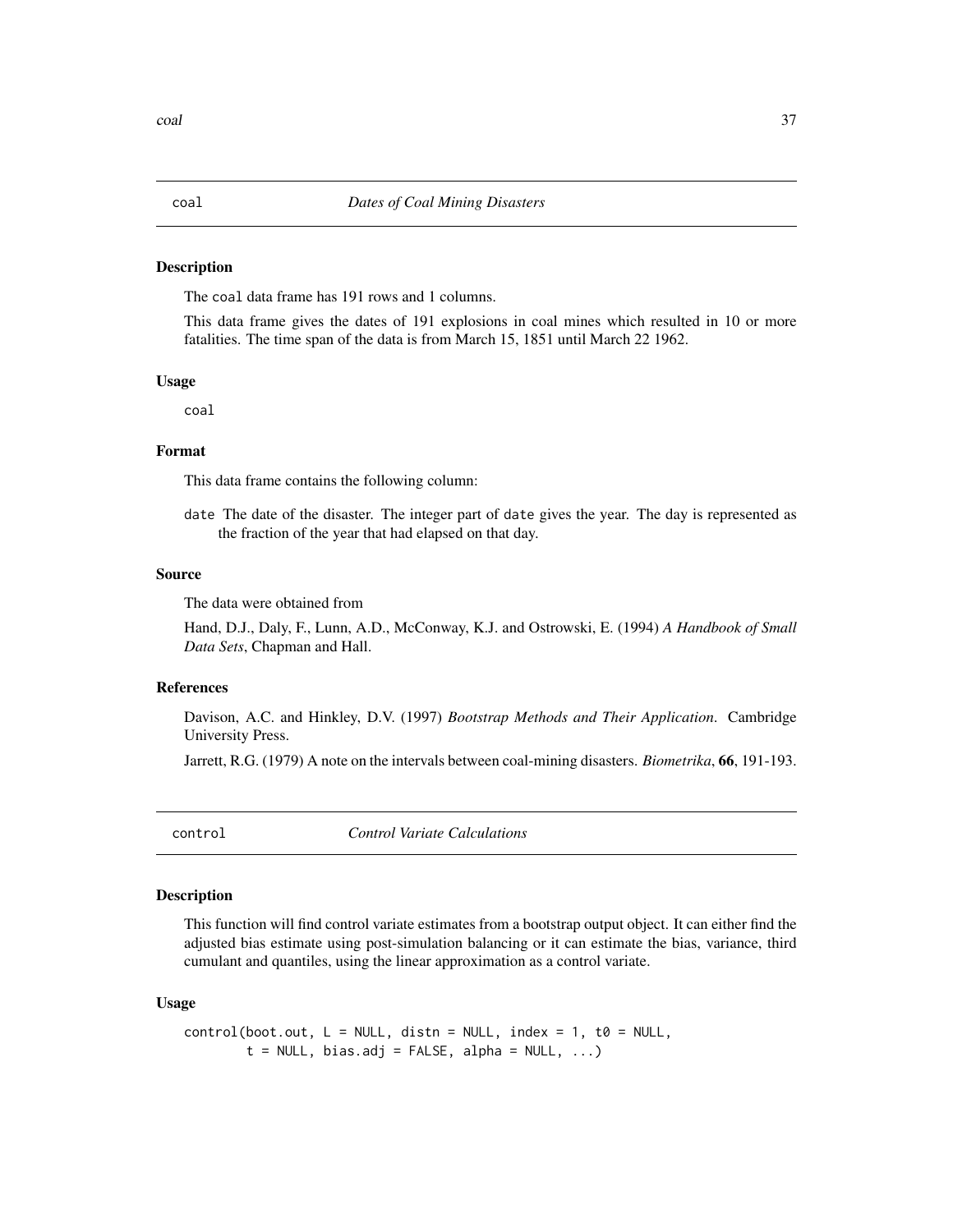# Arguments

| boot.out | A bootstrap output object returned from boot. The bootstrap replicates must<br>have been generated using the usual nonparametric bootstrap.                                                                                                                                                                                                      |
|----------|--------------------------------------------------------------------------------------------------------------------------------------------------------------------------------------------------------------------------------------------------------------------------------------------------------------------------------------------------|
| L        | The empirical influence values for the statistic of interest. If $\mathsf{L}$ is not supplied<br>then empinf is called to calculate them from boot.out.                                                                                                                                                                                          |
| distn    | If present this must be the output from smooth. spline giving the distribution<br>function of the linear approximation. This is used only if bias.adj is FALSE.<br>Normally this would be found using a saddlepoint approximation. If it is not<br>supplied in that case then it is calculated by saddle.distn.                                  |
| index    | The index of the variable of interest in the output of boot.out\$statistic.                                                                                                                                                                                                                                                                      |
| t0       | The observed value of the statistic of interest on the original data set boot. out \$data.<br>This argument is used only if bias. adj is FALSE. The input value is ignored if<br>t is not also supplied. The default value is is boot.out\$t0[index].                                                                                            |
| t        | The bootstrap replicate values of the statistic of interest. This argument is used<br>only if bias. adj is FALSE. The input is ignored if $t\theta$ is not supplied also. The<br>default value is boot.out\$t[, index].                                                                                                                          |
| bias.adj | A logical variable which if TRUE specifies that the adjusted bias estimate using<br>post-simulation balance is all that is required. If bias.adj is FALSE (default)<br>then the linear approximation to the statistic is calculated and used as a control<br>variate in estimates of the bias, variance and third cumulant as well as quantiles. |
| alpha    | The alpha levels for the required quantiles if bias. adj is FALSE.                                                                                                                                                                                                                                                                               |
| .        | Any additional arguments that boot. out \$statistic requires. These are passed<br>unchanged every time boot.out\$statistic is called. boot.out\$statistic<br>is called once if bias. adj is TRUE, otherwise it may be called by empinf for<br>empirical influence calculations if $\mathsf{L}$ is not supplied.                                  |

# Details

If bias.adj is FALSE then the linear approximation to the statistic is found and evaluated at each bootstrap replicate. Then using the equation  $T^* = TI^*+(T^*-TI^*)$ , moment estimates can be found. For quantile estimation the distribution of the linear approximation to t is approximated very accurately by saddlepoint methods, this is then combined with the bootstrap replicates to approximate the bootstrap distribution of t and hence to estimate the bootstrap quantiles of t.

# Value

If bias.adj is TRUE then the returned value is the adjusted bias estimate.

If bias.adj is FALSE then the returned value is a list with the following components

|      | The empirical influence values used. These are the input values if supplied, and<br>otherwise they are the values calculated by empinf. |
|------|-----------------------------------------------------------------------------------------------------------------------------------------|
| tL   | The linear approximations to the bootstrap replicates t of the statistic of interest.                                                   |
| bias | The control estimate of bias using the linear approximation to t as a control<br>variate.                                               |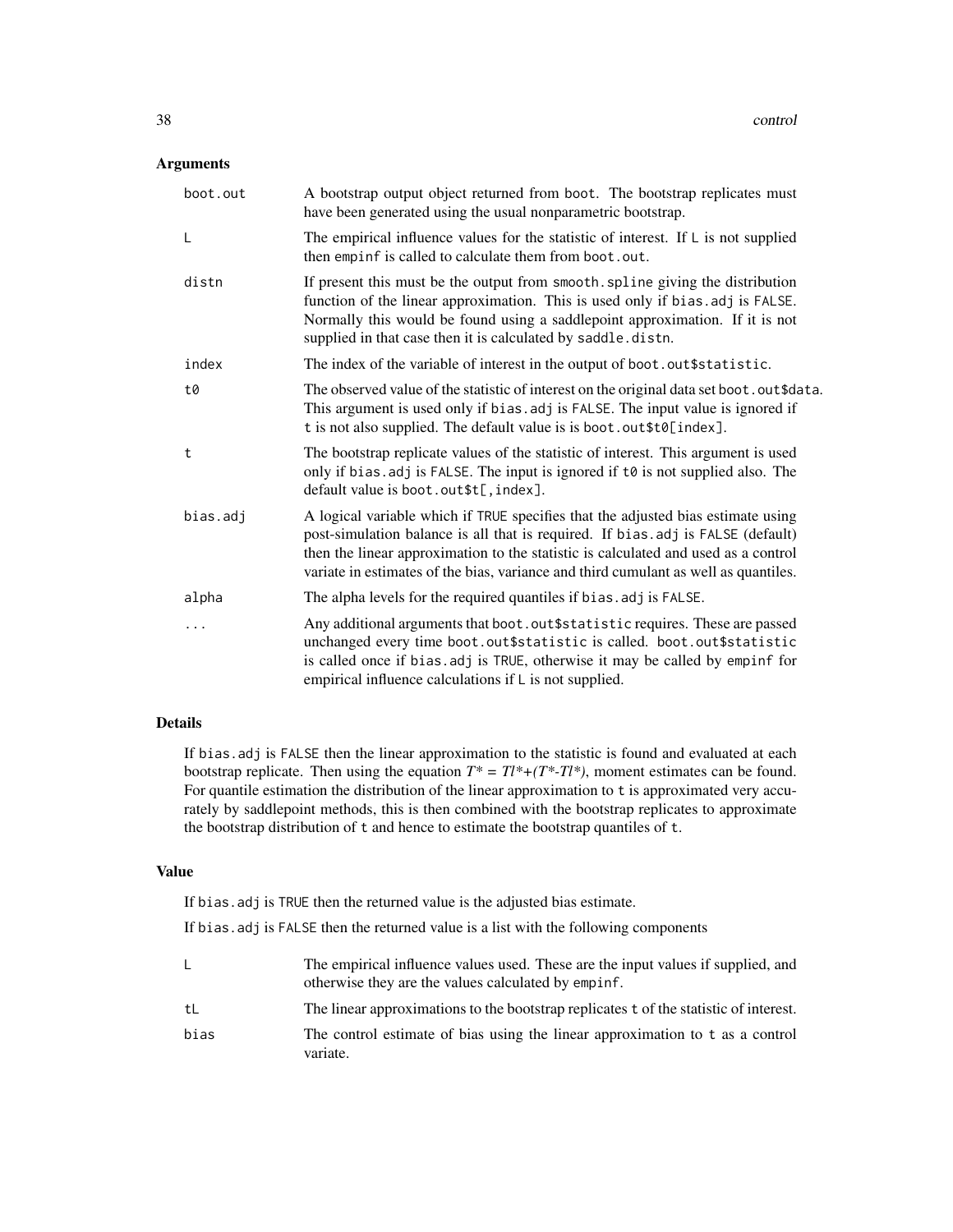| var       | The control estimate of variance using the linear approximation to t as a control<br>variate.                                                                                                                                                                                    |
|-----------|----------------------------------------------------------------------------------------------------------------------------------------------------------------------------------------------------------------------------------------------------------------------------------|
| k3        | The control estimate of the third cumulant using the linear approximation to t<br>as a control variate.                                                                                                                                                                          |
| quantiles | A matrix with two columns; the first column are the alpha levels used for the<br>quantiles and the second column gives the corresponding control estimates of<br>the quantiles using the linear approximation to t as a control variate.                                         |
| distn     | An output object from smooth. spline describing the saddlepoint approxima-<br>tion to the bootstrap distribution of the linear approximation to t. If distn was<br>supplied on input then this is the same as the input otherwise it is calculated by<br>a call to saddle.distn. |

# References

Davison, A.C. and Hinkley, D.V. (1997) *Bootstrap Methods and Their Application*. Cambridge University Press.

Davison, A.C., Hinkley, D.V. and Schechtman, E. (1986) Efficient bootstrap simulation. *Biometrika*, 73, 555–566.

Efron, B. (1990) More efficient bootstrap computations. *Journal of the American Statistical Association*, 55, 79–89.

## See Also

[boot](#page-10-0), [empinf](#page-46-0), [k3.linear](#page-66-0), [linear.approx](#page-67-0), [saddle.distn](#page-91-0), [smooth.spline](#page-0-0), [var.linear](#page-112-0)

## Examples

```
# Use of control variates for the variance of the air-conditioning data
mean.fun <- function(d, i)
{ m <- mean(d$hours[i])
    n \leq -nrow(d)v <- (n-1)*var(d$hours[i])/n^2
     c(m, v)}
air.boot <- boot(aircondit, mean.fun, R = 999)
control(air.boot, index = 2, bias.adj = TRUE)
air.cont <- control(air.boot, index = 2)
# Now let us try the variance on the log scale.
air.cont1 <- control(air.boot, t0 = log(air.boot$t0[2]),
                     t = log(air.boot$t[, 2])
```
corr *Correlation Coefficient*

# Description

Calculates the weighted correlation given a data set and a set of weights.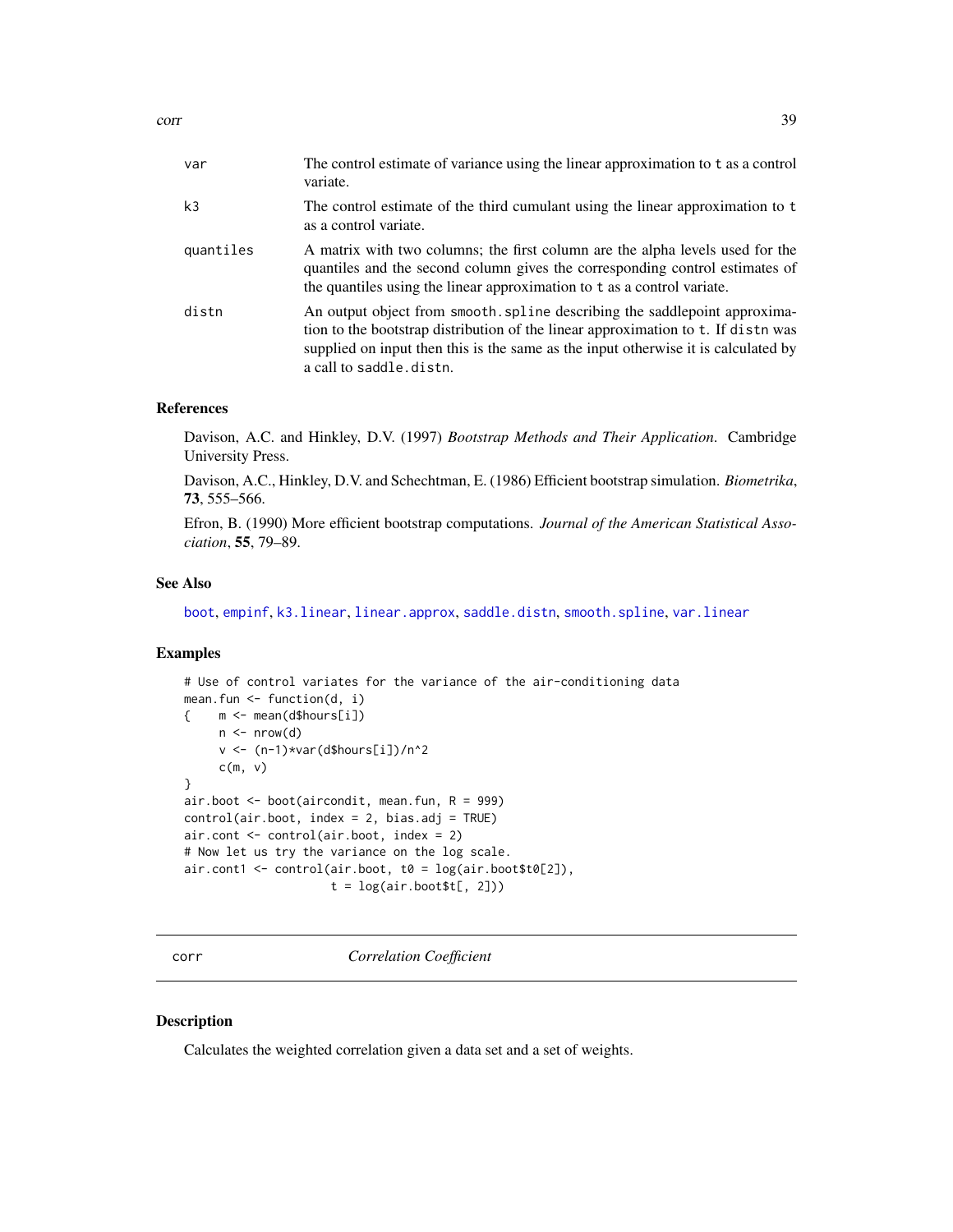# Usage

 $corr(d, w = rep(1, nrow(d))/nrow(d))$ 

#### Arguments

| d. | A matrix with two columns corresponding to the two variables whose correlation<br>we wish to calculate.                                                                                       |
|----|-----------------------------------------------------------------------------------------------------------------------------------------------------------------------------------------------|
| W  | A vector of weights to be applied to each pair of observations. The default is<br>equal weights for each pair. Normalization takes place within the function so<br>$sum(w)$ need not equal 1. |

# Details

This function finds the correlation coefficient in weighted form. This is often useful in bootstrap methods since it allows for numerical differentiation to get the empirical influence values. It is also necessary to have the statistic in this form to find ABC intervals.

## Value

The correlation coefficient between  $d[$ , 1] and  $d[$ , 2].

## See Also

[cor](#page-0-0)

## cum3 *Calculate Third Order Cumulants*

# Description

Calculates an estimate of the third cumulant, or skewness, of a vector. Also, if more than one vector is specified, a product-moment of order 3 is estimated.

# Usage

 $cum3(a, b = a, c = a, unbiased = TRUE)$ 

## Arguments

| a        | A vector of observations.                                                                                                         |
|----------|-----------------------------------------------------------------------------------------------------------------------------------|
| b        | Another vector of observations, if not supplied it is set to the value of a. If<br>supplied then it must be the same length as a. |
| C.       | Another vector of observations, if not supplied it is set to the value of a. If<br>supplied then it must be the same length as a. |
| unbiased | A logical value indicating whether the unbiased estimator should be used.                                                         |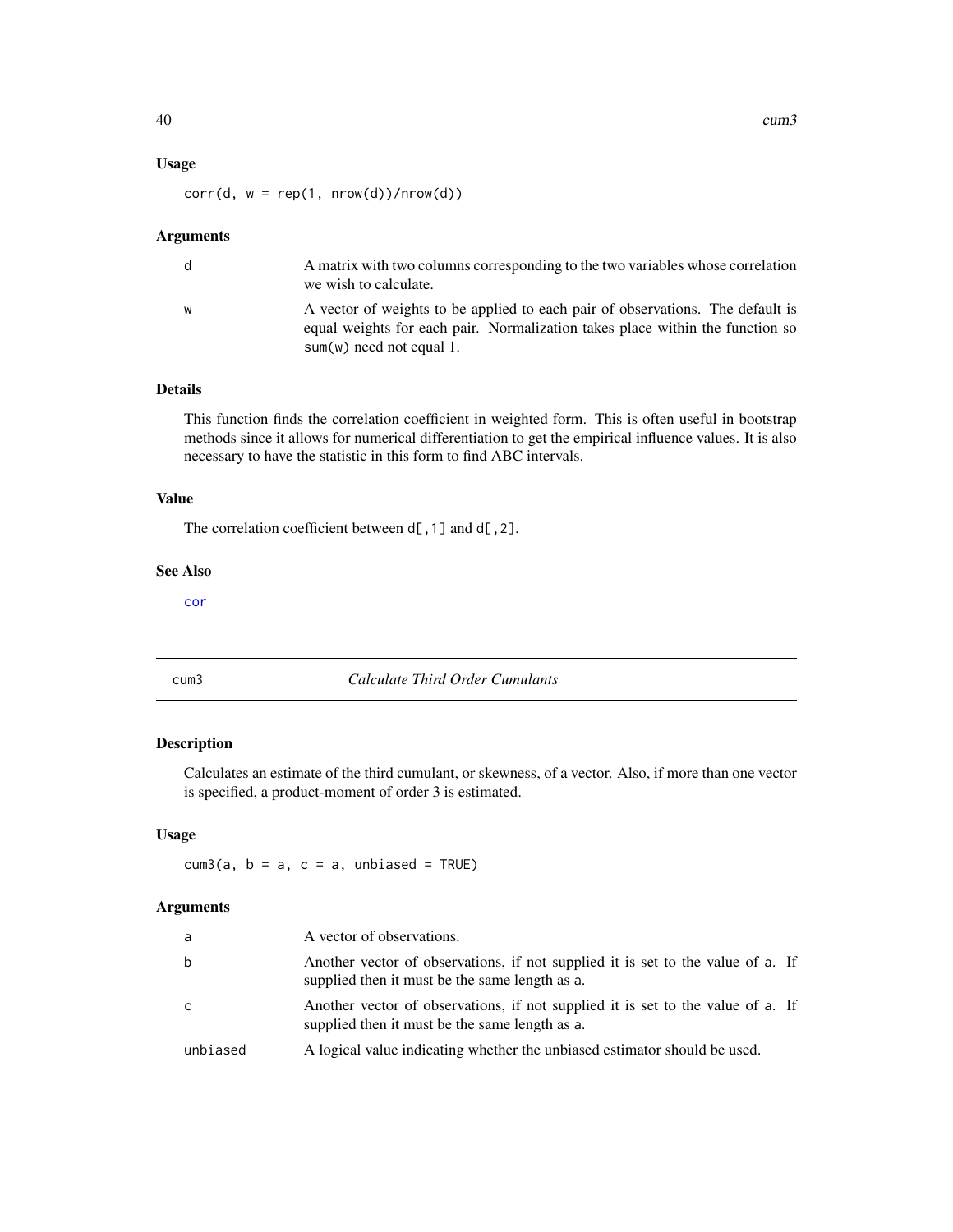#### cv.glm 41

# Details

The unbiased estimator uses a multiplier of  $n/((n-1)*(n-2))$  where n is the sample size, if unbiased is FALSE then a multiplier of 1/n is used. This is multiplied by sum((a-mean(a))\*(b-mean(b))\*(c-mean(c))) to give the required estimate.

#### Value

The required estimate.

cv.glm *Cross-validation for Generalized Linear Models*

# Description

This function calculates the estimated K-fold cross-validation prediction error for generalized linear models.

## Usage

cv.glm(data, glmfit, cost, K)

## Arguments

| data   | A matrix or data frame containing the data. The rows should be cases and the<br>columns correspond to variables, one of which is the response.                                                                                                                                                                                                                                                                                                                                                                 |
|--------|----------------------------------------------------------------------------------------------------------------------------------------------------------------------------------------------------------------------------------------------------------------------------------------------------------------------------------------------------------------------------------------------------------------------------------------------------------------------------------------------------------------|
| glmfit | An object of class "glm" containing the results of a generalized linear model<br>fitted to data.                                                                                                                                                                                                                                                                                                                                                                                                               |
| cost   | A function of two vector arguments specifying the cost function for the cross-<br>validation. The first argument to cost should correspond to the observed re-<br>sponses and the second argument should correspond to the predicted or fitted<br>responses from the generalized linear model. cost must return a non-negative<br>scalar value. The default is the average squared error function.                                                                                                             |
| K      | The number of groups into which the data should be split to estimate the cross-<br>validation prediction error. The value of K must be such that all groups are of<br>approximately equal size. If the supplied value of K does not satisfy this criterion<br>then it will be set to the closest integer which does and a warning is generated<br>specifying the value of K used. The default is to set K equal to the number of<br>observations in data which gives the usual leave-one-out cross-validation. |

#### Details

The data is divided randomly into K groups. For each group the generalized linear model is fit to data omitting that group, then the function cost is applied to the observed responses in the group that was omitted from the fit and the prediction made by the fitted models for those observations.

When K is the number of observations leave-one-out cross-validation is used and all the possible splits of the data are used. When K is less than the number of observations the K splits to be used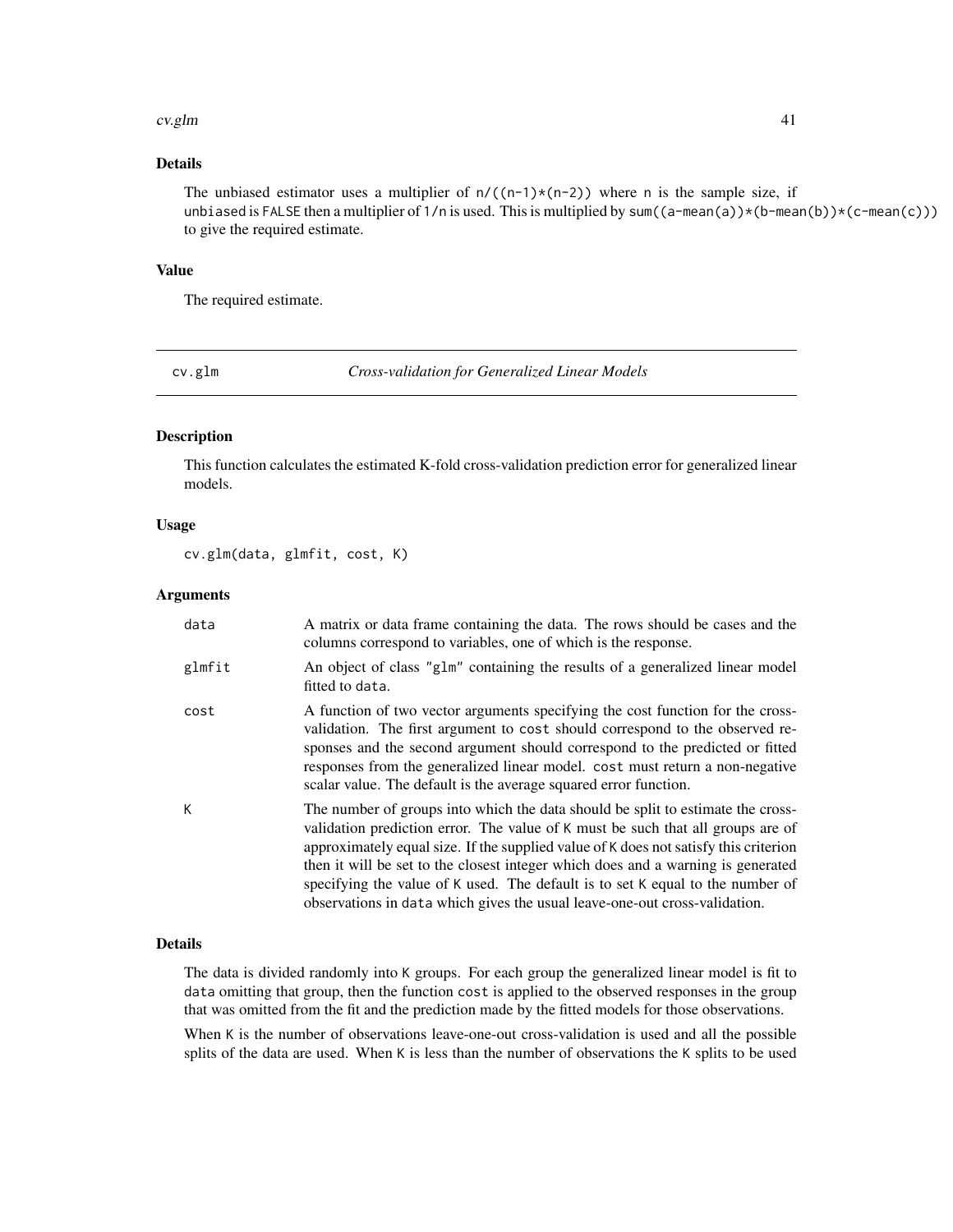are found by randomly partitioning the data into K groups of approximately equal size. In this latter case a certain amount of bias is introduced. This can be reduced by using a simple adjustment (see equation 6.48 in Davison and Hinkley, 1997). The second value returned in delta is the estimate adjusted by this method.

## Value

The returned value is a list with the following components.

| call  | The original call to cv. glm.                                                                                                                                                                                                                                                                  |
|-------|------------------------------------------------------------------------------------------------------------------------------------------------------------------------------------------------------------------------------------------------------------------------------------------------|
| K     | The value of K used for the K-fold cross validation.                                                                                                                                                                                                                                           |
| delta | A vector of length two. The first component is the raw cross-validation estimate<br>of prediction error. The second component is the adjusted cross-validation esti-<br>mate. The adjustment is designed to compensate for the bias introduced by not<br>using leave-one-out cross-validation. |
| seed  | The value of . Random. seed when cv. glm was called.                                                                                                                                                                                                                                           |
|       |                                                                                                                                                                                                                                                                                                |

# Side Effects

The value of .Random.seed is updated.

#### References

Breiman, L., Friedman, J.H., Olshen, R.A. and Stone, C.J. (1984) *Classification and Regression Trees*. Wadsworth.

Burman, P. (1989) A comparative study of ordinary cross-validation, *v*-fold cross-validation and repeated learning-testing methods. *Biometrika*, 76, 503–514

Davison, A.C. and Hinkley, D.V. (1997) *Bootstrap Methods and Their Application*. Cambridge University Press.

Efron, B. (1986) How biased is the apparent error rate of a prediction rule? *Journal of the American Statistical Association*, 81, 461–470.

Stone, M. (1974) Cross-validation choice and assessment of statistical predictions (with Discussion). *Journal of the Royal Statistical Society, B*, 36, 111–147.

## See Also

[glm](#page-0-0), [glm.diag](#page-55-0), [predict](#page-0-0)

## Examples

```
# leave-one-out and 6-fold cross-validation prediction error for
# the mammals data set.
data(mammals, package="MASS")
mammals.glm <- glm(log(brain) ~ log(body), data = mammals)
(cv.err <- cv.glm(mammals, mammals.glm)$delta)
(cv.err.6 <- cv.glm(mammals, mammals.glm, K = 6)$delta)
```
# As this is a linear model we could calculate the leave-one-out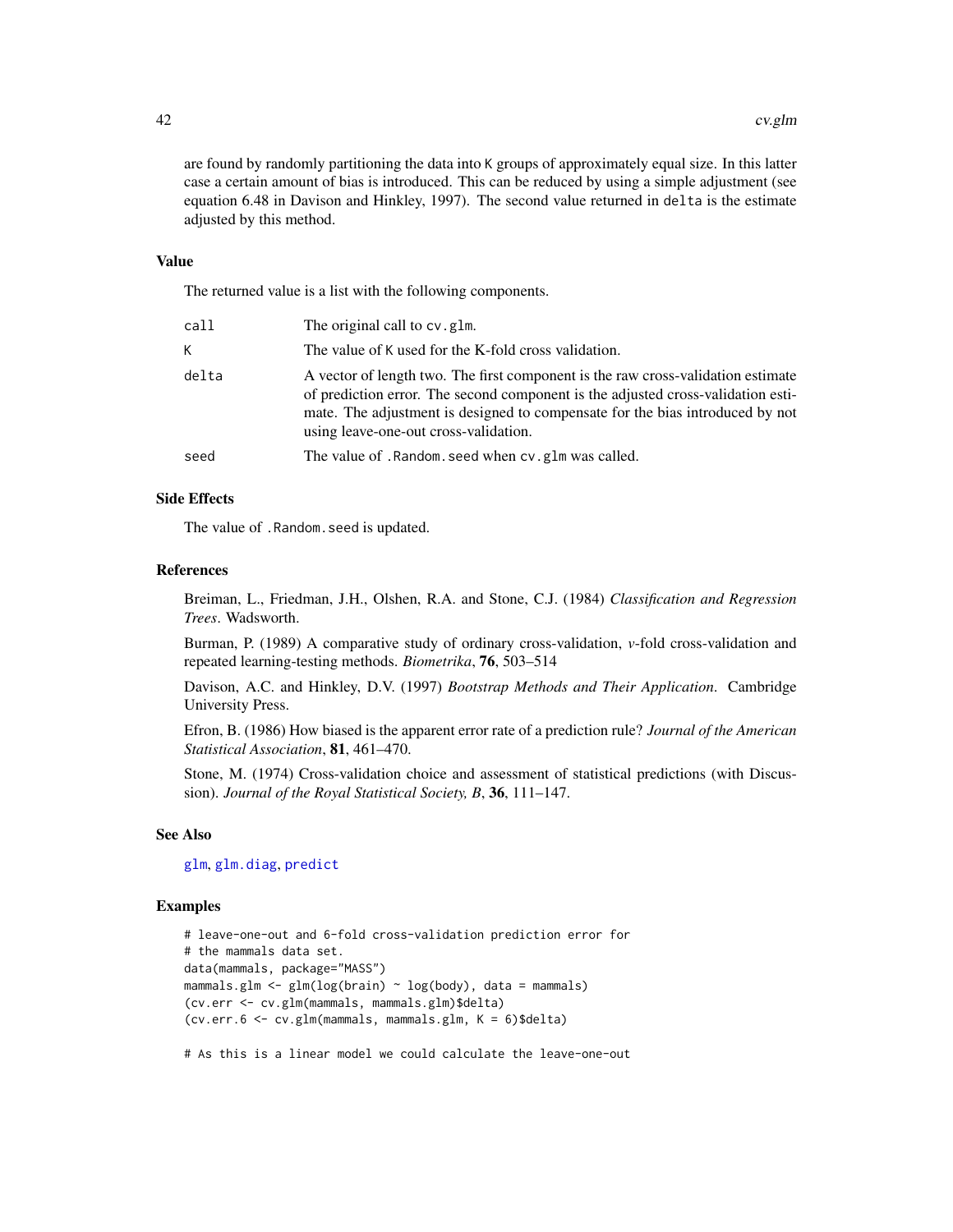#### darwin **43**

```
# cross-validation estimate without any extra model-fitting.
muhat <- fitted(mammals.glm)
mammals.diag <- glm.diag(mammals.glm)
(cv.err < - mean((mammals.glm$y - muhat)<sup>2</sup>/(1 - mammals.diag$h)<sup>2</sup>))# leave-one-out and 11-fold cross-validation prediction error for
# the nodal data set. Since the response is a binary variable an
# appropriate cost function is
cost \le function(r, pi = 0) mean(abs(r-pi) > 0.5)
nodal.glm <- glm(r ~ stage+xray+acid, binomial, data = nodal)
(cv.err <- cv.glm(nodal, nodal.glm, cost, K = nrow(nodal))$delta)
(cv.11.err <- cv.glm(nodal, nodal.glm, cost, K = 11)$delta)
```
darwin *Darwin's Plant Height Differences*

## Description

The darwin data frame has 15 rows and 1 columns.

Charles Darwin conducted an experiment to examine the superiority of cross-fertilized plants over self-fertilized plants. 15 pairs of plants were used. Each pair consisted of one cross-fertilized plant and one self-fertilized plant which germinated at the same time and grew in the same pot. The plants were measured at a fixed time after planting and the difference in heights between the crossand self-fertilized plants are recorded in eighths of an inch.

#### Usage

darwin

# Format

This data frame contains the following column:

y The difference in heights for the pairs of plants (in units of 0.125 inches).

#### Source

The data were obtained from

Fisher, R.A. (1935) *Design of Experiments*. Oliver and Boyd.

# References

Darwin, C. (1876) *The Effects of Cross- and Self-fertilisation in the Vegetable Kingdom*. John Murray.

Davison, A.C. and Hinkley, D.V. (1997) *Bootstrap Methods and Their Application*. Cambridge University Press.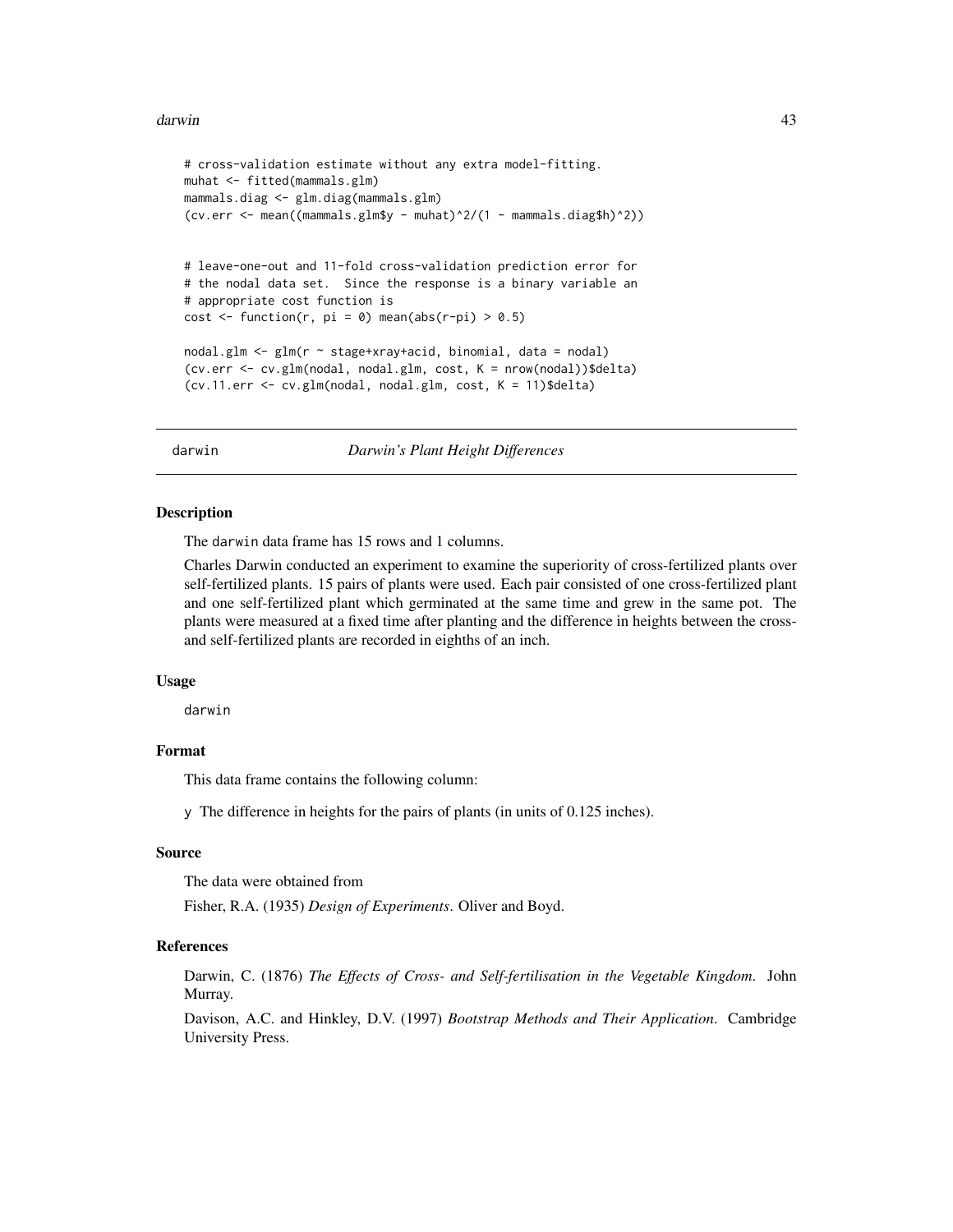## Description

The dogs data frame has 7 rows and 2 columns.

Data on the cardiac oxygen consumption and left ventricular pressure were gathered on 7 domestic dogs.

#### Usage

dogs

## Format

This data frame contains the following columns:

mvo Cardiac Oxygen Consumption

lvp Left Ventricular Pressure

# References

Davison, A. C. and Hinkley, D. V. (1997) *Bootstrap Methods and Their Application*. Cambridge University Press.

downs.bc *Incidence of Down's Syndrome in British Columbia*

#### Description

The downs.bc data frame has 30 rows and 3 columns.

Down's syndrome is a genetic disorder caused by an extra chromosome 21 or a part of chromosome 21 being translocated to another chromosome. The incidence of Down's syndrome is highly dependent on the mother's age and rises sharply after age 30. In the 1960's a large scale study of the effect of maternal age on the incidence of Down's syndrome was conducted at the British Columbia Health Surveillance Registry. These are the data which was collected in that study.

Mothers were classified by age. Most groups correspond to the age in years but the first group comprises all mothers with ages in the range 15-17 and the last is those with ages 46-49. No data for mothers over 50 or below 15 were collected.

#### Usage

downs.bc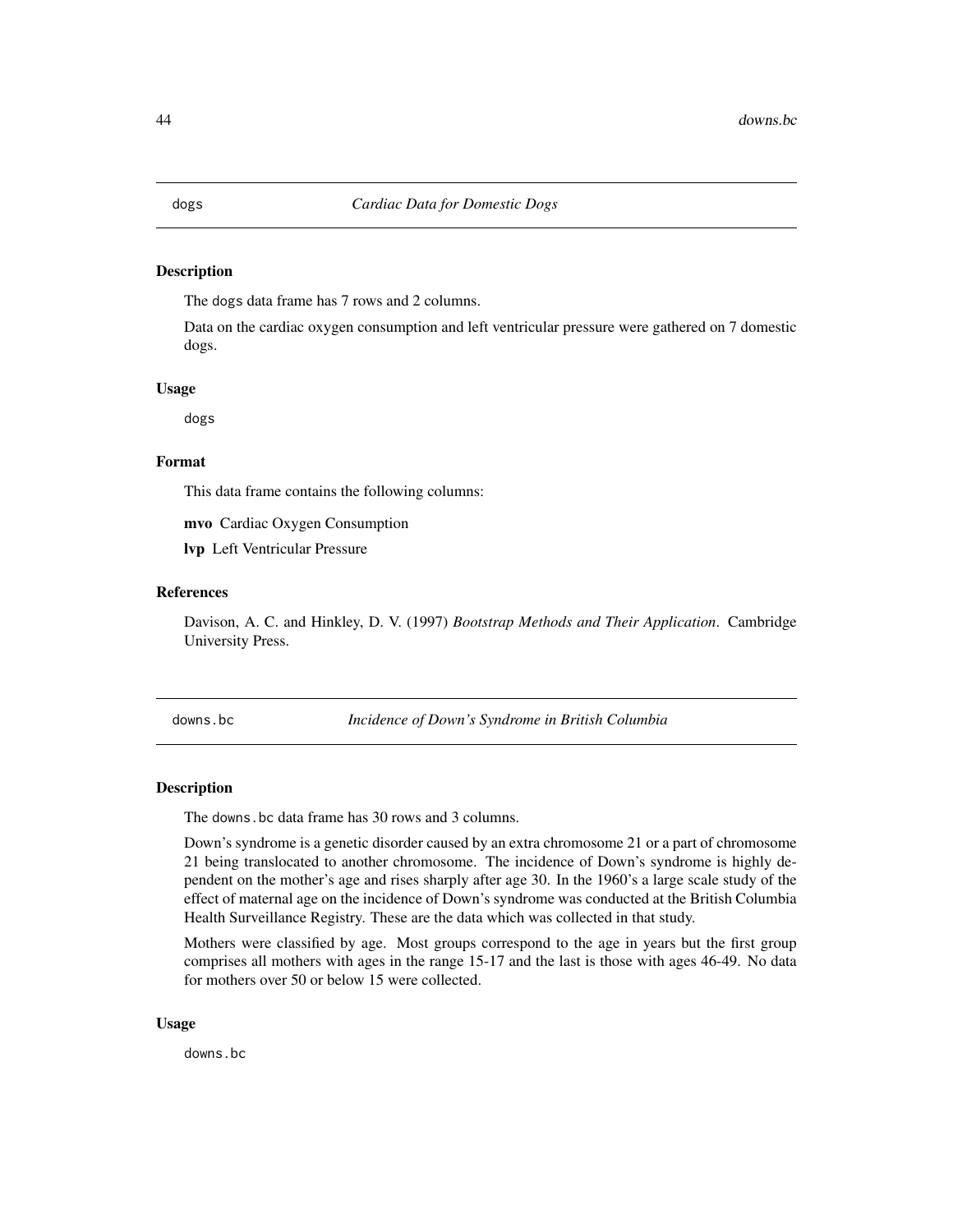#### ducks and the contract of the contract of the contract of the contract of the contract of the contract of the contract of the contract of the contract of the contract of the contract of the contract of the contract of the

# Format

This data frame contains the following columns:

age The average age of all mothers in the age category.

- m The total number of live births to mothers in the age category.
- r The number of cases of Down's syndrome.

#### Source

The data were obtained from

Geyer, C.J. (1991) Constrained maximum likelihood exemplified by isotonic convex logistic regression. *Journal of the American Statistical Association*, 86, 717–724.

## References

Davison, A.C. and Hinkley, D.V. (1997) *Bootstrap Methods and Their Application*. Cambridge University Press.

ducks *Behavioral and Plumage Characteristics of Hybrid Ducks*

# Description

The ducks data frame has 11 rows and 2 columns.

Each row of the data frame represents a male duck who is a second generation cross of mallard and pintail ducks. For 11 such ducks a behavioural and plumage index were calculated. These were measured on scales devised for this experiment which was to examine whether there was any link between which species the ducks resembled physically and which they resembled in behaviour. The scale for the physical appearance ranged from 0 (identical in appearance to a mallard) to 20 (identical to a pintail). The behavioural traits of the ducks were on a scale from 0 to 15 with lower numbers indicating closer to mallard-like in behaviour.

## Usage

ducks

# Format

This data frame contains the following columns:

plumage The index of physical appearance based on the plumage of individual ducks.

behaviour The index of behavioural characteristics of the ducks.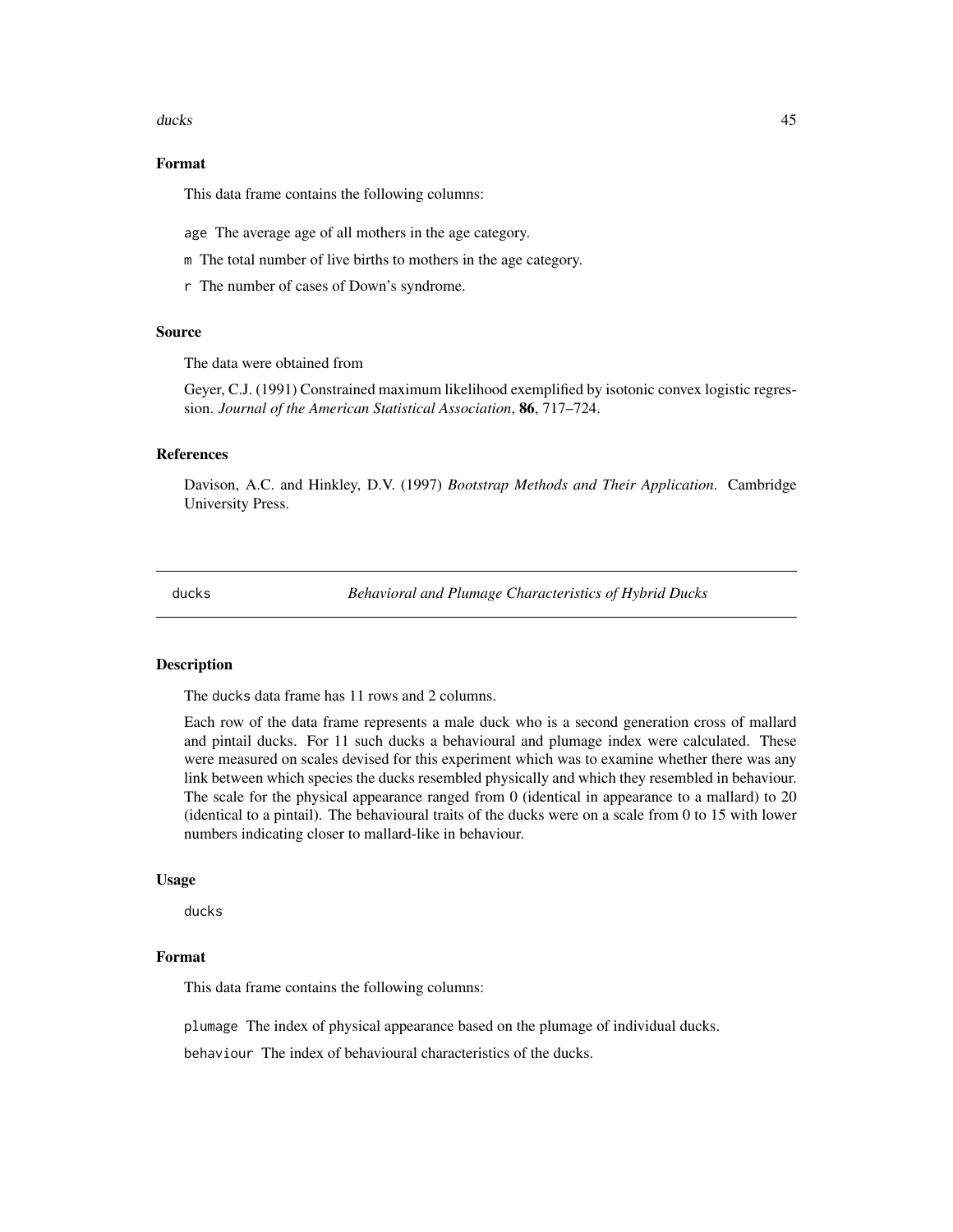## Source

The data were obtained from

Larsen, R.J. and Marx, M.L. (1986) *An Introduction to Mathematical Statistics and its Applications* (Second Edition). Prentice-Hall.

### References

Davison, A.C. and Hinkley, D.V. (1997) *Bootstrap Methods and Their Application*. Cambridge University Press.

Sharpe, R.S., and Johnsgard, P.A. (1966) Inheritance of behavioral characters in  $F_2$  mallard x pintail (*Anas Platyrhynchos L. x Anas Acuta L.*) hybrids. *Behaviour*, 27, 259-272.

| EEF.profile | <b>Empirical Likelihoods</b> |
|-------------|------------------------------|
|             |                              |

# **Description**

Construct the empirical log likelihood or empirical exponential family log likelihood for a mean.

## Usage

```
EEF.profile(y, tmin = min(y) + 0.1, tmax = max(y) - 0.1, n.t = 25,
           u = function(y, t) y - t)
EL.profile(y, tmin = min(y) + 0.1, tmax = max(y) - 0.1, n.t = 25,
          u = function(y, t) y - t)
```
## Arguments

| У    | A vector or matrix of data                                                                                           |
|------|----------------------------------------------------------------------------------------------------------------------|
| tmin | The minimum value of the range over which the likelihood should be computed.<br>This must be larger than $min(y)$ .  |
| tmax | The maximum value of the range over which the likelihood should be computed.<br>This must be smaller than $max(y)$ . |
| n.t  | The number of points between tmin and tmax at which the value of the log-<br>likelihood should be computed.          |
| u    | A function of the data and the parameter.                                                                            |

## Details

These functions calculate the log likelihood for a mean using either an empirical likelihood or an empirical exponential family likelihood. They are supplied as part of the package boot for demonstration purposes with the practicals in chapter 10 of Davison and Hinkley (1997). The functions are not intended for general use and are not supported as part of the bootpackage. For more general and more robust code to calculate empirical likelihoods see Professor A. B. Owen's empirical likelihood home page at the URL <http://statistics.stanford.edu/~owen/empirical/>.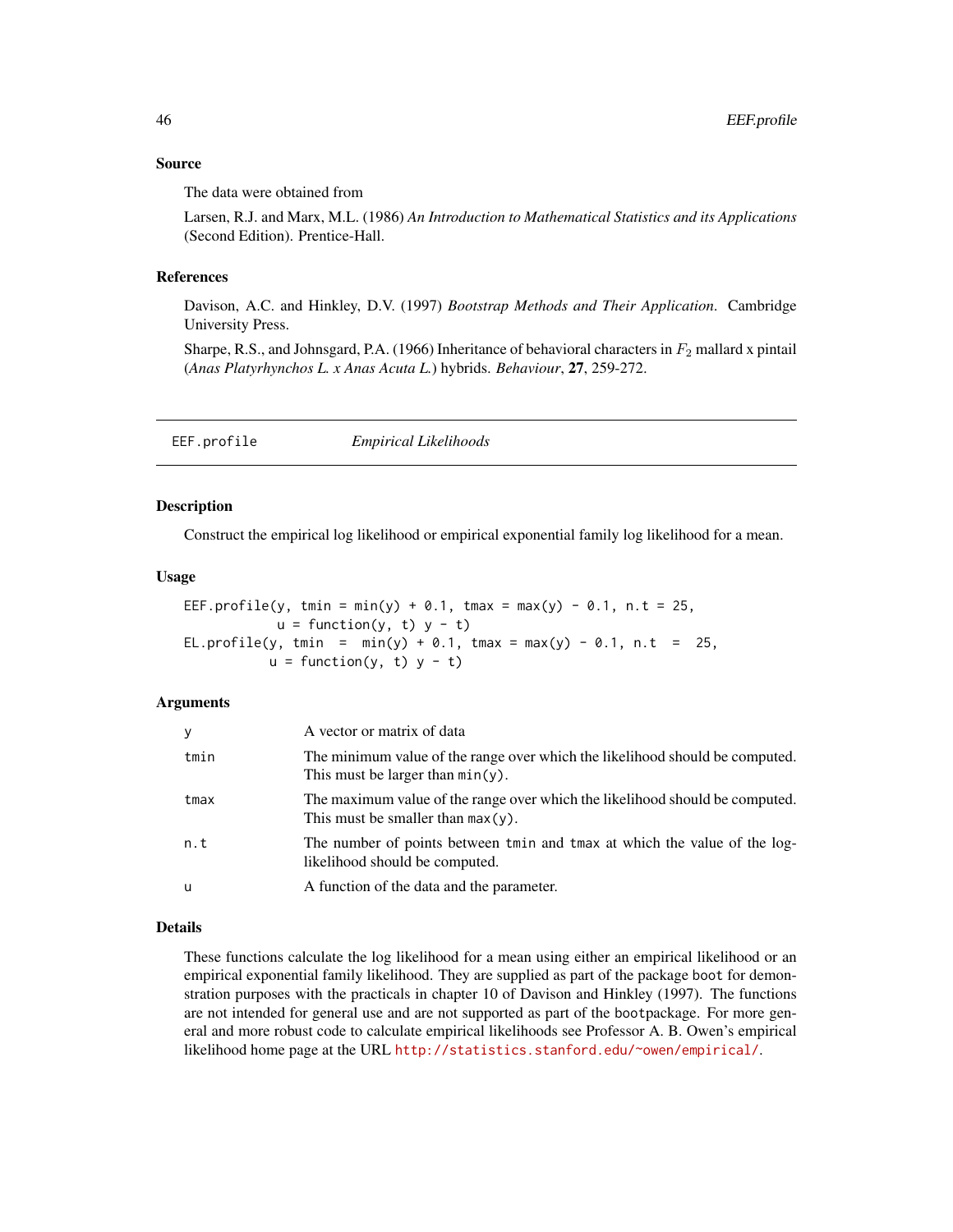#### empinf and the contract of the contract of the contract of the contract of the contract of the contract of the contract of the contract of the contract of the contract of the contract of the contract of the contract of the

# Value

A matrix with n.t rows. The first column contains the values of the parameter used. The second column of the output of EL.profile contains the values of the empirical log likelihood. The second and third columns of the output of EEF.profile contain two versions of the empirical exponential family log-likelihood. The final column of the output matrix contains the values of the Lagrange multiplier used in the optimization procedure.

## Author(s)

Angelo J. Canty

## References

Davison, A. C. and Hinkley, D. V. (1997) *Bootstrap Methods and Their Application*. Cambridge University Press.

<span id="page-46-0"></span>

empinf *Empirical Influence Values*

# Description

This function calculates the empirical influence values for a statistic applied to a data set. It allows four types of calculation, namely the infinitesimal jackknife (using numerical differentiation), the usual jackknife estimates, the 'positive' jackknife estimates and a method which estimates the empirical influence values using regression of bootstrap replicates of the statistic. All methods can be used with one or more samples.

## Usage

```
empinf(boot.out = NULL, data = NULL, statistic = NULL,
       type = NULL, stype = NULL , index = 1, t = NULL,
       strata = rep(1, n), eps = 0.001, ...)
```
#### Arguments

| boot.out | A bootstrap object created by the function boot. If type is "reg" then this<br>argument is required. For any of the other types it is an optional argument. If<br>it is included when optional then the values of data, statistic, stype, and<br>strata are taken from the components of boot, out and any values passed to<br>empinf directly are ignored. |
|----------|-------------------------------------------------------------------------------------------------------------------------------------------------------------------------------------------------------------------------------------------------------------------------------------------------------------------------------------------------------------|
| data     | A vector, matrix or data frame containing the data for which empirical influence<br>values are required. It is a required argument if boot out is not supplied. If<br>boot out is supplied then data is set to boot out\$data and any value supplied<br>is ignored.                                                                                         |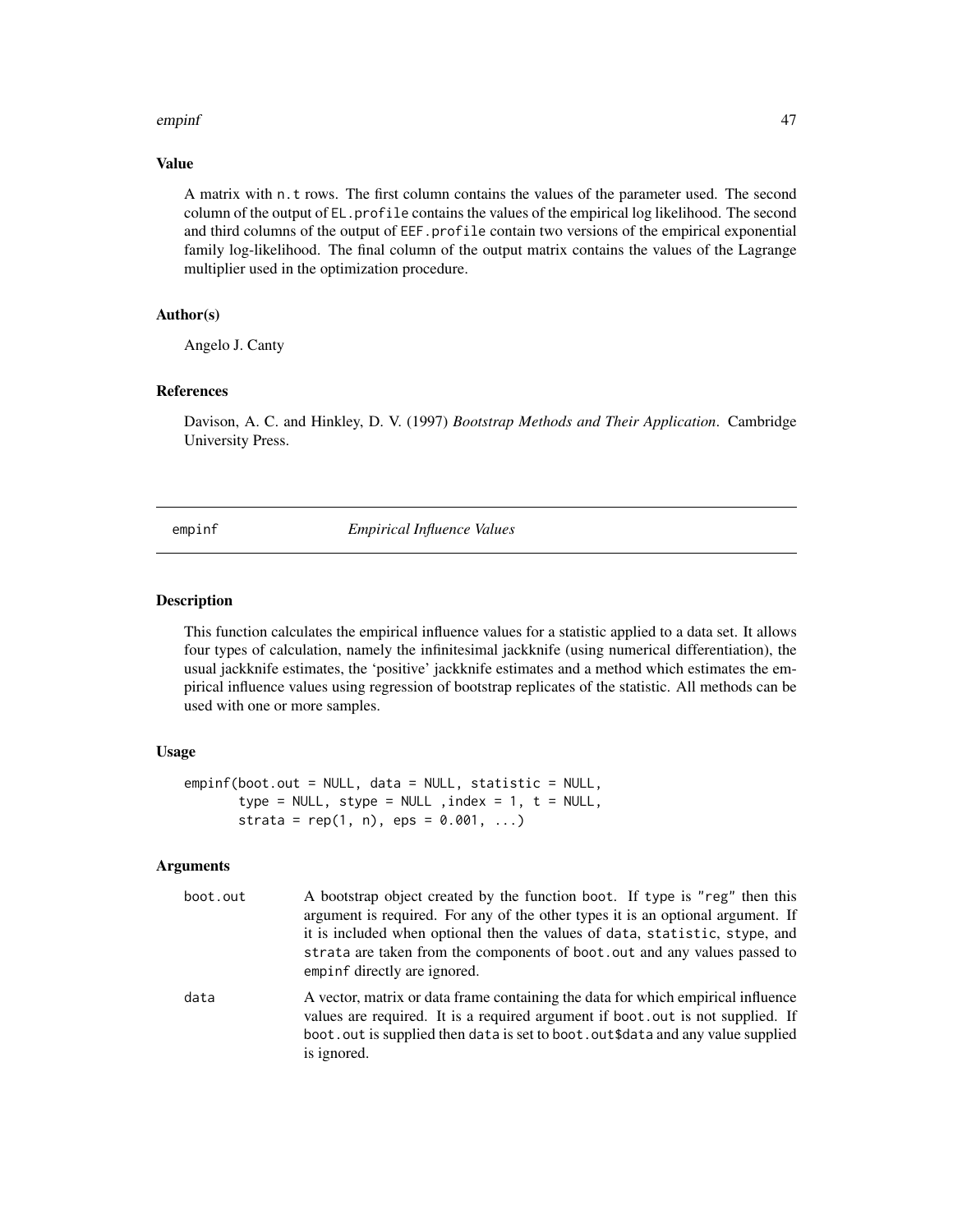| statistic | The statistic for which empirical influence values are required. It must be a func-<br>tion of at least two arguments, the data set and a vector of weights, frequencies<br>or indices. The nature of the second argument is given by the value of stype.<br>Any other arguments that it takes must be supplied to empinf and will be passed<br>to statistic unchanged. This is a required argument if boot. out is not sup-<br>plied, otherwise its value is taken from boot. out and any value supplied here<br>will be ignored.                                                                                                                                                                                                                    |
|-----------|-------------------------------------------------------------------------------------------------------------------------------------------------------------------------------------------------------------------------------------------------------------------------------------------------------------------------------------------------------------------------------------------------------------------------------------------------------------------------------------------------------------------------------------------------------------------------------------------------------------------------------------------------------------------------------------------------------------------------------------------------------|
| type      | The calculation type to be used for the empirical influence values. Possible<br>values of type are "inf" (infinitesimal jackknife), "jack" (usual jackknife),<br>"pos" (positive jackknife), and "reg" (regression estimation). The default value<br>depends on the other arguments. If t is supplied then the default value of type<br>is "reg" and boot.out should be present so that its frequency array can be<br>found. It t is not supplied then if stype is "w", the default value of type is<br>"inf"; otherwise, if boot. out is present the default is "reg". If none of these<br>conditions apply then the default is "jack". Note that it is an error for type to<br>be "reg" if boot. out is missing or to be "inf" if stype is not "w". |
| stype     | A character variable giving the nature of the second argument to statistic. It<br>can take on three values: "w" (weights), "f" (frequencies), or "i" (indices). If<br>boot. out is supplied the value of stype is set to boot. out \$stype and any value<br>supplied here is ignored. Otherwise it is an optional argument which defaults to<br>"w". If type is "inf" then stype MUST be "w".                                                                                                                                                                                                                                                                                                                                                         |
| index     | An integer giving the position of the variable of interest in the output of statistic.                                                                                                                                                                                                                                                                                                                                                                                                                                                                                                                                                                                                                                                                |
| t         | A vector of length boot. out \$R which gives the bootstrap replicates of the statis-<br>tic of interest. t is used only when type is reg and it defaults to boot.out\$t[, index].                                                                                                                                                                                                                                                                                                                                                                                                                                                                                                                                                                     |
| strata    | An integer vector or a factor specifying the strata for multi-sample problems.<br>If boot.out is supplied the value of strata is set to boot.out\$strata. Oth-<br>erwise it is an optional argument which has default corresponding to the single<br>sample situation.                                                                                                                                                                                                                                                                                                                                                                                                                                                                                |
| eps       | This argument is used only if type is "inf". In that case the value of epsilon<br>to be used for numerical differentiation will be eps divided by the number of<br>observations in data.                                                                                                                                                                                                                                                                                                                                                                                                                                                                                                                                                              |
| $\cdots$  | Any other arguments that statistic takes. They will be passed unchanged to<br>statistic every time that it is called.                                                                                                                                                                                                                                                                                                                                                                                                                                                                                                                                                                                                                                 |

# Details

If type is "inf" then numerical differentiation is used to approximate the empirical influence values. This makes sense only for statistics which are written in weighted form (i.e. stype is "w"). If type is "jack" then the usual leave-one-out jackknife estimates of the empirical influence are returned. If type is "pos" then the positive (include-one-twice) jackknife values are used. If type is "reg" then a bootstrap object must be supplied. The regression method then works by regressing the bootstrap replicates of statistic on the frequency array from which they were derived. The bootstrap frequency array is obtained through a call to boot.array. Further details of the methods are given in Section 2.7 of Davison and Hinkley (1997).

Empirical influence values are often used frequently in nonparametric bootstrap applications. For this reason many other functions call empinf when they are required. Some examples of their use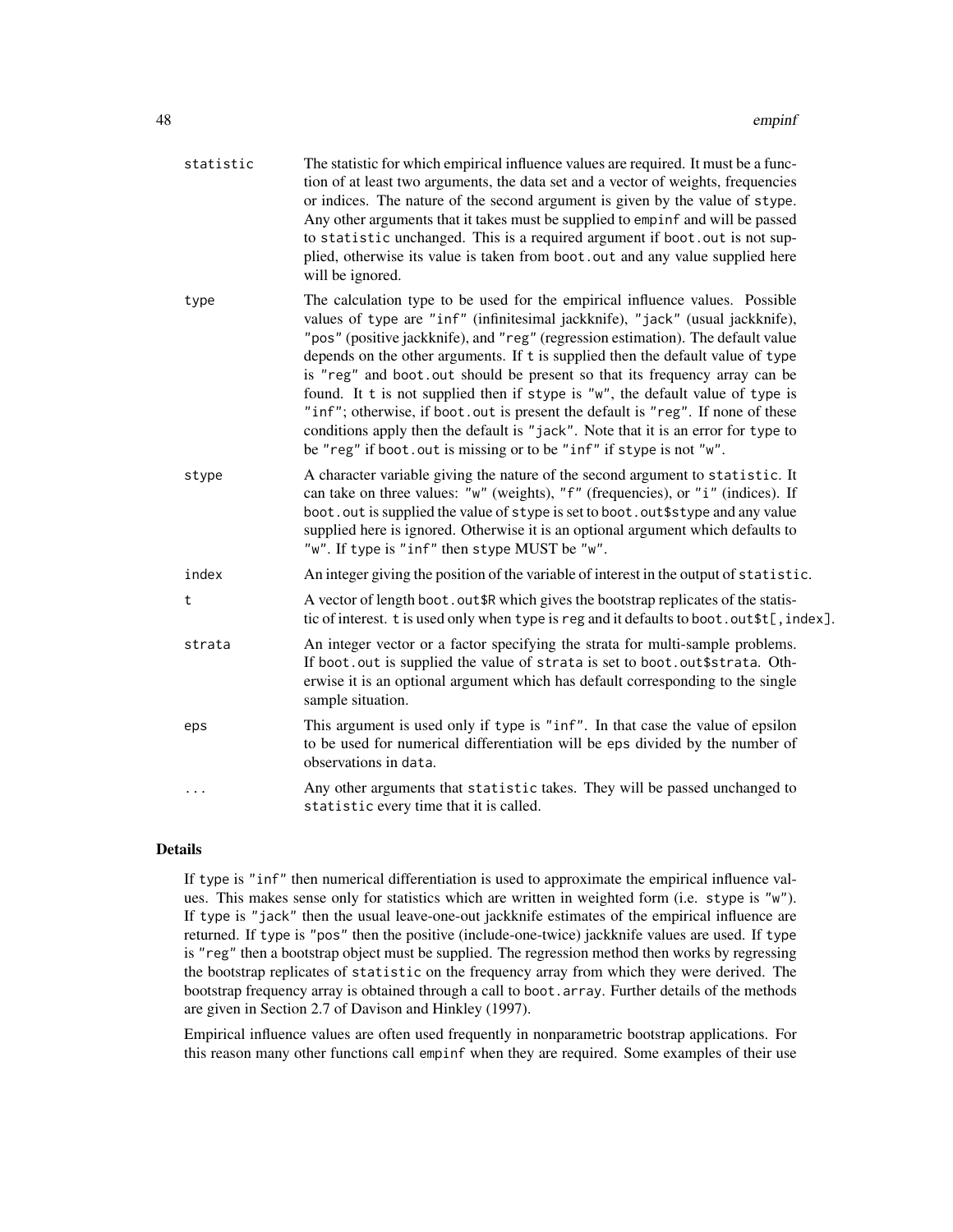#### empinf and the contract of the contract of the contract of the contract of the contract of the contract of the contract of the contract of the contract of the contract of the contract of the contract of the contract of the

are for nonparametric delta estimates of variance, BCa intervals and finding linear approximations to statistics for use as control variates. They are also used for antithetic bootstrap resampling.

#### Value

A vector of the empirical influence values of statistic applied to data. The values will be in the same order as the observations in data.

# Warning

All arguments to empinf must be passed using the name = value convention. If this is not followed then unpredictable errors can occur.

# References

Davison, A.C. and Hinkley, D.V. (1997) *Bootstrap Methods and Their Application*. Cambridge University Press.

Efron, B. (1982) *The Jackknife, the Bootstrap and Other Resampling Plans*. CBMS-NSF Regional Conference Series in Applied Mathematics, 38, SIAM.

Fernholtz, L.T. (1983) *von Mises Calculus for Statistical Functionals*. Lecture Notes in Statistics, 19, Springer-Verlag.

## See Also

[boot](#page-10-0), [boot.array](#page-16-0), [boot.ci](#page-17-0), [control](#page-36-0), [jack.after.boot](#page-64-0), [linear.approx](#page-67-0), [var.linear](#page-112-0)

## Examples

```
# The empirical influence values for the ratio of means in
# the city data.
ratio <- function(d, w) sum(d$x *w)/sum(d$u*w)
empinf(data = city, statistic = ratio)
city.boot <- boot(city, ratio, 499, stype="w")
empinf(boot.out = city.boot, type = "reg")
```

```
# A statistic that may be of interest in the difference of means
# problem is the t-statistic for testing equality of means. In
# the bootstrap we get replicates of the difference of means and
# the variance of that statistic and then want to use this output
# to get the empirical influence values of the t-statistic.
grav1 \leq gravity[as.numeric(gravity[,2]) \geq 7,]
grav.fun <- function(dat, w) {
     strata <- tapply(dat[, 2], as.numeric(dat[, 2]))
     d \leftarrow dat[, 1]ns <- tabulate(strata)
     w <- w/tapply(w, strata, sum)[strata]
    mns \leq as.vector(tapply(d * w, strata, sum)) # drop names
    mn2 \leq - \t{tapply}(d * d * w, \text{ strata}, \text{ sum})s2hat \leq sum((mn2 - mns^2)/ns)
     c(mns[2] - mns[1], s2hat)}
```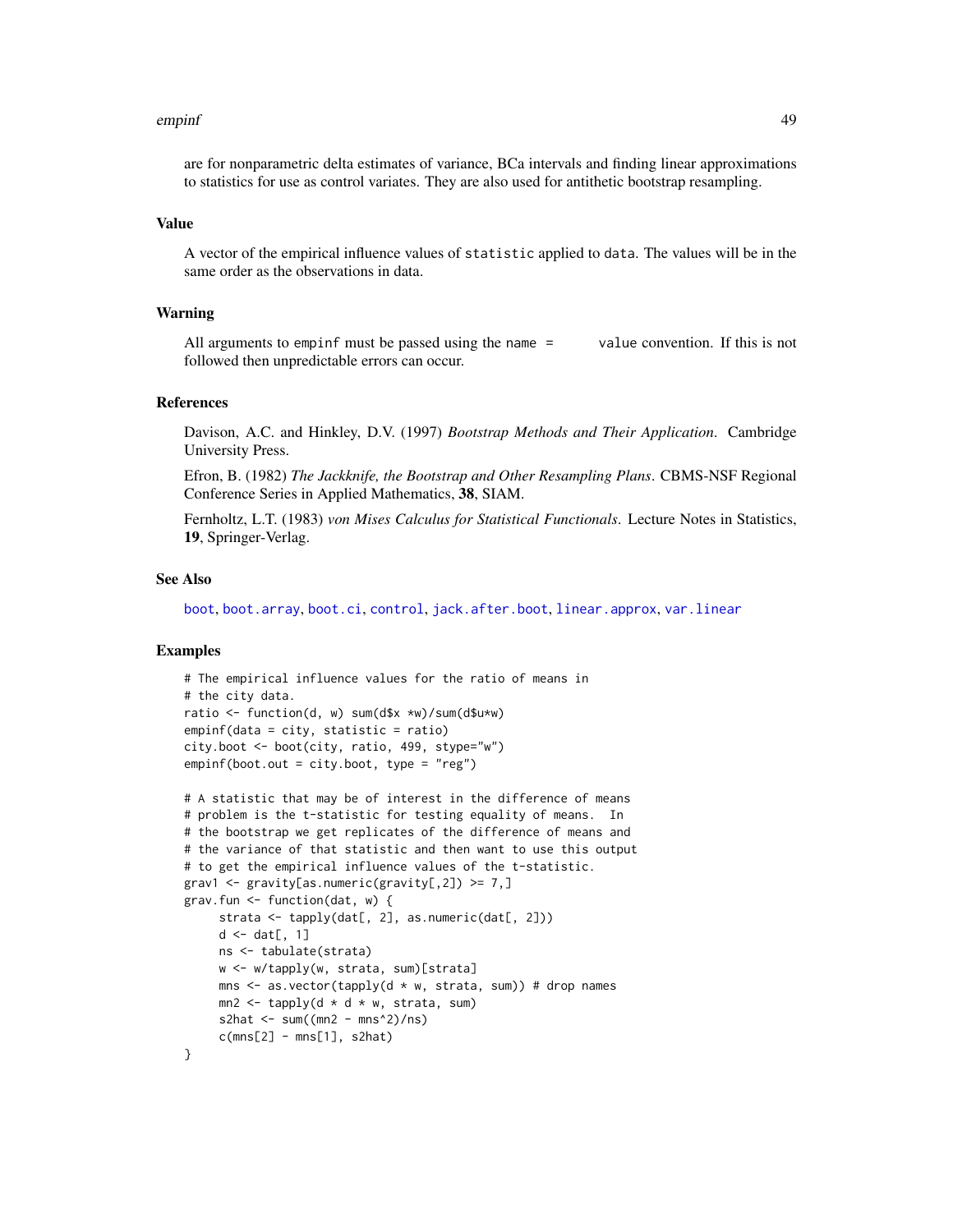```
grav.boot \leq boot(grav1, grav.fun, R = 499, stype = "w",
                  strata = grav1[, 2])# Since the statistic of interest is a function of the bootstrap
# statistics, we must calculate the bootstrap replicates and pass
# them to empinf using the t argument.
grav.z <- (grav.boot$t[,1]-grav.boot$t0[1])/sqrt(grav.boot$t[,2])
empinf(boot.out = grav.boot, t = grav.z)
```
envelope *Confidence Envelopes for Curves*

# **Description**

This function calculates overall and pointwise confidence envelopes for a curve based on bootstrap replicates of the curve evaluated at a number of fixed points.

## Usage

 $envelope(boot.out = NULL, mat = NULL, level = 0.95, index = 1:ncol(mat))$ 

#### **Arguments**

| boot.out | An object of class "boot" for which boot out\$t contains the replicates of the<br>curve at a number of fixed points.                                                                                                                                                                                                                                                                            |
|----------|-------------------------------------------------------------------------------------------------------------------------------------------------------------------------------------------------------------------------------------------------------------------------------------------------------------------------------------------------------------------------------------------------|
| mat      | A matrix of bootstrap replicates of the values of the curve at a number of fixed<br>points. This is a required argument if boot out is not supplied and is set to<br>boot.out\$t otherwise.                                                                                                                                                                                                     |
| level    | The confidence level of the envelopes required. The default is to find 95% con-<br>fidence envelopes. It can be a scalar or a vector of length 2. If it is scalar then<br>both the pointwise and the overall envelopes are found at that level. If is a vector<br>then the first element gives the level for the pointwise envelope and the second<br>gives the level for the overall envelope. |
| index    | The numbers of the columns of mat which contain the bootstrap replicates. This<br>can be used to ensure that other statistics which may have been calculated in the<br>bootstrap are not considered as values of the function.                                                                                                                                                                  |

## Details

The pointwise envelope is found by simply looking at the quantiles of the replicates at each point. The overall error for that envelope is then calculated using equation (4.17) of Davison and Hinkley (1997). A sequence of pointwise envelopes is then found until one of them has overall error approximately equal to the level required. If no such envelope can be found then the envelope returned will just contain the extreme values of each column of mat.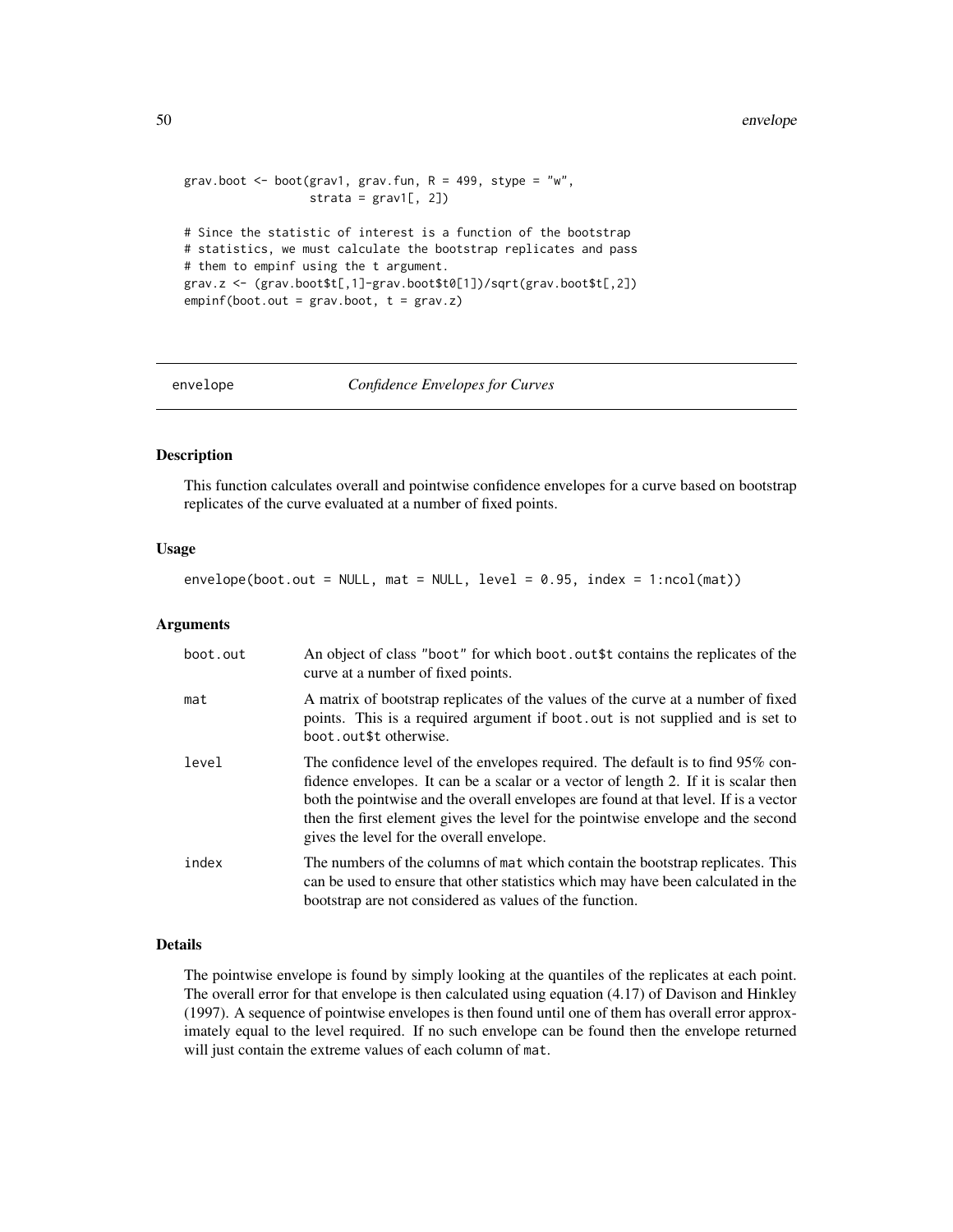### envelope 51

# Value

A list with the following components :

| point   | A matrix with two rows corresponding to the values of the upper and lower<br>pointwise confidence envelope at the same points as the bootstrap replicates<br>were calculated. |
|---------|-------------------------------------------------------------------------------------------------------------------------------------------------------------------------------|
| overall | A matrix similar to point but containing the envelope which controls the overall<br>error.                                                                                    |
| k.pt    | The quantiles used for the pointwise envelope.                                                                                                                                |
| err.pt  | A vector with two components, the first gives the pointwise error rate for the<br>pointwise envelope, and the second the overall error rate for that envelope.                |
| k.ov    | The quantiles used for the overall envelope.                                                                                                                                  |
| err.ov  | A vector with two components, the first gives the pointwise error rate for the<br>overall envelope, and the second the overall error rate for that envelope.                  |
| err.nom | A vector of length 2 giving the nominal error rates for the pointwise and the<br>overall envelopes.                                                                           |

# References

Davison, A.C. and Hinkley, D.V. (1997) *Bootstrap Methods and Their Application*. Cambridge University Press.

# See Also

[boot](#page-10-0), [boot.ci](#page-17-0)

# Examples

```
# Testing whether the final series of measurements of the gravity data
# may come from a normal distribution. This is done in Examples 4.7
# and 4.8 of Davison and Hinkley (1997).
grav1 <- gravity$g[gravity$series == 8]
grav.z <- (grav1 - mean(grav1))/sqrt(var(grav1))
grav.gen <- function(dat, mle) rnorm(length(dat))
grav.qqboot <- boot(grav.z, sort, R = 999, sim = "parametric",
                    ran.gen = grav.gen)
grav.qq <- qqnorm(grav.z, plot.it = FALSE)
grav.qq <- lapply(grav.qq, sort)
plot(grav.qq, ylim = c(-3.5, 3.5), ylab = "Studentized Order Statistics",
    xlab = "Normal Quantiles")
grav.env <- envelope(grav.qqboot, level = 0.9)
lines(grav.qq$x, grav.env$point[1, ], lty = 4)
lines(grav.qq$x, grav.env$point[2, ], lty = 4)
lines(grav.qq$x, grav.env$overall[1, ], lty = 1)
lines(grav.qq$x, grav.env$overall[2, ], lty = 1)
```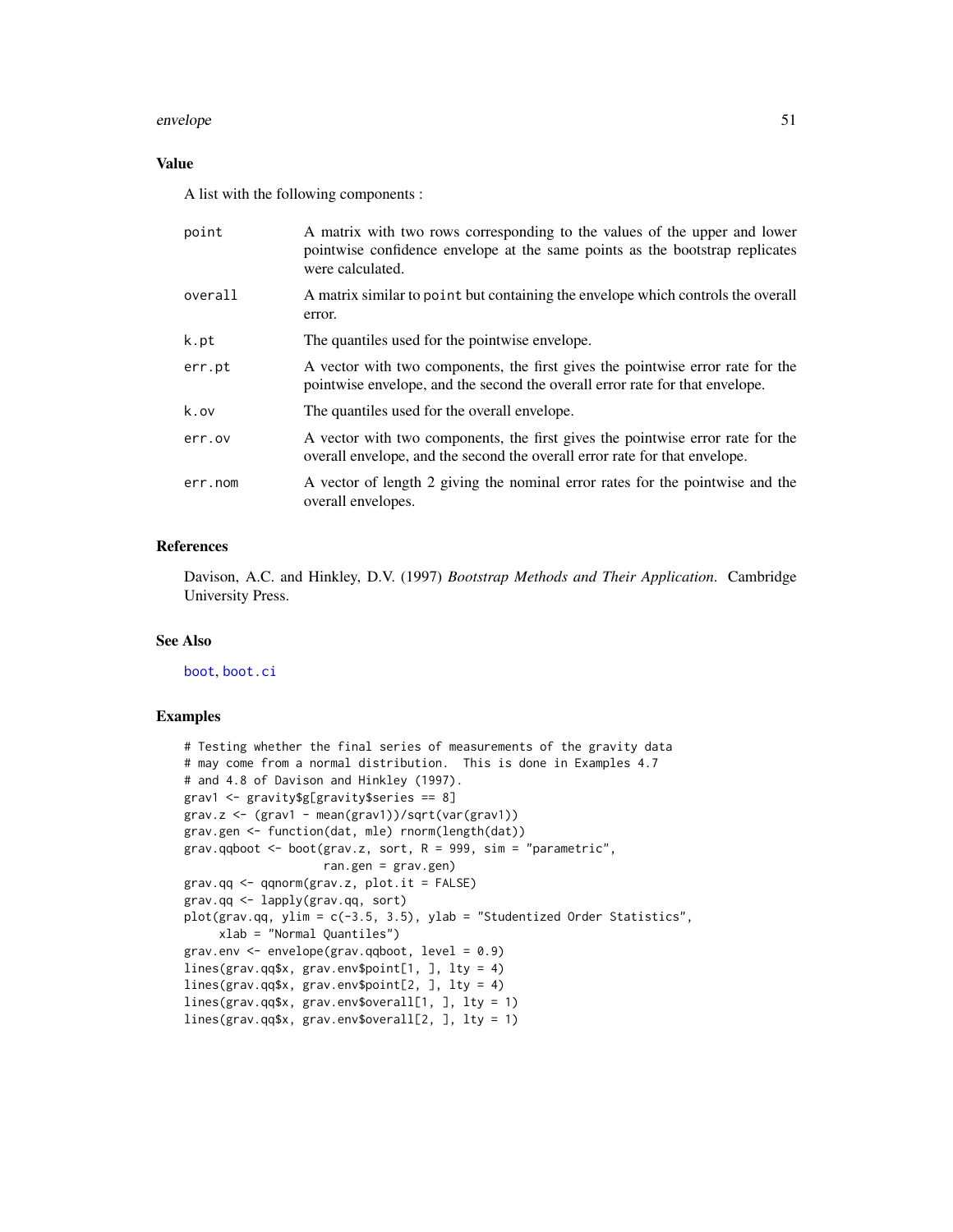<span id="page-51-0"></span>

#### Description

This function calculates exponentially tilted multinomial distributions such that the resampling distributions of the linear approximation to a statistic have the required means.

## Usage

 $exp.title(L, theta = NULL, to = 0, lambda = NULL,$ strata =  $rep(1, length(L)))$ 

## **Arguments**

| L      | The empirical influence values for the statistic of interest based on the observed<br>data. The length of $\mathsf{L}$ should be the same as the size of the original data set.<br>Typically L will be calculated by a call to empinf.                                                                                                                                                          |  |
|--------|-------------------------------------------------------------------------------------------------------------------------------------------------------------------------------------------------------------------------------------------------------------------------------------------------------------------------------------------------------------------------------------------------|--|
| theta  | The value at which the tilted distribution is to be centred. This is not required if<br>lambda is supplied but is needed otherwise.                                                                                                                                                                                                                                                             |  |
| t0     | The current value of the statistic. The default is that the statistic equals 0.                                                                                                                                                                                                                                                                                                                 |  |
| lambda | The Lagrange multiplier(s). For each value of lambda a multinomial distribution<br>is found with probabilities proportional to $exp(1$ ambda $\star$ L). In general lambda<br>is not known and so theta would be supplied, and the corresponding value of<br>lambda found. If both lambda and theta are supplied then lambda is ignored<br>and the multipliers for tilting to the ta are found. |  |
| strata | A vector or factor of the same length as L giving the strata for the observed data<br>and the empirical influence values L.                                                                                                                                                                                                                                                                     |  |

# Details

Exponential tilting involves finding a set of weights for a data set to ensure that the bootstrap distribution of the linear approximation to a statistic of interest has mean theta. The weights chosen to achieve this are given by  $p[j]$  proportional to  $exp(1ambda * L[j]/n)$ , where n is the number of data points. lambda is then chosen to make the mean of the bootstrap distribution, of the linear approximation to the statistic of interest, equal to the required value theta. Thus lambda is defined as the solution of a nonlinear equation. The equation is solved by minimizing the Euclidean distance between the left and right hand sides of the equation using the function nlmin. If this minimum is not equal to zero then the method fails.

Typically exponential tilting is used to find suitable weights for importance resampling. If a small tail probability or quantile of the distribution of the statistic of interest is required then a more efficient simulation is to centre the resampling distribution close to the point of interest and then use the functions imp.prob or imp.quantile to estimate the required quantity.

Another method of achieving a similar shifting of the distribution is through the use of smooth.f. The function tilt.boot uses exp.tilt or smooth.f to find the weights for a tilted bootstrap.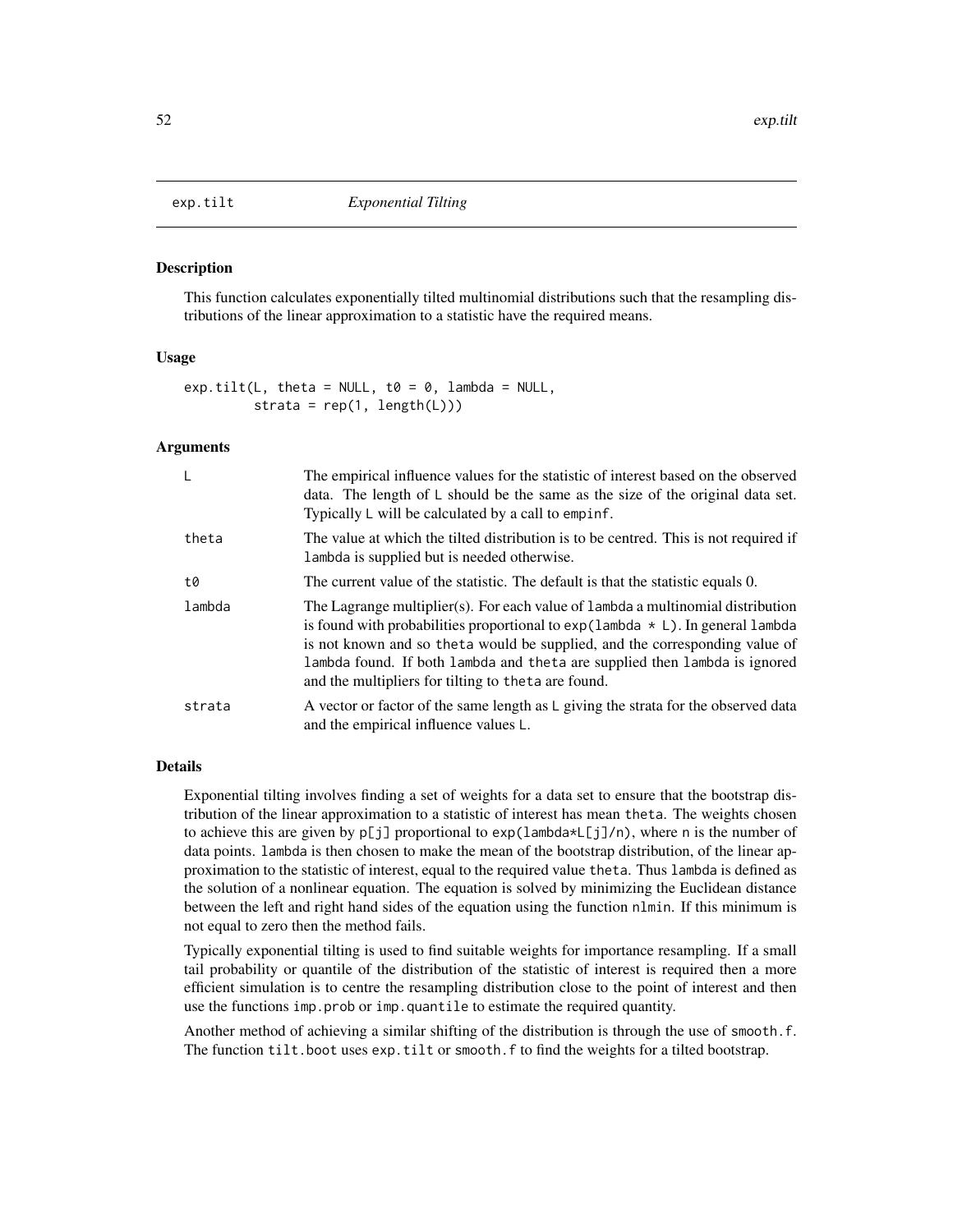## exp.tilt 53

# Value

A list with the following components :

| p      | The tilted probabilities. There will be m distributions where m is the length of<br>theta (or lambda if supplied). If m is 1 then p is a vector of length(L) prob-<br>abilities. If $m$ is greater than 1 then $p$ is a matrix with $m$ rows, each of which<br>contain length(L) probabilities. In this case the vector $p[i, ]$ is the distribu-<br>tion tilted to the ta[i]. p is in the form required by the argument weights of<br>the function boot for importance resampling. |
|--------|-------------------------------------------------------------------------------------------------------------------------------------------------------------------------------------------------------------------------------------------------------------------------------------------------------------------------------------------------------------------------------------------------------------------------------------------------------------------------------------|
| lambda | The Lagrange multiplier used in the equation to determine the tilted probabili-<br>ties. Lambda is a vector of the same length as the ta.                                                                                                                                                                                                                                                                                                                                           |
| theta  | The values of the ta to which the distributions have been tilted. In general this<br>will be the input value of the ta but if lambda was supplied then this is the vector<br>of the corresponding the ta values.                                                                                                                                                                                                                                                                    |

## References

Davison, A. C. and Hinkley, D. V. (1997) *Bootstrap Methods and Their Application*. Cambridge University Press.

Efron, B. (1981) Nonparametric standard errors and confidence intervals (with Discussion). *Canadian Journal of Statistics*, 9, 139–172.

## See Also

[empinf](#page-46-0), [imp.prob](#page-59-0), [imp.quantile](#page-59-0), [optim](#page-0-0), [smooth.f](#page-99-0), [tilt.boot](#page-103-0)

## Examples

```
# Example 9.8 of Davison and Hinkley (1997) requires tilting the resampling
# distribution of the studentized statistic to be centred at the observed
# value of the test statistic 1.84. This can be achieved as follows.
grav1 <- gravity[as.numeric(gravity[,2]) >=7, ]
grav.fun <- function(dat, w, orig) {
     strata <- tapply(dat[, 2], as.numeric(dat[, 2]))
    d \leftarrow dat[, 1]ns <- tabulate(strata)
    w <- w/tapply(w, strata, sum)[strata]
    mns \leq as.vector(tapply(d * w, strata, sum)) # drop names
    mn2 \leq tapply(d * d * w, strata, sum)
    s2hat \leq sum((mn2 - mns^2)/ns)
    c(mns[2]-mns[1], s2hat, (mns[2]-mns[1]-orig)/sqrt(s2hat))
}
grav.z0 <- grav.fun(grav1, rep(1, 26), 0)
grav.L \leq empinf(data = grav1, statistic = grav.fun, stype = "w",
                 strata = grav1[,2], index = 3, orig = grav.z0[1])grav.tilt <- exp.tilt(grav.L, grav.z0[3], strata = grav1[,2])
boot(grav1, grav.fun, R = 499, stype = "w", weights = grav.tilt$p,
     strata = grav1[,2], orig = grav.z0[1])
```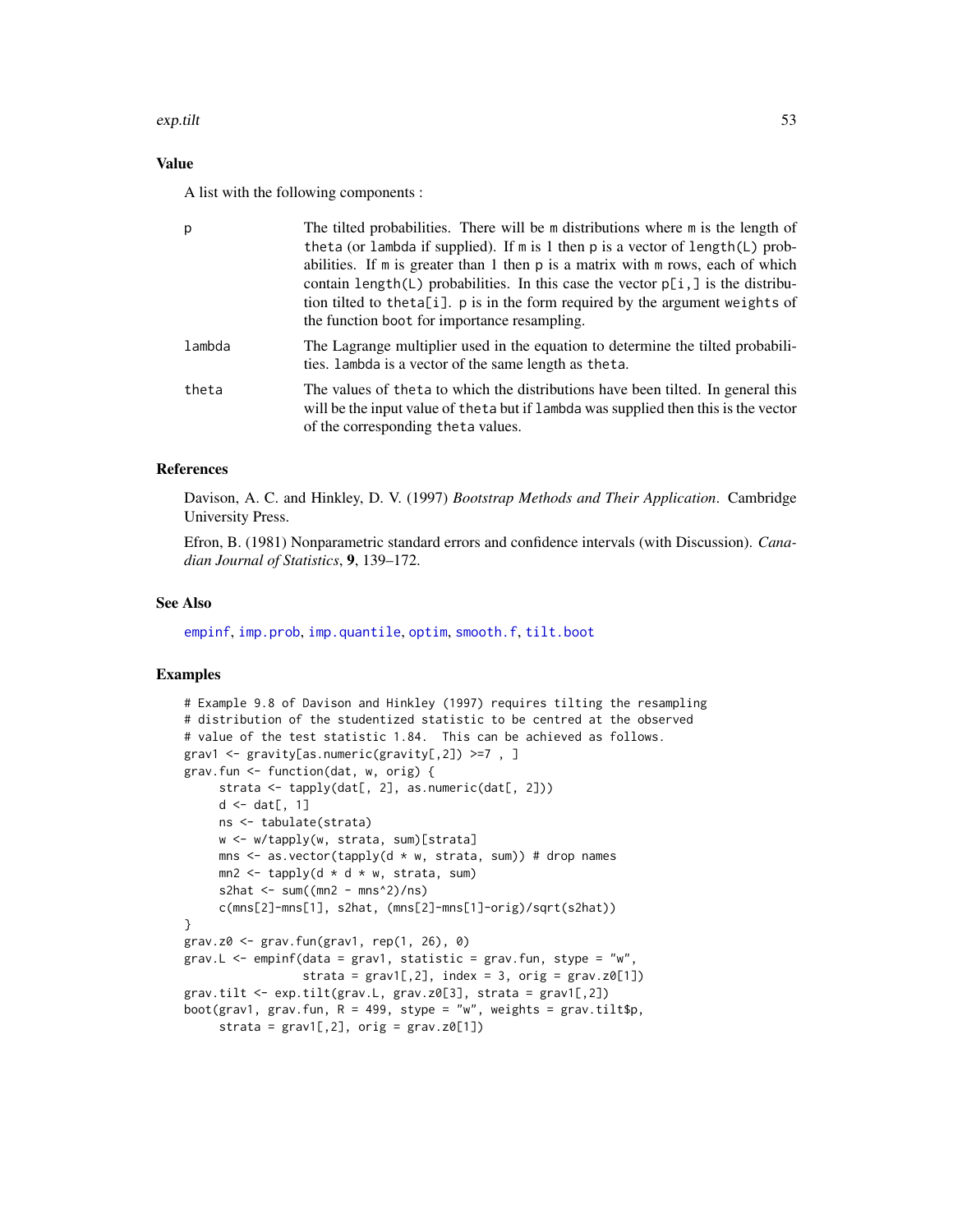## Description

The fir data frame has 50 rows and 3 columns.

The number of balsam-fir seedlings in each quadrant of a grid of 50 five foot square quadrants were counted. The grid consisted of 5 rows of 10 quadrants in each row.

## Usage

fir

## Format

This data frame contains the following columns:

count The number of seedlings in the quadrant.

row The row number of the quadrant.

col The quadrant number within the row.

## Source

Davison, A.C. and Hinkley, D.V. (1997) *Bootstrap Methods and Their Application*. Cambridge University Press.

freq.array *Bootstrap Frequency Arrays*

#### Description

Take a matrix of indices for nonparametric bootstrap resamples and return the frequencies of the original observations in each resample.

## Usage

freq.array(i.array)

#### Arguments

i.array This will be an matrix of integers between 1 and n, where n is the number of observations in a data set. The matrix will have n columns and R rows where R is the number of bootstrap resamples. Such matrices are found by boot when doing nonparametric bootstraps. They can also be found after a bootstrap has been run through the function boot.array.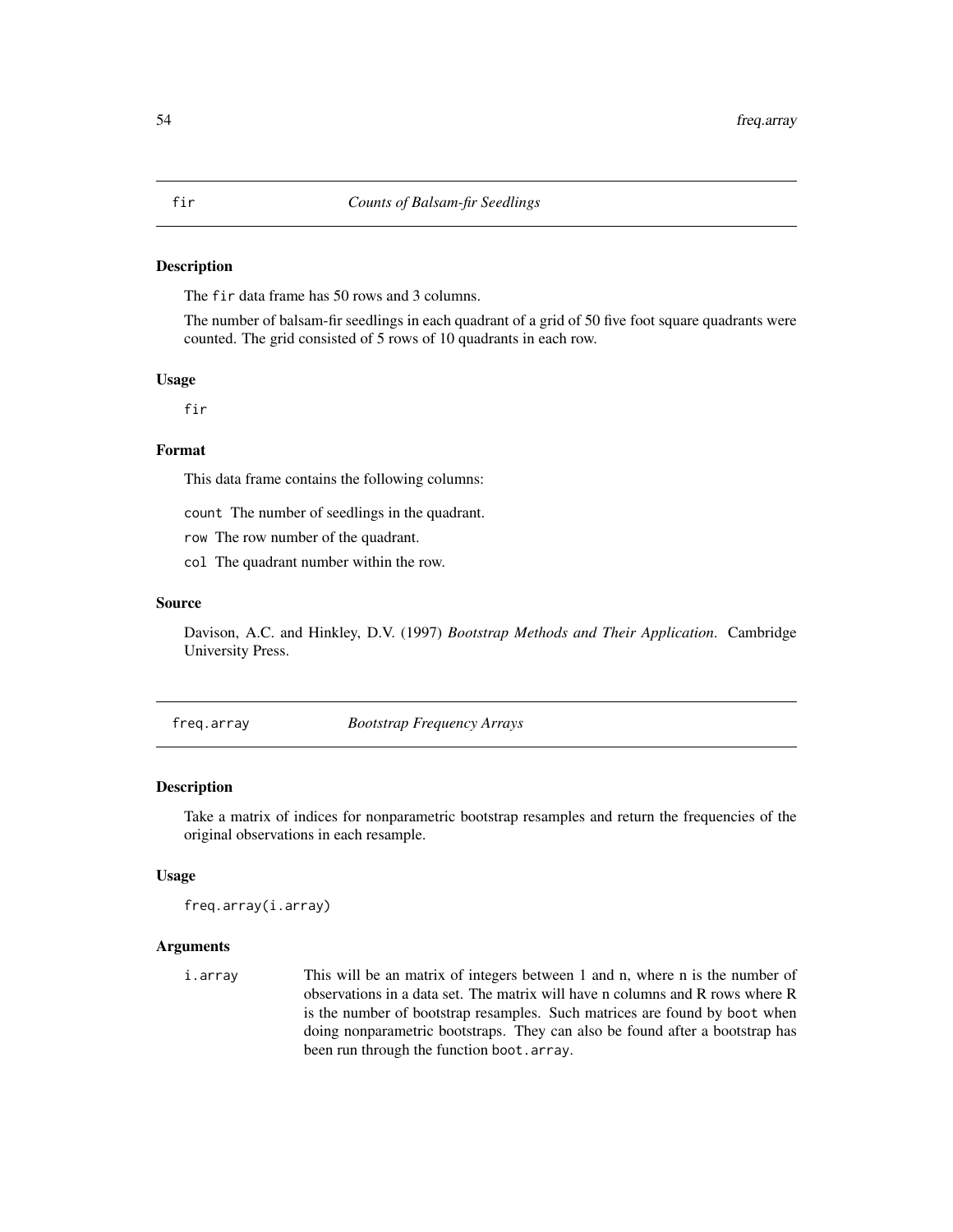#### frets 55

# Value

A matrix of the same dimensions as the input matrix. Each row of the matrix corresponds to a single bootstrap resample. Each column of the matrix corresponds to one of the original observations and specifies its frequency in each bootstrap resample. Thus the first column tells us how often the first observation appeared in each bootstrap resample. Such frequency arrays are often useful for diagnostic purposes such as the jackknife-after-bootstrap plot. They are also necessary for the regression estimates of empirical influence values and for finding importance sampling weights.

# See Also

[boot.array](#page-16-0)

frets *Head Dimensions in Brothers*

## Description

The frets data frame has 25 rows and 4 columns.

The data consist of measurements of the length and breadth of the heads of pairs of adult brothers in 25 randomly sampled families. All measurements are expressed in millimetres.

## Usage

frets

## Format

This data frame contains the following columns:

- l1 The head length of the eldest son.
- b1 The head breadth of the eldest son.
- l2 The head length of the second son.
- b2 The head breadth of the second son.

# Source

The data were obtained from

Frets, G.P. (1921) Heredity of head form in man. *Genetica*, 3, 193.

## References

Davison, A.C. and Hinkley, D.V. (1997) *Bootstrap Methods and Their Application*. Cambridge University Press.

Whittaker, J. (1990) *Graphical Models in Applied Multivariate Statistics*. John Wiley.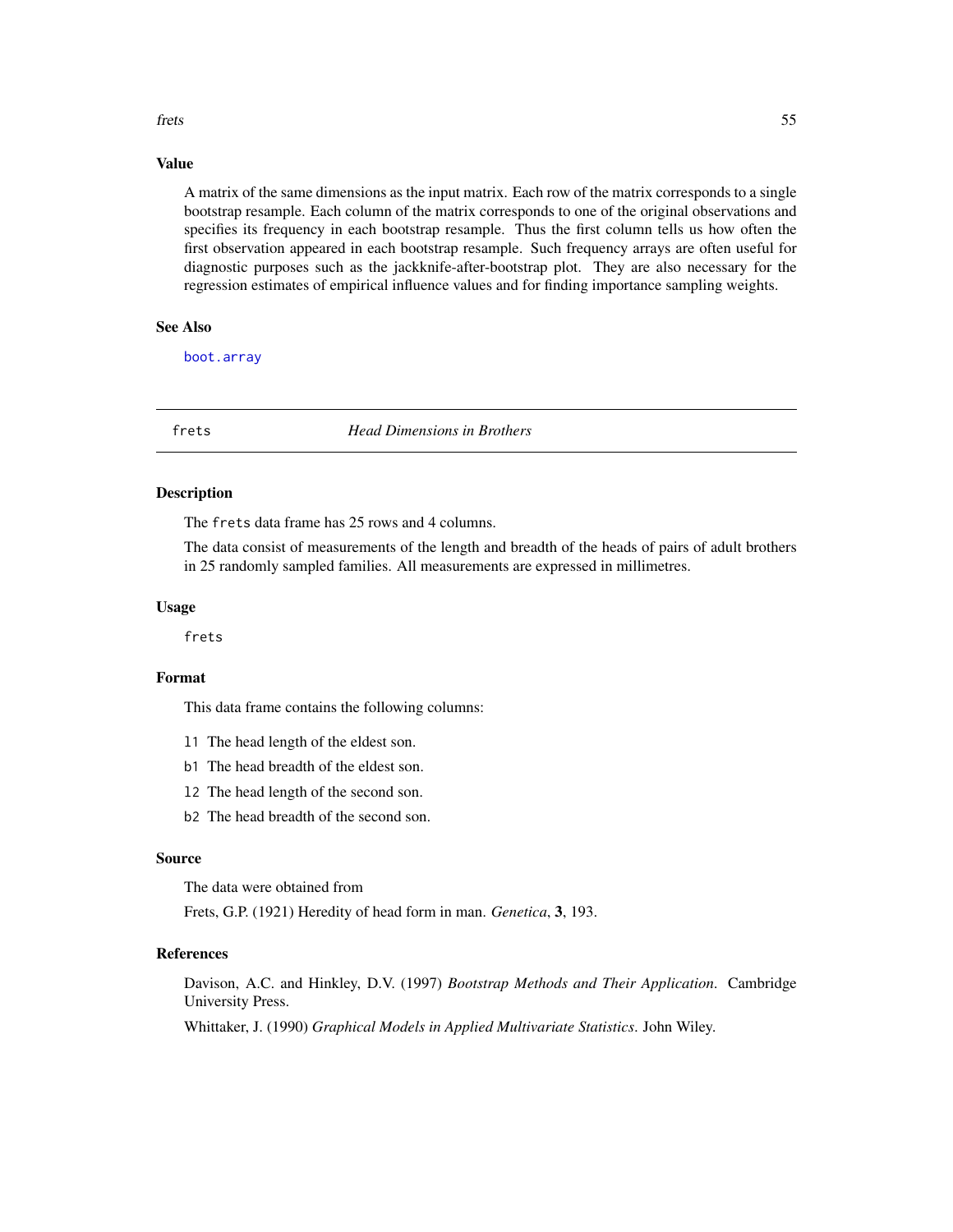<span id="page-55-0"></span>

# Description

Calculates jackknife deviance residuals, standardized deviance residuals, standardized Pearson residuals, approximate Cook statistic, leverage and estimated dispersion.

#### Usage

glm.diag(glmfit)

# Arguments

| glmfit is a glm. object - the result of a call to $glm()$ | glmfit |  |  |  |  |
|-----------------------------------------------------------|--------|--|--|--|--|
|-----------------------------------------------------------|--------|--|--|--|--|

# Value

Returns a list with the following components

| res  | The vector of jackknife deviance residuals.                                                                                                                                                                                            |
|------|----------------------------------------------------------------------------------------------------------------------------------------------------------------------------------------------------------------------------------------|
| rd   | The vector of standardized deviance residuals.                                                                                                                                                                                         |
| rp   | The vector of standardized Pearson residuals.                                                                                                                                                                                          |
| cook | The vector of approximate Cook statistics.                                                                                                                                                                                             |
| h    | The vector of leverages of the observations.                                                                                                                                                                                           |
| sd   | The value used to standardize the residuals. This is the estimate of residual<br>standard deviation in the Gaussian family and is the square root of the estimated<br>shape parameter in the Gamma family. In all other cases it is 1. |

#### Note

See the help for [glm.diag.plots](#page-56-0) for an example of the use of glm.diag.

# References

Davison, A.C. and Snell, E.J. (1991) Residuals and diagnostics. In *Statistical Theory and Modelling: In Honour of Sir David Cox*. D.V. Hinkley, N. Reid and E.J. Snell (editors), 83–106. Chapman and Hall.

## See Also

[glm](#page-0-0), [glm.diag.plots](#page-56-0), [summary.glm](#page-0-0)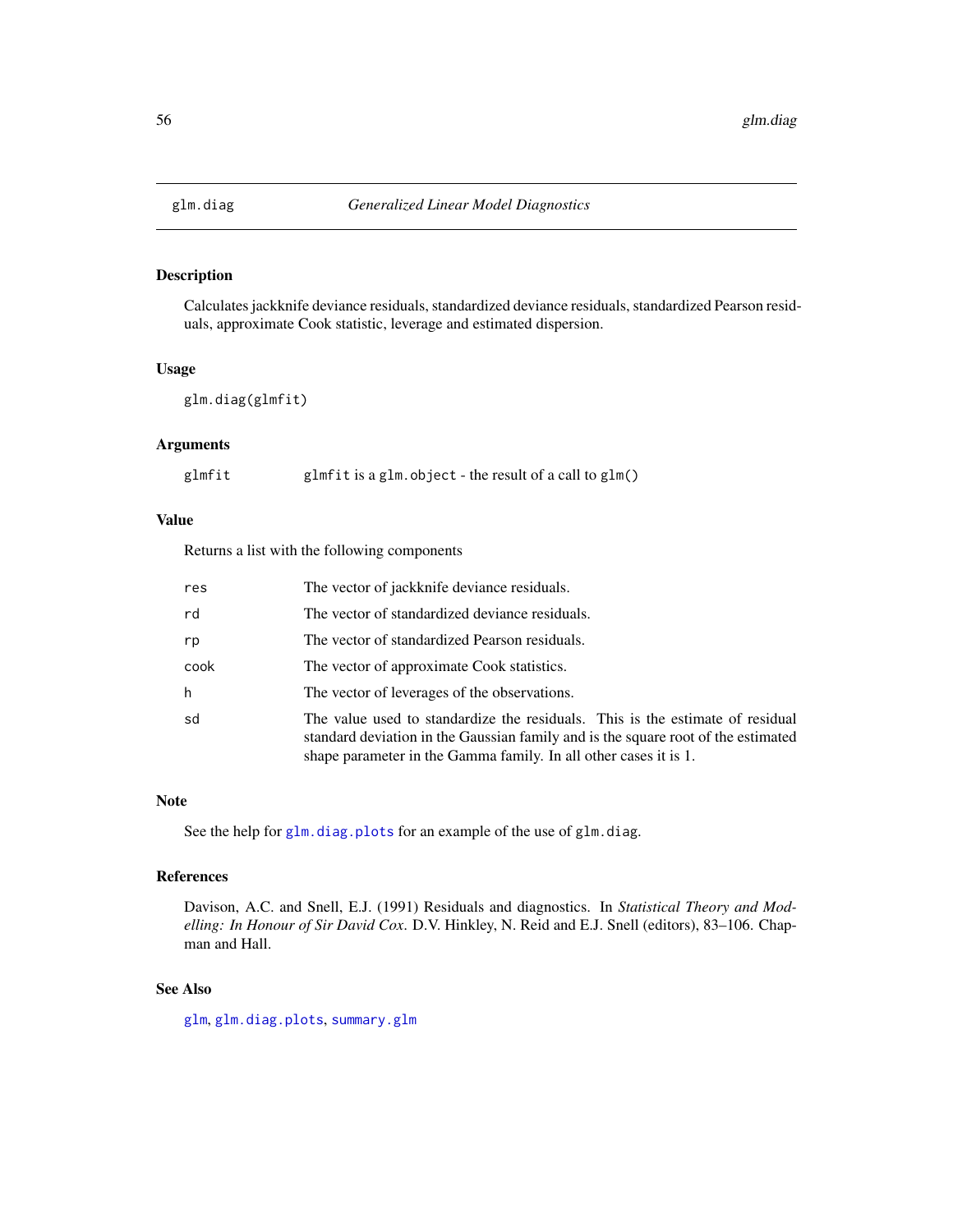<span id="page-56-0"></span>

## Description

Makes plot of jackknife deviance residuals against linear predictor, normal scores plots of standardized deviance residuals, plot of approximate Cook statistics against leverage/(1-leverage), and case plot of Cook statistic.

#### Usage

```
glm.diag.plots(glmfit, glmdiag = glm.diag(glmfit), subset = NULL,
               iden = FALSE, labels = NULL, ret = FALSE)
```
## Arguments

| glmfit  | $glm. object: the result of a call to glm()$                                                                                                                                                                                                                                                                                                                                                              |  |
|---------|-----------------------------------------------------------------------------------------------------------------------------------------------------------------------------------------------------------------------------------------------------------------------------------------------------------------------------------------------------------------------------------------------------------|--|
| glmdiag | Diagnostics of glmfit obtained from a call to glm.diag. If it is not supplied<br>then it is calculated.                                                                                                                                                                                                                                                                                                   |  |
| subset  | Subset of data for which glm fitting performed: should be the same as the<br>subset option used in the call to glm() which generated glmfit. Needed only<br>if the subset= option was used in the call to glm.                                                                                                                                                                                            |  |
| iden    | A logical argument. If TRUE then, after the plots are drawn, the user will be<br>prompted for an integer between 0 and 4. A positive integer will select a plot<br>and invoke identify() on that plot. After exiting identify(), the user is again<br>prompted, this loop continuing until the user responds to the prompt with 0. If<br>iden is FALSE (default) the user cannot interact with the plots. |  |
| labels  | A vector of labels for use with identify() if iden is TRUE. If it is not supplied<br>then the labels are derived from glmfit.                                                                                                                                                                                                                                                                             |  |
| ret     | A logical argument indicating if glmdiag should be returned. The default is<br>FALSE.                                                                                                                                                                                                                                                                                                                     |  |

## Details

The diagnostics required for the plots are calculated by glm.diag. These are then used to produce the four plots on the current graphics device.

The plot on the top left is a plot of the jackknife deviance residuals against the fitted values.

The plot on the top right is a normal QQ plot of the standardized deviance residuals. The dotted line is the expected line if the standardized residuals are normally distributed, i.e. it is the line with intercept 0 and slope 1.

The bottom two panels are plots of the Cook statistics. On the left is a plot of the Cook statistics against the standardized leverages. In general there will be two dotted lines on this plot. The horizontal line is at  $8/(n-2p)$  where n is the number of observations and p is the number of parameters estimated. Points above this line may be points with high influence on the model. The vertical line is at  $2p/(n-2p)$  and points to the right of this line have high leverage compared to the variance of the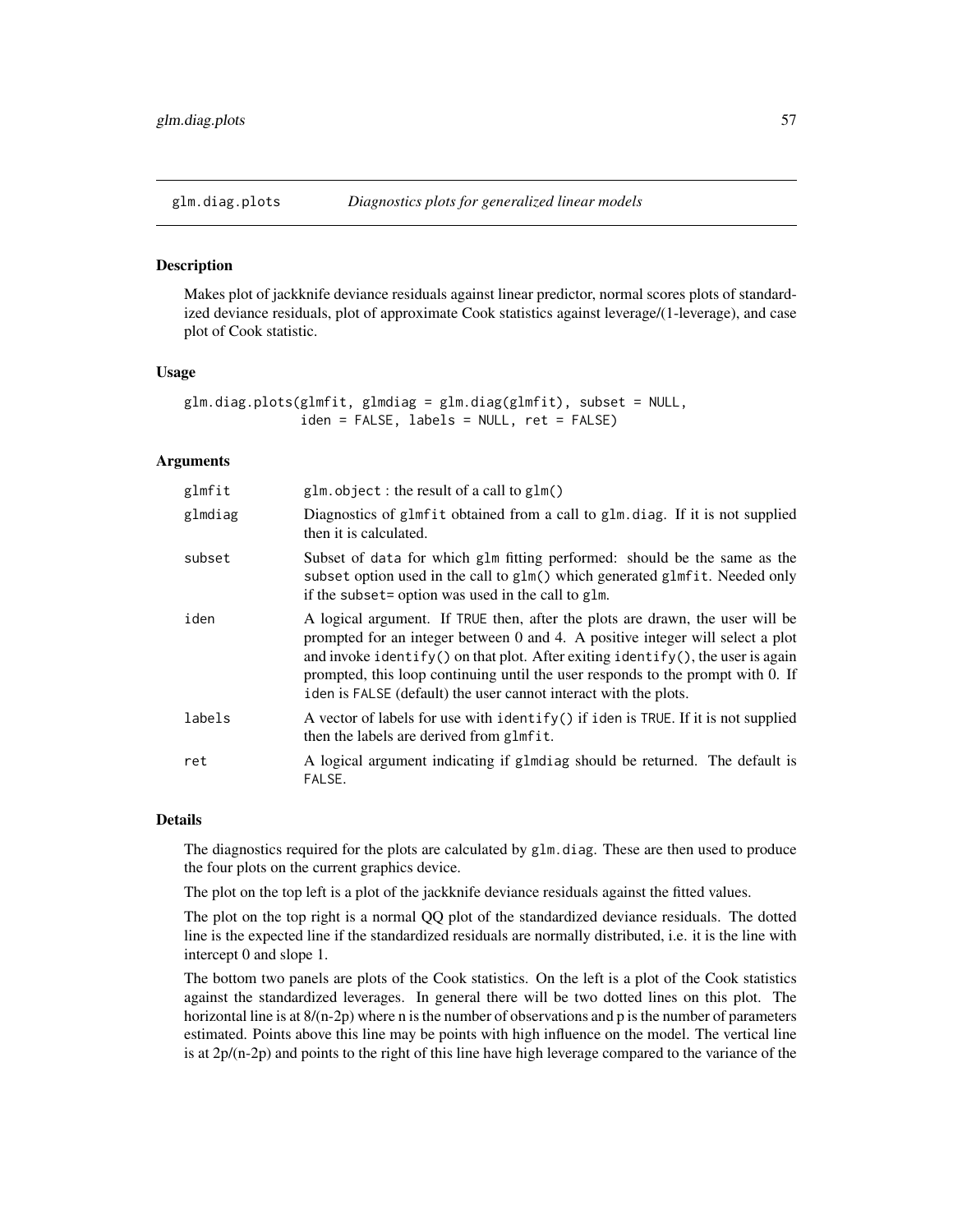raw residual at that point. If all points are below the horizontal line or to the left of the vertical line then the line is not shown.

The final plot again shows the Cook statistic this time plotted against case number enabling us to find which observations are influential.

Use of iden=T is encouraged for proper exploration of these four plots as a guide to how well the model fits the data and whether certain observations have an unduly large effect on parameter estimates.

#### Value

If ret is TRUE then the value of glmdiag is returned otherwise there is no returned value.

# Side Effects

The current device is cleared and four plots are plotted by use of  $split$ . screen(c(2,2)). If iden is TRUE, interactive identification of points is enabled. All screens are closed, but not cleared, on termination of the function.

# References

Davison, A. C. and Hinkley, D. V. (1997) *Bootstrap Methods and Their Application*. Cambridge University Press.

Davison, A.C. and Snell, E.J. (1991) Residuals and diagnostics. In *Statistical Theory and Modelling: In Honour of Sir David Cox* D.V. Hinkley, N. Reid, and E.J. Snell (editors), 83–106. Chapman and Hall.

## See Also

[glm](#page-0-0), [glm.diag](#page-55-0), [identify](#page-0-0)

# Examples

```
# In this example we look at the leukaemia data which was looked at in
# Example 7.1 of Davison and Hinkley (1997)
data(leuk, package = "MASS")
leuk.mod <- glm(time ~ ag-1+log10(wbc), family = Gamma(log), data = leuk)
leuk.diag <- glm.diag(leuk.mod)
glm.diag.plots(leuk.mod, leuk.diag)
```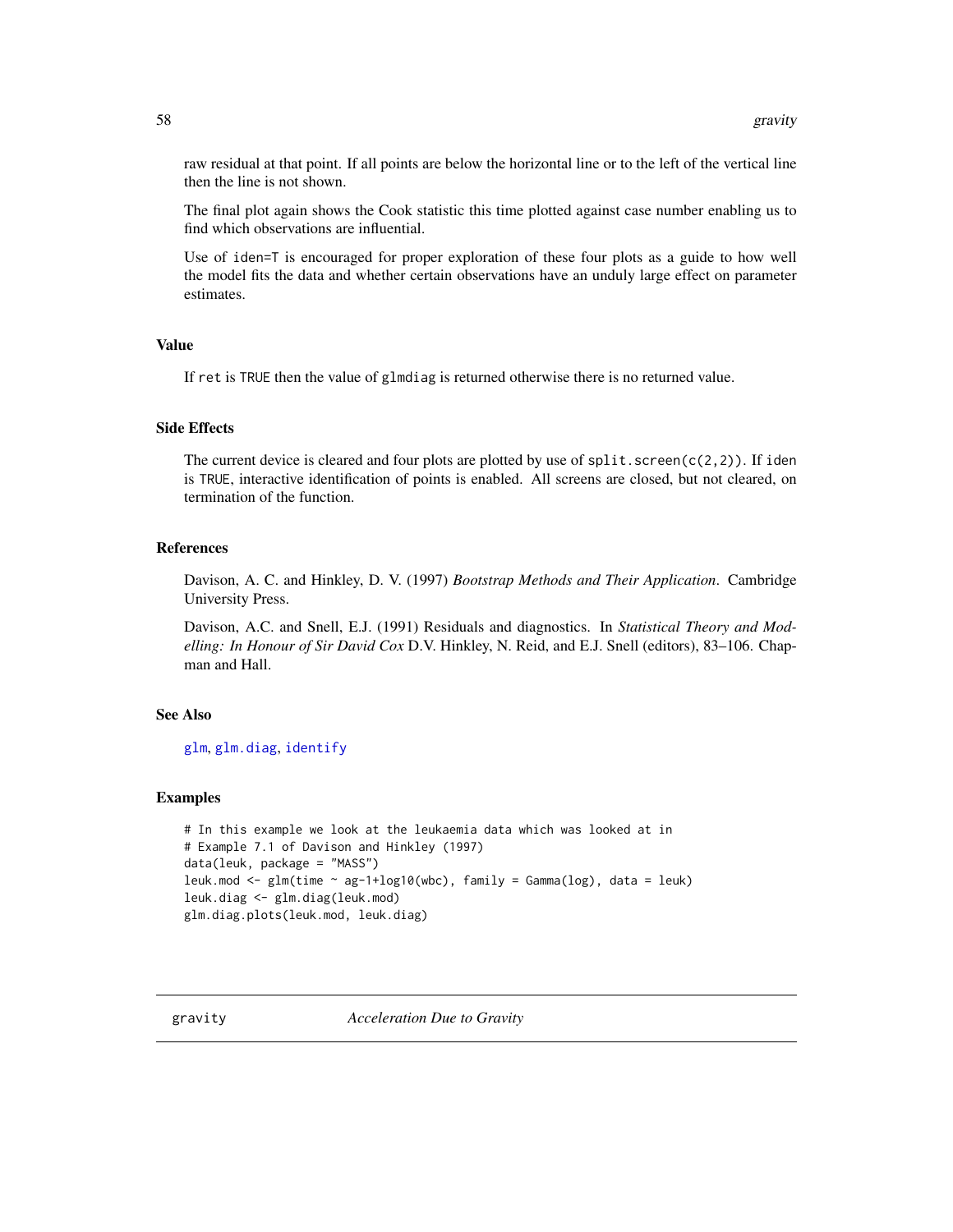#### hirose 59 and 59 and 59 and 59 and 59 and 59 and 59 and 59 and 59 and 59 and 59 and 59 and 59 and 59 and 59 and 59 and 59 and 59 and 59 and 59 and 59 and 59 and 59 and 59 and 59 and 59 and 59 and 59 and 59 and 59 and 59 an

### Description

The gravity data frame has 81 rows and 2 columns.

The grav data set has 26 rows and 2 columns.

Between May 1934 and July 1935, the National Bureau of Standards in Washington D.C. conducted a series of experiments to estimate the acceleration due to gravity, *g*, at Washington. Each experiment produced a number of replicate estimates of *g* using the same methodology. Although the basic method remained the same for all experiments, that of the reversible pendulum, there were changes in configuration.

The gravity data frame contains the data from all eight experiments. The grav data frame contains the data from the experiments 7 and 8. The data are expressed as deviations from 980.000 in centimetres per second squared.

## Usage

gravity

## Format

This data frame contains the following columns:

g The deviation of the estimate from 980.000 centimetres per second squared.

series A factor describing from which experiment the estimate was derived.

## Source

The data were obtained from

Cressie, N. (1982) Playing safe with misweighted means. *Journal of the American Statistical Association*, 77, 754–759.

## References

Davison, A.C. and Hinkley, D.V. (1997) *Bootstrap Methods and Their Application*. Cambridge University Press.

hirose *Failure Time of PET Film*

## **Description**

The hirose data frame has 44 rows and 3 columns.

PET film is used in electrical insulation. In this accelerated life test the failure times for 44 samples in gas insulated transformers. 4 different voltage levels were used.

## Usage

hirose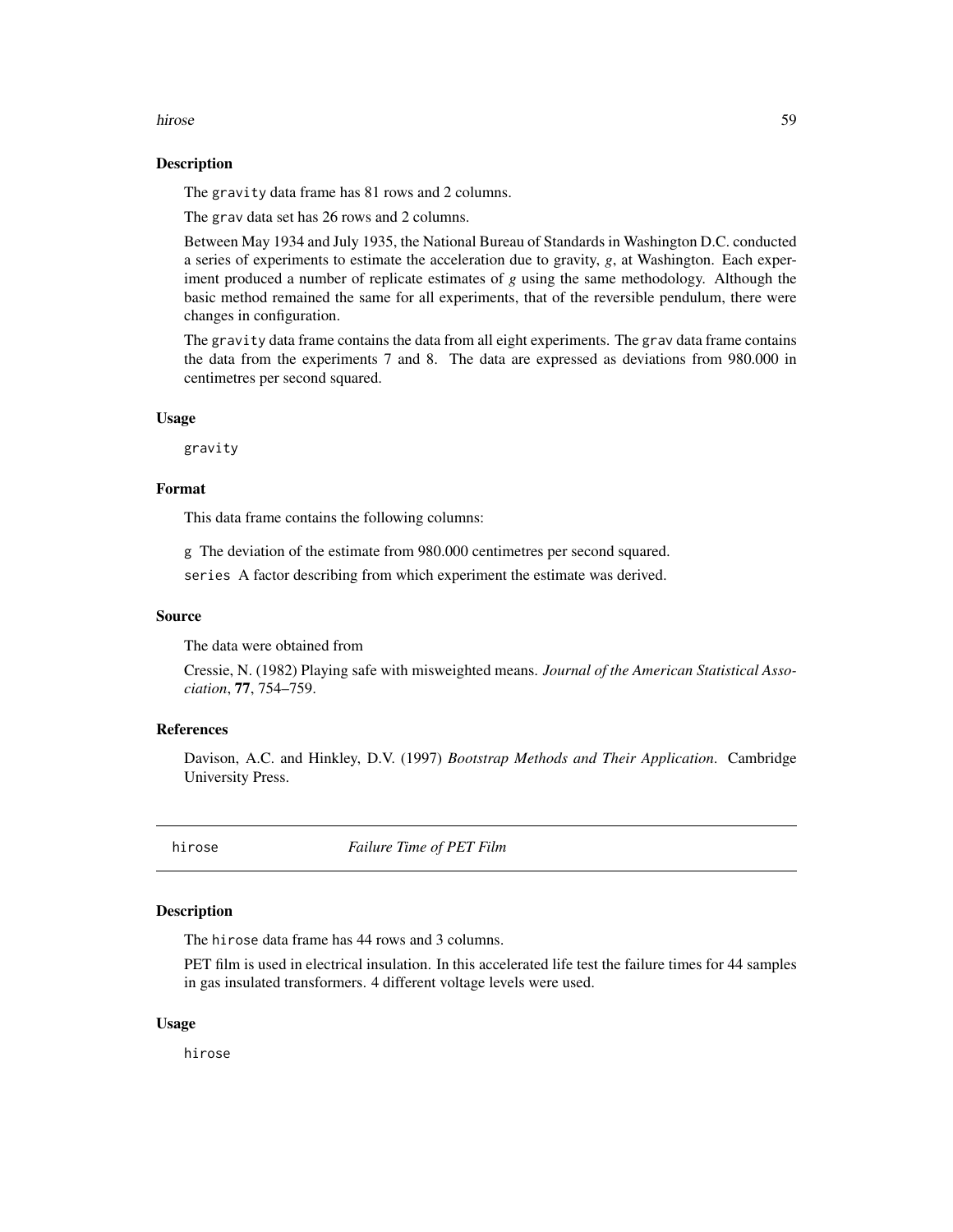# 60 Imp.Estimates

Format

This data frame contains the following columns:

volt The voltage (in kV).

time The failure or censoring time in hours.

cens The censoring indicator; 1 means right-censored data.

## Source

The data were obtained from

Hirose, H. (1993) Estimation of threshold stress in accelerated life-testing. *IEEE Transactions on Reliability*, 42, 650–657.

# References

Davison, A.C. and Hinkley, D.V. (1997) *Bootstrap Methods and Their Application*. Cambridge University Press.

Imp.Estimates *Importance Sampling Estimates*

#### <span id="page-59-0"></span>Description

Central moment, tail probability, and quantile estimates for a statistic under importance resampling.

#### Usage

```
imp.moments(boot.out = NULL, index = 1, t = boot.out$t[, index],w = NULL, def = TRUE, q = NULLimp.prob(boot.out = NULL, index = 1, t0 = boot.out$t0[index],t = boot.out; index, w = NULL, def = TRUE, q = NULLimp.quantile(boot.out = NULL, alpha = NULL, index = 1,t = boot.out; index], w = NULL, def = TRUE, q = NULL
```
## Arguments

| boot.out | A object of class "boot" generated by a call to boot or tilt.boot. Use of<br>these functions makes sense only when the bootstrap resampling used unequal<br>weights for the observations. If the importance weights w are not supplied then<br>boot.out is a required argument. It is also required if t is not supplied. |
|----------|---------------------------------------------------------------------------------------------------------------------------------------------------------------------------------------------------------------------------------------------------------------------------------------------------------------------------|
| alpha    | The alpha levels for the required quantiles. The default is to calculate the $1\%$ ,<br>2.5%, 5%, 10%, 90%, 95%, 97.5% and 99% quantiles.                                                                                                                                                                                 |
| index    | The index of the variable of interest in the output of boot. out \$ statistic. This<br>is not used if the argument t is supplied.                                                                                                                                                                                         |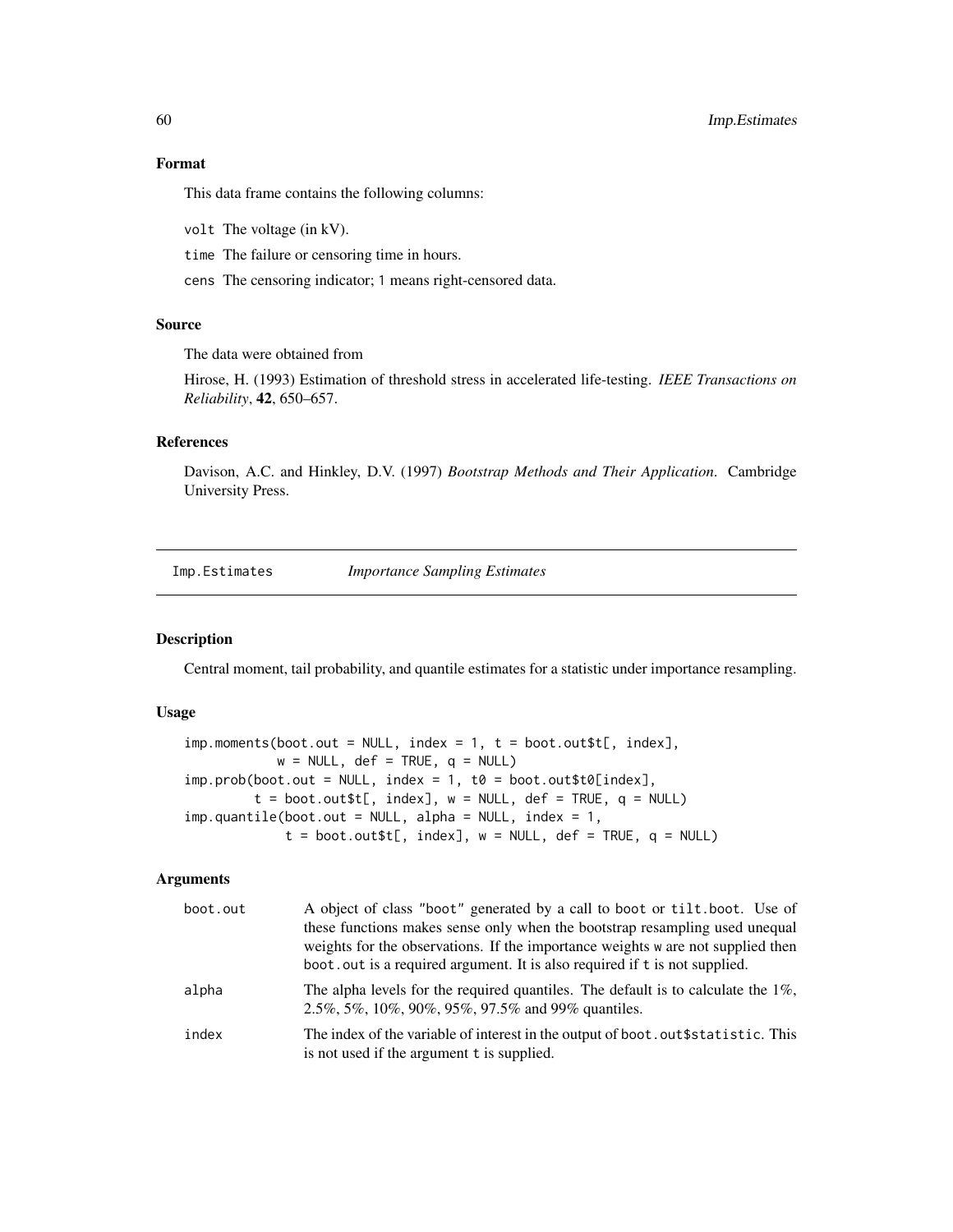| t0  | The values at which tail probability estimates are required. For each value $t\delta[i]$<br>the function will estimate the bootstrap cdf evaluated at $t\theta[i]$ . If imp. prob is<br>called without the argument t0 then the bootstrap cdf evaluated at the observed<br>value of the statistic is found.                                                                                                                                                                                          |
|-----|------------------------------------------------------------------------------------------------------------------------------------------------------------------------------------------------------------------------------------------------------------------------------------------------------------------------------------------------------------------------------------------------------------------------------------------------------------------------------------------------------|
| t   | The bootstrap replicates of a statistic. By default these are taken from the boot-<br>strap output object boot . out but they can be supplied separately if required (e.g.<br>when the statistic of interest is a function of the calculated values in boot.out).<br>Either boot. out or t must be supplied.                                                                                                                                                                                         |
| W   | The importance resampling weights for the bootstrap replicates. If they are not<br>supplied then boot. out must be supplied, in which case the importance weights<br>are calculated by a call to imp. weights.                                                                                                                                                                                                                                                                                       |
| def | A logical value indicating whether a defensive mixture is to be used for weight<br>calculation. This is used only if w is missing and it is passed unchanged to<br>imp.weights to calculate w.                                                                                                                                                                                                                                                                                                       |
| q   | A vector of probabilities specifying the resampling distribution from which any<br>estimates should be found. In general this would correspond to the usual boot-<br>strap resampling distribution which gives equal weight to each of the original<br>observations. The estimates depend on this distribution only through the impor-<br>tance weights $w$ so this argument is ignored if $w$ is supplied. If $w$ is missing then<br>q is passed as an argument to imp. weights and used to find w. |

# Value

A list with the following components :

| alpha | The alpha levels used for the quantiles, if imp. quantile is used.                                                                                                                                                                                                                                                                                          |
|-------|-------------------------------------------------------------------------------------------------------------------------------------------------------------------------------------------------------------------------------------------------------------------------------------------------------------------------------------------------------------|
| t0    | The values at which the tail probabilities are estimated, if imp. prob is used.                                                                                                                                                                                                                                                                             |
| raw   | The raw importance resampling estimates. For imp. moments this has length<br>2, the first component being the estimate of the mean and the second being<br>the variance estimate. For imp. prob, raw is of the same length as t0, and for<br>imp. quantile it is of the same length as alpha.                                                               |
| rat   | The ratio importance resampling estimates. In this method the weights w are<br>rescaled to have average value one before they are used. The format of this<br>vector is the same as raw.                                                                                                                                                                    |
| reg   | The regression importance resampling estimates. In this method the weights<br>which are used are derived from a regression of $t \star w$ on w. This choice of weights<br>can be shown to minimize the variance of the weights and also the Euclidean<br>distance of the weights from the uniform weights. The format of this vector is<br>the same as raw. |

# References

Davison, A. C. and Hinkley, D. V. (1997) *Bootstrap Methods and Their Application*. Cambridge University Press.

Hesterberg, T. (1995) Weighted average importance sampling and defensive mixture distributions. *Technometrics*, 37, 185–194.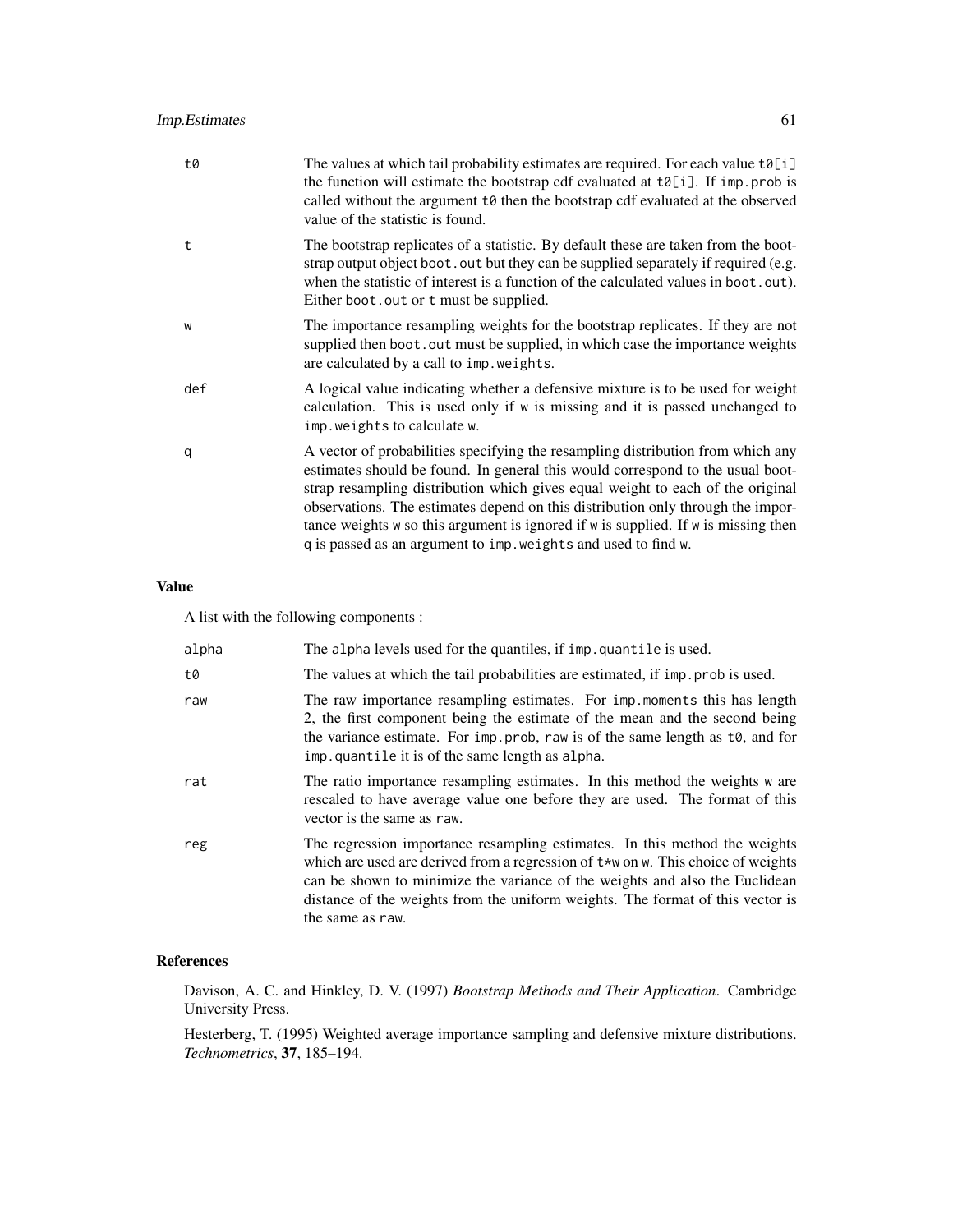Johns, M.V. (1988) Importance sampling for bootstrap confidence intervals. *Journal of the American Statistical Association*, 83, 709–714.

## See Also

[boot](#page-10-0), [exp.tilt](#page-51-0), [imp.weights](#page-61-0), [smooth.f](#page-99-0), [tilt.boot](#page-103-0)

#### Examples

```
# Example 9.8 of Davison and Hinkley (1997) requires tilting the
# resampling distribution of the studentized statistic to be centred
# at the observed value of the test statistic, 1.84. In this example
# we show how certain estimates can be found using resamples taken from
# the tilted distribution.
grav1 \leq gravity[as.numeric(gravity[,2]) \geq 7, ]
grav.fun <- function(dat, w, orig) {
     strata <- tapply(dat[, 2], as.numeric(dat[, 2]))
     d \leftarrow dat[, 1]ns <- tabulate(strata)
     w <- w/tapply(w, strata, sum)[strata]
     mns \leq as.vector(tapply(d \star w, strata, sum)) # drop names
     mn2 \le tapply(d * d * w, strata, sum)
     s2hat \leq sum((mn2 - mns^2)/ns)
     c(mns[2] - mns[1], s2hat, (mns[2] - mns[1] - orig)/sqrt(s2hat))}
grav.z0 \leq grav.fun(grav1, rep(1, 26), 0)grav.L \leq empinf(data = grav1, statistic = grav.fun, stype = "w",
                 strata = grav1[,2], index = 3, orig = grav.z0[1])grav.tilt <- exp.tilt(grav.L, grav.z0[3], strata = grav1[, 2])
grav.tilt.boot <- boot(grav1, grav.fun, R = 199, stype = "w",
                       strata = grav1[, 2], weights = grav.title$p,
                       orig = grav.Z0[1])# Since the weights are needed for all calculations, we shall calculate
# them once only.
grav.w <- imp.weights(grav.tilt.boot)
grav.mom \leq imp.moments(grav.tilt.boot, w = grav.w, index = 3)
grav.p <- imp.prob(grav.tilt.boot, w = grav.w, index = 3, t0 = grav.z0[3])
unlist(grav.p)
grav.q \leq imp.quantile(grav.tilt.boot, w = grav.w, index = 3,
                       alpha = c(0.9, 0.95, 0.975, 0.99))
as.data.frame(grav.q)
```
<span id="page-61-0"></span>imp.weights *Importance Sampling Weights*

#### Description

This function calculates the importance sampling weight required to correct for simulation from a distribution with probabilities p when estimates are required assuming that simulation was from an alternative distribution with probabilities q.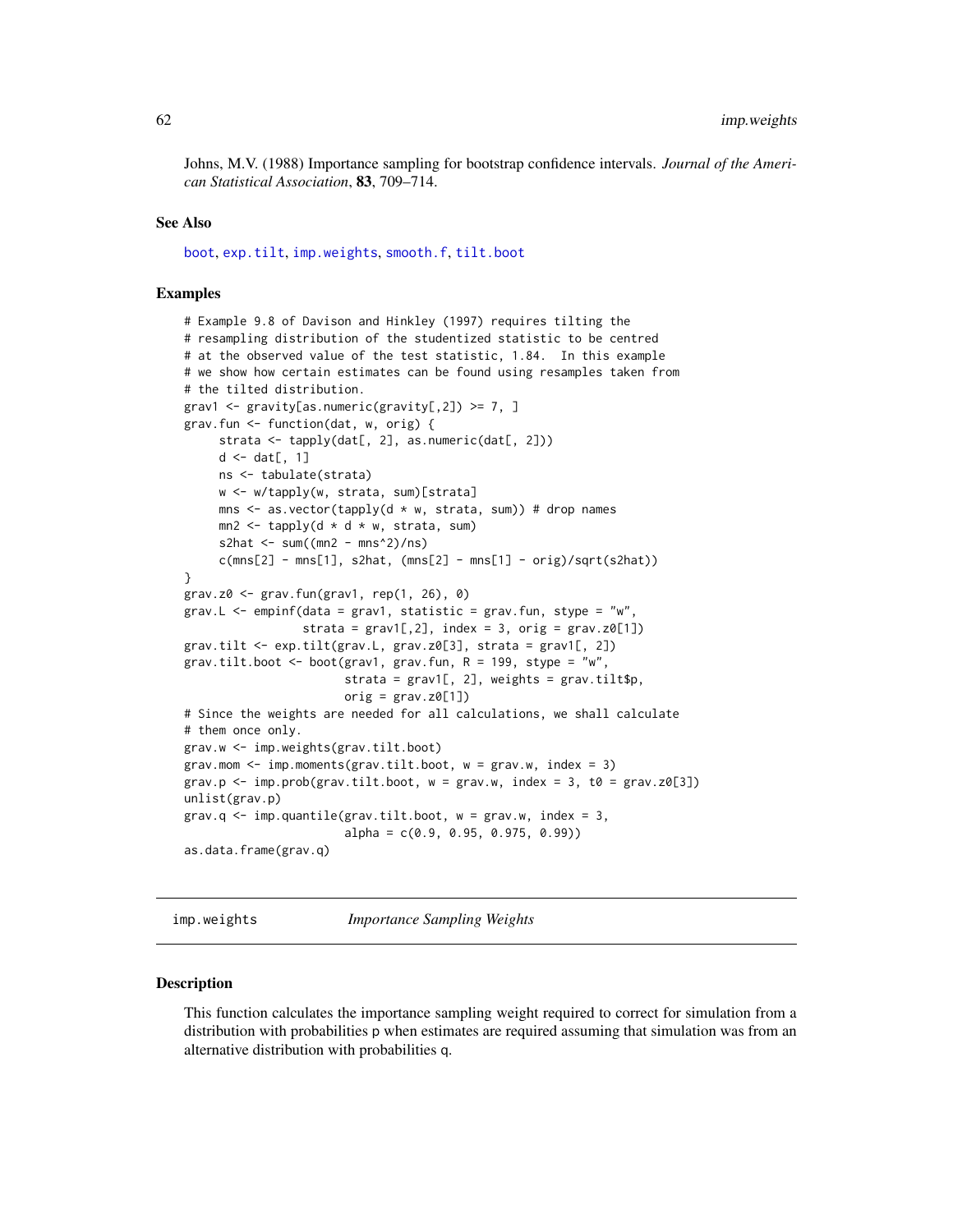# imp.weights 63

## Usage

imp.weights(boot.out, def = TRUE, q = NULL)

#### Arguments

| boot.out | A object of class "boot" generated by boot or tilt.boot. Typically the boot-<br>strap simulations would have been done using importance resampling and we<br>wish to do our calculations under the assumption of sampling with equal proba-<br>bilities.                                                                                                                                                                                                                                                                 |
|----------|--------------------------------------------------------------------------------------------------------------------------------------------------------------------------------------------------------------------------------------------------------------------------------------------------------------------------------------------------------------------------------------------------------------------------------------------------------------------------------------------------------------------------|
| def      | A logical variable indicating whether the defensive mixture distribution weights<br>should be calculated. This makes sense only in the case where the replicates in<br>boot, out were simulated under a number of different distributions. If this is the<br>case then the defensive mixture weights use a mixture of the distributions used in<br>the bootstrap. The alternative is to calculate the weights for each replicate using<br>knowledge of the distribution from which the bootstrap resample was generated. |
| q        | A vector of probabilities specifying the resampling distribution from which we<br>require inferences to be made. In general this would correspond to the usual<br>bootstrap resampling distribution which gives equal weight to each of the origi-<br>nal observations and this is the default. q must have length equal to the number<br>of observations in the boot. out \$data and all elements of q must be positive.                                                                                                |

#### Details

The importance sampling weight for a bootstrap replicate with frequency vector f is given by  $\text{prod}(q/p)^{f}$ . This reweights the replicates so that estimates can be found as if the bootstrap resamples were generated according to the probabilities q even though, in fact, they came from the distribution p.

## Value

A vector of importance weights of the same length as boot.out\$t. These weights can then be used to reweight boot. out \$t so that estimates can be found as if the simulations were from a distribution with probabilities q.

### Note

See the example in the help for imp.moments for an example of using imp.weights.

#### References

Davison, A. C. and Hinkley, D. V. (1997) *Bootstrap Methods and Their Application*. Cambridge University Press.

Hesterberg, T. (1995) Weighted average importance sampling and defensive mixture distributions. *Technometrics*, 37, 185–194.

Johns, M.V. (1988) Importance sampling for bootstrap confidence intervals. *Journal of the American Statistical Association*, 83, 709–714.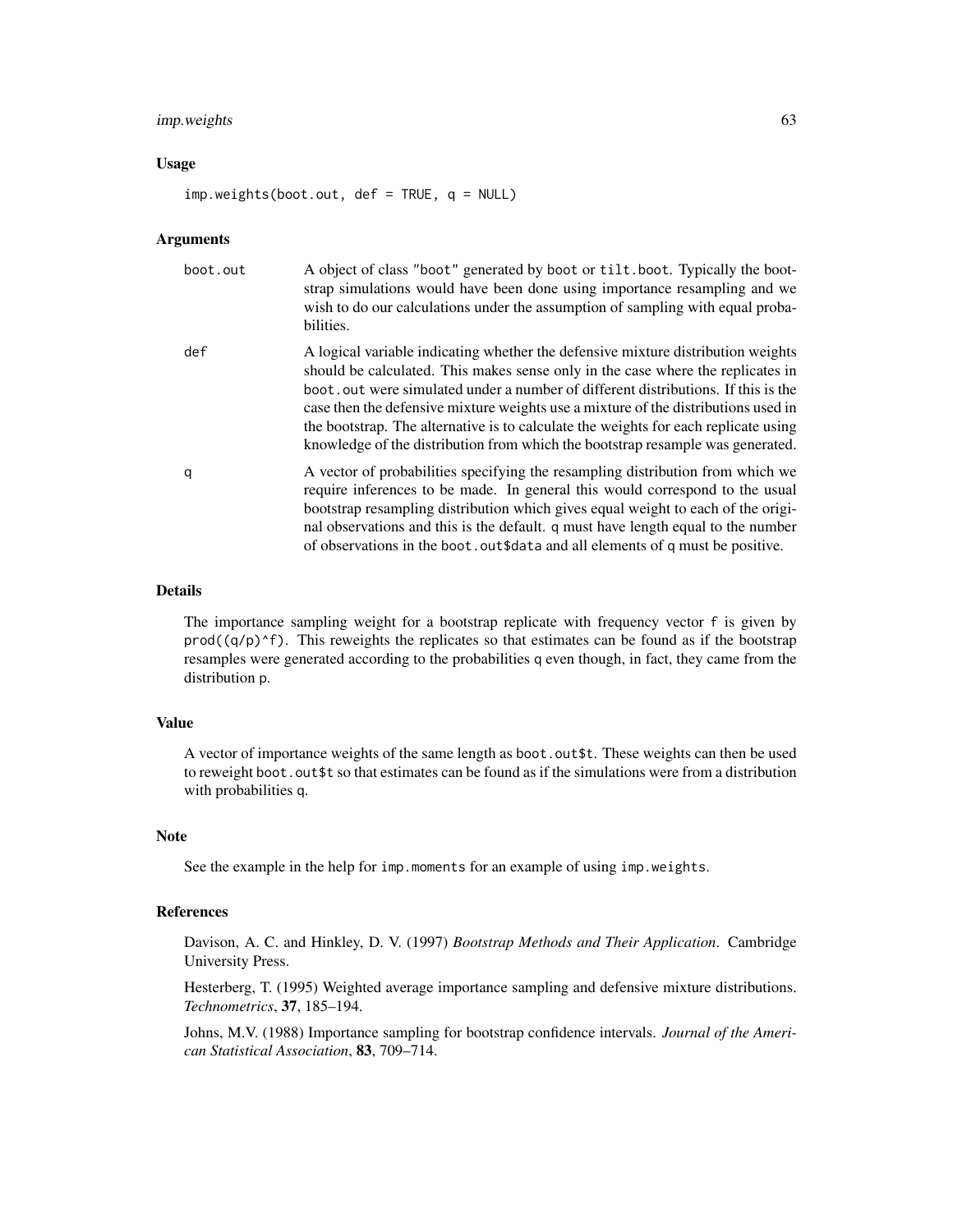# See Also

[boot](#page-10-0), [exp.tilt](#page-51-0), [imp.moments](#page-59-0), [smooth.f](#page-99-0), [tilt.boot](#page-103-0)

<span id="page-63-0"></span>inv.logit *Inverse Logit Function*

# Description

Given a numeric object return the inverse logit of the values.

#### Usage

inv.logit(x)

## Arguments

x A numeric object. Missing values (NAs) are allowed.

# Details

The inverse logit is defined by  $exp(x)/(1+exp(x))$ . Values in x of -Inf or Inf return logits of 0 or 1 respectively. Any NAs in the input will also be NAs in the output.

# Value

An object of the same type as x containing the inverse logits of the input values.

# See Also

[logit](#page-71-0), [plogis](#page-0-0) for which this is a wrapper.

islay *Jura Quartzite Azimuths on Islay*

## Description

The islay data frame has 18 rows and 1 columns.

Measurements were taken of paleocurrent azimuths from the Jura Quartzite on the Scottish island of Islay.

# Usage

islay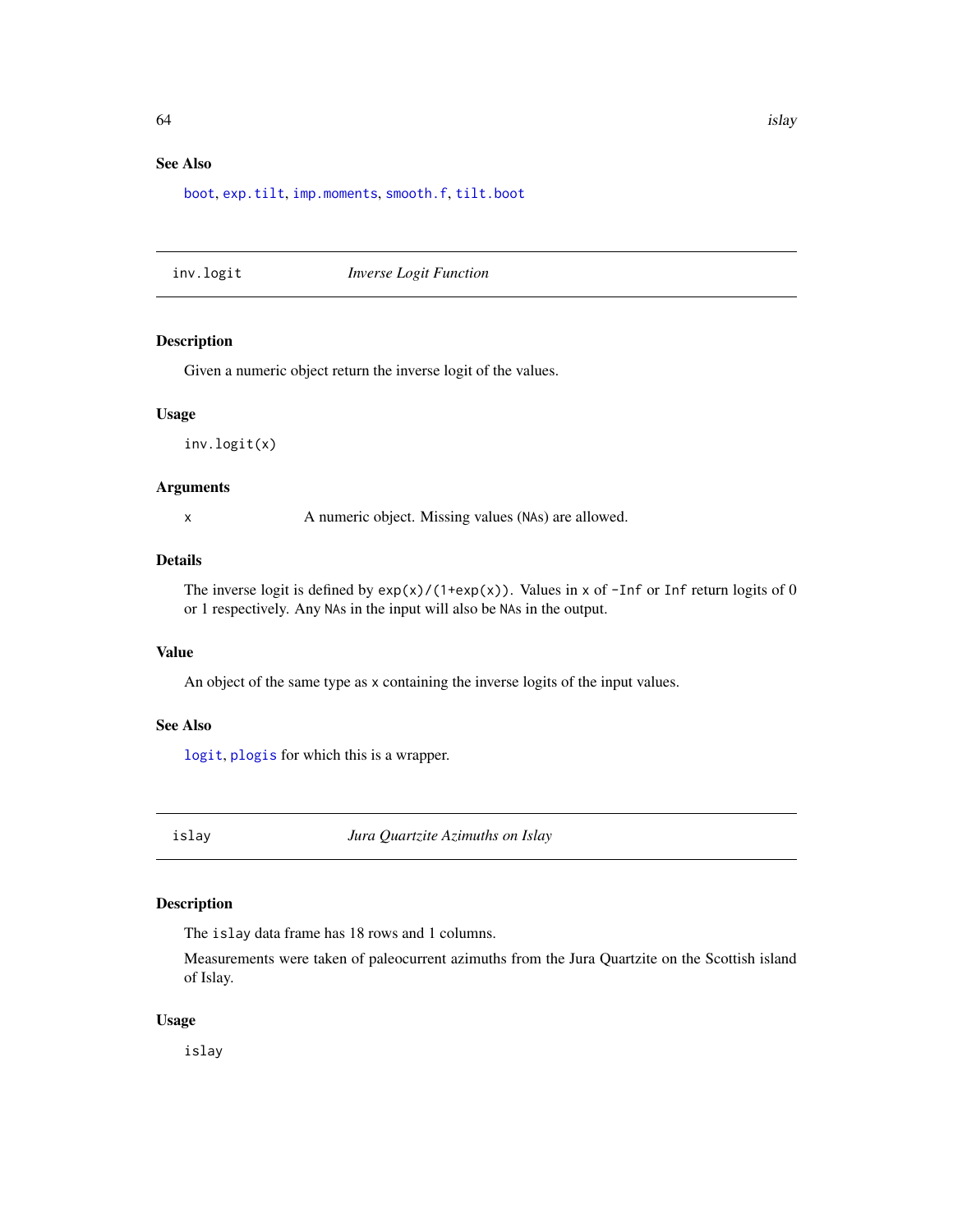jack.after.boot 65

# Format

This data frame contains the following column:

theta The angle of the azimuth in degrees East of North.

# Source

The data were obtained from

Hand, D.J., Daly, F., Lunn, A.D., McConway, K.J. and Ostrowski, E. (1994) *A Handbook of Small Data Sets*, Chapman and Hall.

## References

Davison, A.C. and Hinkley, D.V. (1997) *Bootstrap Methods and Their Application*. Cambridge University Press.

Till, R. (1974) *Statistical Methods for the Earth Scientist*. Macmillan.

<span id="page-64-0"></span>jack.after.boot *Jackknife-after-Bootstrap Plots*

## Description

This function calculates the jackknife influence values from a bootstrap output object and plots the corresponding jackknife-after-bootstrap plot.

## Usage

 $jack. after. boot (boot.out, index = 1, t = NULL, L = NULL,$  $useJ = TRUE, stinf = TRUE, alpha = NULL,$ main =  $"$ , ylab = NULL, ...)

### Arguments

| boot.out | An object of class "boot" which would normally be created by a call to boot.<br>It should represent a nonparametric bootstrap. For reliable results boot.out\$R<br>should be reasonably large.                                                                                                    |
|----------|---------------------------------------------------------------------------------------------------------------------------------------------------------------------------------------------------------------------------------------------------------------------------------------------------|
| index    | The index of the statistic of interest in the output of boot. out \$ statistic.                                                                                                                                                                                                                   |
| t        | A vector of length boot. out \$R giving the bootstrap replicates of the statistic of<br>interest. This is useful if the statistic of interest is a function of the calculated<br>bootstrap output. If it is not supplied then the default is boot. out $t$ , index].                              |
| L        | The empirical influence values for the statistic of interest. These are used only if<br>use J is FALSE. If they are not supplied and are needed, they are calculated by a<br>call to empirit. If $\mathsf{L}$ is supplied then it is assumed that they are the infinitesimal<br>jackknife values. |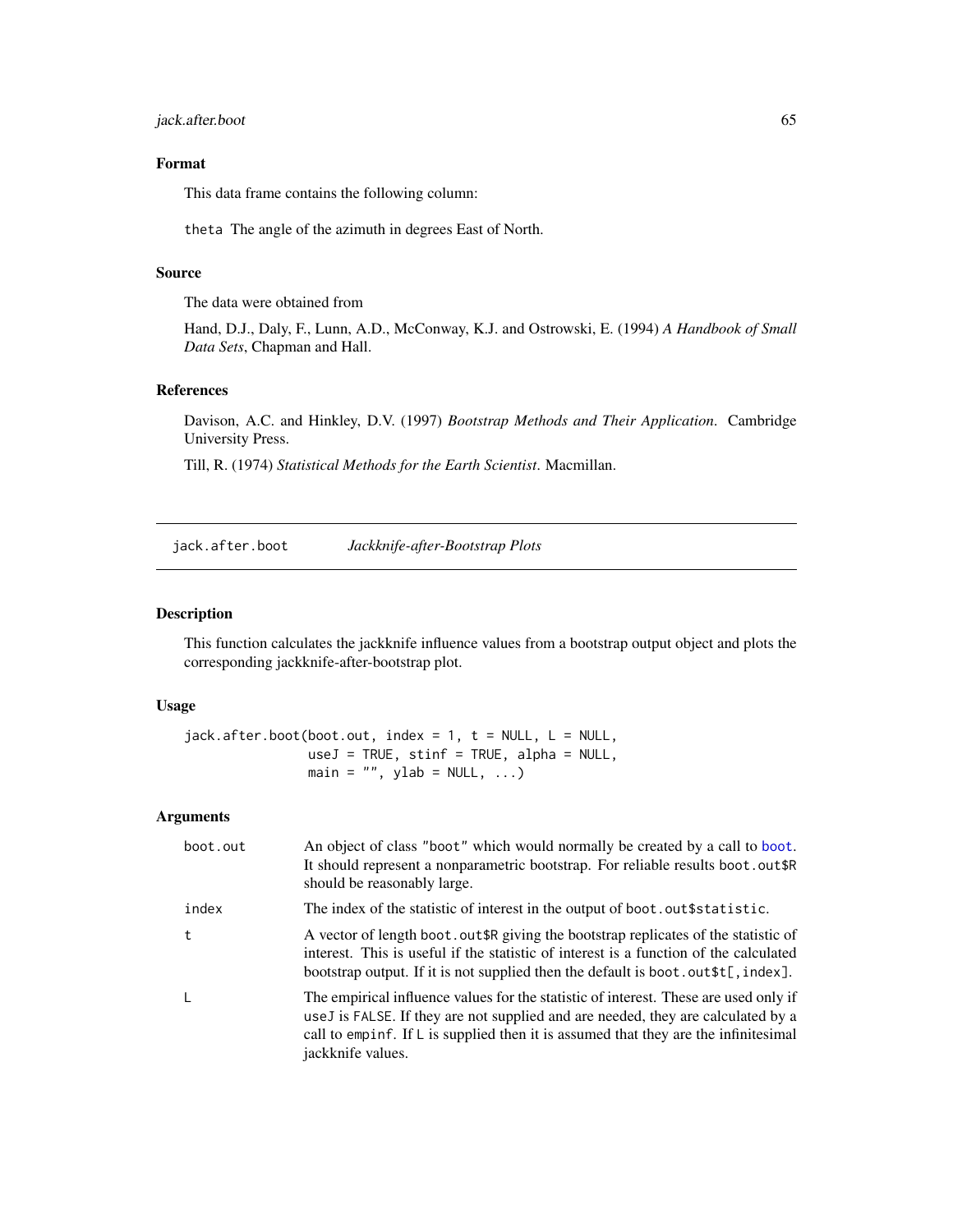| useJ  | A logical variable indicating if the jackknife influence values calculated from<br>the bootstrap replicates should be used. If FALSE the empirical influence values<br>are used. The default is TRUE.                                                 |
|-------|-------------------------------------------------------------------------------------------------------------------------------------------------------------------------------------------------------------------------------------------------------|
| stinf | A logical variable indicating whether to standardize the jackknife values before<br>plotting them. If TRUE then the jackknife values used are divided by their stan-<br>dard error.                                                                   |
| alpha | The quantiles at which the plots are required. The default is $c(0.05, 0.1, 0.16, 0.5, 0.84, 0.9, 0.9)$                                                                                                                                               |
| main  | A character string giving the main title for the plot.                                                                                                                                                                                                |
| ylab  | The label for the Y axis. If the default values of alpha are used and ylab is not<br>supplied then a label indicating which percentiles are plotted is used. If alpha<br>is supplied then the default label will not say which percentiles were used. |
| .     | Any extra arguments required by boot.out \$statistic. These are required<br>only if useJ is FALSE and L is not supplied, in which case they are passed to<br>empinf for use in calculation of the empirical influence values.                         |

## Details

The centred jackknife quantiles for each observation are estimated from those bootstrap samples in which the particular observation did not appear. These are then plotted against the influence values. If useJ is TRUE then the influence values are found in the same way as the difference between the mean of the statistic in the samples excluding the observations and the mean in all samples. If useJ is FALSE then empirical influence values are calculated by calling empinf.

The resulting plots are useful diagnostic tools for looking at the way individual observations affect the bootstrap output.

The plot will consist of a number of horizontal dotted lines which correspond to the quantiles of the centred bootstrap distribution. For each data point the quantiles of the bootstrap distribution calculated by omitting that point are plotted against the (possibly standardized) jackknife values. The observation number is printed below the plots. To make it easier to see the effect of omitting points on quantiles, the plotted quantiles are joined by line segments. These plots provide a useful diagnostic tool in establishing the effect of individual observations on the bootstrap distribution. See the references below for some guidelines on the interpretation of the plots.

#### Value

There is no returned value but a plot is generated on the current graphics display.

#### Side Effects

A plot is created on the current graphics device.

# References

Davison, A.C. and Hinkley, D.V. (1997) *Bootstrap Methods and Their Application*. Cambridge University Press.

Efron, B. (1992) Jackknife-after-bootstrap standard errors and influence functions (with Discussion). *Journal of the Royal Statistical Society, B*, 54, 83–127.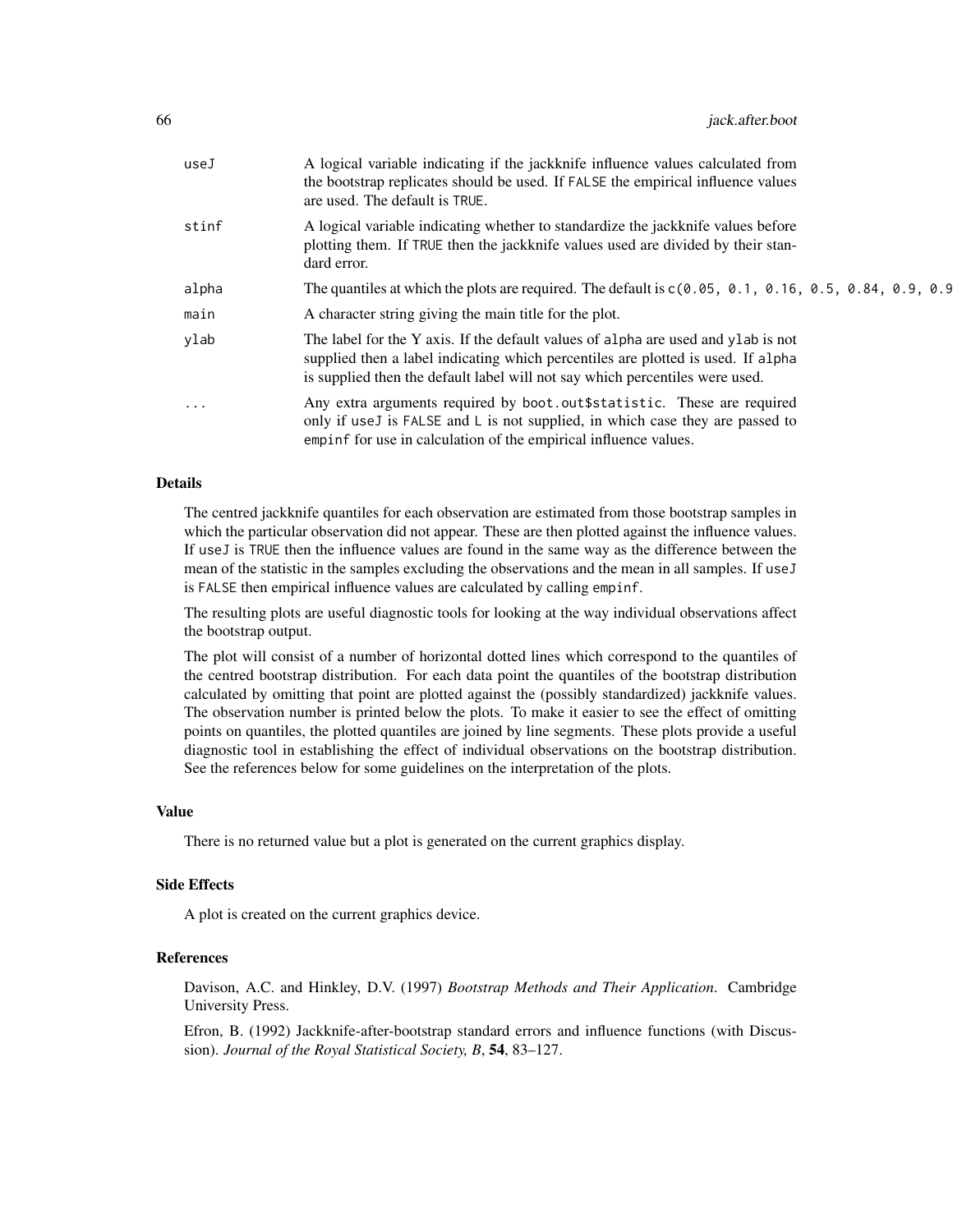#### k3.linear 67

# See Also

[boot](#page-10-0), [empinf](#page-46-0)

## Examples

```
# To draw the jackknife-after-bootstrap plot for the head size data as in
# Example 3.24 of Davison and Hinkley (1997)
frets.fun <- function(data, i) {
   pcorr \leq function(x) {
    # Function to find the correlations and partial correlations between
    # the four measurements.
         v \leq -\text{cor}(x)v.d \leftarrow diag(var(x))iv <- solve(v)
         iv.d <- sqrt(diag(iv))
         iv <- - diag(1/iv.d) %*% iv %*% diag(1/iv.d)
         q \le - NULL
         n \leq -nrow(v)for (i in 1:(n-1))
              q \leftarrow rbind( q, c(v[i, 1:i], iv[i, (i+1):n]) )
         q <- rbind( q, v[n, ] )
         diag(q) <- round(diag(q))
         q
    }
    d \leftarrow data[i, ]v \leftarrow pcorr(d)c(v[1,], v[2,], v[3,], v[4,])
}
frets.boot <- boot(log(as.matrix(frets)), frets.fun, R = 999)
# we will concentrate on the partial correlation between head breadth
# for the first son and head length for the second. This is the 7th
# element in the output of frets.fun so we set index = 7
jack.after.boot(frets.boot, useJ = FALSE, stinf = FALSE, index = 7)
```
<span id="page-66-0"></span>

k3.linear *Linear Skewness Estimate*

#### Description

Estimates the skewness of a statistic from its empirical influence values.

# Usage

```
k3.linear(L, strata = NULL)
```
## Arguments

L Vector of the empirical influence values of a statistic. These will usually be calculated by a call to empinf.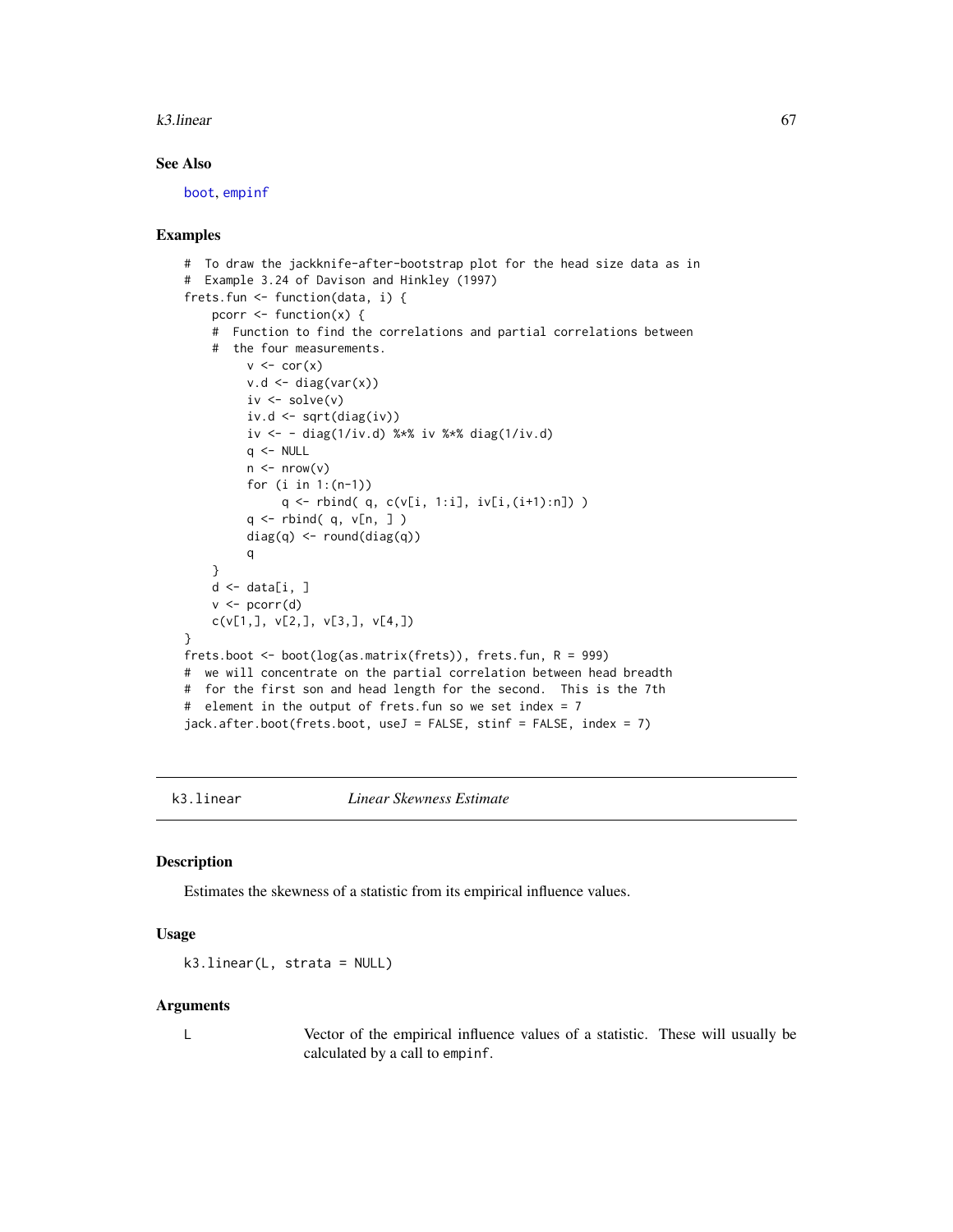| strata | A numeric vector or factor specifying which observations (and hence which |
|--------|---------------------------------------------------------------------------|
|        | components of L) come from which strata.                                  |

#### Value

The skewness estimate calculated from L.

# References

Davison, A. C. and Hinkley, D. V. (1997) *Bootstrap Methods and Their Application*. Cambridge University Press.

# See Also

[empinf](#page-46-0), [linear.approx](#page-67-0), [var.linear](#page-112-0)

## Examples

```
# To estimate the skewness of the ratio of means for the city data.
ratio <- function(d, w) sum(d$x * w)/sum(d$u * w)
k3.linear(empinf(data = city, statistic = ratio))
```
<span id="page-67-0"></span>

| linear.approx | <b>Linear Approximation of Bootstrap Replicates</b> |
|---------------|-----------------------------------------------------|
|               |                                                     |

# Description

This function takes a bootstrap object and for each bootstrap replicate it calculates the linear approximation to the statistic of interest for that bootstrap sample.

# Usage

```
linear.appendbook.out, L = NULL, index = 1, type = NULL,t0 = NULL, t = NULL, ...
```
# Arguments

| boot.out | An object of class "boot" representing a nonparametric bootstrap. It will usu-<br>ally be created by the function boot.                                                                                      |
|----------|--------------------------------------------------------------------------------------------------------------------------------------------------------------------------------------------------------------|
| L.       | A vector containing the empirical influence values for the statistic of interest. If<br>it is not supplied then $L$ is calculated through a call to empinf.                                                  |
| index    | The index of the variable of interest within the output of boot.out\$statistic.                                                                                                                              |
| type     | This gives the type of empirical influence values to be calculated. It is not used<br>if $\mathsf{L}$ is supplied. The possible types of empirical influence values are described<br>in the help for empinf. |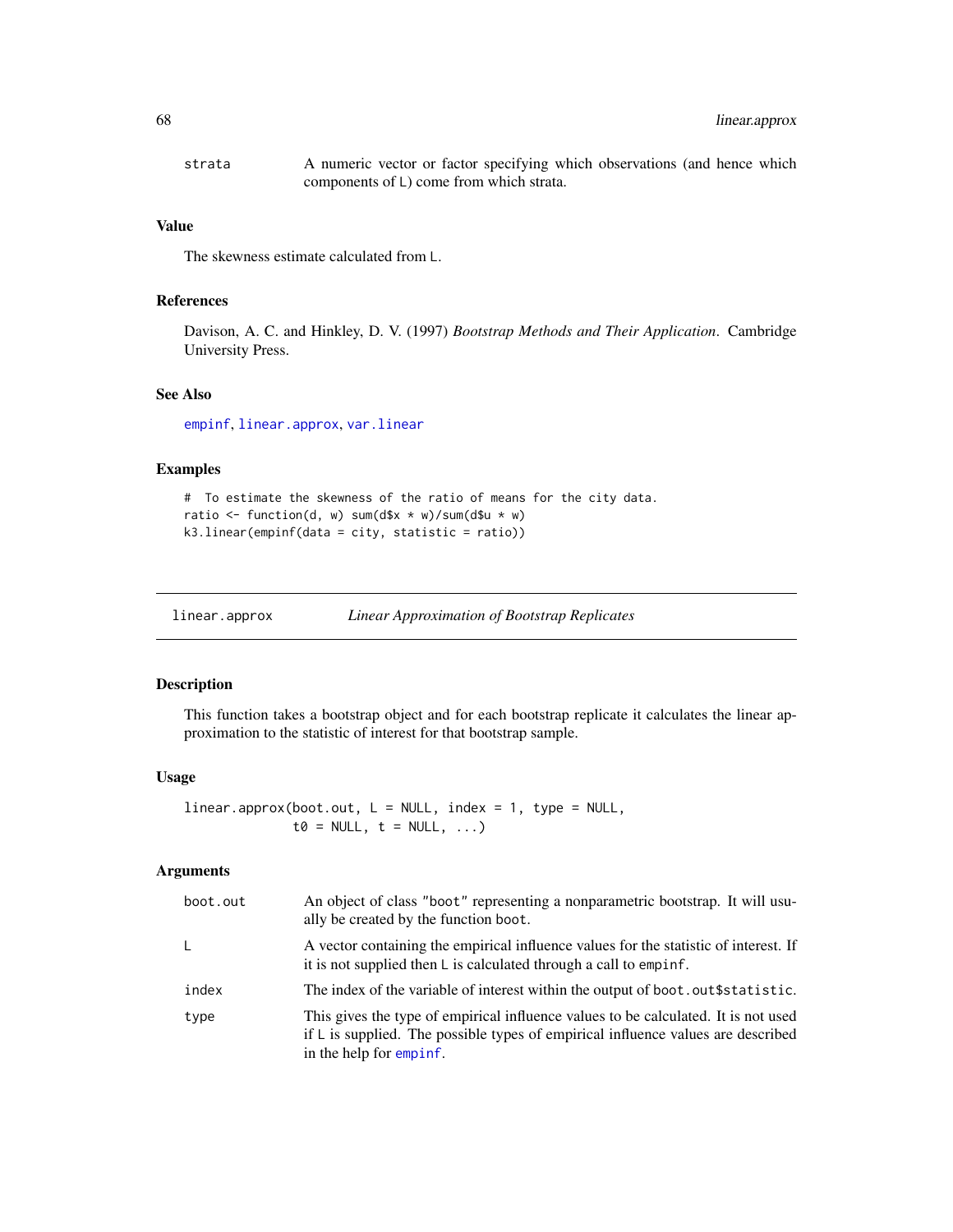# linear.approx 69

| t0      | The observed value of the statistic of interest. The input value is used only if one<br>of t or L is also supplied. The default value is boot.out $t \delta$ [index]. If to is<br>supplied but neither t nor L are supplied then $t \theta$ is set to boot. out $t \theta$ [index]<br>and a warning is generated. |
|---------|-------------------------------------------------------------------------------------------------------------------------------------------------------------------------------------------------------------------------------------------------------------------------------------------------------------------|
| t       | A vector of bootstrap replicates of the statistic of interest. If $\tau \phi$ is missing then<br>t is not used, otherwise it is used to calculate the empirical influence values (if<br>they are not supplied in $\mathsf{L}$ ).                                                                                  |
| $\cdot$ | Any extra arguments required by boot.out\$statistic. These are needed if<br>L is not supplied as they are used by empire to calculate empirical influence<br>values.                                                                                                                                              |

## Details

The linear approximation to a bootstrap replicate with frequency vector f is given by  $t0 + \frac{\text{sum}}{L} \times f$ /n in the one sample with an easy extension to the stratified case. The frequencies are found by calling boot.array.

## Value

A vector of length boot.out\$R with the linear approximations to the statistic of interest for each of the bootstrap samples.

## References

Davison, A.C. and Hinkley, D.V. (1997) *Bootstrap Methods and Their Application*. Cambridge University Press.

#### See Also

[boot](#page-10-0), [empinf](#page-46-0), [control](#page-36-0)

# Examples

# Using the city data let us look at the linear approximation to the # ratio statistic and its logarithm. We compare these with the # corresponding plots for the bigcity data ratio  $\le$  function(d, w) sum(d\$x  $\star$  w)/sum(d\$u  $\star$  w) city.boot  $\leq$  boot(city, ratio, R = 499, stype = "w") bigcity.boot  $\leq$  boot(bigcity, ratio, R = 499, stype = "w") op  $\leq$  par(pty = "s", mfrow = c(2, 2)) # The first plot is for the city data ratio statistic. city.lin1 <- linear.approx(city.boot) lim <- range(c(city.boot\$t,city.lin1)) plot(city.boot\$t, city.lin1, xlim = lim, ylim = lim, main = "Ratio;  $n=10$ ", xlab = "t\*", ylab = "tL\*")

```
abline(0, 1)
```
# Now for the log of the ratio statistic for the city data.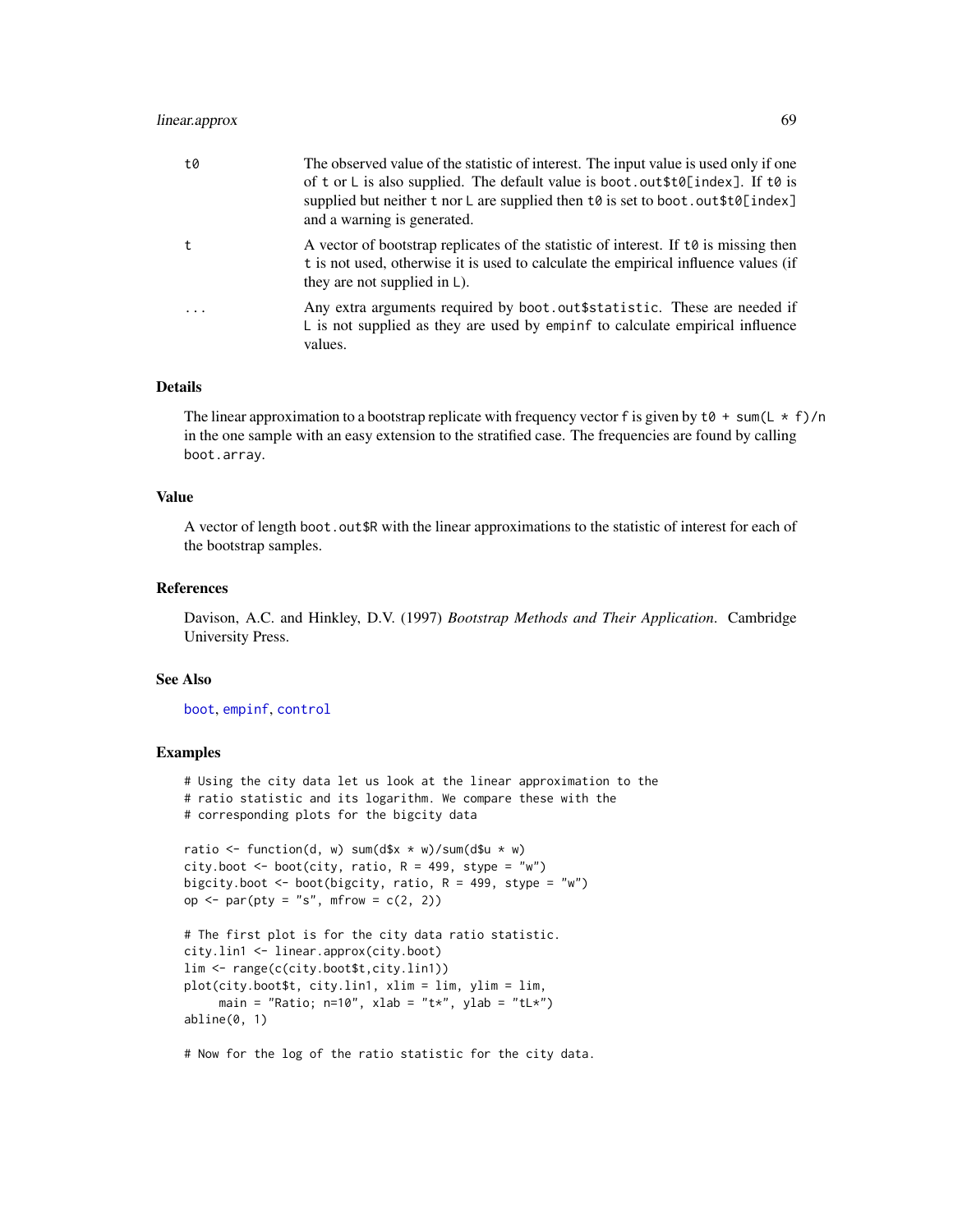```
city.lin2 <- linear.approx(city.boot,t0 = log(city.boot$t0),
                           t = log(city.boot $t))lim <- range(c(log(city.boot$t),city.lin2))
plot(log(city.boot$t), city.lin2, xlim = lim, ylim = lim,
     main = "Log(Ratio); n=10", xlab = "t*", ylab = "tL*")
abline(0, 1)
# The ratio statistic for the bigcity data.
bigcity.lin1 <- linear.approx(bigcity.boot)
lim <- range(c(bigcity.boot$t,bigcity.lin1))
plot(bigcity.lin1, bigcity.boot$t, xlim = lim, ylim = lim,
     main = "Ratio; n=49", xlab = "t*", ylab = "tL*")
abline(0, 1)
# Finally the log of the ratio statistic for the bigcity data.
bigcity.lin2 <- linear.approx(bigcity.boot,t0 = log(bigcity.boot$t0),
                              t = log(bigcity.boot$t))
lim <- range(c(log(bigcity.boot$t),bigcity.lin2))
plot(bigcity.lin2, log(bigcity.boot$t), xlim = lim, ylim = lim,
     main = "Log(Ratio); n=49", xlab = "t*", ylab = "t!*")abline(0, 1)
par(op)
```
lines.saddle.distn *Add a Saddlepoint Approximation to a Plot*

# Description

This function adds a line corresponding to a saddlepoint density or distribution function approximation to the current plot.

#### Usage

```
## S3 method for class 'saddle.distn'
lines(x, dens = TRUE, h = function(u) u, J = function(u) 1,
     npts = 50, 1ty = 1, ...
```
# Arguments

| x    | An object of class "saddle.distn" (see saddle.distn.object representing a<br>saddlepoint approximation to a distribution.                                                          |
|------|------------------------------------------------------------------------------------------------------------------------------------------------------------------------------------|
| dens | A logical variable indicating whether the saddlepoint density (TRUE; the default)<br>or the saddlepoint distribution function (FALSE) should be plotted.                           |
| h    | Any transformation of the variable that is required. Its first argument must be<br>the value at which the approximation is being performed and the function must<br>be vectorized. |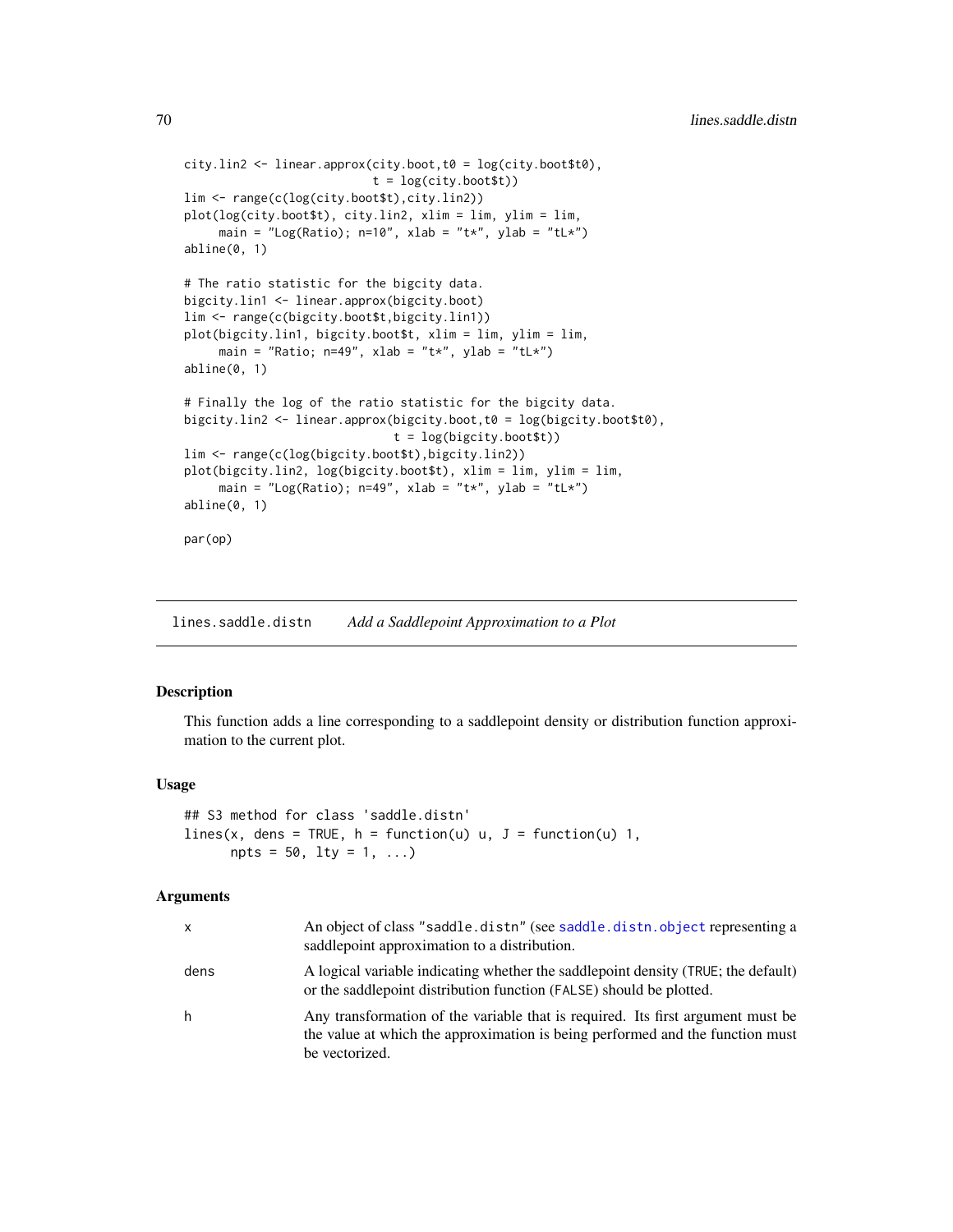| J        | When dens=TRUE this function specifies the Jacobian for any transformation<br>that may be necessary. The first argument of J must the value at which the<br>approximation is being performed and the function must be vectorized. If h is<br>supplied J must also be supplied and both must have the same argument list. |
|----------|--------------------------------------------------------------------------------------------------------------------------------------------------------------------------------------------------------------------------------------------------------------------------------------------------------------------------|
| npts     | The number of points to be used for the plot. These points will be evenly spaced<br>over the range of points used in finding the saddlepoint approximation.                                                                                                                                                              |
| lty      | The line type to be used.                                                                                                                                                                                                                                                                                                |
| $\cdots$ | Any additional arguments to h and J.                                                                                                                                                                                                                                                                                     |

# Details

The function uses smooth.spline to produce the saddlepoint curve. When dens=TRUE the spline is on the log scale and when dens=FALSE it is on the probit scale.

## Value

sad.d is returned invisibly.

# Side Effects

A line is added to the current plot.

## References

Davison, A.C. and Hinkley, D.V. (1997) *Bootstrap Methods and Their Application*. Cambridge University Press.

#### See Also

#### [saddle.distn](#page-91-0)

# Examples

```
# In this example we show how a plot such as that in Figure 9.9 of
# Davison and Hinkley (1997) may be produced. Note the large number of
# bootstrap replicates required in this example.
expdata \leq rexp(12)
vfun \leq function(d, i) {
     n <- length(d)
     (n-1)/n*var(d[i])}
exp.boot <- boot(expdata,vfun, R = 9999)
exp.L <- (expdata - mean(expdata))^2 - exp.boot$t0
exp.tL <- linear.approx(exp.boot, L = exp.L)
hist(exp.tL, nclass = 50, probability = TRUE)
exp.t0 <- c(0, sqrt(var(exp.boot$t)))
exp.sp <- saddle.distn(A = exp.L/12, wdist = "m", t0 = exp.t0)
# The saddlepoint approximation in this case is to the density of
```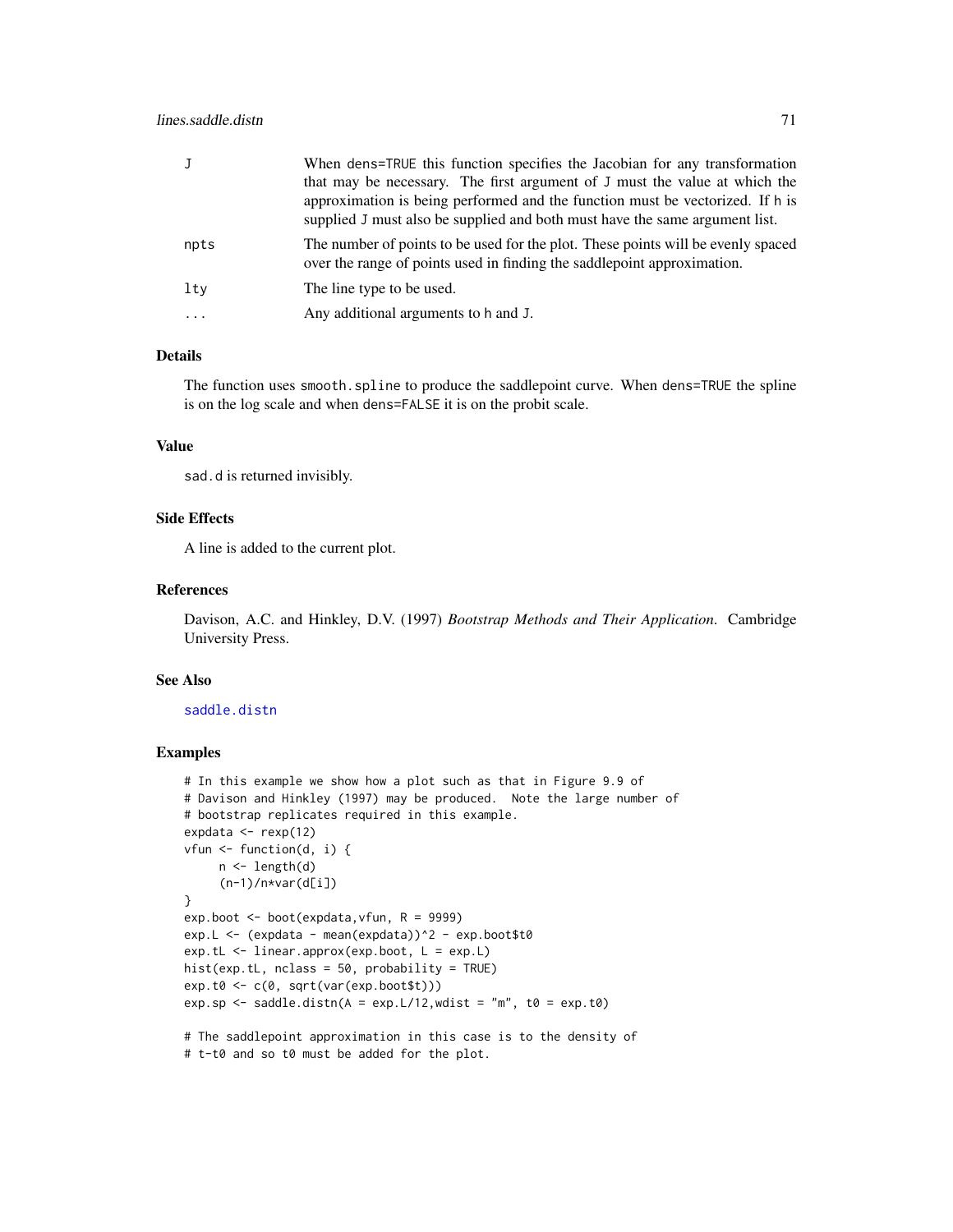72 manaus

```
lines(exp.sp, h = function(u, t0) u+t0, J = function(u, t0) 1,
      t0 = exp.boot $t0)
```
<span id="page-71-0"></span>

## logit *Logit of Proportions*

## Description

This function calculates the logit of proportions.

#### Usage

logit(p)

## Arguments

p A numeric Splus object, all of whose values are in the range [0,1]. Missing values (NAs) are allowed.

## Details

If any elements of p are outside the unit interval then an error message is generated. Values of p equal to 0 or 1 (to within machine precision) will return -Inf or Inf respectively. Any NAs in the input will also be NAs in the output.

## Value

A numeric object of the same type as p containing the logits of the input values.

## See Also

[inv.logit](#page-63-0), [qlogis](#page-0-0) for which this is a wrapper.

manaus *Average Heights of the Rio Negro river at Manaus*

## Description

The manaus time series is of class "ts" and has 1080 observations on one variable.

The data values are monthly averages of the daily stages (heights) of the Rio Negro at Manaus. Manaus is 18km upstream from the confluence of the Rio Negro with the Amazon but because of the tiny slope of the water surface and the lower courses of its flatland affluents, they may be regarded as a good approximation of the water level in the Amazon at the confluence. The data here cover 90 years from January 1903 until December 1992.

The Manaus gauge is tied in with an arbitrary bench mark of 100m set in the steps of the Municipal Prefecture; gauge readings are usually referred to sea level, on the basis of a mark on the steps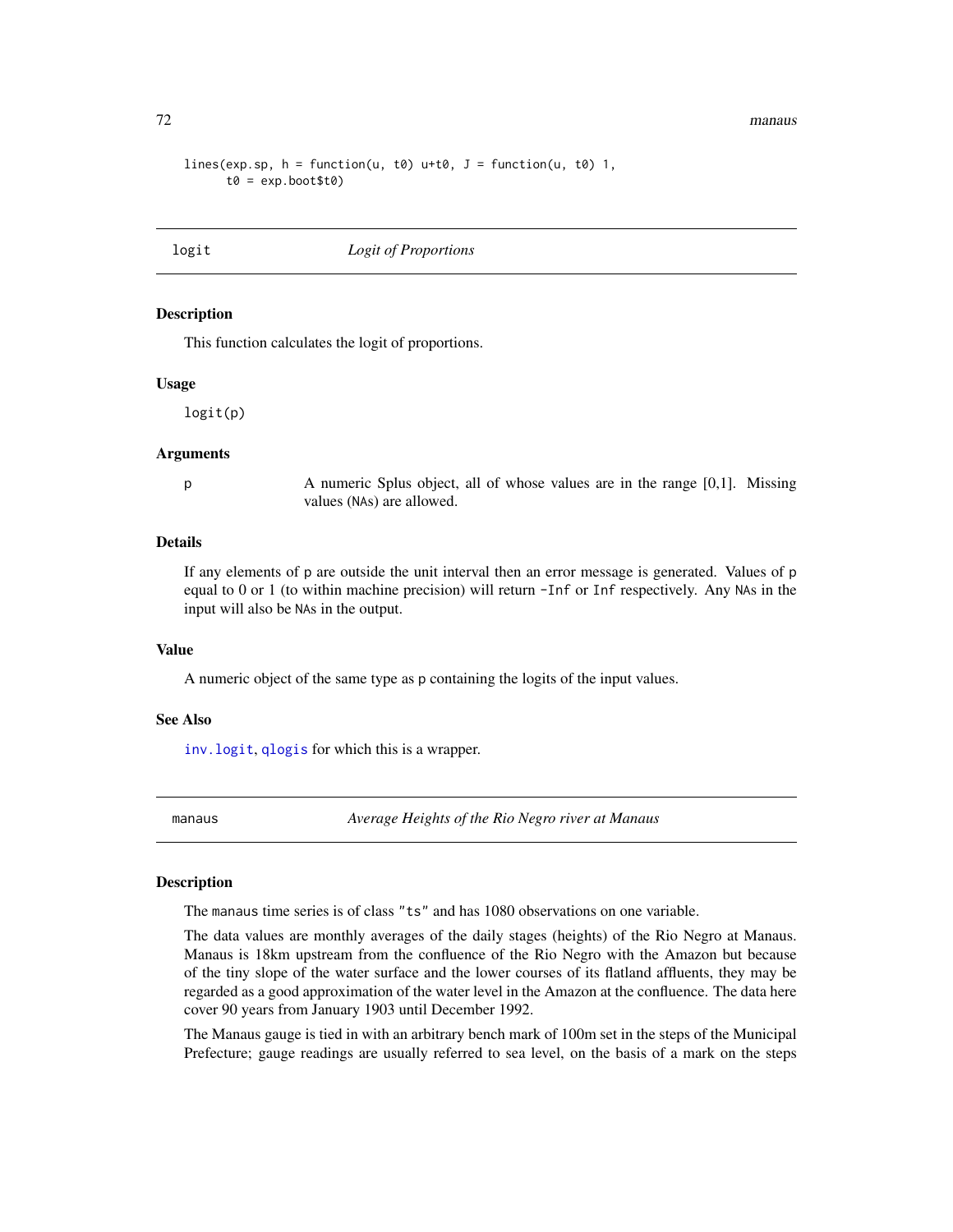#### melanoma 73

leading to the Parish Church (Matriz), which is assumed to lie at an altitude of 35.874 m according to observations made many years ago under the direction of Samuel Pereira, an engineer in charge of the Manaus Sanitation Committee Whereas such an altitude cannot, by any means, be considered to be a precise datum point, observations have been provisionally referred to it. The measurements are in metres.

#### Source

The data were kindly made available by Professors H. O'Reilly Sternberg and D. R. Brillinger of the University of California at Berkeley.

#### **References**

Davison, A.C. and Hinkley, D.V. (1997) *Bootstrap Methods and Their Application*. Cambridge University Press.

Sternberg, H. O'R. (1987) Aggravation of floods in the Amazon river as a consequence of deforestation? *Geografiska Annaler*, 69A, 201-219.

Sternberg, H. O'R. (1995) Waters and wetlands of Brazilian Amazonia: An uncertain future. In *The Fragile Tropics of Latin America: Sustainable Management of Changing Environments*, Nishizawa, T. and Uitto, J.I. (editors), United Nations University Press, 113-179.

melanoma *Survival from Malignant Melanoma*

# **Description**

The melanoma data frame has 205 rows and 7 columns.

The data consist of measurements made on patients with malignant melanoma. Each patient had their tumour removed by surgery at the Department of Plastic Surgery, University Hospital of Odense, Denmark during the period 1962 to 1977. The surgery consisted of complete removal of the tumour together with about 2.5cm of the surrounding skin. Among the measurements taken were the thickness of the tumour and whether it was ulcerated or not. These are thought to be important prognostic variables in that patients with a thick and/or ulcerated tumour have an increased chance of death from melanoma. Patients were followed until the end of 1977.

#### Usage

melanoma

# Format

This data frame contains the following columns:

time Survival time in days since the operation, possibly censored.

status The patients status at the end of the study. 1 indicates that they had died from melanoma, 2 indicates that they were still alive and 3 indicates that they had died from causes unrelated to their melanoma.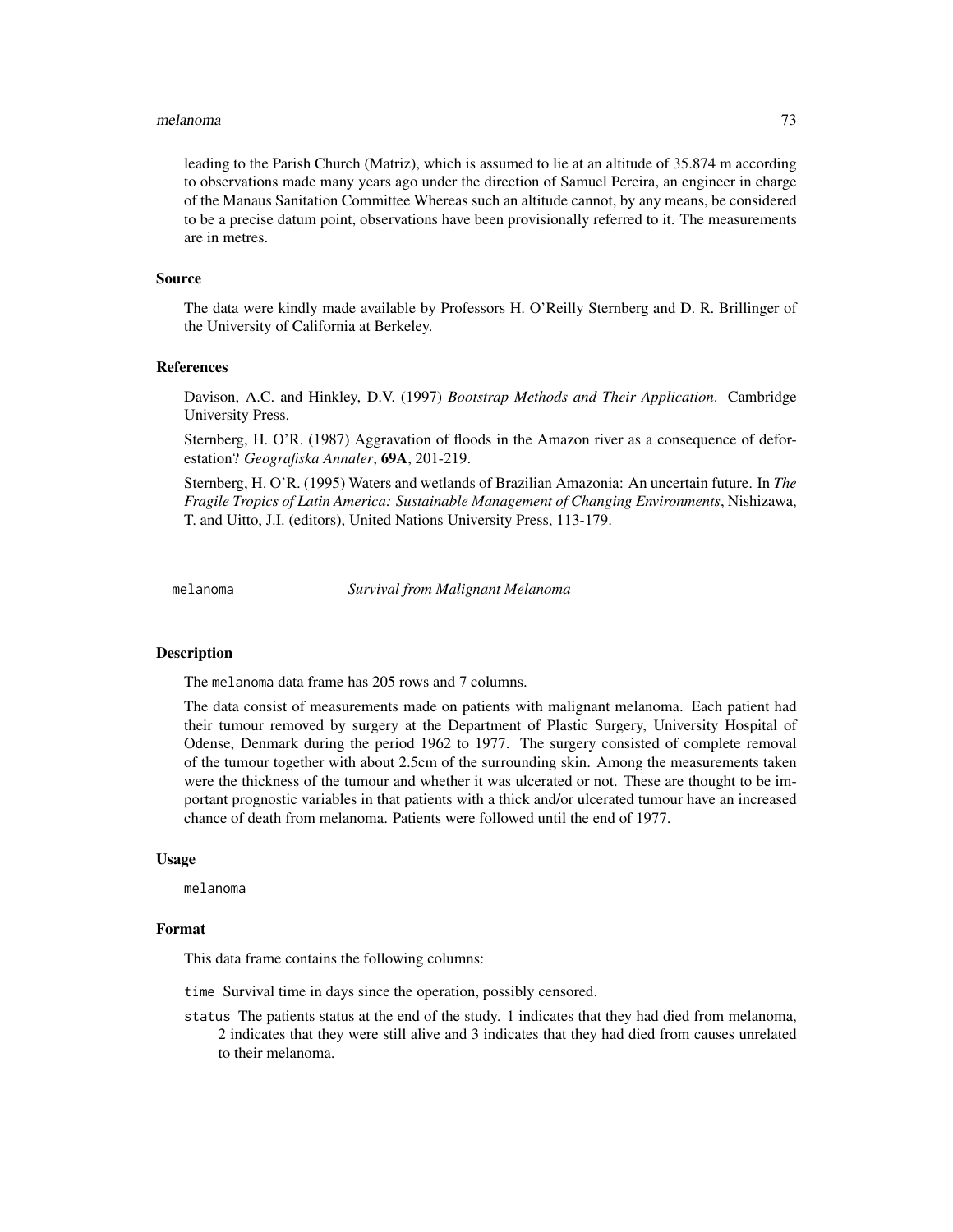74 motor

sex The patients sex; 1=male, 0=female.

age Age in years at the time of the operation.

year Year of operation.

thickness Tumour thickness in mm.

ulcer Indicator of ulceration; 1=present, 0=absent.

#### Note

This dataset is not related to the dataset in the lattice package with the same name.

# Source

The data were obtained from

Andersen, P.K., Borgan, O., Gill, R.D. and Keiding, N. (1993) *Statistical Models Based on Counting Processes*. Springer-Verlag.

# References

Davison, A.C. and Hinkley, D.V. (1997) *Bootstrap Methods and Their Application*. Cambridge University Press.

Venables, W.N. and Ripley, B.D. (1994) *Modern Applied Statistics with S-Plus*. Springer-Verlag.

motor *Data from a Simulated Motorcycle Accident*

#### Description

The motor data frame has 94 rows and 4 columns. The rows are obtained by removing replicate values of time from the dataset [mcycle](#page-0-0). Two extra columns are added to allow for strata with a different residual variance in each stratum.

## Usage

motor

# Format

This data frame contains the following columns:

times The time in milliseconds since impact.

accel The recorded head acceleration (in g).

- strata A numeric column indicating to which of the three strata (numbered 1, 2 and 3) the observations belong.
- v An estimate of the residual variance for the observation. v is constant within the strata but a different estimate is used for each of the three strata.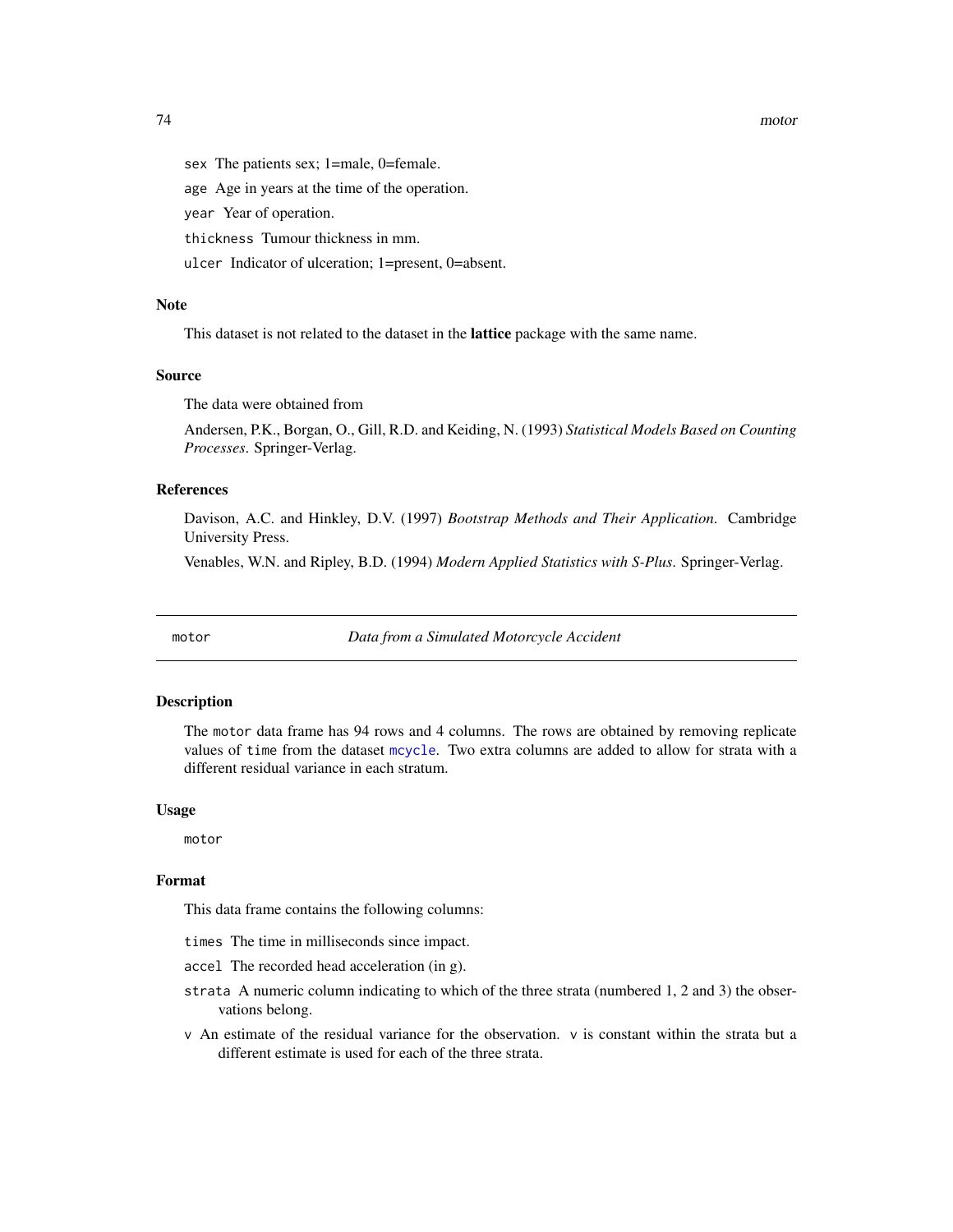#### neuro 75

# Source

The data were obtained from

Silverman, B.W. (1985) Some aspects of the spline smoothing approach to non-parametric curve fitting. *Journal of the Royal Statistical Society, B*, 47, 1–52.

#### References

Davison, A.C. and Hinkley, D.V. (1997) *Bootstrap Methods and Their Application*. Cambridge University Press.

Venables, W.N. and Ripley, B.D. (1994) *Modern Applied Statistics with S-Plus*. Springer-Verlag.

#### See Also

[mcycle](#page-0-0)

neuro *Neurophysiological Point Process Data*

# Description

neuro is a matrix containing times of observed firing of a neuron in windows of 250ms either side of the application of a stimulus to a human subject. Each row of the matrix is a replication of the experiment and there were a total of 469 replicates.

#### **Note**

There are a lot of missing values in the matrix as different numbers of firings were observed in different replicates. The number of firings observed varied from 2 to 6.

#### Source

The data were collected and kindly made available by Dr. S.J. Boniface of the Neurophysiology Unit at the Radcliffe Infirmary, Oxford.

# References

Davison, A.C. and Hinkley, D.V. (1997) *Bootstrap Methods and Their Application*. Cambridge University Press.

Ventura, V., Davison, A.C. and Boniface, S.J. (1997) A stochastic model for the effect of magnetic brain stimulation on a motorneurone. To appear in *Applied Statistics*.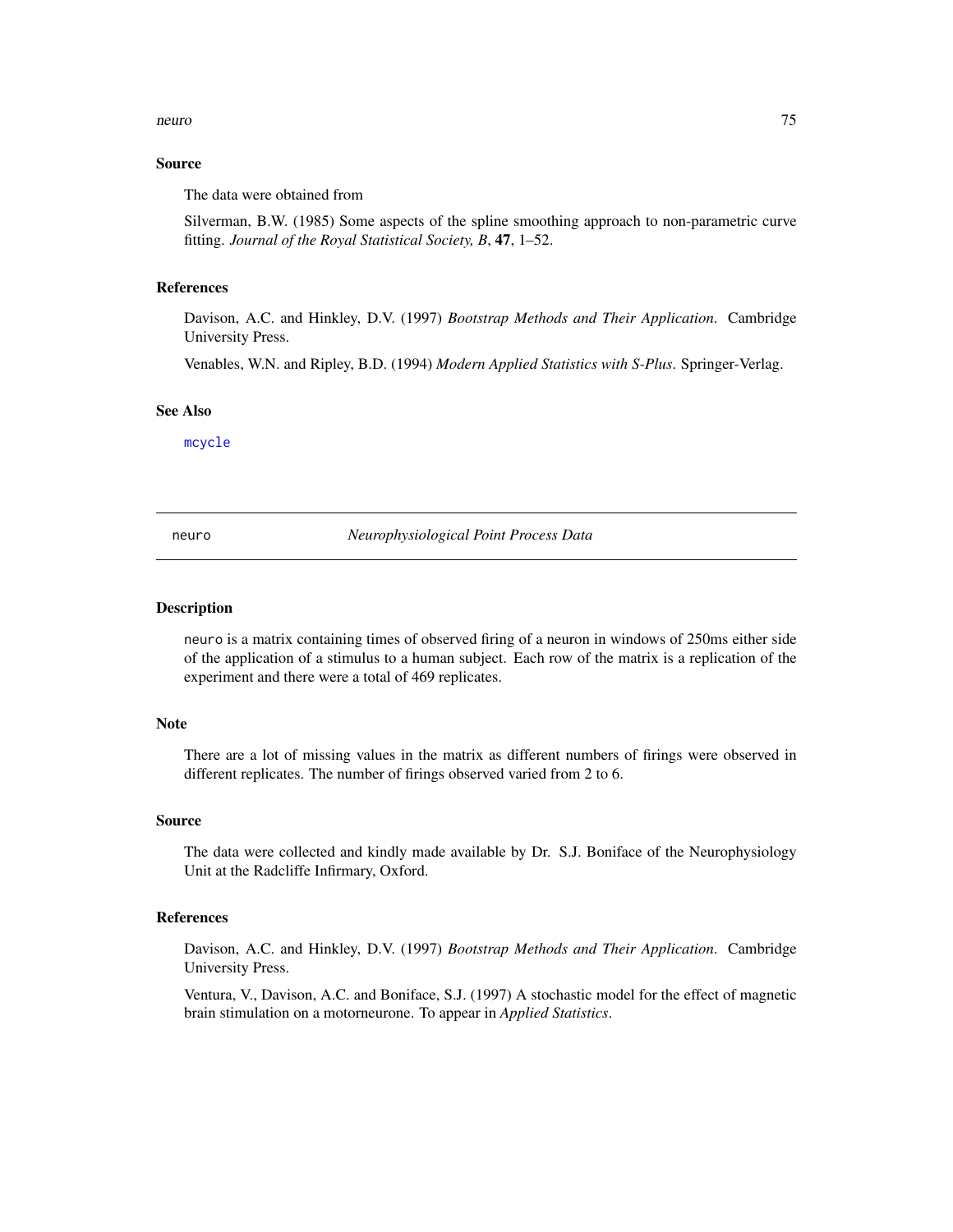The nitrofen data frame has 50 rows and 5 columns.

Nitrofen is a herbicide that was used extensively for the control of broad-leaved and grass weeds in cereals and rice. Although it is relatively non-toxic to adult mammals, nitrofen is a significant tetragen and mutagen. It is also acutely toxic and reproductively toxic to cladoceran zooplankton. Nitrofen is no longer in commercial use in the U.S., having been the first pesticide to be withdrawn due to tetragenic effects.

The data here come from an experiment to measure the reproductive toxicity of nitrofen on a species of zooplankton (*Ceriodaphnia dubia*). 50 animals were randomized into batches of 10 and each batch was put in a solution with a measured concentration of nitrofen. Then the number of live offspring in each of the three broods to each animal was recorded.

#### Usage

nitrofen

## Format

This data frame contains the following columns:

conc The nitrofen concentration in the solution (mug/litre).

brood1 The number of live offspring in the first brood.

brood2 The number of live offspring in the second brood.

brood3 The number of live offspring in the third brood.

total The total number of live offspring in the first three broods.

## Source

The data were obtained from

Bailer, A.J. and Oris, J.T. (1994) Assessing toxicity of pollutants in aquatic systems. In *Case Studies in Biometry*. N. Lange, L. Ryan, L. Billard, D. Brillinger, L. Conquest and J. Greenhouse (editors), 25–40. John Wiley.

# References

Davison, A.C. and Hinkley, D.V. (1997) *Bootstrap Methods and Their Application*. Cambridge University Press.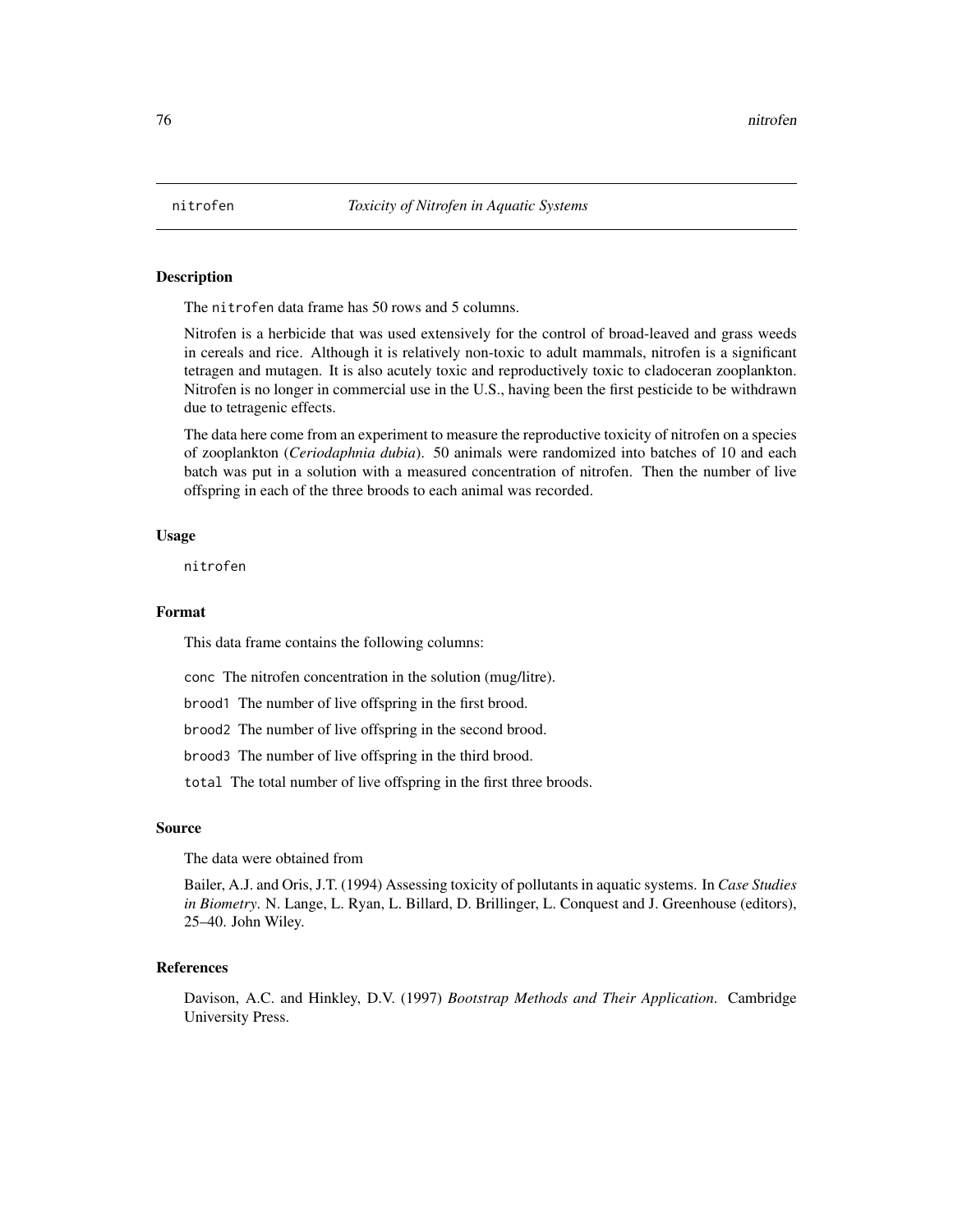The nodal data frame has 53 rows and 7 columns.

The treatment strategy for a patient diagnosed with cancer of the prostate depend highly on whether the cancer has spread to the surrounding lymph nodes. It is common to operate on the patient to get samples from the nodes which can then be analysed under a microscope but clearly it would be preferable if an accurate assessment of nodal involvement could be made without surgery.

For a sample of 53 prostate cancer patients, a number of possible predictor variables were measured before surgery. The patients then had surgery to determine nodal involvement. It was required to see if nodal involvement could be accurately predicted from the predictor variables and which ones were most important.

#### Usage

nodal

# Format

This data frame contains the following columns:

- m A column of ones.
- r An indicator of nodal involvement.

aged The patients age dichotomized into less than 60 (0) and 60 or over 1.

- stage A measurement of the size and position of the tumour observed by palpitation with the fingers via the rectum. A value of 1 indicates a more serious case of the cancer.
- grade Another indicator of the seriousness of the cancer, this one is determined by a pathology reading of a biopsy taken by needle before surgery. A value of 1 indicates a more serious case of the cancer.
- xray A third measure of the seriousness of the cancer taken from an X-ray reading. A value of 1 indicates a more serious case of the cancer.
- acid The level of acid phosphatase in the blood serum.

#### Source

The data were obtained from

Brown, B.W. (1980) Prediction analysis for binary data. In *Biostatistics Casebook*. R.G. Miller, B. Efron, B.W. Brown and L.E. Moses (editors), 3–18. John Wiley.

#### References

Davison, A.C. and Hinkley, D.V. (1997) *Bootstrap Methods and Their Application*. Cambridge University Press.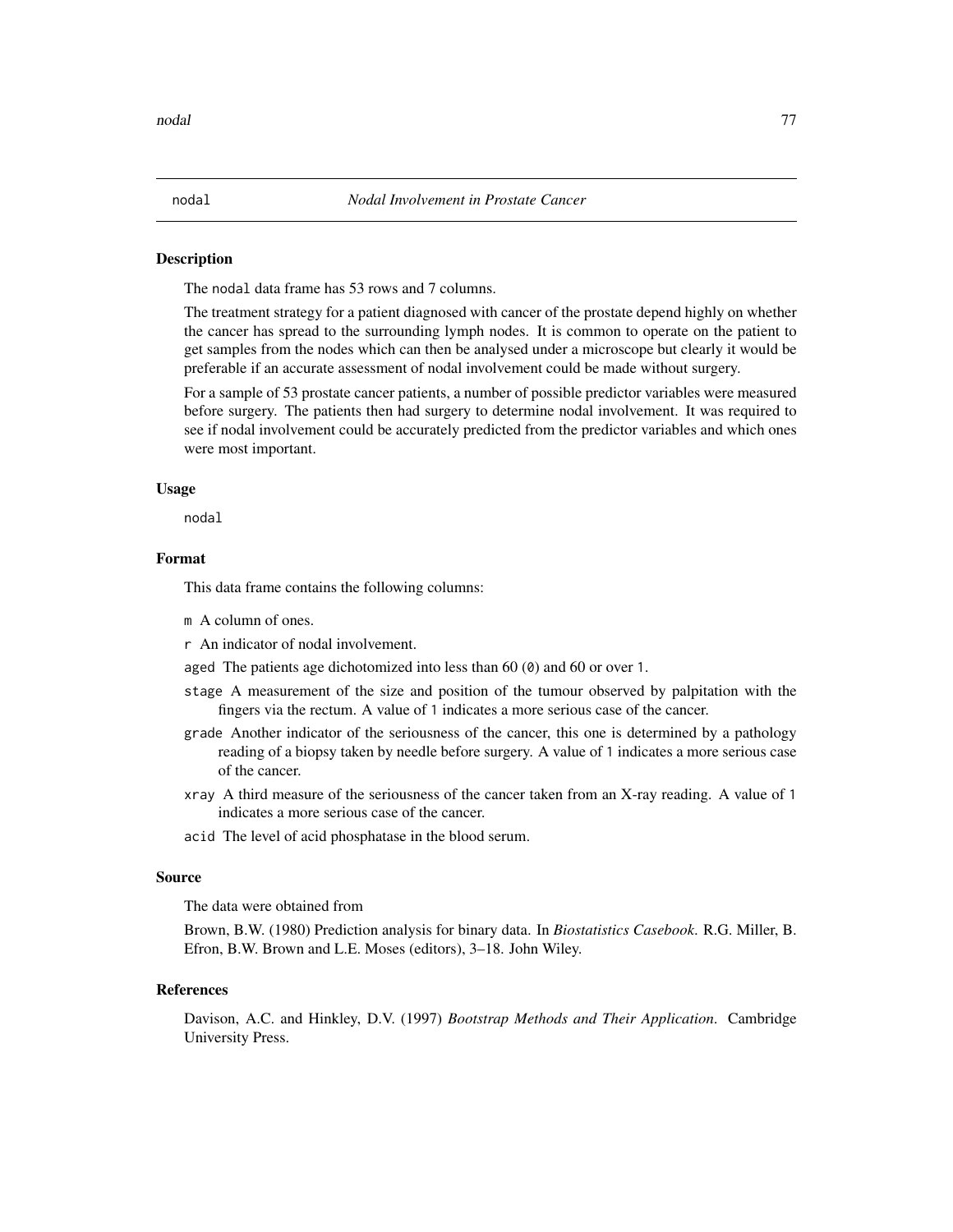Using the normal approximation to a statistic, calculate equi-tailed two-sided confidence intervals.

# Usage

```
norm.ci(boot.out = NULL, conf = 0.95, index = 1, var.t0 = NULL,t0 = NULL, t = NULL, L = NULL, h = function(t),
       hdot = function(t) 1, hinv = function(t) t)
```
# Arguments

| boot.out | A bootstrap output object returned from a call to boot. If to is missing then<br>boot out is a required argument. It is also required if both var. t0 and t are<br>missing.                                                                                                                            |
|----------|--------------------------------------------------------------------------------------------------------------------------------------------------------------------------------------------------------------------------------------------------------------------------------------------------------|
| conf     | A scalar or vector containing the confidence level(s) of the required interval(s).                                                                                                                                                                                                                     |
| index    | The index of the statistic of interest within the output of a call to boot. out \$statistic.<br>It is not used if boot. out is missing, in which case to must be supplied.                                                                                                                             |
| var.t0   | The variance of the statistic of interest. If it is not supplied then $var(t)$ is used.                                                                                                                                                                                                                |
| t0       | The observed value of the statistic of interest. If it is missing then it is taken<br>from boot. out which is required in that case.                                                                                                                                                                   |
| t        | Bootstrap replicates of the variable of interest. These are used to estimate the<br>variance of the statistic of interest if $var. t\theta$ is not supplied. The default value<br>is boot.out\$t[, index].                                                                                             |
| L        | The empirical influence values for the statistic of interest. These are used to cal-<br>culate var. t0 if neither var. t0 nor boot. out are supplied. If a transformation<br>is supplied through h then the influence values must be for the untransformed<br>statistic t0.                            |
| h        | A function defining a monotonic transformation, the intervals are calculated on<br>the scale of $h(t)$ and the inverse function hinv is applied to the resulting in-<br>tervals. h must be a function of one variable only and must be vectorized. The<br>default is the identity function.            |
| hdot     | A function of one argument returning the derivative of h. It is a required argu-<br>ment if h is supplied and is used for approximating the variance of h(t0). The<br>default is the constant function 1.                                                                                              |
| hinv     | A function, like h, which returns the inverse of h. It is used to transform the<br>intervals calculated on the scale of $h(t)$ back to the original scale. The default is<br>the identity function. If h is supplied but hinv is not, then the intervals returned<br>will be on the transformed scale. |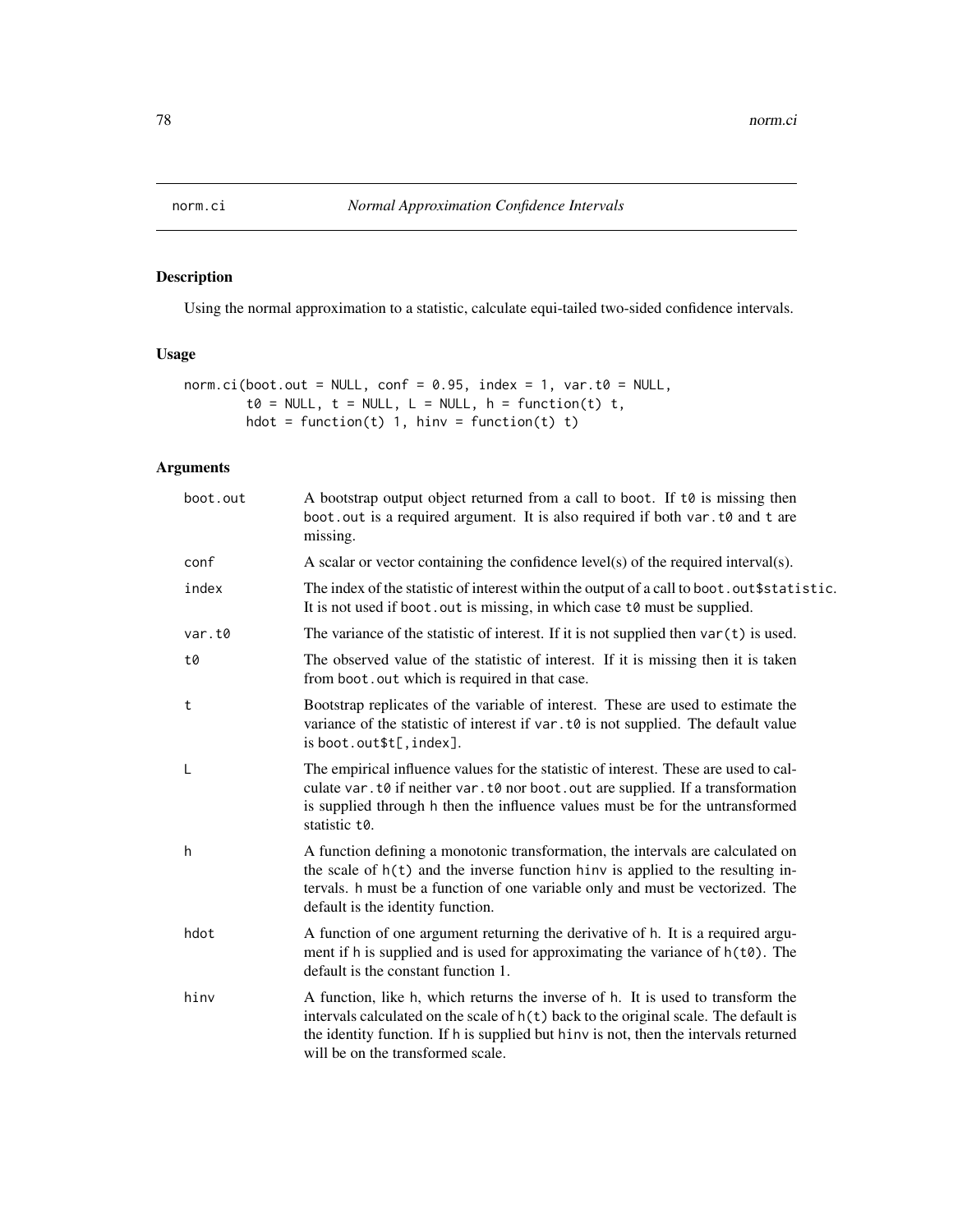#### norm.ci **79**

# Details

It is assumed that the statistic of interest has an approximately normal distribution with variance var.t0 and so a confidence interval of length  $2*qnorm((1+conf)/2)*sqrt(var.t0)$  is found. If boot.out or t are supplied then the interval is bias-corrected using the bootstrap bias estimate, and so the interval would be centred at  $2 \star t0$ -mean(t). Otherwise the interval is centred at  $t0$ .

# Value

If length(conf) is 1 then a vector containing the confidence level and the endpoints of the interval is returned. Otherwise, the returned value is a matrix where each row corresponds to a different confidence level.

# **Note**

This function is primarily designed to be called by boot.ci to calculate the normal approximation after a bootstrap but it can also be used without doing any bootstrap calculations as long as t0 and var.t0 can be supplied. See the examples below.

#### **References**

Davison, A.C. and Hinkley, D.V. (1997) *Bootstrap Methods and Their Application*. Cambridge University Press.

#### See Also

#### [boot.ci](#page-17-0)

#### Examples

```
# In Example 5.1 of Davison and Hinkley (1997), normal approximation
# confidence intervals are found for the air-conditioning data.
air.mean <- mean(aircondit$hours)
air.n <- nrow(aircondit)
air.v <- air.mean^2/air.n
norm.ci(t0 = air.mean, var.t0 = air.v)
exp(norm.ci(t0 = log(air.macan), var.t0 = 1/air.n)[2:3])# Now a more complicated example - the ratio estimate for the city data.
ratio \leq function(d, w)
     sum(d$x * w)/sum(d$u *w)city.v <- var.linear(empinf(data = city, statistic = ratio))
norm.ci(t0 = ratio(city, rep(0.1,10)), var.t0 = city.v)
```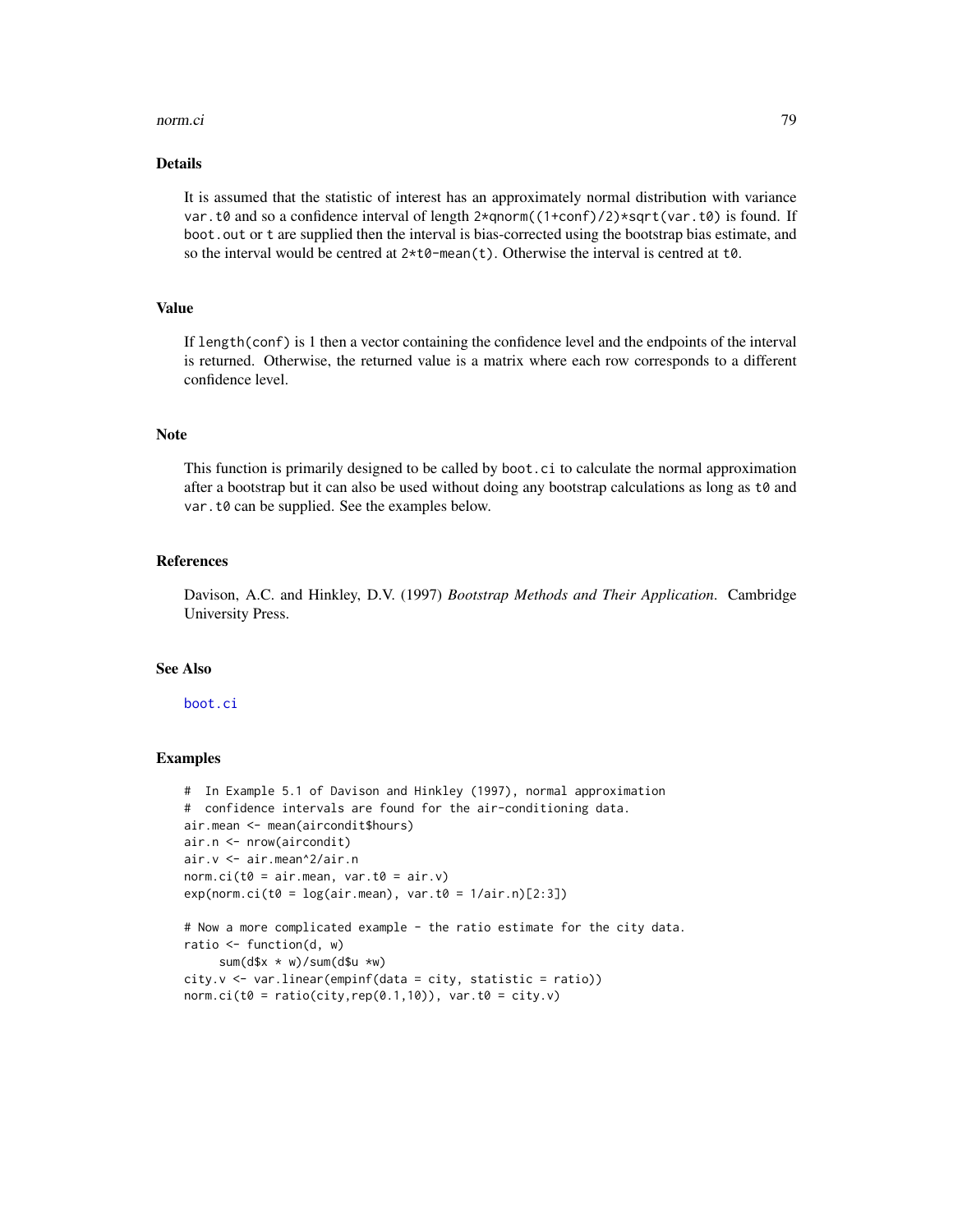The nuclear data frame has 32 rows and 11 columns.

The data relate to the construction of 32 light water reactor (LWR) plants constructed in the U.S.A in the late 1960's and early 1970's. The data was collected with the aim of predicting the cost of construction of further LWR plants. 6 of the power plants had partial turnkey guarantees and it is possible that, for these plants, some manufacturers' subsidies may be hidden in the quoted capital costs.

#### Usage

nuclear

# Format

This data frame contains the following columns:

- cost The capital cost of construction in millions of dollars adjusted to 1976 base.
- date The date on which the construction permit was issued. The data are measured in years since January 1 1990 to the nearest month.
- t1 The time between application for and issue of the construction permit.
- t2 The time between issue of operating license and construction permit.
- cap The net capacity of the power plant (MWe).
- pr A binary variable where 1 indicates the prior existence of a LWR plant at the same site.
- ne A binary variable where 1 indicates that the plant was constructed in the north-east region of the U.S.A.
- ct A binary variable where 1 indicates the use of a cooling tower in the plant.
- bw A binary variable where 1 indicates that the nuclear steam supply system was manufactured by Babcock-Wilcox.
- cum.n The cumulative number of power plants constructed by each architect-engineer.
- pt A binary variable where 1 indicates those plants with partial turnkey guarantees.

#### Source

The data were obtained from

Cox, D.R. and Snell, E.J. (1981) *Applied Statistics: Principles and Examples*. Chapman and Hall.

#### References

Davison, A.C. and Hinkley, D.V. (1997) *Bootstrap Methods and Their Application*. Cambridge University Press.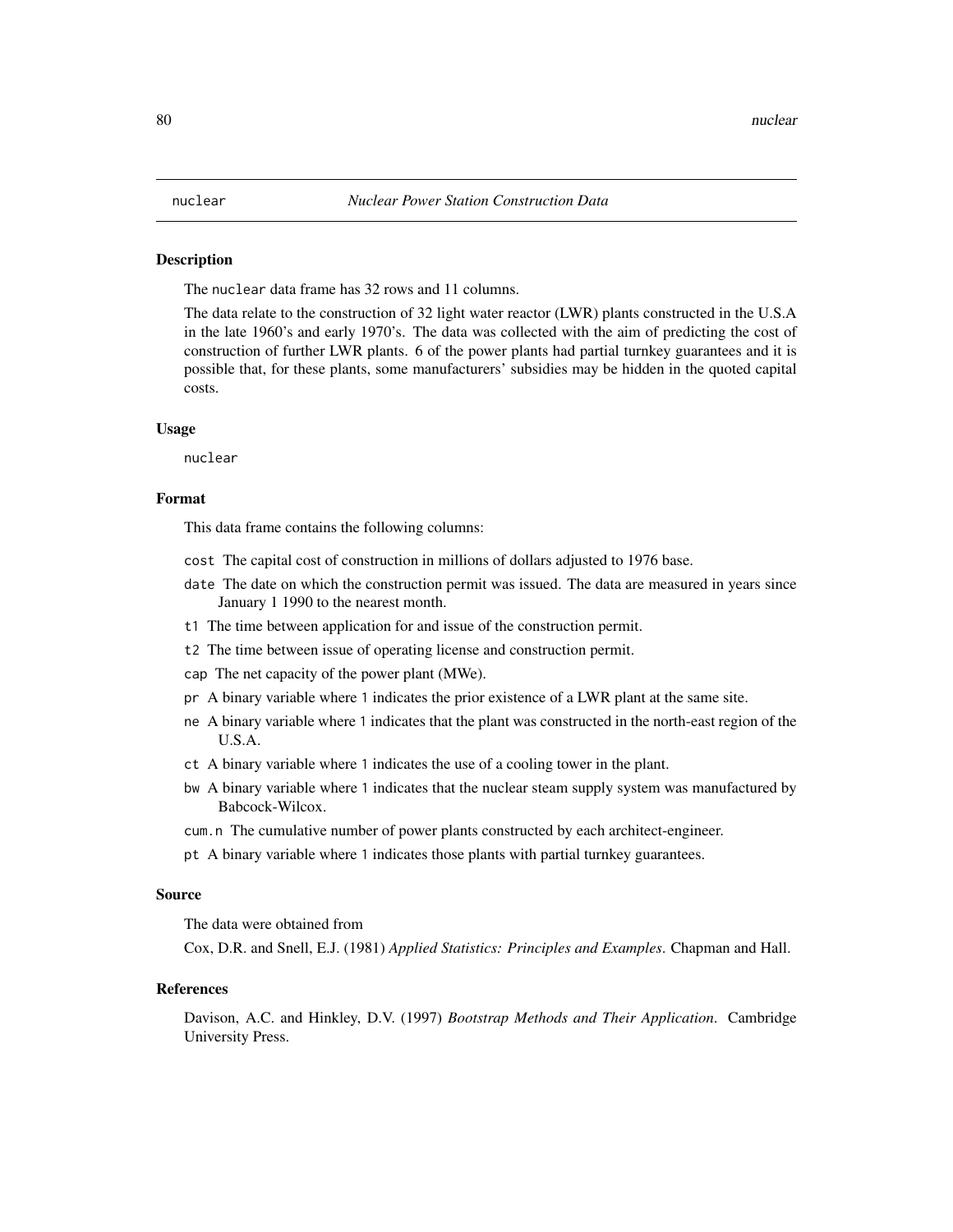The paulsen data frame has 346 rows and 1 columns.

Sections were prepared from the brain of adult guinea pigs. Spontaneous currents that flowed into individual brain cells were then recorded and the peak amplitude of each current measured. The aim of the experiment was to see if the current flow was quantal in nature (i.e. that it is not a single burst but instead is built up of many smaller bursts of current). If the current was indeed quantal then it would be expected that the distribution of the current amplitude would be multimodal with modes at regular intervals. The modes would be expected to decrease in magnitude for higher current amplitudes.

## Usage

paulsen

#### Format

This data frame contains the following column:

y The current flowing into individual brain cells. The currents are measured in pico-amperes.

# Source

The data were kindly made available by Dr. O. Paulsen from the Department of Pharmacology at the University of Oxford.

Paulsen, O. and Heggelund, P. (1994) The quantal size at retinogeniculate synapses determined from spontaneous and evoked EPSCs in guinea-pig thalamic slices. *Journal of Physiology*, 480, 505–511.

# References

Davison, A.C. and Hinkley, D.V. (1997) *Bootstrap Methods and Their Application*. Cambridge University Press.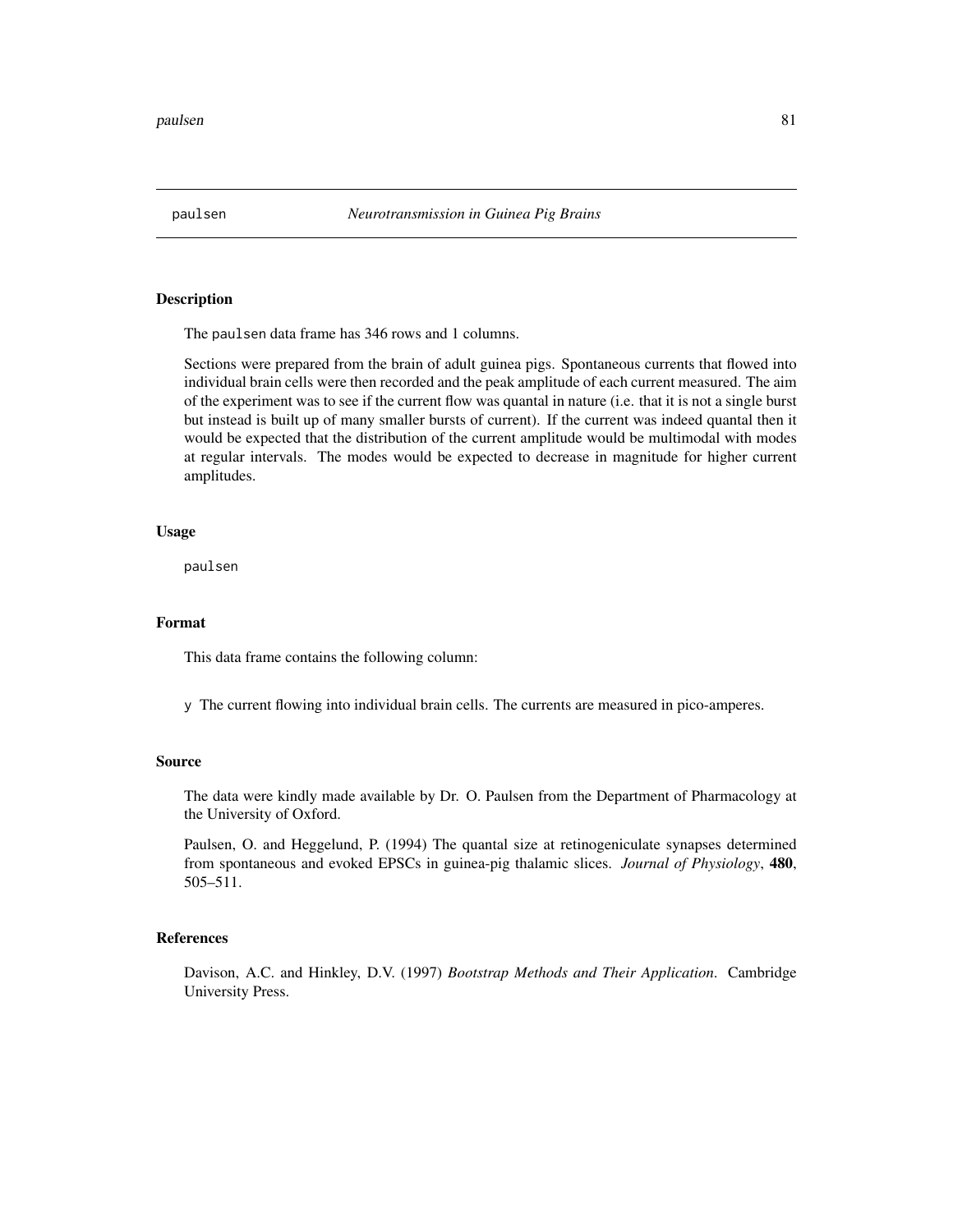<span id="page-81-0"></span>

This takes a bootstrap object and produces plots for the bootstrap replicates of the variable of interest.

# Usage

```
## S3 method for class 'boot'
plot(x, index = 1, to = NULL, t = NULL, jack = FALSE,qdist = "norm", nclass = NULL, df, ...)
```
# Arguments

| X      | An object of class "boot" returned from one of the bootstrap generation func-<br>tions.                                                                                                                                            |
|--------|------------------------------------------------------------------------------------------------------------------------------------------------------------------------------------------------------------------------------------|
| index  | The index of the variable of interest within the output of boot.out. This is<br>ignored if t and to are supplied.                                                                                                                  |
| t0     | The original value of the statistic. This defaults to boot.out \$t0[index] unless<br>t is supplied when it defaults to NULL. In that case no vertical line is drawn on<br>the histogram.                                           |
| t      | The bootstrap replicates of the statistic. Usually this will take on its default<br>value of boot.out \$t[, index], however it may be useful sometimes to supply<br>a different set of values which are a function of boot.out\$t. |
| jack   | A logical value indicating whether a jackknife-after-bootstrap plot is required.<br>The default is not to produce such a plot.                                                                                                     |
| qdist  | The distribution against which the Q-Q plot should be drawn. At present "norm"<br>(normal distribution - the default) and "chisq" (chi-squared distribution) are the<br>only possible values.                                      |
| nclass | An integer giving the number of classes to be used in the bootstrap histogram.<br>The default is the integer between 10 and 100 closest to ceiling (length $(t)/25$ ).                                                             |
| df     | If qdist is "chisq" then this is the degrees of freedom for the chi-squared<br>distribution to be used. It is a required argument in that case.                                                                                    |
| .      | When jack is TRUE additional parameters to jack. after. boot can be supplied.<br>See the help file for jack. after. boot for details of the possible parameters.                                                                   |

# Details

This function will generally produce two side-by-side plots. The left plot will be a histogram of the bootstrap replicates. Usually the breaks of the histogram will be chosen so that  $t\theta$  is at a breakpoint and all intervals are of equal length. A vertical dotted line indicates the position of t0. This cannot be done if t is supplied but t0 is not and so, in that case, the breakpoints are computed by hist using the nclass argument and no vertical line is drawn.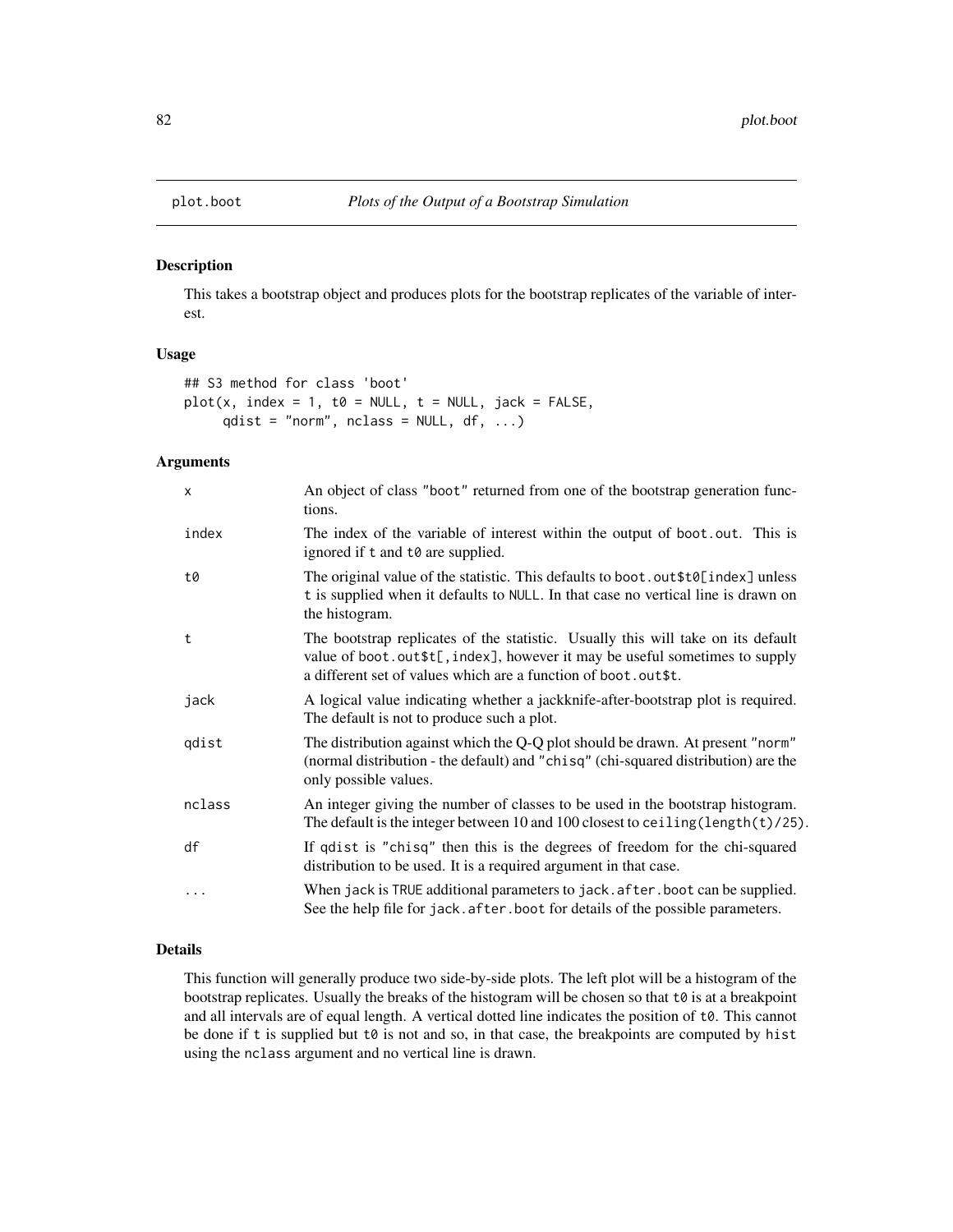#### plot.boot 83

The second plot is a Q-Q plot of the bootstrap replicates. The order statistics of the replicates can be plotted against normal or chi-squared quantiles. In either case the expected line is also plotted. For the normal, this will have intercept mean(t) and slope sqrt(var(t)) while for the chi-squared it has intercept 0 and slope 1.

If jack is TRUE a third plot is produced beneath these two. That plot is the jackknife-after-bootstrap plot. This plot may only be requested when nonparametric simulation has been used. See jack.after.boot for further details of this plot.

# Value

```
boot.out is returned invisibly.
```
## Side Effects

All screens are closed and cleared and a number of plots are produced on the current graphics device. Screens are closed but not cleared at termination of this function.

## See Also

[boot](#page-10-0), [jack.after.boot](#page-64-0), [print.boot](#page-85-0)

## Examples

```
# We fit an exponential model to the air-conditioning data and use
# that for a parametric bootstrap. Then we look at plots of the
# resampled means.
air.rg <- function(data, mle) rexp(length(data), 1/mle)
air.boot <- boot(aircondit$hours, mean, R = 999, sim = "parametric",
                 ran.gen = air.rg, mle = mean(aircondit$hours))
plot(air.boot)
# In the difference of means example for the last two series of the
# gravity data
grav1 <- gravity[as.numeric(gravity[, 2]) >= 7, ]
grav.fun <- function(dat, w) {
     strata <- tapply(dat[, 2], as.numeric(dat[, 2]))
     d \leftarrow dat[, 1]ns <- tabulate(strata)
     w <- w/tapply(w, strata, sum)[strata]
    mns \leq as.vector(tapply(d \star w, strata, sum)) # drop names
    mn2 \leq - \t{tapply(d \times d \times w, strata, sum)}s2hat \le sum((mn2 - mns^2)/ns)
     c(mns[2] - mns[1], s2hat)}
grav.boot \leq boot(grav1, grav.fun, R = 499, stype = "w", strata = grav1[, 2])
plot(grav.boot)
# now suppose we want to look at the studentized differences.
grav.z <- (grav.boot$t[, 1]-grav.boot$t0[1])/sqrt(grav.boot$t[, 2])
plot(grav.boot, t = grav.z, t0 = 0)
```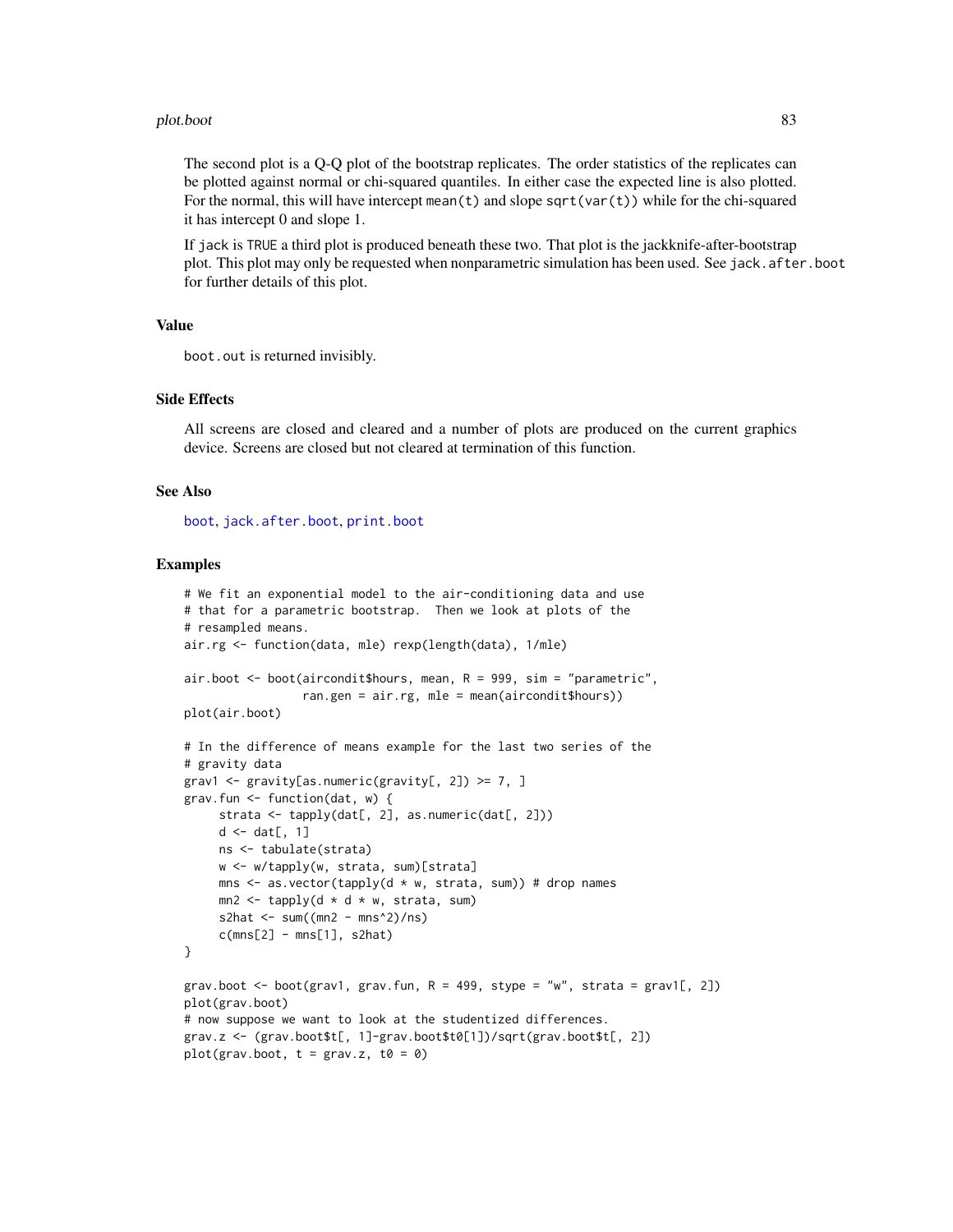#### 84 poisons

```
# In this example we look at the one of the partial correlations for the
# head dimensions in the dataset frets.
frets.fun <- function(data, i) {
    pcorr \leq function(x) {
    # Function to find the correlations and partial correlations between
    # the four measurements.
         v \leftarrow cor(x)v.d \leftarrow diag(var(x))iv <- solve(v)
         iv.d <- sqrt(diag(iv))
         iv <- - diag(1/iv.d) %*% iv %*% diag(1/iv.d)
         q \le - NULL
         n \leftarrow \text{nrow}(v)for (i in 1:(n-1))
              q <- rbind( q, c(v[i, 1:i], iv[i,(i+1):n]) )
         q <- rbind( q, v[n, ] )
         diag(q) <- round(diag(q))
         q
    }
    d \leftarrow data[i, ]v \leftarrow pcorr(d)c(v[1,], v[2,], v[3,], v[4,])
}
frets.boot <- boot(log(as.matrix(frets)), frets.fun, R = 999)
plot(frets.boot, index = 7, jack = TRUE, stinf = FALSE, useJ = FALSE)
```
poisons *Animal Survival Times*

## Description

The poisons data frame has 48 rows and 3 columns.

The data form a 3x4 factorial experiment, the factors being three poisons and four treatments. Each combination of the two factors was used for four animals, the allocation to animals having been completely randomized.

## Usage

poisons

## Format

This data frame contains the following columns:

time The survival time of the animal in units of 10 hours.

poison A factor with levels 1, 2 and 3 giving the type of poison used.

treat A factor with levels A, B, C and D giving the treatment.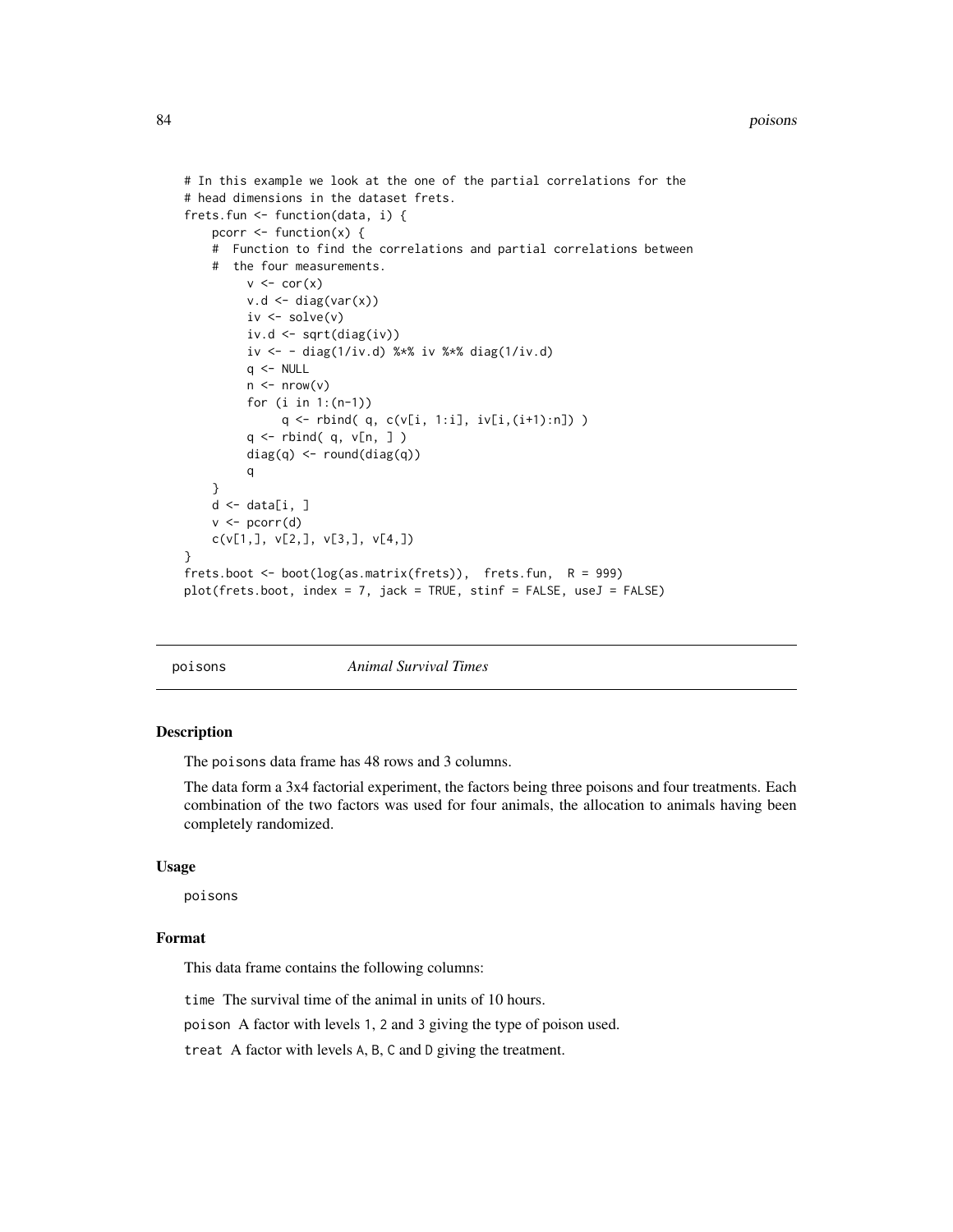#### polar and the set of the set of the set of the set of the set of the set of the set of the set of the set of the set of the set of the set of the set of the set of the set of the set of the set of the set of the set of the

# Source

The data were obtained from

Box, G.E.P. and Cox, D.R. (1964) An analysis of transformations (with Discussion). *Journal of the Royal Statistical Society, B*, 26, 211–252.

#### References

Davison, A.C. and Hinkley, D.V. (1997) *Bootstrap Methods and Their Application*. Cambridge University Press.

polar *Pole Positions of New Caledonian Laterites*

## Description

The polar data frame has 50 rows and 2 columns.

The data are the pole positions from a paleomagnetic study of New Caledonian laterites.

#### Usage

polar

# Format

This data frame contains the following columns:

- lat The latitude (in degrees) of the pole position. Note that all latitudes are negative as the axis is taken to be in the lower hemisphere.
- long The longitude (in degrees) of the pole position.

# Source

The data were obtained from

Fisher, N.I., Lewis, T. and Embleton, B.J.J. (1987) *Statistical Analysis of Spherical Data*. Cambridge University Press.

# References

Davison, A.C. and Hinkley, D.V. (1997) *Bootstrap Methods and Their Application*. Cambridge University Press.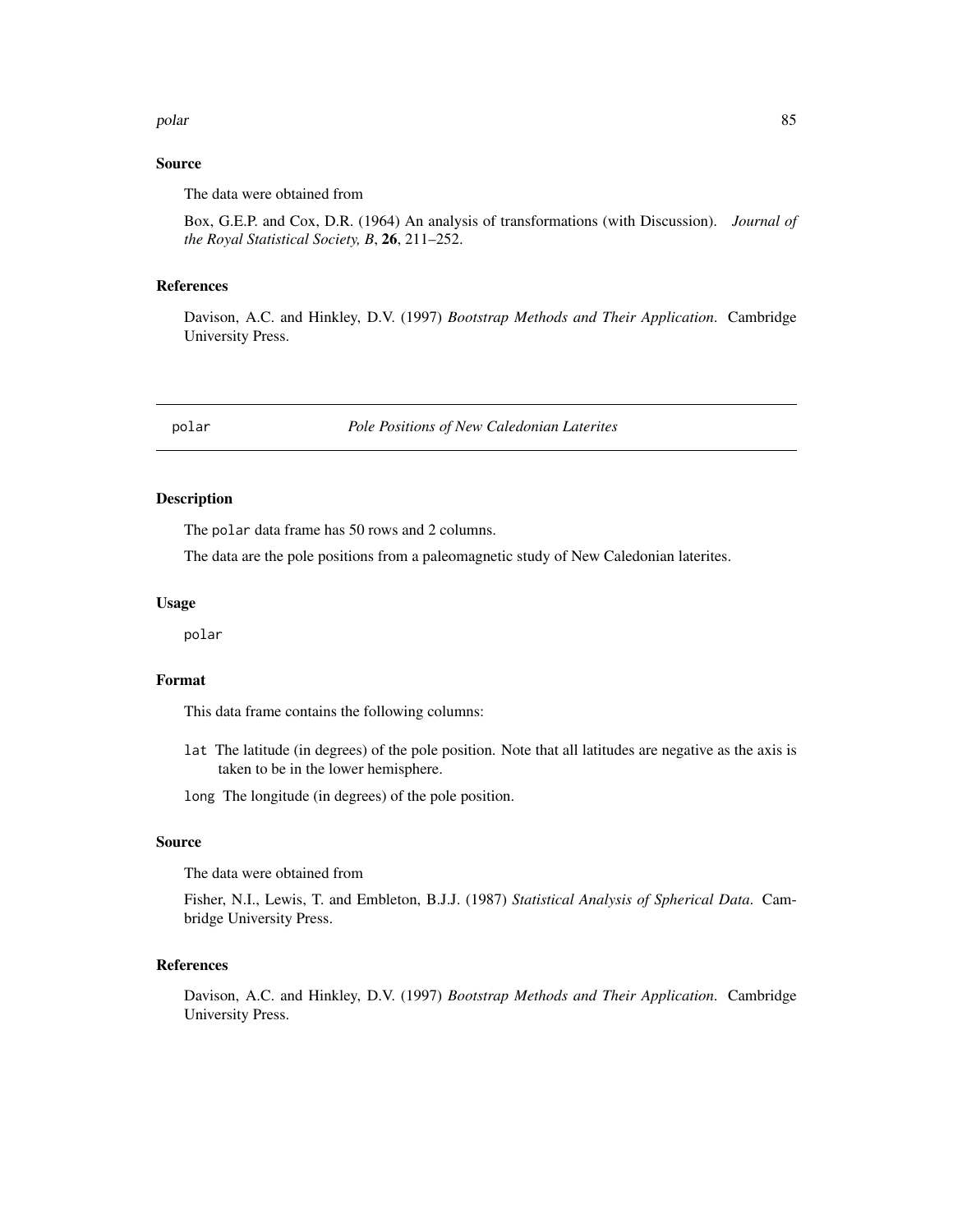<span id="page-85-0"></span>

This is a method for the function print() for objects of the class "boot".

## Usage

```
## S3 method for class 'boot'
print(x, digits = getOption("digits"),
     index = 1:ncol(boot.out $t), ...
```
## Arguments

| $\mathsf{x}$ | A bootstrap output object of class "boot" generated by one of the bootstrap<br>functions.         |
|--------------|---------------------------------------------------------------------------------------------------|
| digits       | The number of digits to be printed in the summary statistics.                                     |
| index        | Indices indicating for which elements of the bootstrap output summary statistics<br>are required. |
| $\cdots$     | further arguments passed to or from other methods.                                                |

# Details

For each statistic calculated in the bootstrap the original value and the bootstrap estimates of its bias and standard error are printed. If boot.out \$t0 is missing (such as when it was created by a call to tsboot with orig.t=FALSE) the bootstrap mean and standard error are printed. If resampling was done using importance resampling weights, then the bootstrap estimates are reweighted as if uniform resampling had been done. The ratio importance sampling estimates are used and if there were a number of distributions then defensive mixture distributions are used. In this case an extra column with the mean of the observed bootstrap statistics is also printed.

# Value

The bootstrap object is returned invisibly.

# See Also

[boot](#page-10-0), [censboot](#page-28-0), [imp.moments](#page-59-0), [plot.boot](#page-81-0), [tilt.boot](#page-103-0), [tsboot](#page-106-0)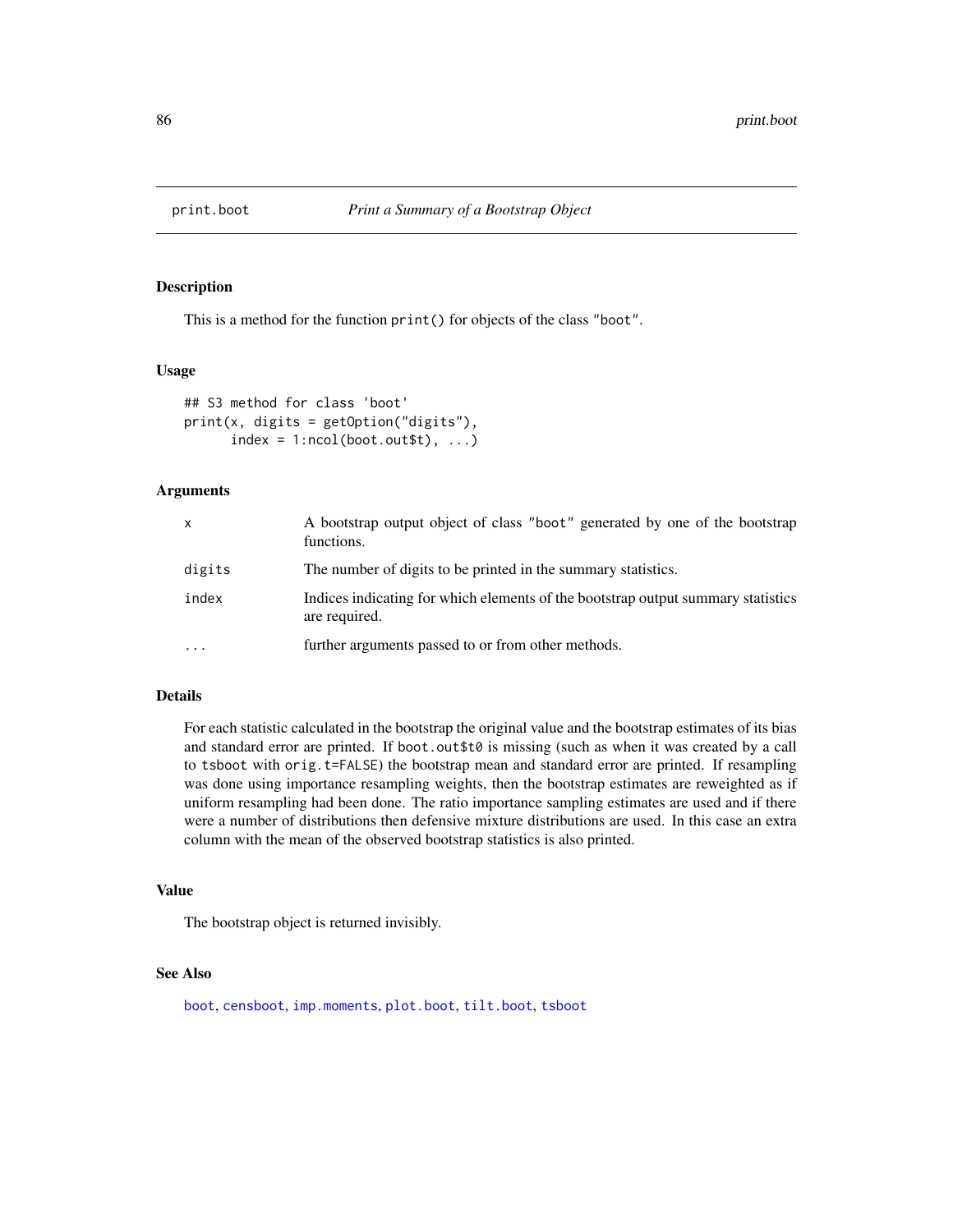This is a method for the function  $print()$  to print objects of the class "bootci".

#### Usage

```
## S3 method for class 'bootci'
print(x, \text{ hinv} = NULL, ...)
```
## Arguments

|          | The output from a call to boot.ci.                                              |
|----------|---------------------------------------------------------------------------------|
| hinv     | A transformation to be made to the interval end-points before they are printed. |
| $\cdots$ | further arguments passed to or from other methods.                              |

## Details

This function prints out the results from boot.ci in a "nice" format. It also notes whether the scale of the intervals is the original scale of the input to boot.ci or a different scale and whether the calculations were done on a transformed scale. It also looks at the order statistics that were used in calculating the intervals. If the smallest or largest values were used then it prints a message

Warning : Intervals used Extreme Quantiles

Such intervals should be considered very unstable and not relied upon for inferences. Even if the extreme values are not used, it is possible that the intervals are unstable if they used quantiles close to the extreme values. The function alerts the user to intervals which use the upper or lower 10 order statistics with the message

Some intervals may be unstable

# Value

The object ci.out is returned invisibly.

# See Also

[boot.ci](#page-17-0)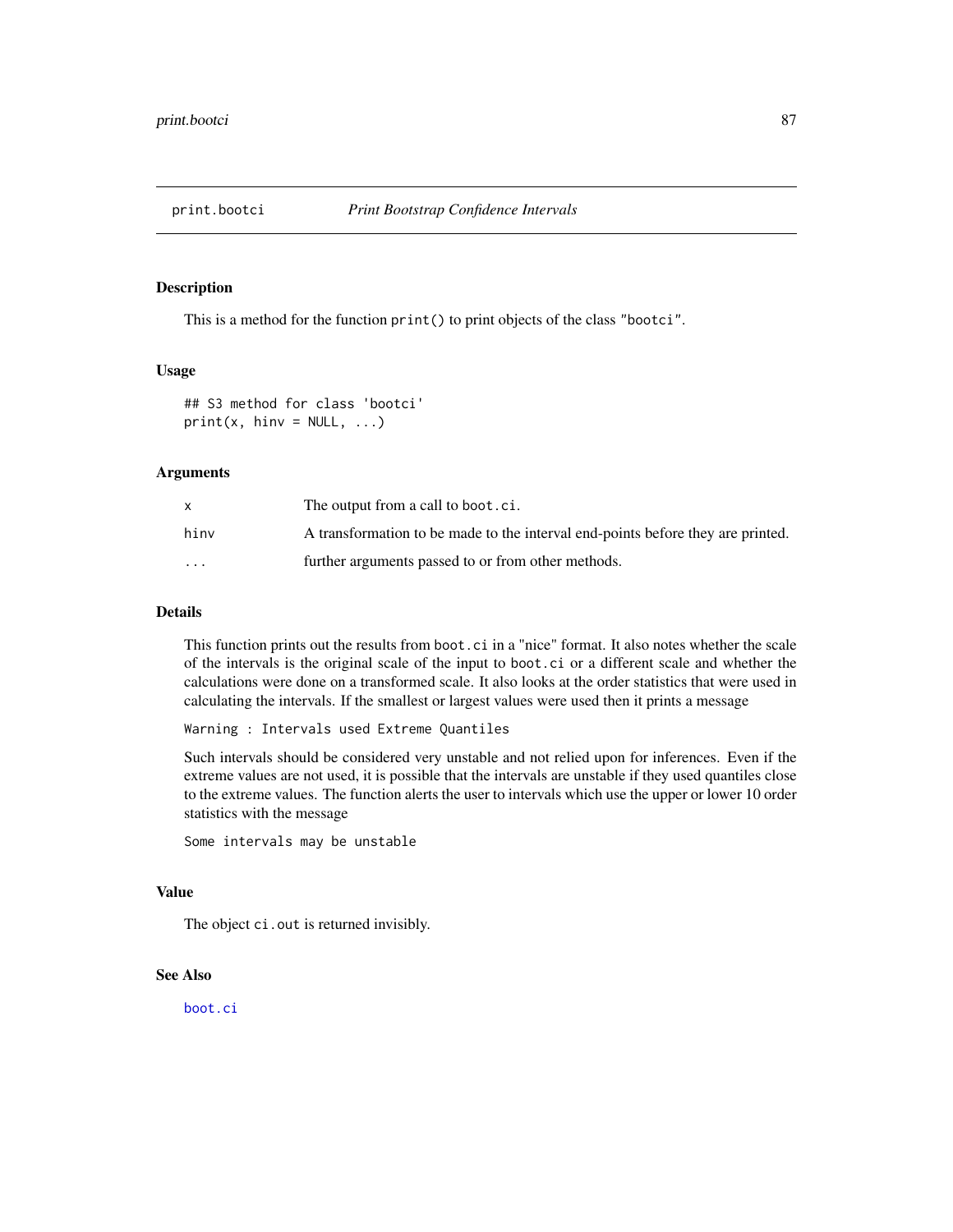<span id="page-87-0"></span>print.saddle.distn *Print Quantiles of Saddlepoint Approximations*

#### Description

This is a method for the function print() to print objects of class "saddle.distn".

# Usage

```
## S3 method for class 'saddle.distn'
print(x, \ldots)
```
# Arguments

| X | An object of class "saddle.distn" created by a call to saddle.distn. |
|---|----------------------------------------------------------------------|
| . | further arguments passed to or from other methods.                   |

# Details

The quantiles of the saddlepoint approximation to the distribution are printed along with the original call and some other useful information.

# Value

The input is returned invisibly.

# See Also

[lines.saddle.distn](#page-69-0), [saddle.distn](#page-91-0)

<span id="page-87-1"></span>print.simplex *Print Solution to Linear Programming Problem*

# Description

This is a method for the function print() to print objects of class "simplex".

# Usage

```
## S3 method for class 'simplex'
print(x, \ldots)
```
# Arguments

|          | An object of class "simplex" created by calling the function simplex to solve |
|----------|-------------------------------------------------------------------------------|
|          | a linear programming problem.                                                 |
| $\cdots$ | further arguments passed to or from other methods.                            |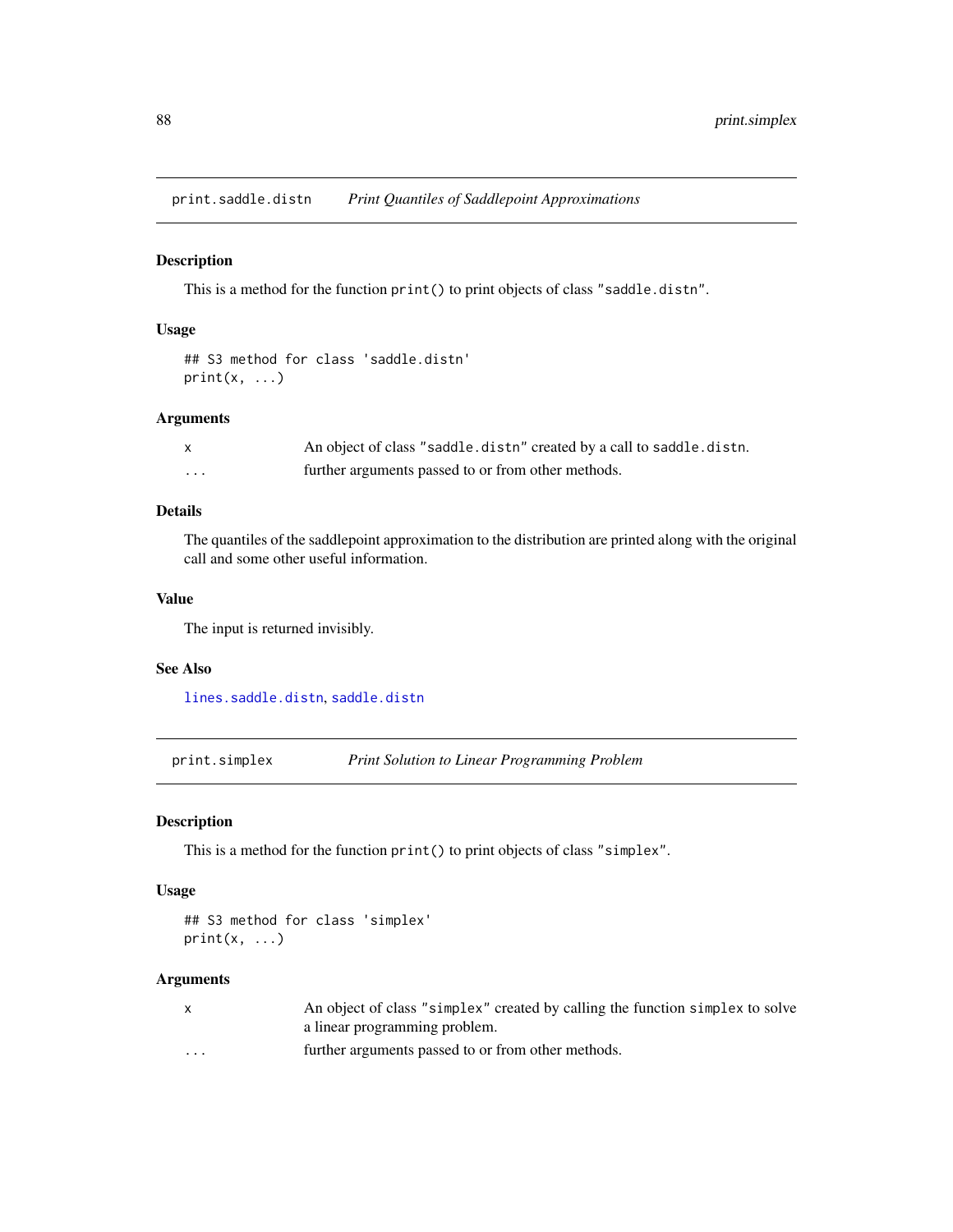#### remission 89

# Details

The coefficients of the objective function are printed. If a solution to the linear programming problem was found then the solution and the optimal value of the objective function are printed. If a feasible solution was found but the maximum number of iterations was exceeded then the last feasible solution and the objective function value at that point are printed. If no feasible solution could be found then a message stating that is printed.

# Value

x is returned silently.

## See Also

[simplex](#page-96-0)

remission *Cancer Remission and Cell Activity*

# Description

The remission data frame has 27 rows and 3 columns.

## Usage

remission

# Format

This data frame contains the following columns:

LI A measure of cell activity.

m The number of patients in each group (all values are actually 1 here).

r The number of patients (out of m) who went into remission.

#### Source

The data were obtained from

Freeman, D.H. (1987) *Applied Categorical Data Analysis*. Marcel Dekker.

#### References

Davison, A.C. and Hinkley, D.V. (1997) *Bootstrap Methods and Their Application*. Cambridge University Press.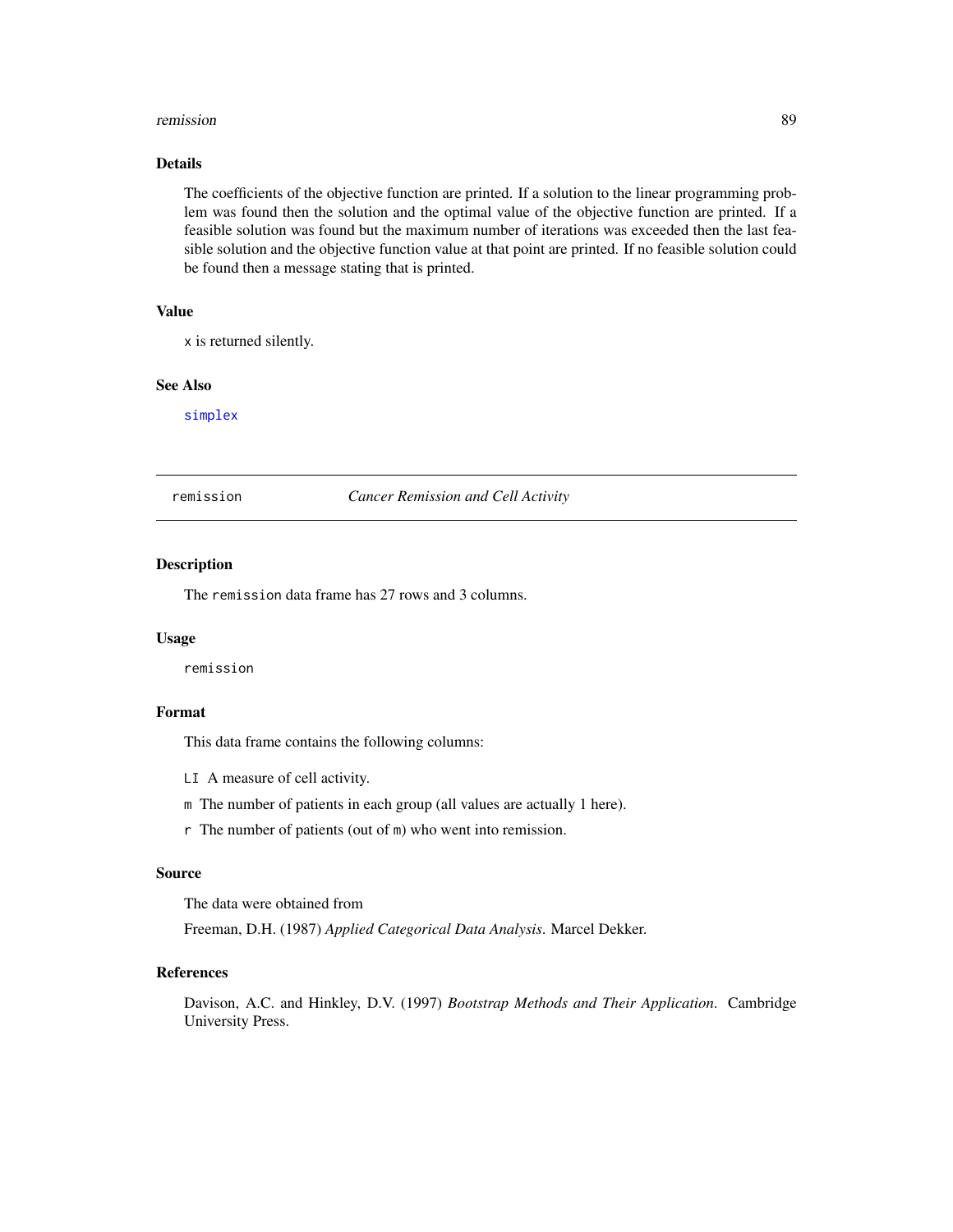<span id="page-89-0"></span>This function calculates a saddlepoint approximation to the distribution of a linear combination of W at a particular point u, where  $W$  is a vector of random variables. The distribution of  $W$  may be multinomial (default), Poisson or binary. Other distributions are possible also if the adjusted cumulant generating function and its second derivative are given. Conditional saddlepoint approximations to the distribution of one linear combination given the values of other linear combinations of W can be calculated for W having binary or Poisson distributions.

# Usage

 $saddle(A = NULL, u = NULL, wdist = "m", type = "simp", d = NULL,$  $d1 = 1$ ,  $init = rep(0.1, d)$ ,  $mu = rep(0.5, n)$ ,  $LR = FALSE$ , strata = NULL, K.adj = NULL, K2 = NULL)

# Arguments

| A     | A vector or matrix of known coefficients of the linear combinations of $W$ . It is a<br>required argument unless K. adj and K2 are supplied, in which case it is ignored.                                                                                                                                                                                                            |
|-------|--------------------------------------------------------------------------------------------------------------------------------------------------------------------------------------------------------------------------------------------------------------------------------------------------------------------------------------------------------------------------------------|
| u     | The value at which it is desired to calculate the saddlepoint approximation to<br>the distribution of the linear combination of $W$ . It is a required argument unless<br>K. adj and K2 are supplied, in which case it is ignored.                                                                                                                                                   |
| wdist | The distribution of W. This can be one of " $m$ " (multinomial), " $p$ " (Poisson), " $b$ "<br>(binary) or "o" (other). If K. adj and K2 are given wdist is set to "o".                                                                                                                                                                                                              |
| type  | The type of saddlepoint approximation. Possible types are "simp" for simple<br>saddlepoint and "cond" for the conditional saddlepoint. When wdist is "o" or<br>"m", type is automatically set to "simp", which is the only type of saddlepoint<br>currently implemented for those distributions.                                                                                     |
| d     | This specifies the dimension of the whole statistic. This argument is required<br>only when wdist $=$ " $o$ " and defaults to 1 if not supplied in that case. For other<br>distributions it is set to $ncol(A)$ .                                                                                                                                                                    |
| d1    | When type is "cond" this is the dimension of the statistic of interest which must<br>be less than $length(u)$ . Then the saddlepoint approximation to the conditional<br>distribution of the first d1 linear combinations given the values of the remaining<br>combinations is found. Conditional distribution function approximations can<br>only be found if the value of d1 is 1. |
| init  | Used if wdist is either "m" or "o", this gives initial values to nlmin which is<br>used to solve the saddlepoint equation.                                                                                                                                                                                                                                                           |
| mu    | The values of the parameters of the distribution of $W$ when wdist is "m", "p"<br>"b". mu must be of the same length as W (i.e. nrow(A)). The default is that all<br>values of $mu$ are equal and so the elements of $W$ are identically distributed.                                                                                                                                |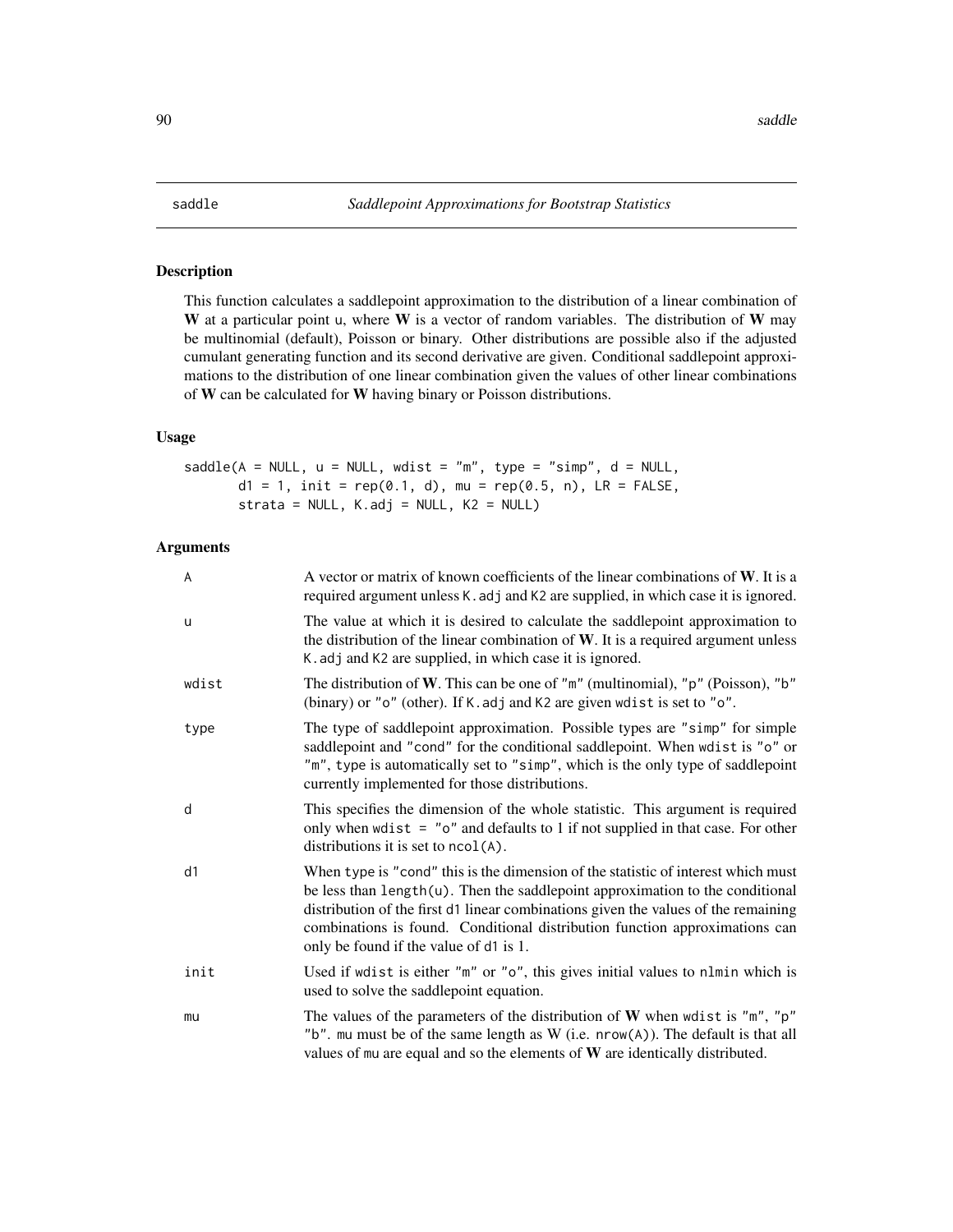## saddle 91 and 91 and 92 and 92 and 92 and 93 and 93 and 93 and 94 and 94 and 94 and 94 and 94 and 94 and 95 and 95 and 96 and 96 and 96 and 96 and 96 and 96 and 96 and 96 and 96 and 96 and 96 and 96 and 96 and 96 and 96 an

| LR.            | If TRUE then the Lugananni-Rice approximation to the cdf is used, otherwise the<br>approximation used is based on Barndorff-Nielsen's r <sup>*</sup> .                                                                                                                                                                                                                  |
|----------------|-------------------------------------------------------------------------------------------------------------------------------------------------------------------------------------------------------------------------------------------------------------------------------------------------------------------------------------------------------------------------|
| strata         | The strata for stratified data.                                                                                                                                                                                                                                                                                                                                         |
| K.adj          | The adjusted cumulant generating function used when wdist is "o". This is<br>a function of a single parameter, zeta, which calculates K(zeta)-u%*%zeta,<br>where $K$ (zeta) is the cumulant generating function of W.                                                                                                                                                   |
| K <sub>2</sub> | This is a function of a single parameter zeta which returns the matrix of second<br>derivatives of $K(zeta)$ for use when wdist is " $o$ ". If K. adj is given then this<br>must be given also. It is called only once with the calculated solution to the<br>saddlepoint equation being passed as the argument. This argument is ignored if<br>K. adj is not supplied. |

## Details

If wdist is "o" or "m", the saddlepoint equations are solved using nlmin to minimize K.adj with respect to its parameter zeta. For the Poisson and binary cases, a generalized linear model is fitted such that the parameter estimates solve the saddlepoint equations. The response variable 'y' for the glm must satisfy the equation  $t(A)$ %\*%y = u ( $t()$  being the transpose function). Such a vector can be found as a feasible solution to a linear programming problem. This is done by a call to simplex. The covariate matrix for the glm is given by A.

# Value

A list consisting of the following components

| spa       | The saddlepoint approximations. The first value is the density approximation<br>and the second value is the distribution function approximation.         |
|-----------|----------------------------------------------------------------------------------------------------------------------------------------------------------|
| zeta.hat  | The solution to the saddlepoint equation. For the conditional saddlepoint this is<br>the solution to the saddlepoint equation for the numerator.         |
| zeta2.hat | If type is "cond" this is the solution to the saddlepoint equation for the denom-<br>inator. This component is not returned for any other value of type. |

#### References

Booth, J.G. and Butler, R.W. (1990) Randomization distributions and saddlepoint approximations in generalized linear models. *Biometrika*, 77, 787–796.

Canty, A.J. and Davison, A.C. (1997) Implementation of saddlepoint approximations to resampling distributions. *Computing Science and Statistics; Proceedings of the 28th Symposium on the Interface*, 248–253.

Davison, A.C. and Hinkley, D.V. (1997) *Bootstrap Methods and their Application*. Cambridge University Press.

Jensen, J.L. (1995) *Saddlepoint Approximations*. Oxford University Press.

# See Also

[saddle.distn](#page-91-0), [simplex](#page-96-0)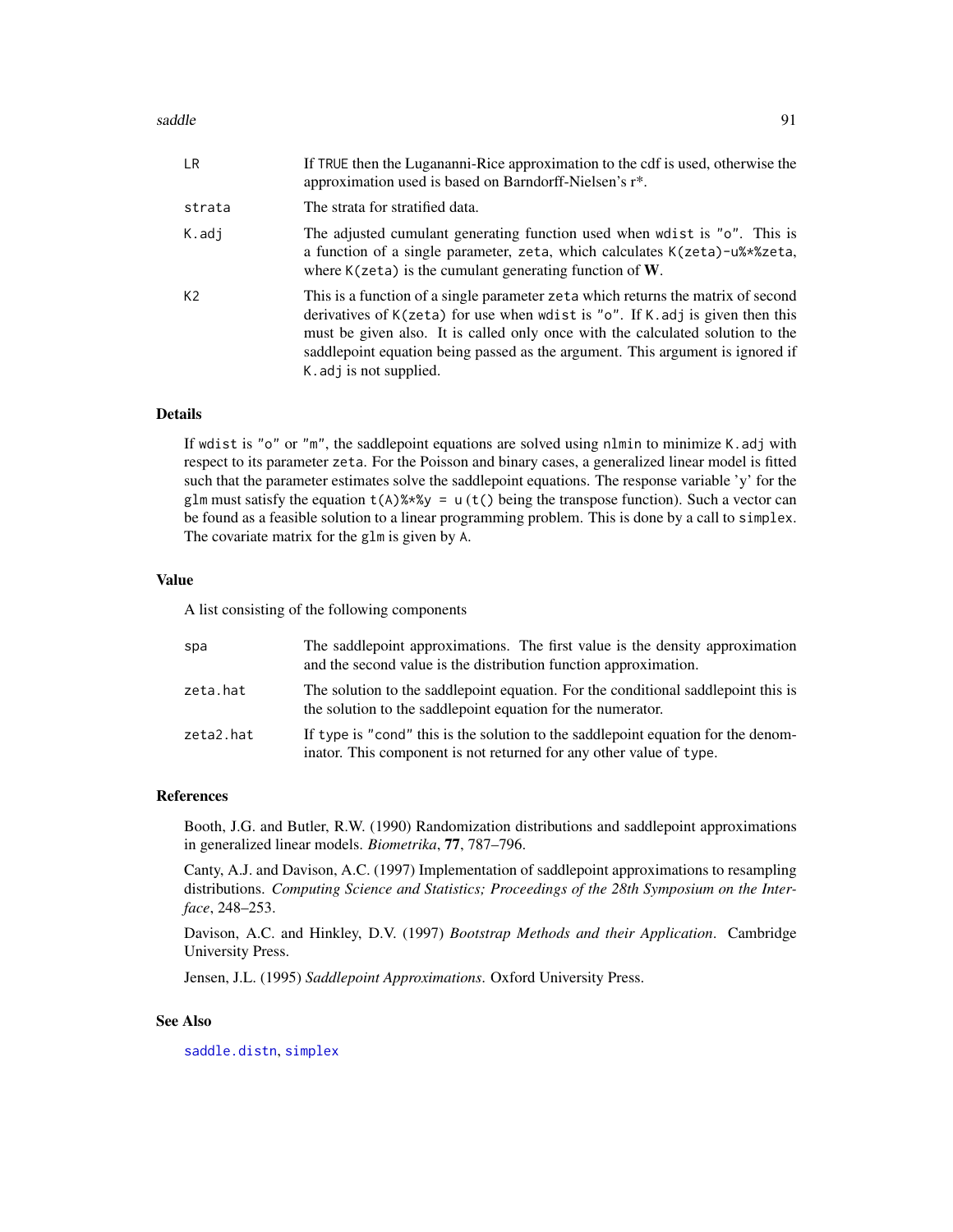## Examples

```
# To evaluate the bootstrap distribution of the mean failure time of
# air-conditioning equipment at 80 hours
saddle(A = \text{aircondit$hours}/12, u = 80)# Alternatively this can be done using a conditional poisson
saddle(A = child(airconditions/12,1), u = c(80, 12),wdist = "p", type = "cond")# To use the Lugananni-Rice approximation to this
saddle(A = child(airconditions/12,1), u = c(80, 12),wdist = "p", type = "cond",
       LR = TRUE)
# Example 9.16 of Davison and Hinkley (1997) calculates saddlepoint
# approximations to the distribution of the ratio statistic for the
# city data. Since the statistic is not in itself a linear combination
# of random Variables, its distribution cannot be found directly.
# Instead the statistic is expressed as the solution to a linear
# estimating equation and hence its distribution can be found. We
# get the saddlepoint approximation to the pdf and cdf evaluated at
# t = 1.25 as follows.
jacobian <- function(dat,t,zeta)
{
     p <- exp(zeta*(dat$x-t*dat$u))
     abs(sum(dat$u*p)/sum(p))
}
city.sp1 <- saddle(A = city$x-1.25*city$u, u = 0)
city.sp1$spa[1] <- jacobian(city, 1.25, city.sp1$zeta.hat) * city.sp1$spa[1]
city.sp1
```
<span id="page-91-0"></span>

saddle.distn *Saddlepoint Distribution Approximations for Bootstrap Statistics*

## Description

Approximate an entire distribution using saddlepoint methods. This function can calculate simple and conditional saddlepoint distribution approximations for a univariate quantity of interest. For the simple saddlepoint the quantity of interest is a linear combination of  $W$  where  $W$  is a vector of random variables. For the conditional saddlepoint we require the distribution of one linear combination given the values of any number of other linear combinations. The distribution of W must be one of multinomial, Poisson or binary. The primary use of this function is to calculate quantiles of bootstrap distributions using saddlepoint approximations. Such quantiles are required by the function [control](#page-36-0) to approximate the distribution of the linear approximation to a statistic.

#### Usage

```
saddle.distn(A, u = NULL, alpha = NULL, wdist = "m",
             type = "simp", npts = 20, t = NULL, t0 = NULL,
```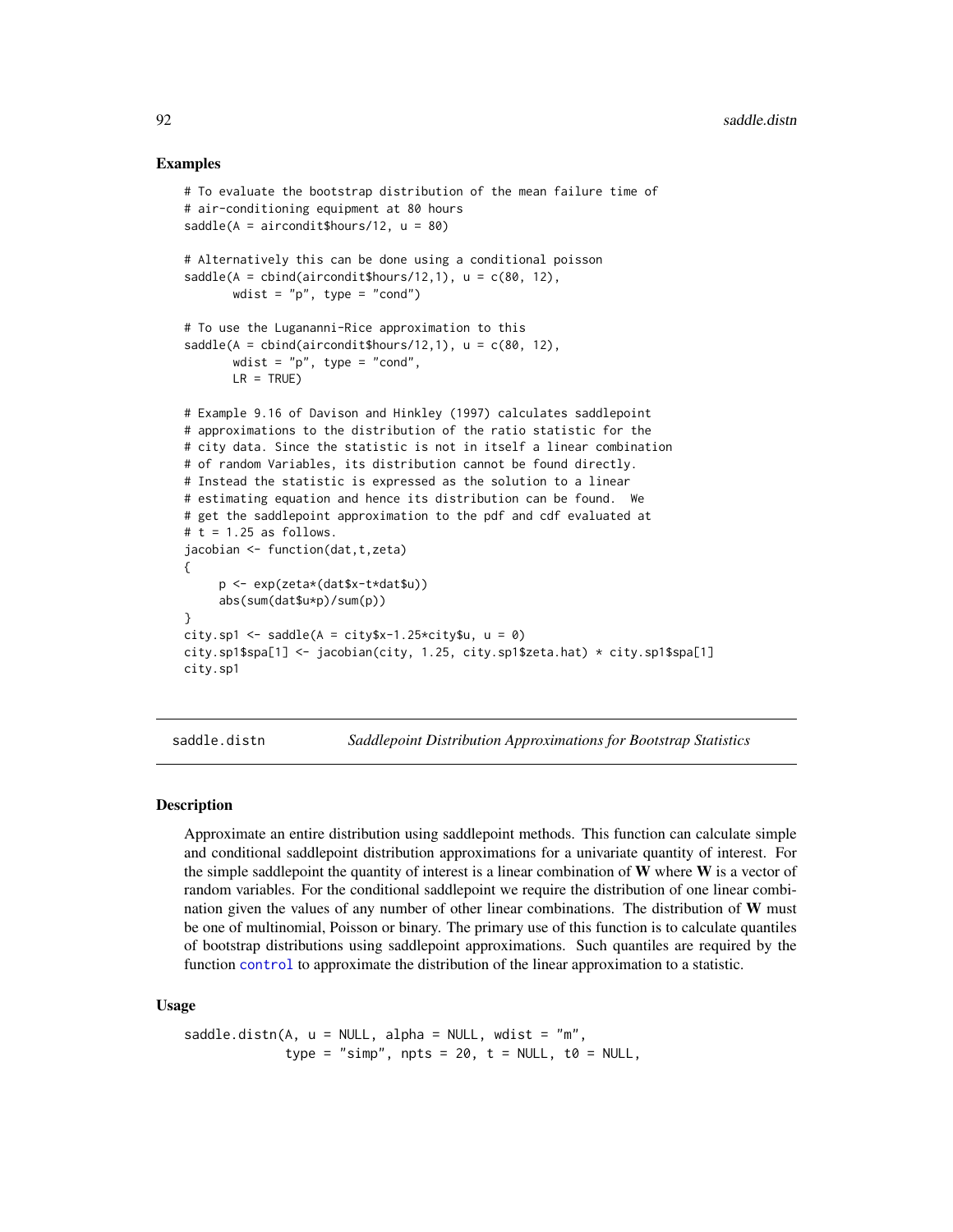$init = rep(0.1, d)$ , mu =  $rep(0.5, n)$ , LR = FALSE,  $strata = NULL, ...$ 

# Arguments

| A     | This is a matrix of known coefficients or a function which returns such a matrix.<br>If a function then its first argument must be the point t at which a saddlepoint<br>is required. The most common reason for A being a function would be if the<br>statistic is not itself a linear combination of the W but is the solution to a linear<br>estimating equation.                                                                                                                                                                                                                                                                                                               |
|-------|------------------------------------------------------------------------------------------------------------------------------------------------------------------------------------------------------------------------------------------------------------------------------------------------------------------------------------------------------------------------------------------------------------------------------------------------------------------------------------------------------------------------------------------------------------------------------------------------------------------------------------------------------------------------------------|
| u     | If A is a function then u must also be a function returning a vector with length<br>equal to the number of columns of the matrix returned by A. Usually all compo-<br>nents other than the first will be constants as the other components are the values<br>of the conditioning variables. If A is a matrix with more than one column (such<br>as when wdist $=$ "cond") then u should be a vector with length one less than<br>ncol(A). In this case u specifies the values of the conditioning variables. If A is<br>a matrix with one column or a vector then u is not used.                                                                                                   |
| alpha | The alpha levels for the quantiles of the distribution which should be returned.<br>By default the 0.1, 0.5, 1, 2.5, 5, 10, 20, 50, 80, 90, 95, 97.5, 99, 99.5 and 99.9<br>percentiles are calculated.                                                                                                                                                                                                                                                                                                                                                                                                                                                                             |
| wdist | The distribution of W. Possible values are " $m$ " (multinomial), " $p$ " (Poisson), or<br>"b" (binary).                                                                                                                                                                                                                                                                                                                                                                                                                                                                                                                                                                           |
| type  | The type of saddlepoint to be used. Possible values are "simp" (simple saddle-<br>point) and "cond" (conditional). If wdist is "m", type is set to "simp".                                                                                                                                                                                                                                                                                                                                                                                                                                                                                                                         |
| npts  | The number of points at which the saddlepoint approximation should be calcu-<br>lated and then used to fit the spline.                                                                                                                                                                                                                                                                                                                                                                                                                                                                                                                                                             |
| t     | A vector of points at which the saddlepoint approximations are calculated. These<br>points should extend beyond the extreme quantiles required but still be in the<br>possible range of the bootstrap distribution. The observed value of the statistic<br>should not be included in t as the distribution function approximation breaks<br>down at that point. The points should, however cover the entire effective range<br>of the distribution including close to the centre. If t is supplied then npts is set<br>to length(t). When t is not supplied, the function attempts to find the effective<br>range of the distribution and then selects points to cover this range. |
| t0    | If t is not supplied then a vector of length 2 should be passed as t0. The first<br>component of t0 should be the centre of the distribution and the second should<br>be an estimate of spread (such as a standard error). These two are then used to<br>find the effective range of the distribution. The range finding mechanism does<br>rely on an accurate estimate of location in $t\theta[1]$ .                                                                                                                                                                                                                                                                              |
| init  | When wdist is "m", this vector should contain the initial values to be passed to<br>nlmin when it is called to solve the saddlepoint equations.                                                                                                                                                                                                                                                                                                                                                                                                                                                                                                                                    |
| mu    | The vector of parameter values for the distribution. The default is that the com-<br>ponents of W are identically distributed.                                                                                                                                                                                                                                                                                                                                                                                                                                                                                                                                                     |
| LR    | A logical flag. When LR is TRUE the Lugananni-Rice cdf approximations are<br>calculated and used to fit the spline. Otherwise the cdf approximations used are<br>based on Barndorff-Nielsen's r*.                                                                                                                                                                                                                                                                                                                                                                                                                                                                                  |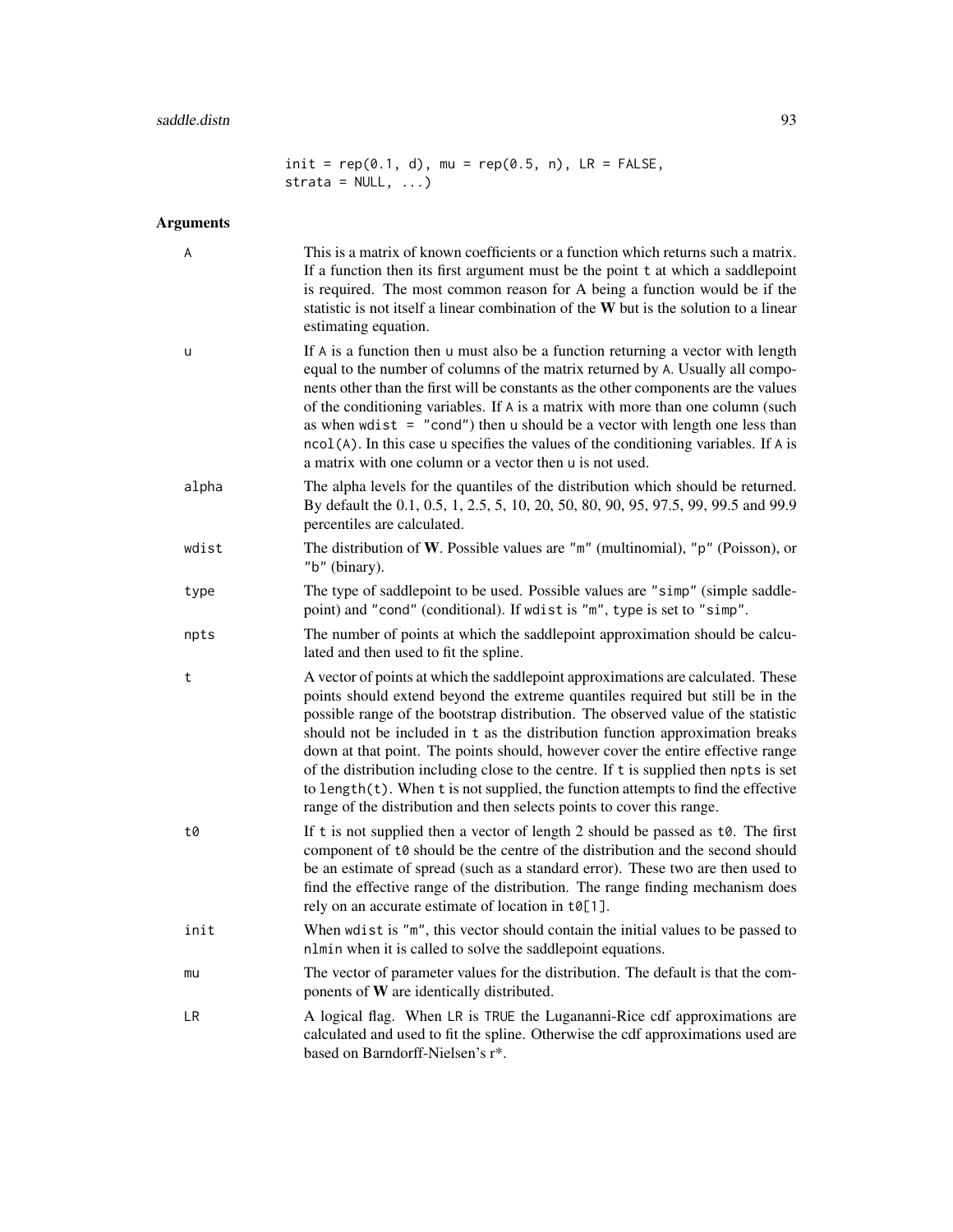| strata                  | A vector giving the strata when the rows of A relate to stratified data. This is<br>used only when wdist is "m". |
|-------------------------|------------------------------------------------------------------------------------------------------------------|
| $\cdot$ $\cdot$ $\cdot$ | When A and u are functions any additional arguments are passed unchanged each<br>time one of them is called.     |

# Details

The range at which the saddlepoint is used is such that the cdf approximation at the endpoints is more extreme than required by the extreme values of alpha. The lower endpoint is found by evaluating the saddlepoint at the points  $t0[1]-2*t0[2], t0[1]-4*t0[2], t0[1]-8*t0[2]$  etc. until a point is found with a cdf approximation less than min(alpha)/10, then a bisection method is used to find the endpoint which has cdf approximation in the range (min(alpha)/1000, min(alpha)/10). Then a number of, equally spaced, points are chosen between the lower endpoint and  $\text{\sf t}\delta[1]$  until a total of npts/2 approximations have been made. The remaining npts/2 points are chosen to the right of t0[1] in a similar manner. Any points which are very close to the centre of the distribution are then omitted as the cdf approximations are not reliable at the centre. A smoothing spline is then fitted to the probit of the saddlepoint distribution function approximations at the remaining points and the required quantiles are predicted from the spline.

Sometimes the function will terminate with the message "Unable to find range". There are two main reasons why this may occur. One is that the distribution is too discrete and/or the required quantiles too extreme, this can cause the function to be unable to find a point within the allowable range which is beyond the extreme quantiles. Another possibility is that the value of  $\mathfrak{to}[\![2]\!]$  is too small and so too many steps are required to find the range. The first problem cannot be solved except by asking for less extreme quantiles, although for very discrete distributions the approximations may not be very good. In the second case using a larger value of t0[2] will usually solve the problem.

#### Value

The returned value is an object of class "saddle.distn". See the help file for [saddle.distn.object](#page-94-0) for a description of such an object.

#### References

Booth, J.G. and Butler, R.W. (1990) Randomization distributions and saddlepoint approximations in generalized linear models. *Biometrika*, 77, 787–796.

Canty, A.J. and Davison, A.C. (1997) Implementation of saddlepoint approximations to resampling distributions. *Computing Science and Statistics; Proceedings of the 28th Symposium on the Interface* 248–253.

Davison, A.C. and Hinkley, D.V. (1997) *Bootstrap Methods and their Application*. Cambridge University Press.

Jensen, J.L. (1995) *Saddlepoint Approximations*. Oxford University Press.

## See Also

[lines.saddle.distn](#page-69-0), [saddle](#page-89-0), [saddle.distn.object](#page-94-0), [smooth.spline](#page-0-0)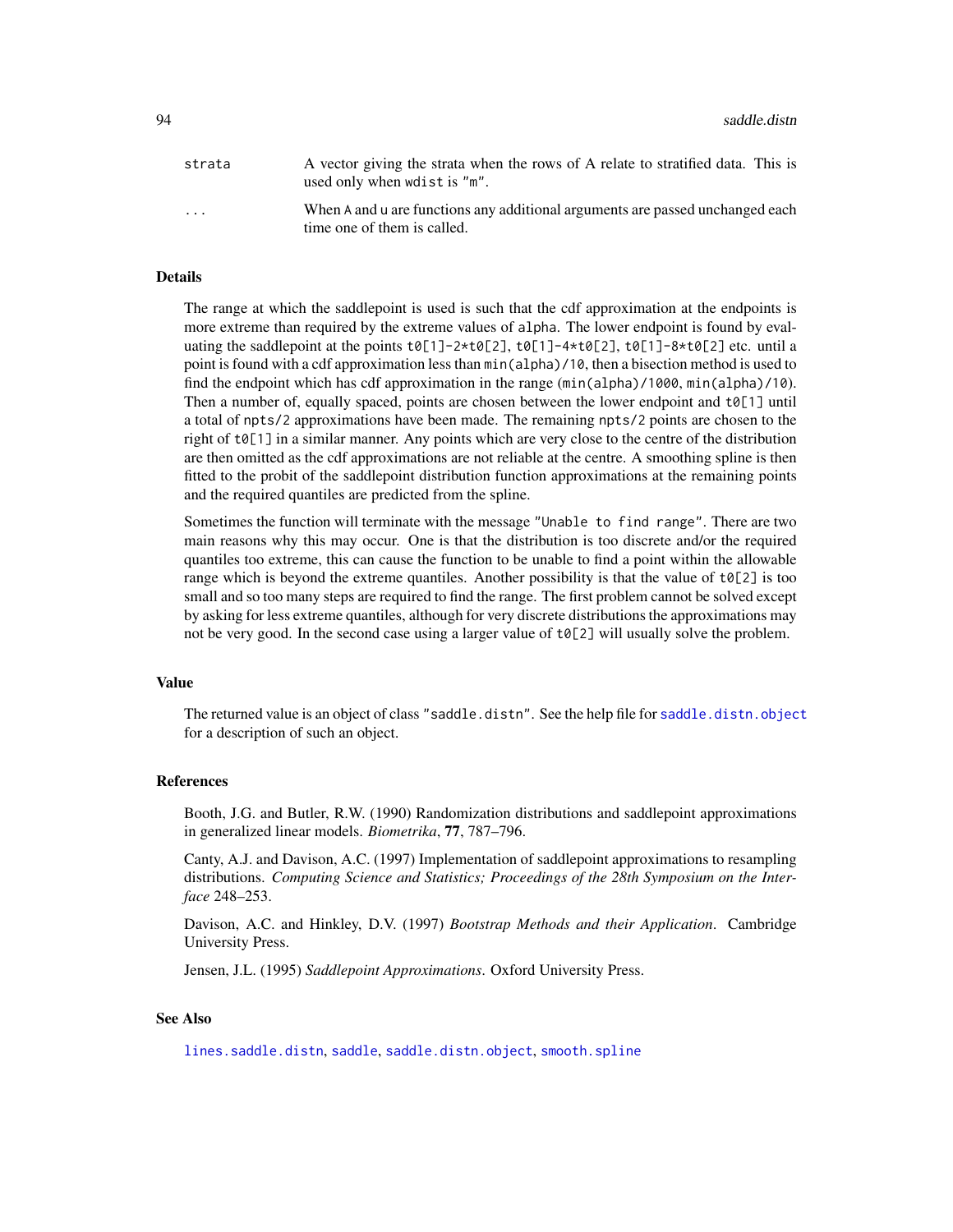# saddle.distn.object 95

## Examples

```
# The bootstrap distribution of the mean of the air-conditioning
# failure data: fails to find value on R (and probably on S too)
air.t0 <- c(mean(aircondit$hours), sqrt(var(aircondit$hours)/12))
## Not run: saddle.distn(A = aircondit$hours/12, t0 = air.t0)
# alternatively using the conditional poisson
saddle.distn(A = \text{cbind}(\text{airconditions}/12, 1), u = 12, \text{ wdist} = "p",type = "cond", t0 = air.t0)
# Distribution of the ratio of a sample of size 10 from the bigcity
# data, taken from Example 9.16 of Davison and Hinkley (1997).
ratio \leq function(d, w) sum(d$x *w)/sum(d$u * w)
city.v \leftarrow varuinear(empinf(data = city, statistic = ratio))
bigcity.t0 <- c(mean(bigcity$x)/mean(bigcity$u), sqrt(city.v))
Afn <- function(t, data) cbind(data$x - t*data$u, 1)
ufn \le function(t, data) c(0,10)saddle.distn(A = Afn, u = ufn, wdist = "b", type = "cond",
             t0 = bigcity.t0, data = bigcity)# From Example 9.16 of Davison and Hinkley (1997) again, we find the
# conditional distribution of the ratio given the sum of city$u.
Afn <- function(t, data) cbind(data$x-t*data$u, data$u, 1)
ufn <- function(t, data) c(0, sum(data$u), 10)
city.t0 <- c(mean(city$x)/mean(city$u), sqrt(city.v))
saddle.distn(A = Afn, u = ufn, wdist = "p", type = "cond", t0 = city.t0,
             data = city)
```
<span id="page-94-0"></span>saddle.distn.object *Saddlepoint Distribution Approximation Objects*

#### Description

Class of objects that result from calculating saddlepoint distribution approximations by a call to saddle.distn.

# Generation

This class of objects is returned from calls to the function [saddle.distn](#page-91-0).

#### Methods

The class "saddle.distn" has methods for the functions [lines](#page-0-0) and [print](#page-0-0).

# **Structure**

Objects of class "saddle.distn" are implemented as a list with the following components.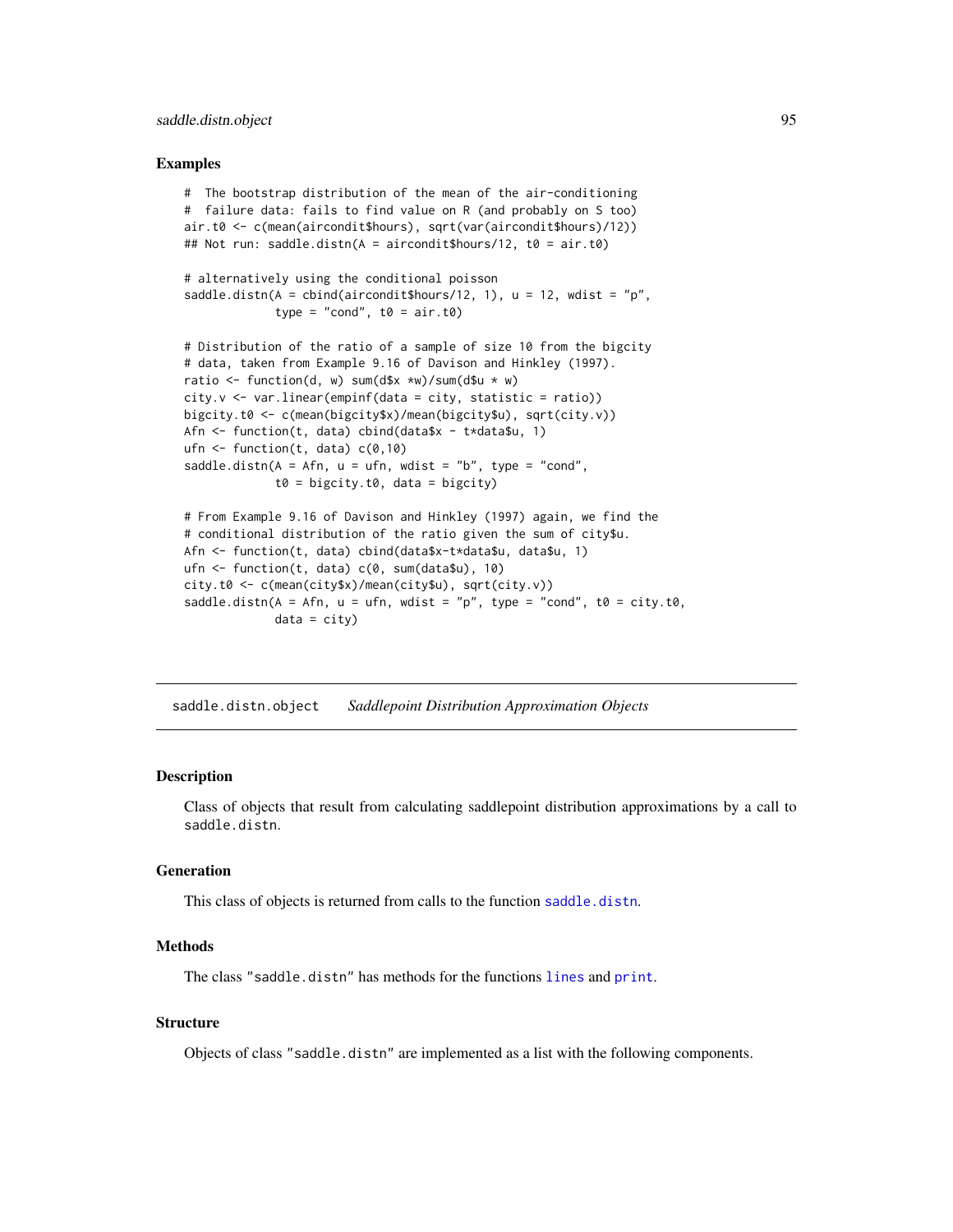- quantiles A matrix with 2 columns. The first column contains the probabilities alpha and the second column contains the estimated quantiles of the distribution at those probabilities derived from the spline.
- points A matrix of evaluations of the saddlepoint approximation. The first column contains the values of t which were used, the second and third contain the density and cdf approximations at those points and the rest of the columns contain the solutions to the saddlepoint equations. When type is "simp", there is only one of those. When type is "cond" there are  $2*d-1$  where d is the number of columns in A or the output of  $A(t, \ldots \{ \})$ . The first d of these correspond to the numerator and the remainder correspond to the denominator.
- distn An object of class smooth.spline. This corresponds to the spline fitted to the saddlepoint cdf approximations in points in order to approximate the entire distribution. For the structure of the object see smooth.spline.
- call The original call to saddle.distn which generated the object.
- LR A logical variable indicating whether the Lugananni-Rice approximations were used.

# See Also

[lines.saddle.distn](#page-69-0), [saddle.distn](#page-91-0), [print.saddle.distn](#page-87-0)

salinity *Water Salinity and River Discharge*

#### Description

The salinity data frame has 28 rows and 4 columns.

Biweekly averages of the water salinity and river discharge in Pamlico Sound, North Carolina were recorded between the years 1972 and 1977. The data in this set consists only of those measurements in March, April and May.

#### Usage

salinity

#### Format

This data frame contains the following columns:

- sal The average salinity of the water over two weeks.
- lag The average salinity of the water lagged two weeks. Since only spring is used, the value of lag is not always equal to the previous value of sal.
- trend A factor indicating in which of the 6 biweekly periods between March and May, the observations were taken. The levels of the factor are from 0 to 5 with 0 being the first two weeks in March.
- dis The amount of river discharge during the two weeks for which sal is the average salinity.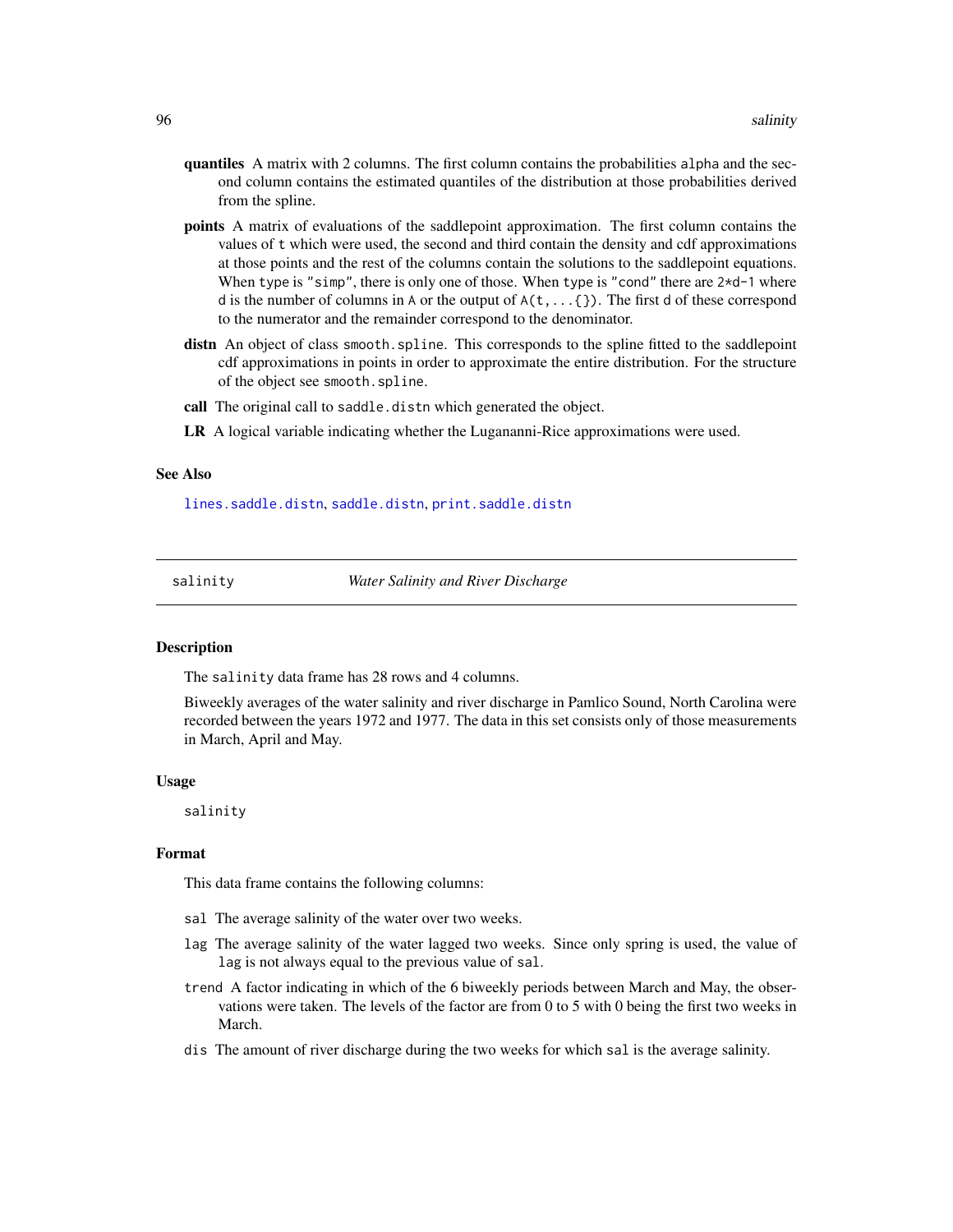#### simplex 97

# Source

The data were obtained from

Ruppert, D. and Carroll, R.J. (1980) Trimmed least squares estimation in the linear model. *Journal of the American Statistical Association*, 75, 828–838.

#### References

Davison, A.C. and Hinkley, D.V. (1997) *Bootstrap Methods and Their Application*. Cambridge University Press.

<span id="page-96-0"></span>simplex *Simplex Method for Linear Programming Problems*

# Description

This function will optimize the linear function  $a\ast x$  subject to the constraints  $A1\ast x$   $\leq b1$ , A2%\*%x >= b2, A3%\*%x = b3 and x >= 0. Either maximization or minimization is possible but the default is minimization.

# Usage

 $simplex(a, A1 = NULL, b1 = NULL, A2 = NULL, b2 = NULL, A3 = NULL,$  $b3 = NULL$ , maxi = FALSE, n.iter = n + 2 \* m, eps = 1e-10)

#### Arguments

| a              | A vector of length n which gives the coefficients of the objective function.                                                                                                                                                                                                                   |
|----------------|------------------------------------------------------------------------------------------------------------------------------------------------------------------------------------------------------------------------------------------------------------------------------------------------|
| A <sub>1</sub> | An $m1$ by n matrix of coefficients for the $\leq$ type of constraints.                                                                                                                                                                                                                        |
| b <sub>1</sub> | A vector of length $m1$ giving the right hand side of the $\leq$ constraints. This<br>argument is required if A1 is given and ignored otherwise. All values in b1 must<br>be non-negative.                                                                                                     |
| A <sub>2</sub> | An m2 by n matrix of coefficients for the $\geq$ type of constraints.                                                                                                                                                                                                                          |
| b2             | A vector of length m2 giving the right hand side of the $\geq$ constraints. This<br>argument is required if A2 is given and ignored otherwise. All values in b2 must<br>be non-negative. Note that the constraints $x \ge 0$ are included automatically<br>and so should not be repeated here. |
| A <sub>3</sub> | An m3 by n matrix of coefficients for the equality constraints.                                                                                                                                                                                                                                |
| b <sub>3</sub> | A vector of length m3 giving the right hand side of equality constraints. This<br>argument is required if A3 is given and ignored otherwise. All values in b3 must<br>be non-negative.                                                                                                         |
| maxi           | A logical flag which specifies minimization if FALSE (default) and maximiza-<br>tion otherwise. If maxi is TRUE then the maximization problem is recast as a<br>minimization problem by changing the objective function coefficients to their<br>negatives.                                    |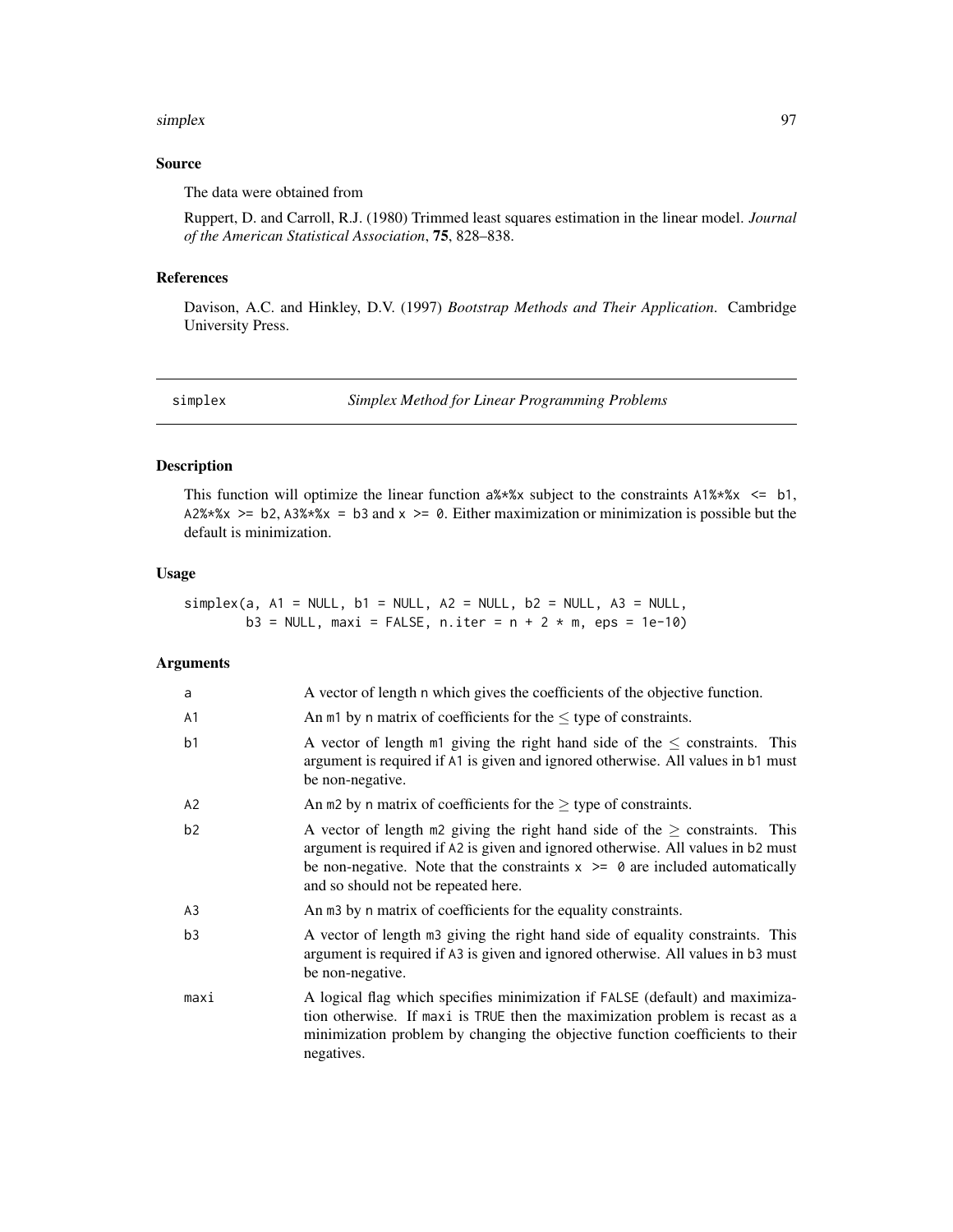98 simplex

| n.iter | The maximum number of iterations to be conducted in each phase of the simplex<br>method. The default is $n+2*(m1+m2+m3)$ . |
|--------|----------------------------------------------------------------------------------------------------------------------------|
| eps    | The floating point tolerance to be used in tests of equality.                                                              |

#### Details

The method employed by this function is the two phase tableau simplex method. If there are  $\geq$ or equality constraints an initial feasible solution is not easy to find. To find a feasible solution an artificial variable is introduced into each  $\geq$  or equality constraint and an auxiliary objective function is defined as the sum of these artificial variables. If a feasible solution to the set of constraints exists then the auxiliary objective will be minimized when all of the artificial variables are 0. These are then discarded and the original problem solved starting at the solution to the auxiliary problem. If the only constraints are of the  $\leq$  form, the origin is a feasible solution and so the first stage can be omitted.

#### Value

An object of class "simplex": see [simplex.object](#page-98-0).

#### **Note**

The method employed here is suitable only for relatively small systems. Also if possible the number of constraints should be reduced to a minimum in order to speed up the execution time which is approximately proportional to the cube of the number of constraints. In particular if there are any constraints of the form  $x[i] \ge -b2[i]$  they should be omitted by setting  $x[i] = x[i]-b2[i]$ , changing all the constraints and the objective function accordingly and then transforming back after the solution has been found.

# References

Gill, P.E., Murray, W. and Wright, M.H. (1991) *Numerical Linear Algebra and Optimization Vol. 1*. Addison-Wesley.

Press, W.H., Teukolsky, S.A., Vetterling, W.T. and Flannery, B.P. (1992) *Numerical Recipes: The Art of Scientific Computing (Second Edition)*. Cambridge University Press.

# **Examples**

```
# This example is taken from Exercise 7.5 of Gill, Murray and Wright (1991).
enj <- c(200, 6000, 3000, -200)
fat <- c(800, 6000, 1000, 400)
vitx <- c(50, 3, 150, 100)
vity <- c(10, 10, 75, 100)
vitz <- c(150, 35, 75, 5)
simplex(a = enj, A1 = fat, b1 = 13800, A2 = rhind(vitx, vity, vitz),b2 = c(600, 300, 550), maxi = TRUE)
```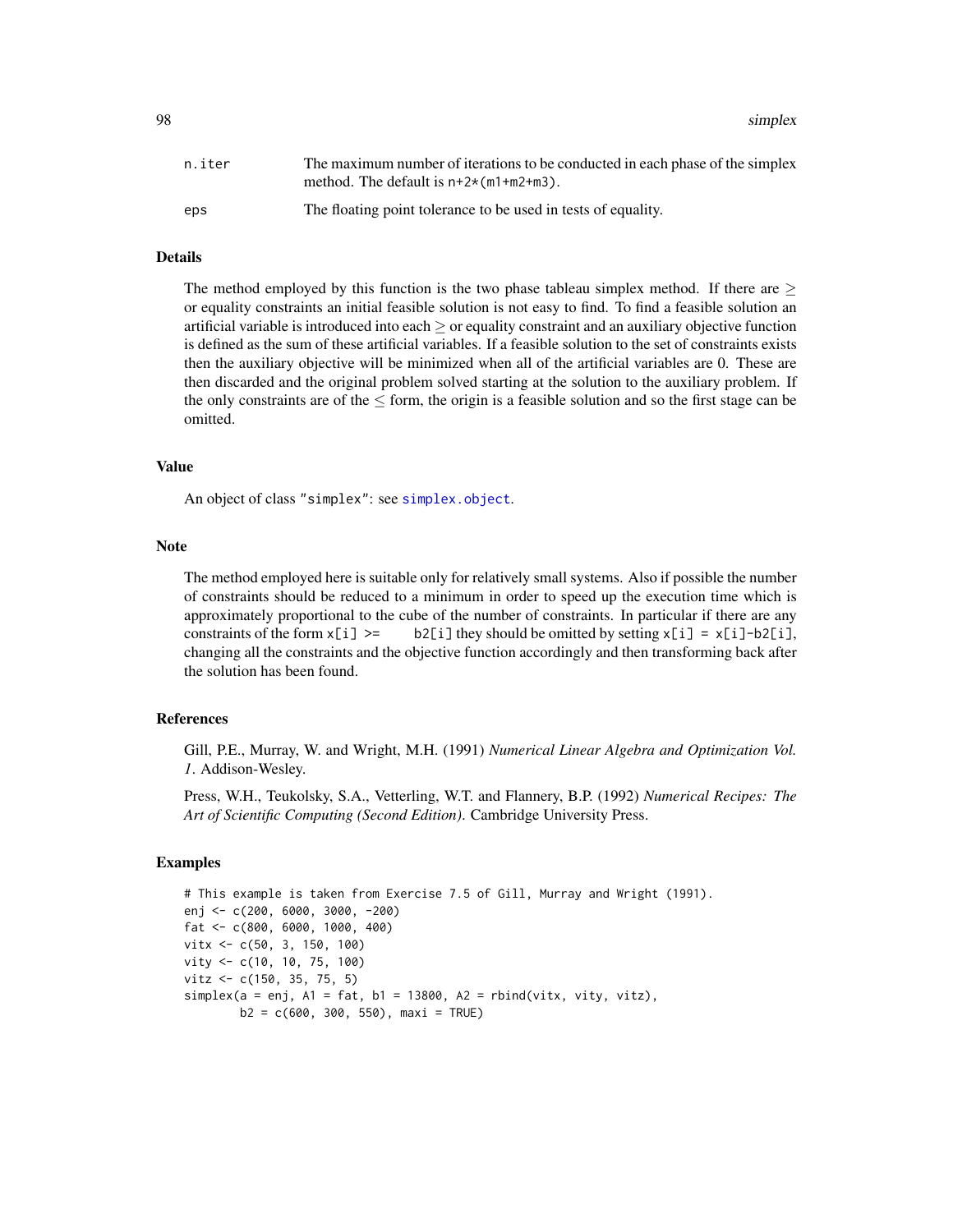<span id="page-98-0"></span>

Class of objects that result from solving a linear programming problem using simplex.

#### Generation

This class of objects is returned from calls to the function simplex.

# Methods

The class "saddle.distn" has a method for the function print.

#### Structure

Objects of class "simplex" are implemented as a list with the following components.

- soln The values of x which optimize the objective function under the specified constraints provided those constraints are jointly feasible.
- solved This indicates whether the problem was solved. A value of  $-1$  indicates that no feasible solution could be found. A value of  $\theta$  that the maximum number of iterations was reached without termination of the second stage. This may indicate an unbounded function or simply that more iterations are needed. A value of 1 indicates that an optimal solution has been found.
- value The value of the objective function at soln.
- val.aux This is NULL if a feasible solution is found. Otherwise it is a positive value giving the value of the auxiliary objective function when it was minimized.
- obj The original coefficients of the objective function.
- a The objective function coefficients re-expressed such that the basic variables have coefficient zero.
- **a.aux** This is NULL if a feasible solution is found. Otherwise it is the re-expressed auxiliary objective function at the termination of the first phase of the simplex method.
- A The final constraint matrix which is expressed in terms of the non-basic variables. If a feasible solution is found then this will have dimensions  $m1+m2+m3$  by  $n+m1+m2$ , where the final  $m1+m2$ columns correspond to slack and surplus variables. If no feasible solution is found there will be an additional m1+m2+m3 columns for the artificial variables introduced to solve the first phase of the problem.
- basic The indices of the basic (non-zero) variables in the solution. Indices between n+1 and n+m1 correspond to slack variables, those between n+m1+1 and n+m2 correspond to surplus variables and those greater than n+m2 are artificial variables. Indices greater than n+m2 should occur only if solved is -1 as the artificial variables are discarded in the second stage of the simplex method.
- slack The final values of the  $m1$  slack variables which arise when the " $\leq$ " constraints are reexpressed as the equalities A1%\*%x + slack = b1.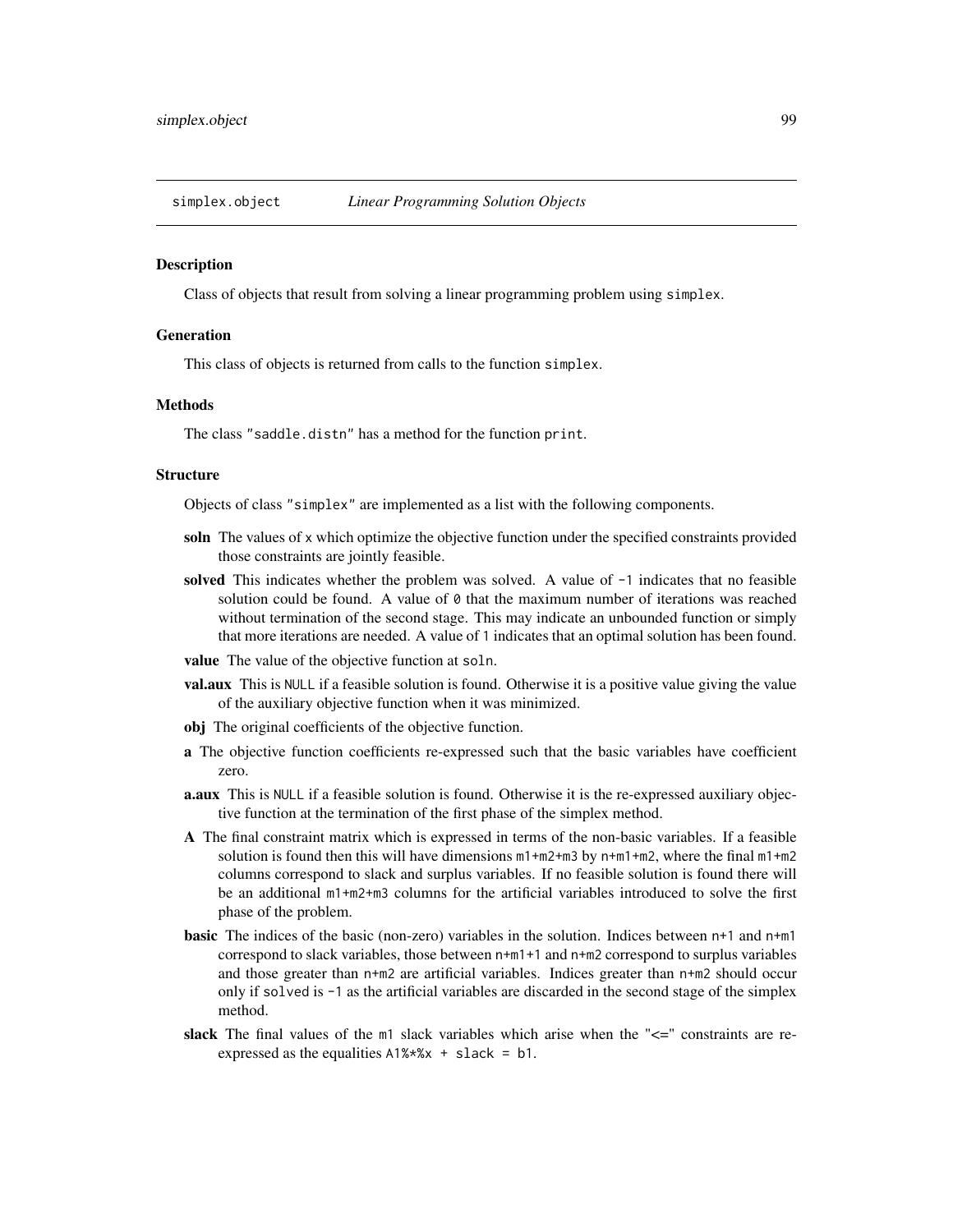- surplus The final values of the  $m2$  surplus variables which arise when the " $\leq$ =" constraints are re-expressed as the equalities  $A2\% \times \times$  - surplus = b2.
- artificial This is NULL if a feasible solution can be found. If no solution can be found then this contains the values of the m1+m2+m3 artificial variables which minimize their sum subject to the original constraints. A feasible solution exists only if all of the artificial variables can be made 0 simultaneously.

#### See Also

[print.simplex](#page-87-1), [simplex](#page-96-0)

<span id="page-99-0"></span>smooth.f *Smooth Distributions on Data Points*

# **Description**

This function uses the method of frequency smoothing to find a distribution on a data set which has a required value, theta, of the statistic of interest. The method results in distributions which vary smoothly with theta.

#### Usage

 $smooth.f(theta, boot.out, index = 1, t = boot.out$t[, index],$ width =  $0.5$ )

## **Arguments**

| theta    | The required value for the statistic of interest. If the ta is a vector, a separate<br>distribution will be found for each element of theta.                                                                                                                                                                                                                                  |
|----------|-------------------------------------------------------------------------------------------------------------------------------------------------------------------------------------------------------------------------------------------------------------------------------------------------------------------------------------------------------------------------------|
| boot.out | A bootstrap output object returned by a call to boot.                                                                                                                                                                                                                                                                                                                         |
| index    | The index of the variable of interest in the output of boot. out \$statistic. This<br>argument is ignored if t is supplied, index must be a scalar.                                                                                                                                                                                                                           |
| t        | The bootstrap values of the statistic of interest. This must be a vector of length<br>boot, out \$R and the values must be in the same order as the bootstrap replicates<br>in boot.out.                                                                                                                                                                                      |
| width    | The standardized width for the kernel smoothing. The smoothing uses a value<br>of width*s for epsilon, where s is the bootstrap estimate of the standard error of<br>the statistic of interest. width should take a value in the range $(0.2, 1)$ to produce<br>a reasonable smoothed distribution. If width is too large then the distribution<br>becomes closer to uniform. |

#### Details

The new distributional weights are found by applying a normal kernel smoother to the observed values of t weighted by the observed frequencies in the bootstrap simulation. The resulting distribution may not have parameter value exactly equal to the required value theta but it will typically have a value which is close to theta. The details of how this method works can be found in Davison, Hinkley and Worton (1995) and Section 3.9.2 of Davison and Hinkley (1997).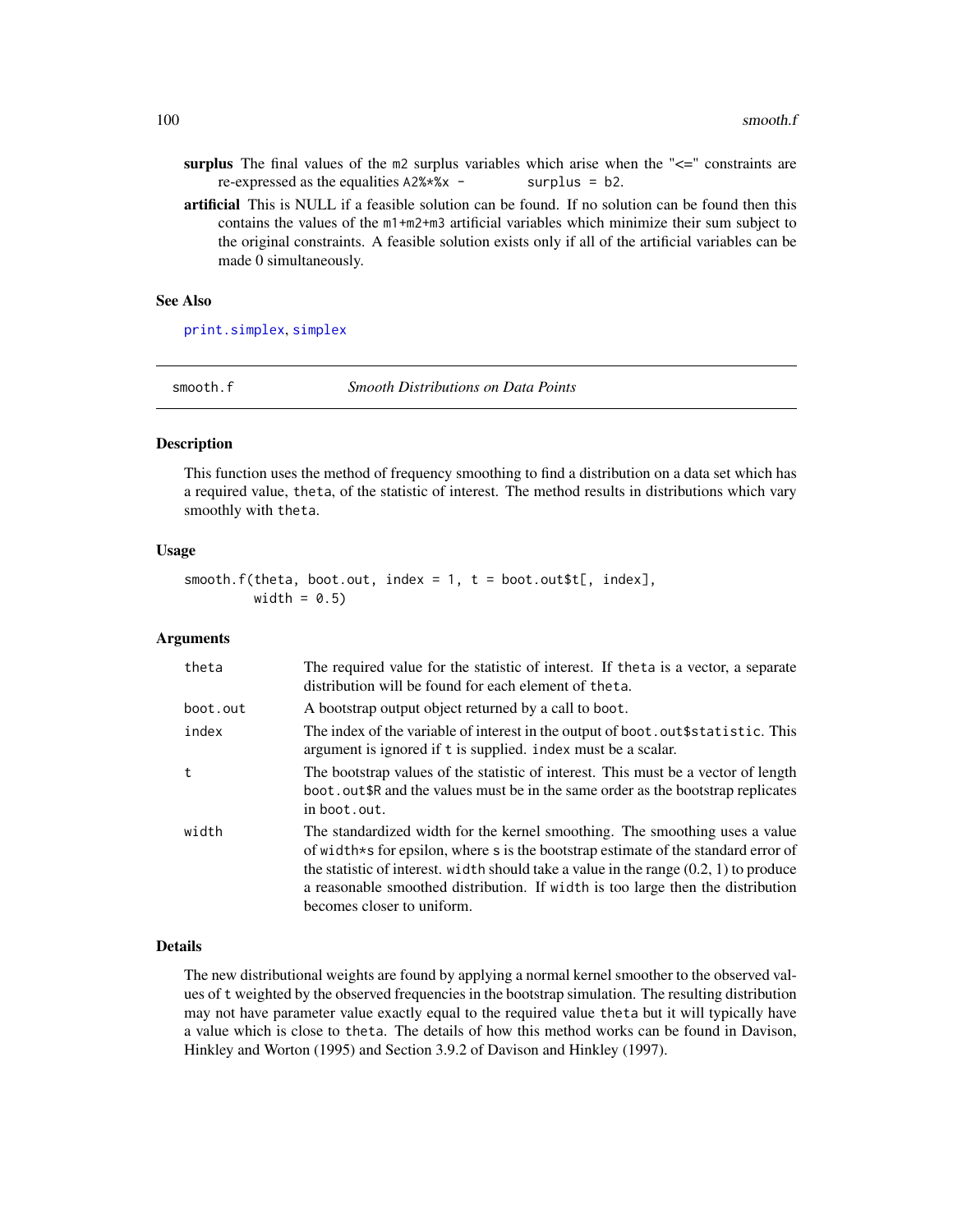#### smooth. $f$  101

#### Value

If length(theta) is 1 then a vector with the same length as the data set boot.out\$data is returned. The value in position i is the probability to be given to the data point in position i so that the distribution has parameter value approximately equal to theta. If length(theta) is bigger than 1 then the returned value is a matrix with length(theta) rows each of which corresponds to a distribution with the parameter value approximately equal to the corresponding value of theta.

# References

Davison, A.C. and Hinkley, D.V. (1997) *Bootstrap Methods and Their Application*. Cambridge University Press.

Davison, A.C., Hinkley, D.V. and Worton, B.J. (1995) Accurate and efficient construction of bootstrap likelihoods. *Statistics and Computing*, 5, 257–264.

# See Also

[boot](#page-10-0), [exp.tilt](#page-51-0), [tilt.boot](#page-103-0)

#### Examples

```
# Example 9.8 of Davison and Hinkley (1997) requires tilting the resampling
# distribution of the studentized statistic to be centred at the observed
# value of the test statistic 1.84. In the book exponential tilting was used
# but it is also possible to use smooth.f.
grav1 <- gravity[as.numeric(gravity[, 2]) >= 7, ]
grav.fun <- function(dat, w, orig) {
     strata \leq tapply(dat[, 2], as.numeric(dat[, 2]))
     d \leftarrow dat[, 1]ns <- tabulate(strata)
    w <- w/tapply(w, strata, sum)[strata]
    mns \leq as.vector(tapply(d \star w, strata, sum)) # drop names
    mn2 \leq - \t{tapply}(d * d * w, \text{strata}, \text{sum})s2hat \le sum((mn2 - mns^2)/ns)
     c(mns[2] - mns[1], s2hat, (mns[2]-mns[1]-orig)/sqrt(s2hat))
}
grav.z0 \leq grav.fun (grav1, rep(1, 26), 0)grav.boot <- boot(grav1, grav.fun, R = 499, stype = "w",
                  strata = grav1[, 2], orig = grav.z0[1])grav.sm \leq smooth.f(grav.z0[3], grav.boot, index = 3)
# Now we can run another bootstrap using these weights
grav.boot2 <- boot(grav1, grav.fun, R = 499, stype = "w",
                   strata = grav1[, 2], orig = grav.z0[1],weights = grav.sm)
# Estimated p-values can be found from these as follows
mean(grav.bootst[, 3] \geq grav.z0[3])imp.prob(grav.boot2, t0 = -grav.z0[3], t = -grav.boot2$t[, 3])
```
# Note that for the importance sampling probability we must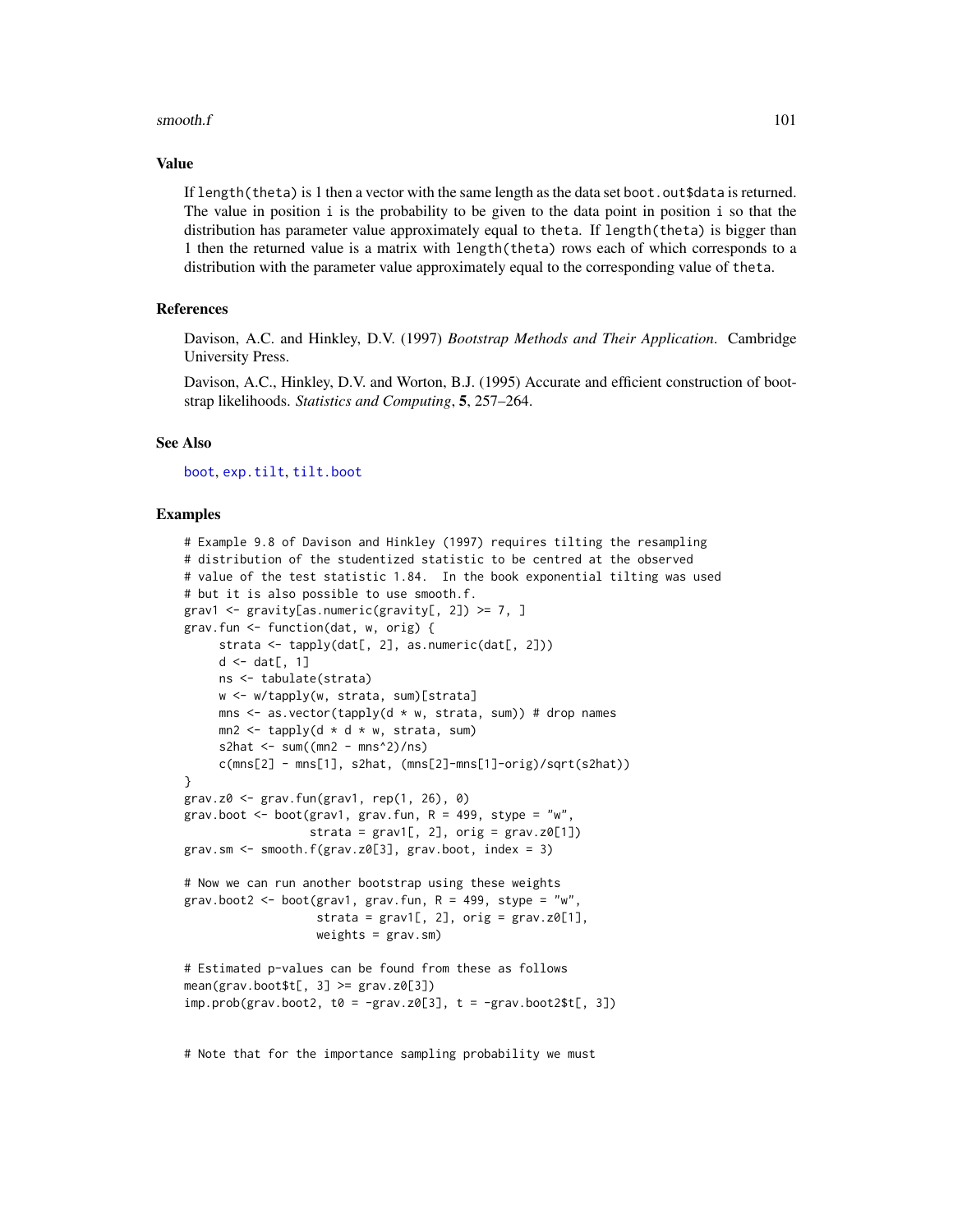```
# multiply everything by -1 to ensure that we find the correct
# probability. Raw resampling is not reliable for probabilities
# greater than 0.5. Thus
1 - imp.prob(grav.boot2, index = 3, t0 = grav.z0[3])$raw
# can give very strange results (negative probabilities).
```

|  | sunspot |
|--|---------|
|--|---------|

#### sunspot *Annual Mean Sunspot Numbers*

#### Description

sunspot is a time series and contains 289 observations.

The Zurich sunspot numbers have been analyzed in almost all books on time series analysis as well as numerous papers. The data set, usually attributed to Rudolf Wolf, consists of means of daily relative numbers of sunspot sightings. The relative number for a day is given by  $k(f+10g)$  where g is the number of sunspot groups observed, f is the total number of spots within the groups and k is a scaling factor relating the observer and telescope to a baseline. The relative numbers are then averaged to give an annual figure. See Inzenman (1983) for a discussion of the relative numbers. The figures are for the years 1700-1988.

## Source

The data were obtained from

Tong, H. (1990) *Nonlinear Time Series: A Dynamical System Approach*. Oxford University Press

#### **References**

Davison, A.C. and Hinkley, D.V. (1997) *Bootstrap Methods and Their Application*. Cambridge University Press.

Inzenman, A.J. (1983) J.R. Wolf and H.A. Wolfer: An historical note on the Zurich sunspot relative numbers. *Journal of the Royal Statistical Society, A*, 146, 311-318.

Waldmeir, M. (1961) *The Sunspot Activity in the Years 1610-1960*. Schulthess and Co.

survival *Survival of Rats after Radiation Doses*

# **Description**

The survival data frame has 14 rows and 2 columns.

The data measured the survival percentages of batches of rats who were given varying doses of radiation. At each of 6 doses there were two or three replications of the experiment.

# Usage

survival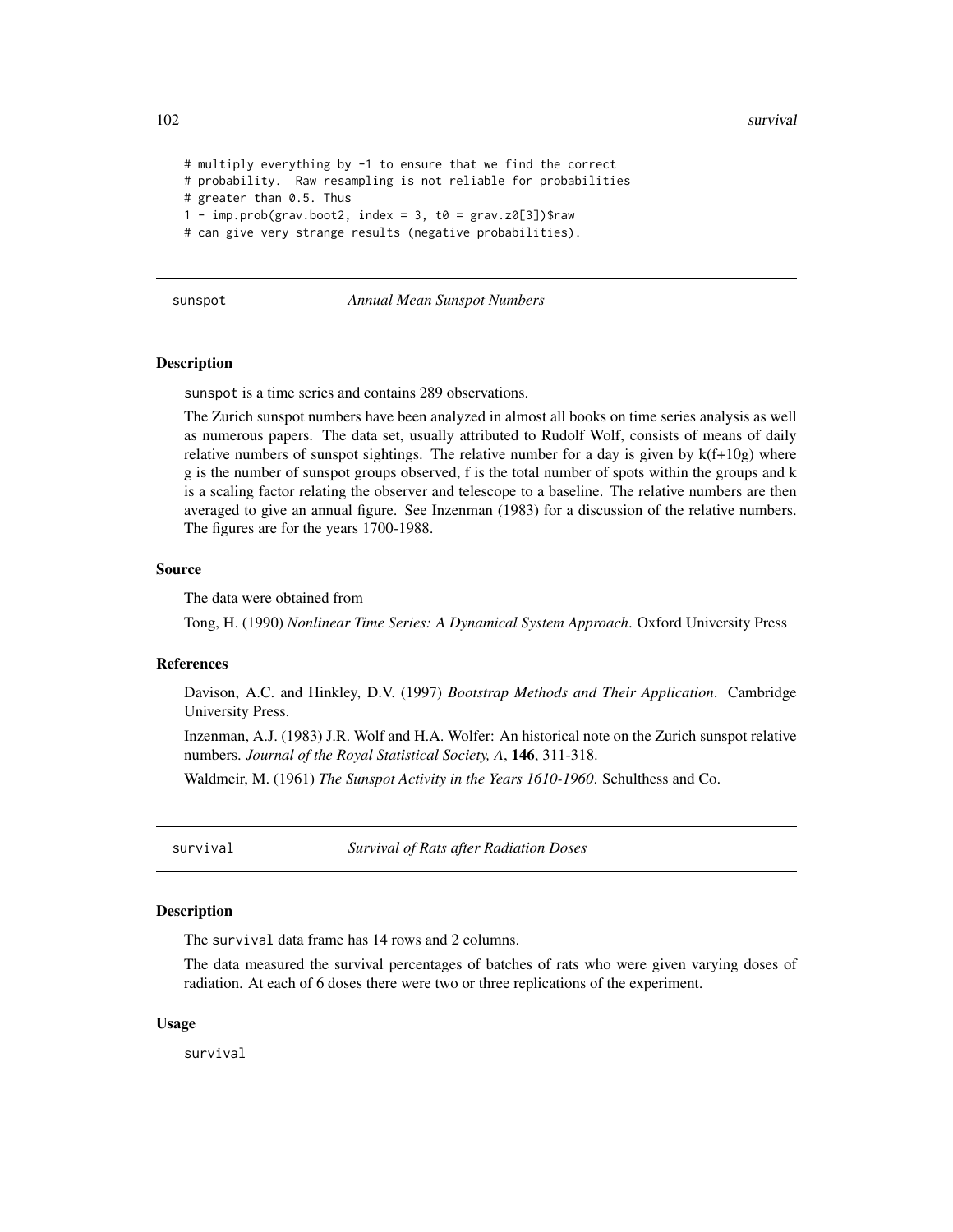# Format

This data frame contains the following columns:

dose The dose of radiation administered (rads).

surv The survival rate of the batches expressed as a percentage.

#### Source

The data were obtained from

Efron, B. (1988) Computer-intensive methods in statistical regression. *SIAM Review*, 30, 421–449.

#### References

Davison, A.C. and Hinkley, D.V. (1997) *Bootstrap Methods and Their Application*. Cambridge University Press.

# tau *Tau Particle Decay Modes*

#### Description

The tau data frame has 60 rows and 2 columns.

The tau particle is a heavy electron-like particle discovered in the 1970's by Martin Perl at the Stanford Linear Accelerator Center. Soon after its production the tau particle decays into various collections of more stable particles. About 86% of the time the decay involves just one charged particle. This rate has been measured independently 13 times.

The one-charged-particle event is made up of four major modes of decay as well as a collection of other events. The four main types of decay are denoted rho, pi, e and mu. These rates have been measured independently 6, 7, 14 and 19 times respectively. Due to physical constraints each experiment can only estimate the composite one-charged-particle decay rate or the rate of one of the major modes of decay.

Each experiment consists of a major research project involving many years work. One of the goals of the experiments was to estimate the rate of decay due to events other than the four main modes of decay. These are uncertain events and so cannot themselves be observed directly.

# Usage

tau

## Format

This data frame contains the following columns:

rate The decay rate expressed as a percentage.

decay The type of decay measured in the experiment. It is a factor with levels 1, rho, pi, e and mu.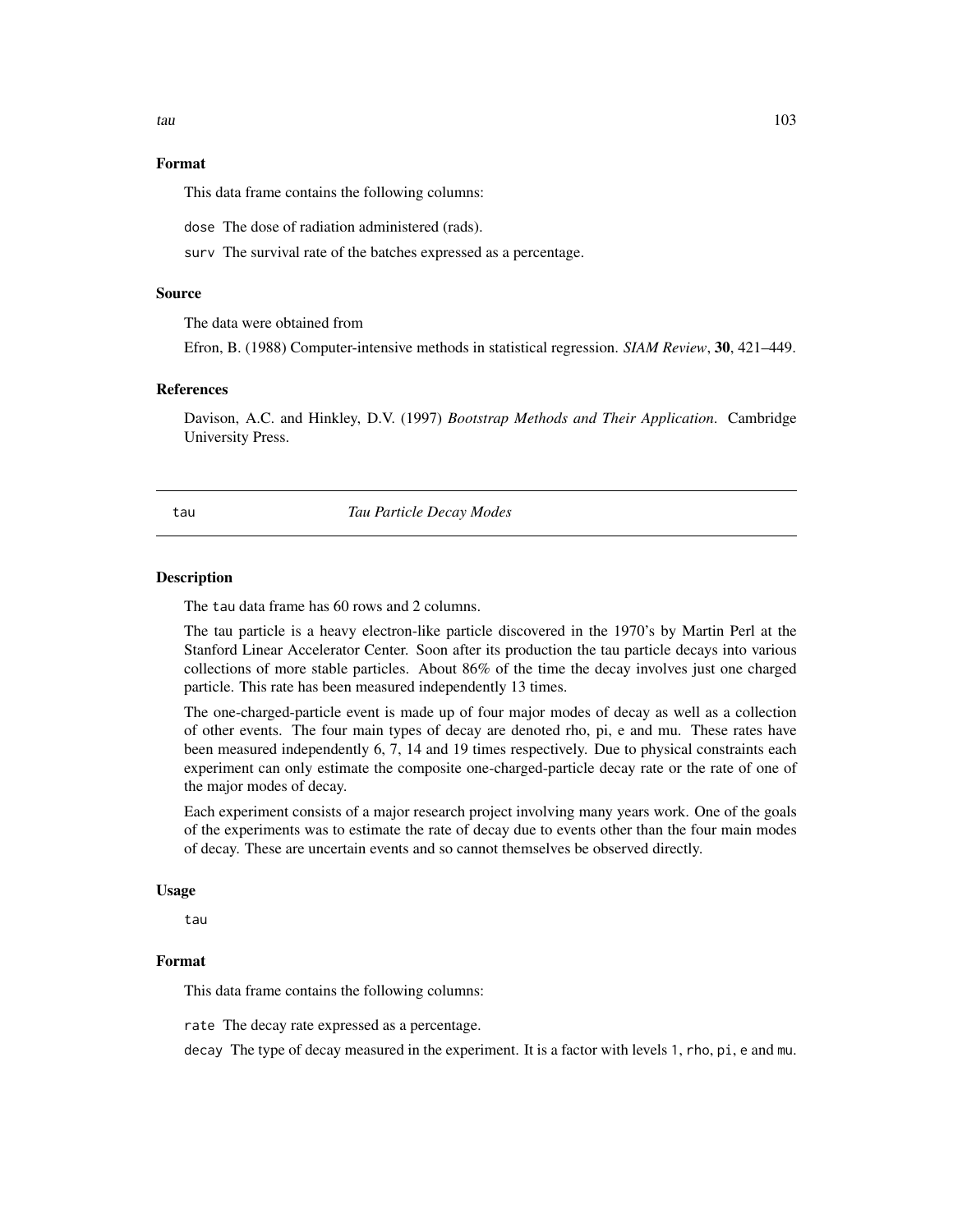# Source

The data were obtained from

Efron, B. (1992) Jackknife-after-bootstrap standard errors and influence functions (with Discussion). *Journal of the Royal Statistical Society, B*, 54, 83–127.

# References

Davison, A.C. and Hinkley, D.V. (1997) *Bootstrap Methods and Their Application*. Cambridge University Press.

Hayes, K.G., Perl, M.L. and Efron, B. (1989) Application of the bootstrap statistical method to the tau-decay-mode problem. *Physical Review, D*, 39, 274-279.

<span id="page-103-0"></span>tilt.boot *Non-parametric Tilted Bootstrap*

# Description

This function will run an initial bootstrap with equal resampling probabilities (if required) and will use the output of the initial run to find resampling probabilities which put the value of the statistic at required values. It then runs an importance resampling bootstrap using the calculated probabilities as the resampling distribution.

## Usage

```
tilt.boot(data, statistic, R, sim = "ordinary", stype = "i",
          strata = rep(1, n), L = NULL, theta = NULL,
          alpha = c(0.025, 0.975), tilt = TRUE, width = 0.5,
          index = 1, ...)
```
# Arguments

| data      | The data as a vector, matrix or data frame. If it is a matrix or data frame then<br>each row is considered as one (multivariate) observation.                                                                                                                                                                                                                                                                                                                                                       |
|-----------|-----------------------------------------------------------------------------------------------------------------------------------------------------------------------------------------------------------------------------------------------------------------------------------------------------------------------------------------------------------------------------------------------------------------------------------------------------------------------------------------------------|
| statistic | A function which when applied to data returns a vector containing the statis-<br>tic(s) of interest. It must take at least two arguments. The first argument will<br>always be data and the second should be a vector of indices, weights or frequen-<br>cies describing the bootstrap sample. Any other arguments must be supplied to<br>tilt. boot and will be passed unchanged to statistic each time it is called.                                                                              |
| R         | The number of bootstrap replicates required. This will generally be a vector, the<br>first value stating how many uniform bootstrap simulations are to be performed<br>at the initial stage. The remaining values of R are the number of simulations to<br>be performed resampling from each reweighted distribution. The first value of R<br>must always be present, a value of 0 implying that no uniform resampling is to<br>be carried out. Thus length(R) should always equal 1+length(theta). |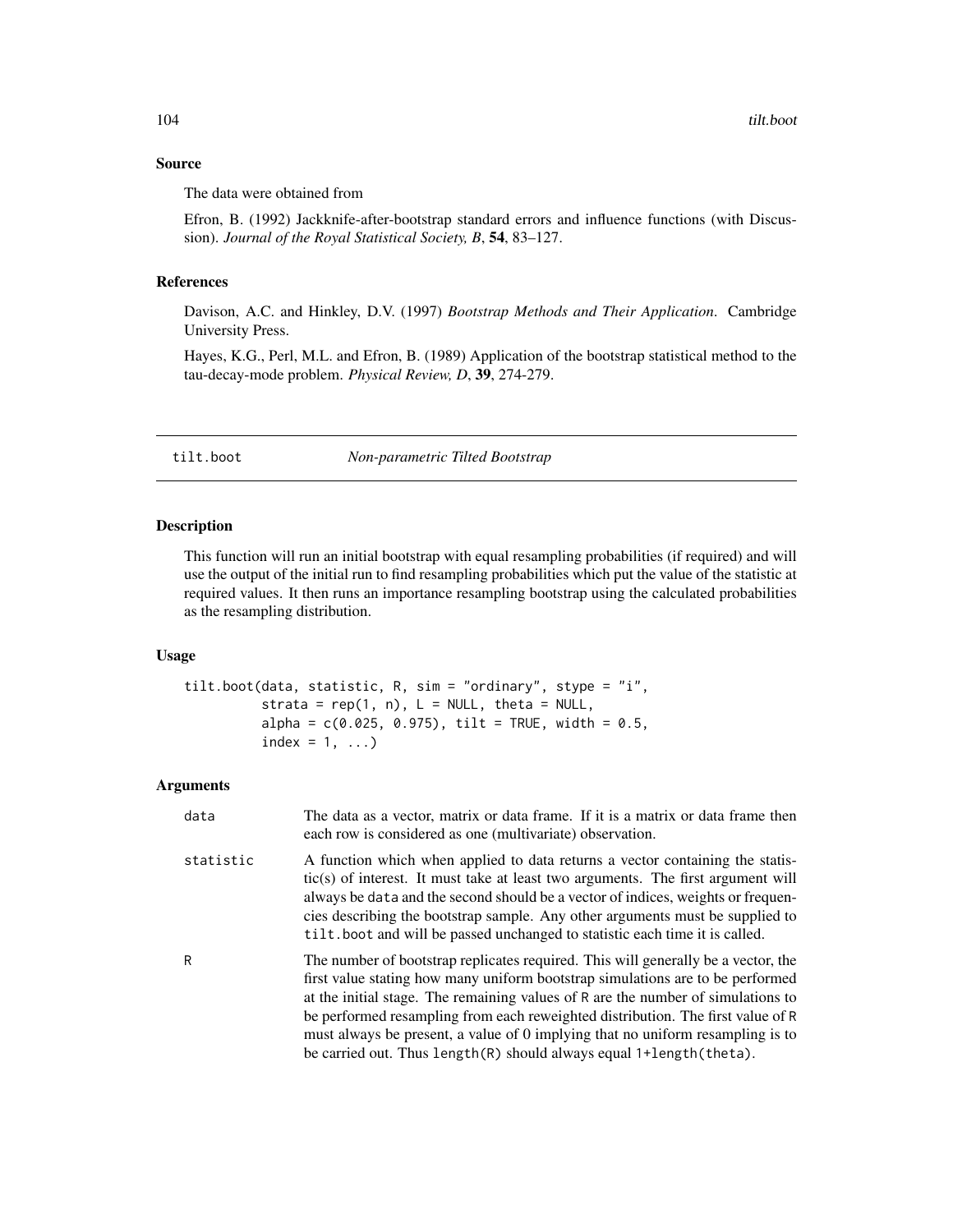| sim      | This is a character string indicating the type of bootstrap simulation required.<br>There are only two possible values that this can take: "ordinary" and "balanced".<br>If other simulation types are required for the initial un-weighted bootstrap then<br>it will be necessary to run boot, calculate the weights appropriately, and run<br>boot again using the calculated weights.                                                                                       |
|----------|--------------------------------------------------------------------------------------------------------------------------------------------------------------------------------------------------------------------------------------------------------------------------------------------------------------------------------------------------------------------------------------------------------------------------------------------------------------------------------|
| stype    | A character string indicating the type of second argument expected by statistic.<br>The possible values that stype can take are "i" (indices), "w" (weights) and "f"<br>(frequencies).                                                                                                                                                                                                                                                                                         |
| strata   | An integer vector or factor representing the strata for multi-sample problems.                                                                                                                                                                                                                                                                                                                                                                                                 |
| L        | The empirical influence values for the statistic of interest. They are used only for<br>exponential tilting when tilt is TRUE. If tilt is TRUE and they are not supplied<br>then tilt.boot uses empinf to calculate them.                                                                                                                                                                                                                                                      |
| theta    | The required parameter value(s) for the tilted distribution(s). There should be<br>one value of theta for each of the non-uniform distributions. If R[1] is 0 theta<br>is a required argument. Otherwise theta values can be estimated from the initial<br>uniform bootstrap and the values in alpha.                                                                                                                                                                          |
| alpha    | The alpha level to which tilting is required. This parameter is ignored if R[1]<br>is 0 or if theta is supplied, otherwise it is used to find the values of theta<br>as quantiles of the initial uniform bootstrap. In this case R[1] should be large<br>enough that $min(c(\text{alpha}, 1-\text{alpha})) * R[1] > 5$ , if this is not the case then a<br>warning is generated to the effect that the theta are extreme values and so the<br>tilted output may be unreliable. |
| tilt     | A logical variable which if TRUE (the default) indicates that exponential tilting<br>should be used, otherwise local frequency smoothing (smooth.f) is used. If<br>tilt is FALSE then R[1] must be positive. In fact in this case the value of R[1]<br>should be fairly large (in the region of 500 or more).                                                                                                                                                                  |
| width    | This argument is used only if tilt is FALSE, in which case it is passed un-<br>changed to smooth. f as the standardized bandwidth for the smoothing opera-<br>tion. The value should generally be in the range $(0.2, 1)$ . See smooth. f for for<br>more details.                                                                                                                                                                                                             |
| index    | The index of the statistic of interest in the output from statistic. By default<br>the first element of the output of statistic is used.                                                                                                                                                                                                                                                                                                                                       |
| $\cdots$ | Any additional arguments required by statistic. These are passed unchanged<br>to statistic each time it is called.                                                                                                                                                                                                                                                                                                                                                             |

# Value

An object of class "boot" with the following components

| t0   | The observed value of the statistic on the original data.                                                                                                                                         |
|------|---------------------------------------------------------------------------------------------------------------------------------------------------------------------------------------------------|
| t    | The values of the bootstrap replicates of the statistic. There will be sum(R) of<br>these, the first R[1] corresponding to the uniform bootstrap and the remainder<br>to the tilted bootstrap(s). |
| R    | The input vector of the number of bootstrap replicates.                                                                                                                                           |
| data | The original data as supplied.                                                                                                                                                                    |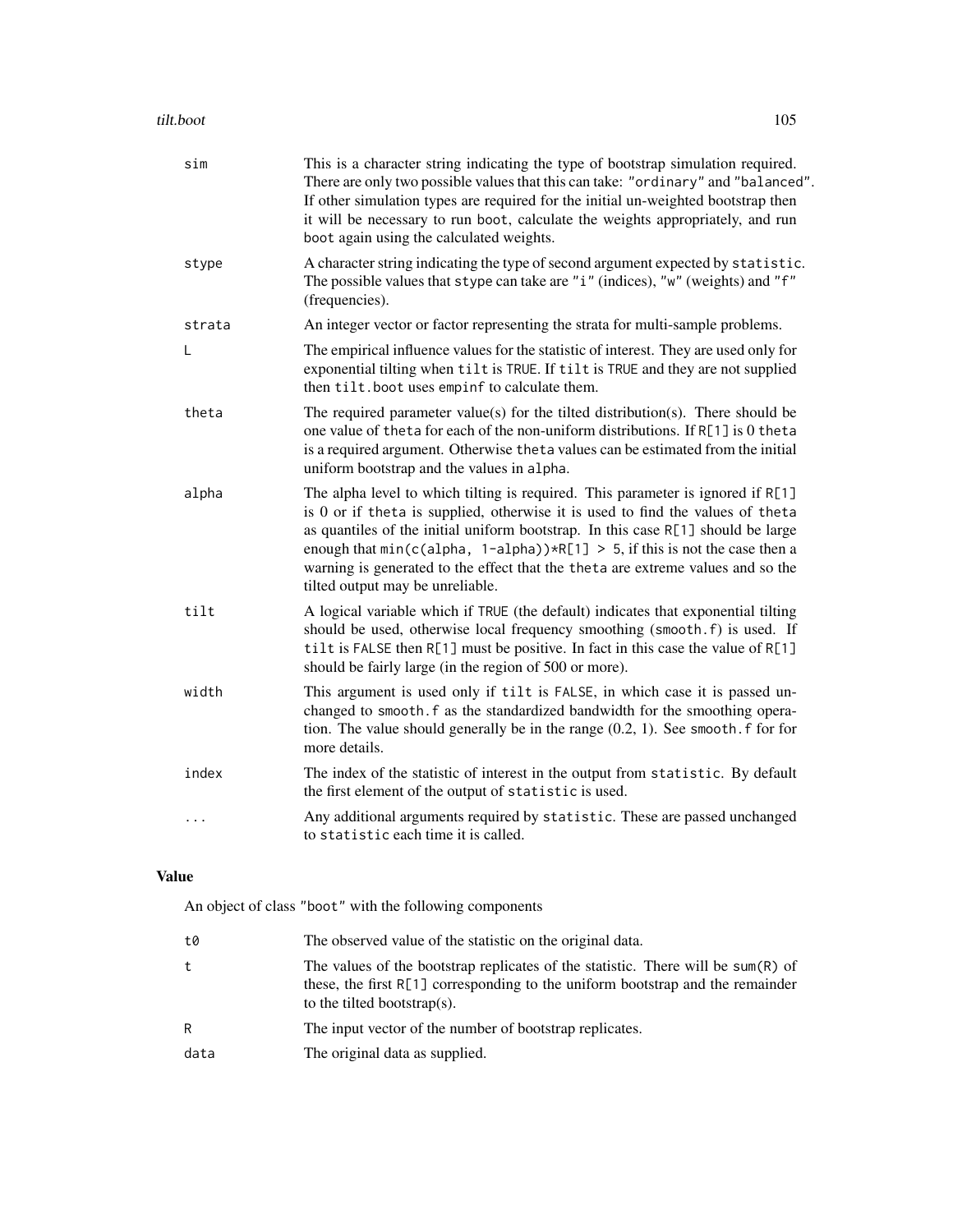| statistic | The statistic function as supplied.                                                                                                                                                                                                                      |
|-----------|----------------------------------------------------------------------------------------------------------------------------------------------------------------------------------------------------------------------------------------------------------|
| sim       | The simulation type used in the bootstrap(s), it can either be "ordinary" or<br>"balanced".                                                                                                                                                              |
| stype     | The type of statistic supplied, it is the same as the input value stype.                                                                                                                                                                                 |
| call      | A copy of the original call to tilt.boot.                                                                                                                                                                                                                |
| strata    | The strata as supplied.                                                                                                                                                                                                                                  |
| weights   | The matrix of weights used. If $R[1]$ is greater than 0 then the first row will be<br>the uniform weights and each subsequent row the tilted weights. If $R[1]$ equals<br>0 then the uniform weights are omitted and only the tilted weights are output. |
| theta     | The values of the ta used for the tilted distributions. These are either the input<br>values or the values derived from the uniform bootstrap and alpha.                                                                                                 |

# References

Booth, J.G., Hall, P. and Wood, A.T.A. (1993) Balanced importance resampling for the bootstrap. *Annals of Statistics*, 21, 286–298.

Davison, A.C. and Hinkley, D.V. (1997) *Bootstrap Methods and Their Application*. Cambridge University Press.

Hinkley, D.V. and Shi, S. (1989) Importance sampling and the nested bootstrap. *Biometrika*, 76, 435–446.

# See Also

[boot](#page-10-0), [exp.tilt](#page-51-0), [Imp.Estimates](#page-59-1), [imp.weights](#page-61-0), [smooth.f](#page-99-0)

# Examples

# Note that these examples can take a while to run.

```
# Example 9.9 of Davison and Hinkley (1997).
grav1 \leq gravity[as.numeric(gravity[,2]) \geq 7, ]
grav.fun <- function(dat, w, orig) {
     strata <- tapply(dat[, 2], as.numeric(dat[, 2]))
    d \leftarrow dat[, 1]ns <- tabulate(strata)
    w <- w/tapply(w, strata, sum)[strata]
    mns \leq as.vector(tapply(d * w, strata, sum)) # drop names
    mn2 \leq - \t{tapply(d \times d \times w, strata, sum)}s2hat \leq sum((mn2 - mns^2)/ns)
     c(mns[2]-mns[1],s2hat,(mns[2]-mns[1]-orig)/sqrt(s2hat))
}
grav.z0 <- grav.fun(grav1, rep(1, 26), 0)
tilt.boot(grav1, grav.fun, R = c(249, 375, 375), stype = "w",
          strata = grav1[,2], tilt = TRUE, index = 3, orig = grav.z0[1])
```
# Example 9.10 of Davison and Hinkley (1997) requires a balanced

```
# importance resampling bootstrap to be run. In this example we
```
# show how this might be run.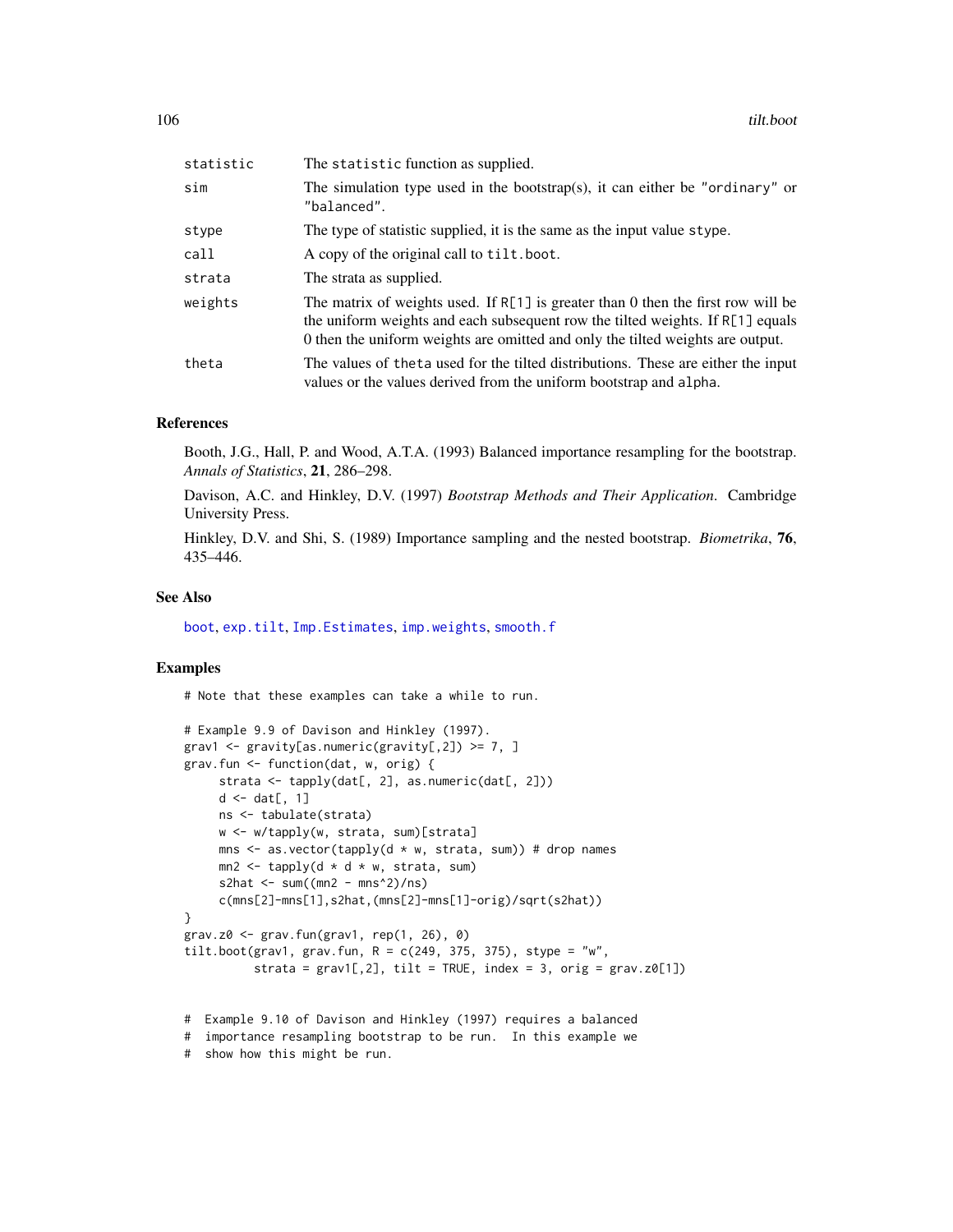tsboot and the state of the state of the state of the state of the state of the state of the state of the state of the state of the state of the state of the state of the state of the state of the state of the state of the

```
acme.fun <- function(data, i, bhat) {
    d \leftarrow data[i, ]n \leftarrow \text{nrow}(d)d.lm <- glm(d$acme~d$market)
    beta.b \leq coef(d.lm)[2]
     d.diag <- boot::glm.diag(d.lm)
     SSx <- (n-1)*var(d$market)
     tmp <- (d$market-mean(d$market))*d.diag$res*d.diag$sd
     sr <- sqrt(sum(tmp^2))/SSx
     c(beta.b, sr, (beta.b-bhat)/sr)
}
acme.b <- acme.fun(acme, 1:nrow(acme), 0)
acme.boot1 <- tilt.boot(acme, acme.fun, R = c(499, 250, 250),
                         stype = "i", sim = "balanced", alpha = c(0.05, 0.95),
                         tilt = TRUE, index = 3, bhat = acme.b[1])
```
<span id="page-106-0"></span>tsboot *Bootstrapping of Time Series*

# Description

Generate R bootstrap replicates of a statistic applied to a time series. The replicate time series can be generated using fixed or random block lengths or can be model based replicates.

# Usage

```
tsboot(tseries, statistic, R, l = NULL, sim = "model",
       endcorr = TRUE, n.sim = NROW(tseries), orig.t = TRUE,
       ran.gen, ran.args = NULL, norm = TRUE, ...,
       parallel = c("no", "multicore", "snow"),
       ncpus = getOption("boot.ncpus", 1L), cl = NULL)
```
# Arguments

| tseries   | A univariate or multivariate time series.                                                                                                                                                                                                                                                                                                                                                            |
|-----------|------------------------------------------------------------------------------------------------------------------------------------------------------------------------------------------------------------------------------------------------------------------------------------------------------------------------------------------------------------------------------------------------------|
| statistic | A function which when applied to tseries returns a vector containing the statis-<br>tic(s) of interest. Each time statistic is called it is passed a time series of<br>length n. sim which is of the same class as the original tseries. Any other argu-<br>ments which statistic takes must remain constant for each bootstrap replicate<br>and should be supplied through the  argument to tsboot. |
| R         | A positive integer giving the number of bootstrap replicates required.                                                                                                                                                                                                                                                                                                                               |
| sim       | The type of simulation required to generate the replicate time series. The pos-<br>sible input values are "model" (model based resampling), "fixed" (block re-<br>sampling with fixed block lengths of 1), "geom" (block resampling with block<br>lengths having a geometric distribution with mean 1) or "scramble" (phase<br>scrambling).                                                          |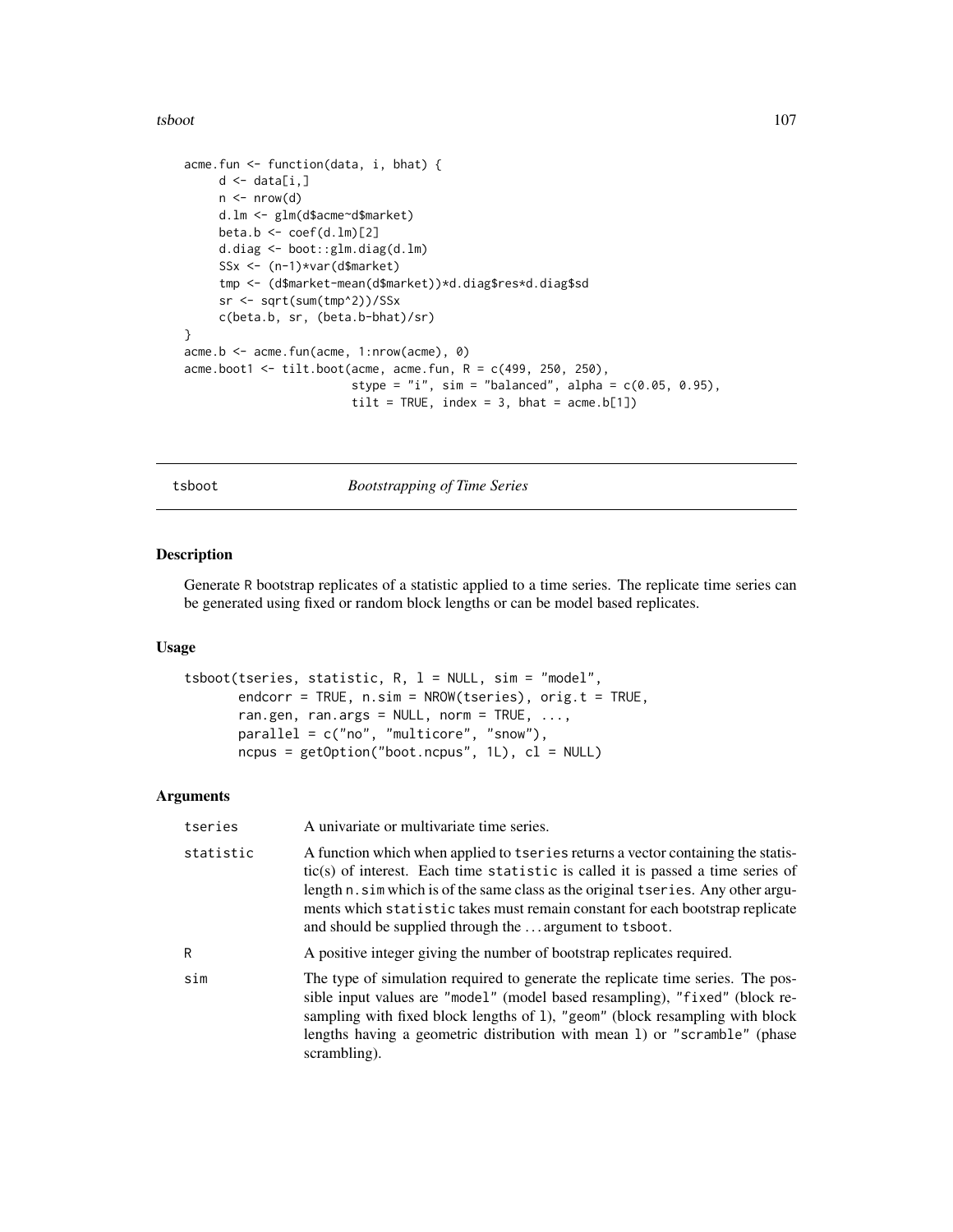| 1                   | If sim is "fixed" then 1 is the fixed block length used in generating the replicate<br>time series. If $\sin$ is "geom" then 1 is the mean of the geometric distribution<br>used to generate the block lengths. 1 should be a positive integer less than the<br>length of tseries. This argument is not required when sim is "model" but it is<br>required for all other simulation types.                                                                                                                                                                                                                                                                                                                                                                                                                                                       |
|---------------------|--------------------------------------------------------------------------------------------------------------------------------------------------------------------------------------------------------------------------------------------------------------------------------------------------------------------------------------------------------------------------------------------------------------------------------------------------------------------------------------------------------------------------------------------------------------------------------------------------------------------------------------------------------------------------------------------------------------------------------------------------------------------------------------------------------------------------------------------------|
| endcorr             | A logical variable indicating whether end corrections are to be applied when<br>sim is "fixed". When sim is "geom", endcorr is automatically set to TRUE;<br>endcorr is not used when sim is "model" or "scramble".                                                                                                                                                                                                                                                                                                                                                                                                                                                                                                                                                                                                                              |
| n.sim               | The length of the simulated time series. Typically this will be equal to the length<br>of the original time series but there are situations when it will be larger. One<br>obvious situation is if prediction is required. Another situation in which n.sim<br>is larger than the original length is if tseries is a residual time series from<br>fitting some model to the original time series. In this case, n. sim would usually<br>be the length of the original time series.                                                                                                                                                                                                                                                                                                                                                               |
| orig.t              | A logical variable which indicates whether statistic should be applied to<br>tseries itself as well as the bootstrap replicate series. If statistic is ex-<br>pecting a longer time series than tseries or if applying statistic to tseries<br>will not yield any useful information then orig. t should be set to FALSE.                                                                                                                                                                                                                                                                                                                                                                                                                                                                                                                        |
| ran.gen             | This is a function of three arguments. The first argument is a time series. If<br>sim is "model" then it will always be tseries that is passed. For other sim-<br>ulation types it is the result of selecting n.sim observations from tseries by<br>some scheme and converting the result back into a time series of the same form<br>as tseries (although of length n.sim). The second argument to ran.gen is<br>always the value n.sim, and the third argument is ran.args, which is used<br>to supply any other objects needed by ran.gen. If sim is "model" then the<br>generation of the replicate time series will be done in ran.gen (for example<br>through use of arima.sim). For the other simulation types ran.gen is used for<br>'post-blackening'. The default is that the function simply returns the time series<br>passed to it. |
| ran.args            | This will be supplied to ran.gen each time it is called. If ran.gen needs any<br>extra arguments then they should be supplied as components of ran. args. Mul-<br>tiple arguments may be passed by making ran. args a list. If ran. args is NULL<br>then it should not be used within ran.gen but note that ran.gen must still have<br>its third argument.                                                                                                                                                                                                                                                                                                                                                                                                                                                                                       |
| norm                | A logical argument indicating whether normal margins should be used for phase<br>scrambling. If norm is FALSE then margins corresponding to the exact empirical<br>margins are used.                                                                                                                                                                                                                                                                                                                                                                                                                                                                                                                                                                                                                                                             |
|                     | Extra named arguments to statistic may be supplied here. Beware of partial<br>matching to the arguments of tsboot listed above.                                                                                                                                                                                                                                                                                                                                                                                                                                                                                                                                                                                                                                                                                                                  |
| parallel, ncpus, cl |                                                                                                                                                                                                                                                                                                                                                                                                                                                                                                                                                                                                                                                                                                                                                                                                                                                  |
|                     | See the help for boot.                                                                                                                                                                                                                                                                                                                                                                                                                                                                                                                                                                                                                                                                                                                                                                                                                           |

# Details

If sim is "fixed" then each replicate time series is found by taking blocks of length l, from the original time series and putting them end-to-end until a new series of length n. sim is created. When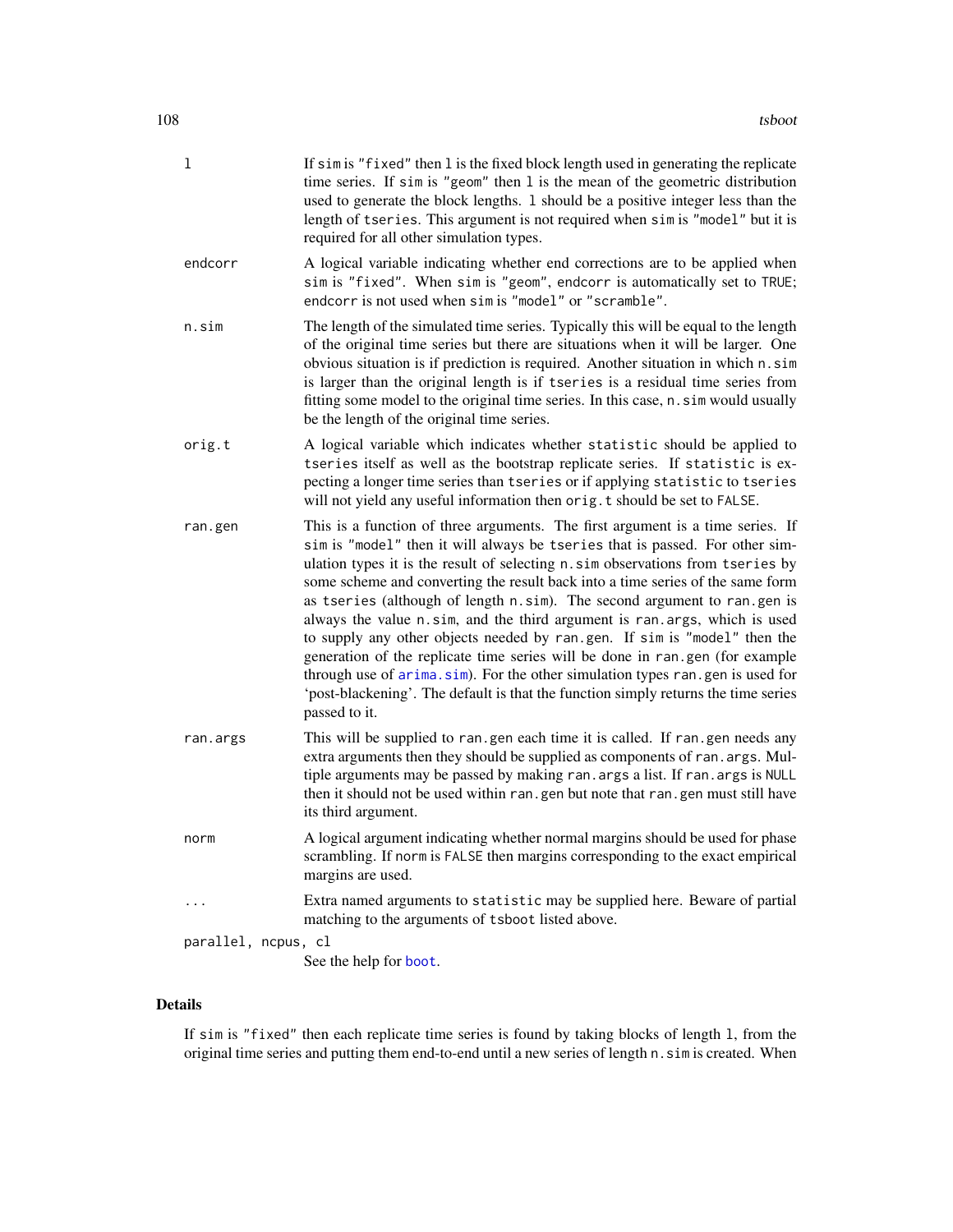#### <span id="page-108-0"></span>tsboot and the state of the state of the state of the state of the state of the state of the state of the state of the state of the state of the state of the state of the state of the state of the state of the state of the

sim is "geom" a similar approach is taken except that now the block lengths are generated from a geometric distribution with mean l. Post-blackening can be carried out on these replicate time series by including the function ran.gen in the call to tsboot and having tseries as a time series of residuals.

Model based resampling is very similar to the parametric bootstrap and all simulation must be in one of the user specified functions. This avoids the complicated problem of choosing the block length but relies on an accurate model choice being made.

Phase scrambling is described in Section 8.2.4 of Davison and Hinkley (1997). The types of statistic for which this method produces reasonable results is very limited and the other methods seem to do better in most situations. Other types of resampling in the frequency domain can be accomplished using the function boot with the argument sim = "parametric".

#### Value

An object of class "boot" with the following components.

| t0           | If orig.t is TRUE then t0 is the result of statistic(tseries, $\{\}$ ) other-<br>wise it is NULL.                                                                                           |
|--------------|---------------------------------------------------------------------------------------------------------------------------------------------------------------------------------------------|
| t            | The results of applying statistic to the replicate time series.                                                                                                                             |
| R            | The value of R as supplied to tsboot.                                                                                                                                                       |
| tseries      | The original time series.                                                                                                                                                                   |
| statistic    | The function statistic as supplied.                                                                                                                                                         |
| sim          | The simulation type used in generating the replicates.                                                                                                                                      |
| endcorr      | The value of endcorr used. The value is meaningful only when sim is "fixed";<br>it is ignored for model based simulation or phase scrambling and is always set<br>to TRUE if sim is "geom". |
| n.sim        | The value of n. sim used.                                                                                                                                                                   |
| $\mathbf{1}$ | The value of 1 used for block based resampling. This will be NULL if block based<br>resampling was not used.                                                                                |
| ran.gen      | The ran gen function used for generating the series or for 'post-blackening'.                                                                                                               |
| ran.args     | The extra arguments passed to ran.gen.                                                                                                                                                      |
| call         | The original call to tsboot.                                                                                                                                                                |
|              |                                                                                                                                                                                             |

# References

Davison, A.C. and Hinkley, D.V. (1997) *Bootstrap Methods and Their Application*. Cambridge University Press.

Kunsch, H.R. (1989) The jackknife and the bootstrap for general stationary observations. *Annals of Statistics*, 17, 1217–1241.

Politis, D.N. and Romano, J.P. (1994) The stationary bootstrap. *Journal of the American Statistical Association*, 89, 1303–1313.

#### See Also

[boot](#page-10-0), [arima.sim](#page-0-0)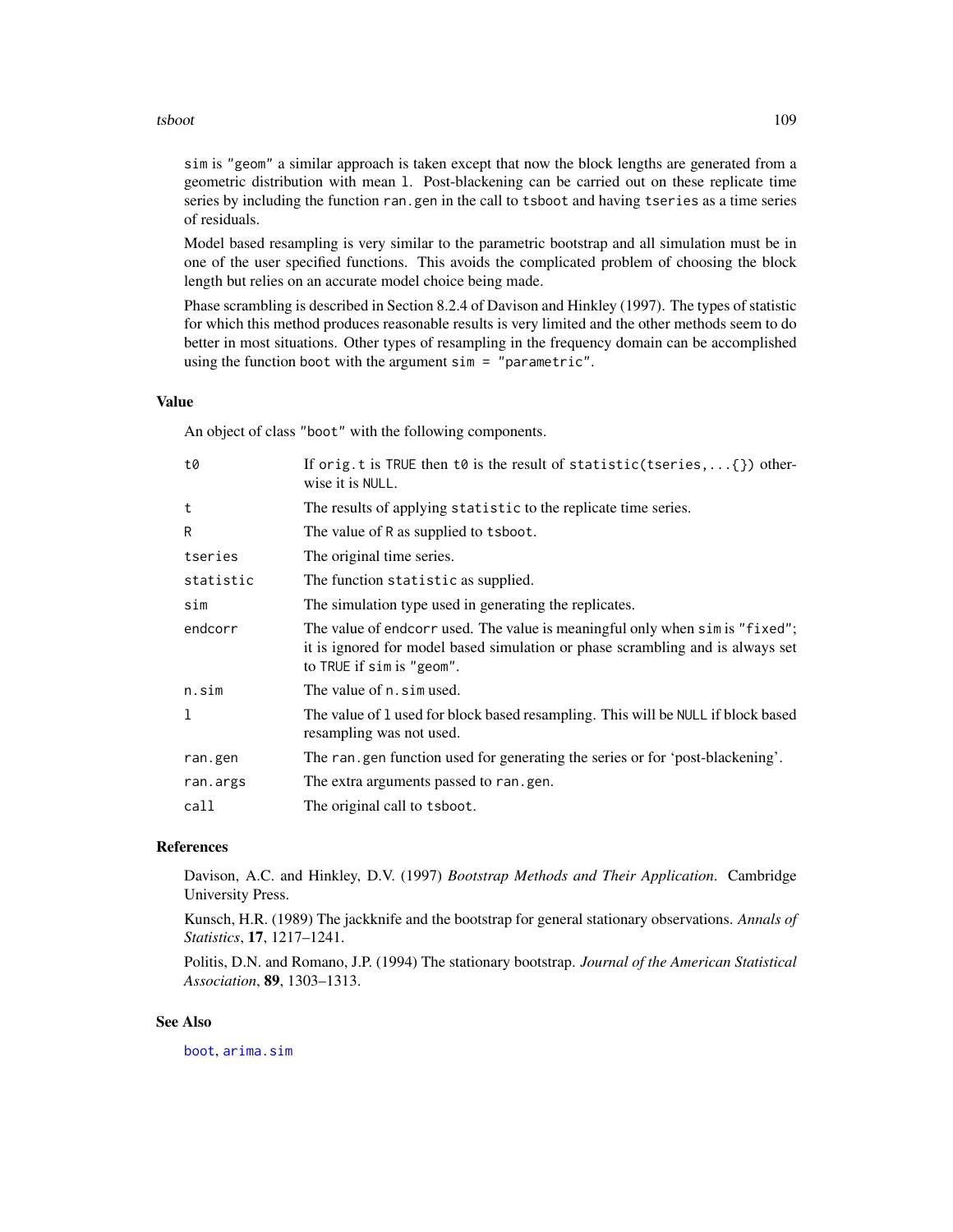# Examples

```
lynx.fun <- function(tsb) {
     ar.fit \leq ar(tsb, order.max = 25)
     c(ar.fit$order, mean(tsb), tsb)
}
# the stationary bootstrap with mean block length 20
lynx.1 < - tsboot(log(1ynx), 1ynx.fun, R = 99, 1 = 20, sim = "geom")
# the fixed block bootstrap with length 20
lynx.2 < - tsboot(log(lynx), lynx.fun, R = 99, l = 20, sim = "fixed")
# Now for model based resampling we need the original model
# Note that for all of the bootstraps which use the residuals as their
# data, we set orig.t to FALSE since the function applied to the residual
# time series will be meaningless.
lynx.ar < ar(log(lynx))lynx_model \leftarrow list(order = c(lynx.arrayorder, 0, 0), ar = 1ynx.ar$ar)lynx.res <- lynx.ar$resid[!is.na(lynx.ar$resid)]
lynx.res <- lynx.res - mean(lynx.res)
lynx.sim <- function(res,n.sim, ran.args) {
     # random generation of replicate series using arima.sim
     rg1 <- function(n, res) sample(res, n, replace = TRUE)
     ts.orig <- ran.args$ts
     ts.mod <- ran.args$model
     mean(ts.orig) + ts(arima.sim(model = ts.mod, n = n.sim,rand.gen = rg1, res = as.vector(res)))
}
lynx.3 <- tsboot(lynx.res, lynx.fun, R = 99, sim = "model", n.sim = 114,
                 orig.t = FALSE, ran.gen = 1ynx.sim,ran.args = list(ts = log(1ynx)), model = 1ynx.model))
# For "post-blackening" we need to define another function
lynx.black <- function(res, n.sim, ran.args) {
     ts.orig <- ran.args$ts
     ts.mod <- ran.args$model
     mean(ts.orig) + ts(arima.sim(model = ts.mod, n = n.sim, innov = res))}
# Now we can run apply the two types of block resampling again but this
# time applying post-blackening.
lynx.1b <- tsboot(lynx.res, lynx.fun, R = 99, l = 20, sim = "fixed",
                  n.sim = 114, orig.t = FALSE, ran.gen = 1ynx.black,
                  ran.args = list(ts = log(1ynx)), model = 1ynx.model))
lynx.2b <- tsboot(lynx.res, lynx.fun, R = 99, l = 20, sim = "geom",
                  n.sim = 114, orig.t = FALSE, ran.gen = 1ynx.black,
                  ran.args = list(ts = log(1ynx), model = 1ynx.model))
```
# To compare the observed order of the bootstrap replicates we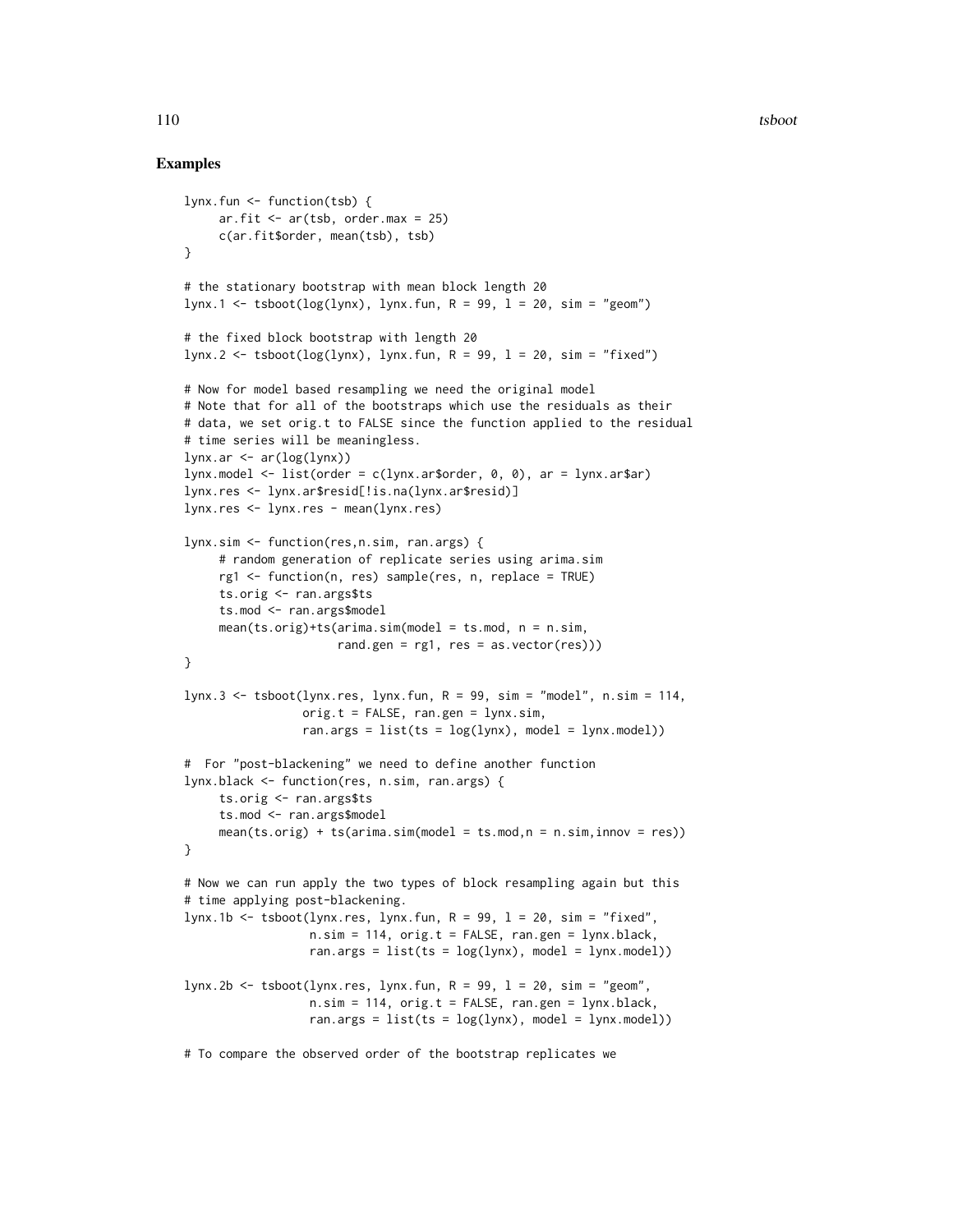<span id="page-110-0"></span># proceed as follows. table(lynx.1\$t[, 1]) table(lynx.1b\$t[, 1]) table(lynx.2\$t[, 1]) table(lynx.2b\$t[, 1]) table(lynx.3\$t[, 1]) # Notice that the post-blackened and model-based bootstraps preserve # the true order of the model (11) in many more cases than the others.

tuna *Tuna Sighting Data*

# Description

The tuna data frame has 64 rows and 1 columns.

The data come from an aerial line transect survey of Southern Bluefin Tuna in the Great Australian Bight. An aircraft with two spotters on board flies randomly allocated line transects. Each school of tuna sighted is counted and its perpendicular distance from the transect measured. The survey was conducted in summer when tuna tend to stay on the surface.

#### Usage

tuna

# Format

This data frame contains the following column:

y The perpendicular distance, in miles, from the transect for 64 independent sightings of tuna schools.

#### Source

The data were obtained from

Chen, S.X. (1996) Empirical likelihood confidence intervals for nonparametric density estimation. *Biometrika*, 83, 329–341.

#### References

Davison, A.C. and Hinkley, D.V. (1997) *Bootstrap Methods and Their Application*. Cambridge University Press.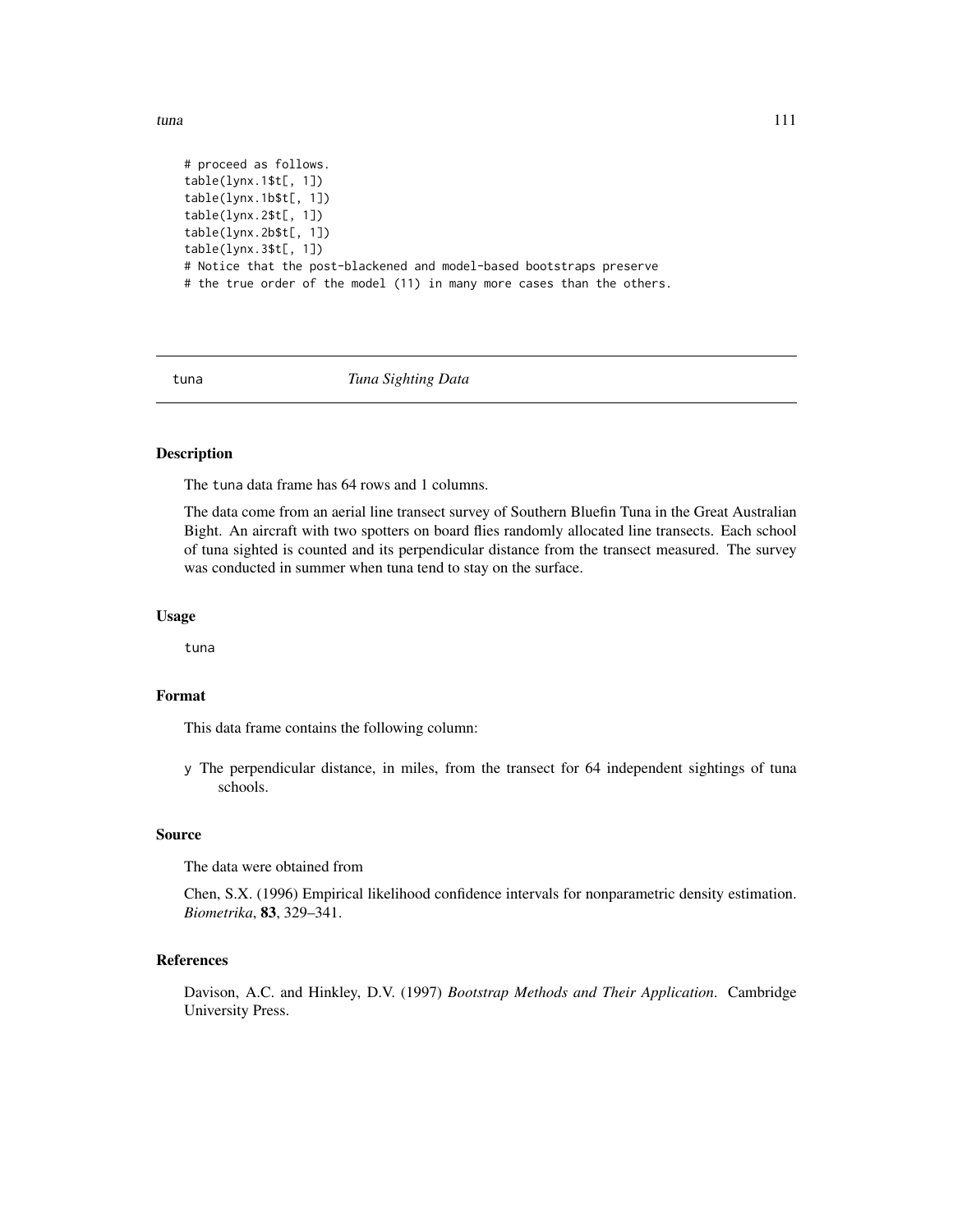<span id="page-111-0"></span>

#### Description

The urine data frame has 79 rows and 7 columns.

79 urine specimens were analyzed in an effort to determine if certain physical characteristics of the urine might be related to the formation of calcium oxalate crystals.

#### Usage

urine

# Format

This data frame contains the following columns:

- r Indicator of the presence of calcium oxalate crystals.
- gravity The specific gravity of the urine.
- ph The pH reading of the urine.
- osmo The osmolarity of the urine. Osmolarity is proportional to the concentration of molecules in solution.
- cond The conductivity of the urine. Conductivity is proportional to the concentration of charged ions in solution.
- urea The urea concentration in millimoles per litre.
- calc The calcium concentration in millimoles per litre.

#### Source

The data were obtained from

Andrews, D.F. and Herzberg, A.M. (1985) *Data: A Collection of Problems from Many Fields for the Student and Research Worker*. Springer-Verlag.

# References

Davison, A.C. and Hinkley, D.V. (1997) *Bootstrap Methods and Their Application*. Cambridge University Press.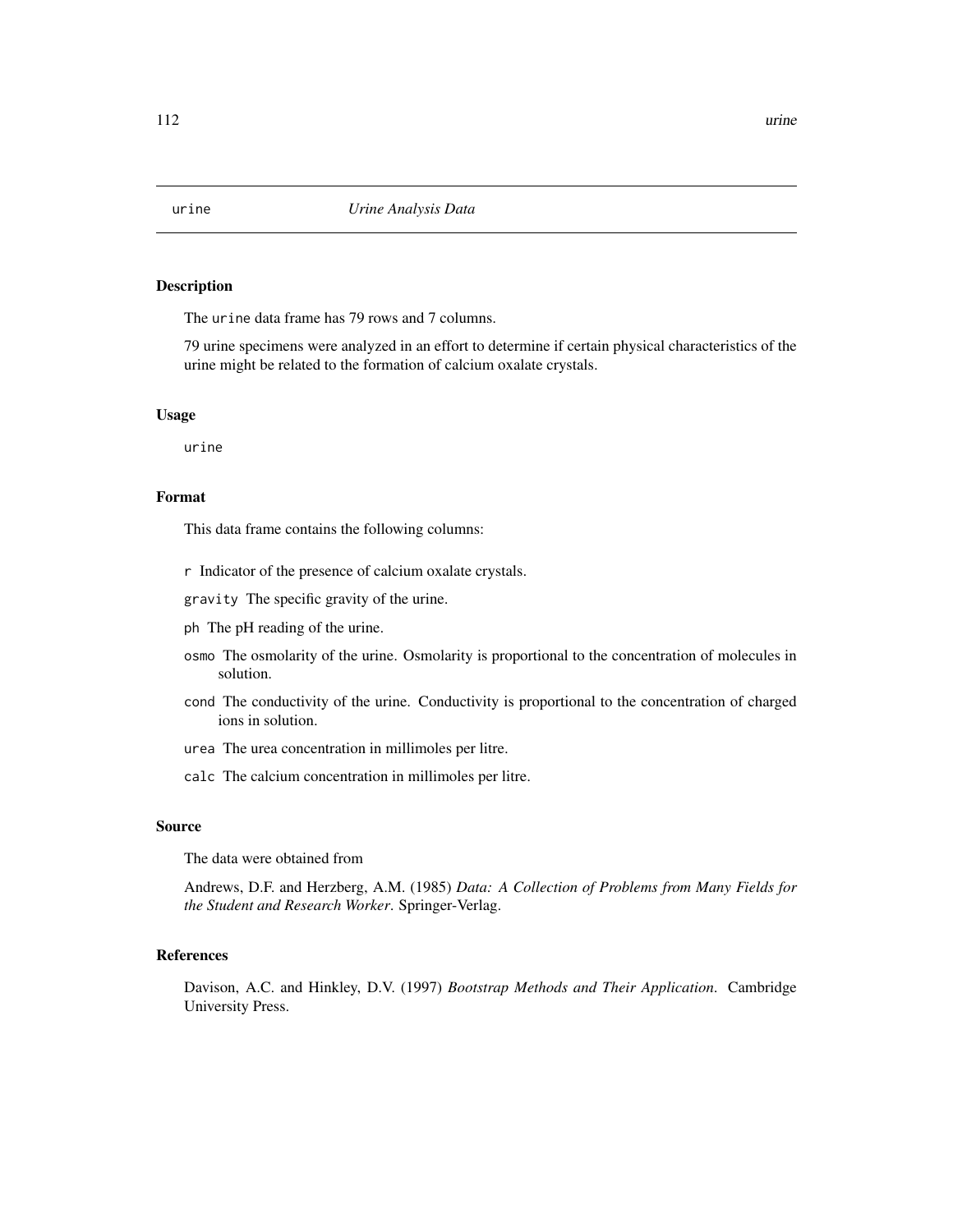<span id="page-112-0"></span>

# Description

Estimates the variance of a statistic from its empirical influence values.

# Usage

```
var.linear(L, strata = NULL)
```
# Arguments

|        | Vector of the empirical influence values of a statistic. These will usually be<br>calculated by a call to empinf.          |
|--------|----------------------------------------------------------------------------------------------------------------------------|
| strata | A numeric vector or factor specifying which observations (and hence empirical<br>influence values) come from which strata. |

# Value

The variance estimate calculated from L.

# References

Davison, A. C. and Hinkley, D. V. (1997) *Bootstrap Methods and Their Application*. Cambridge University Press.

# See Also

[empinf](#page-46-0), [linear.approx](#page-67-0), [k3.linear](#page-66-0)

# Examples

```
# To estimate the variance of the ratio of means for the city data.
ratio <- function(d,w) sum(d$x * w)/sum(d$u * w)
var.linear(empinf(data = city, statistic = ratio))
```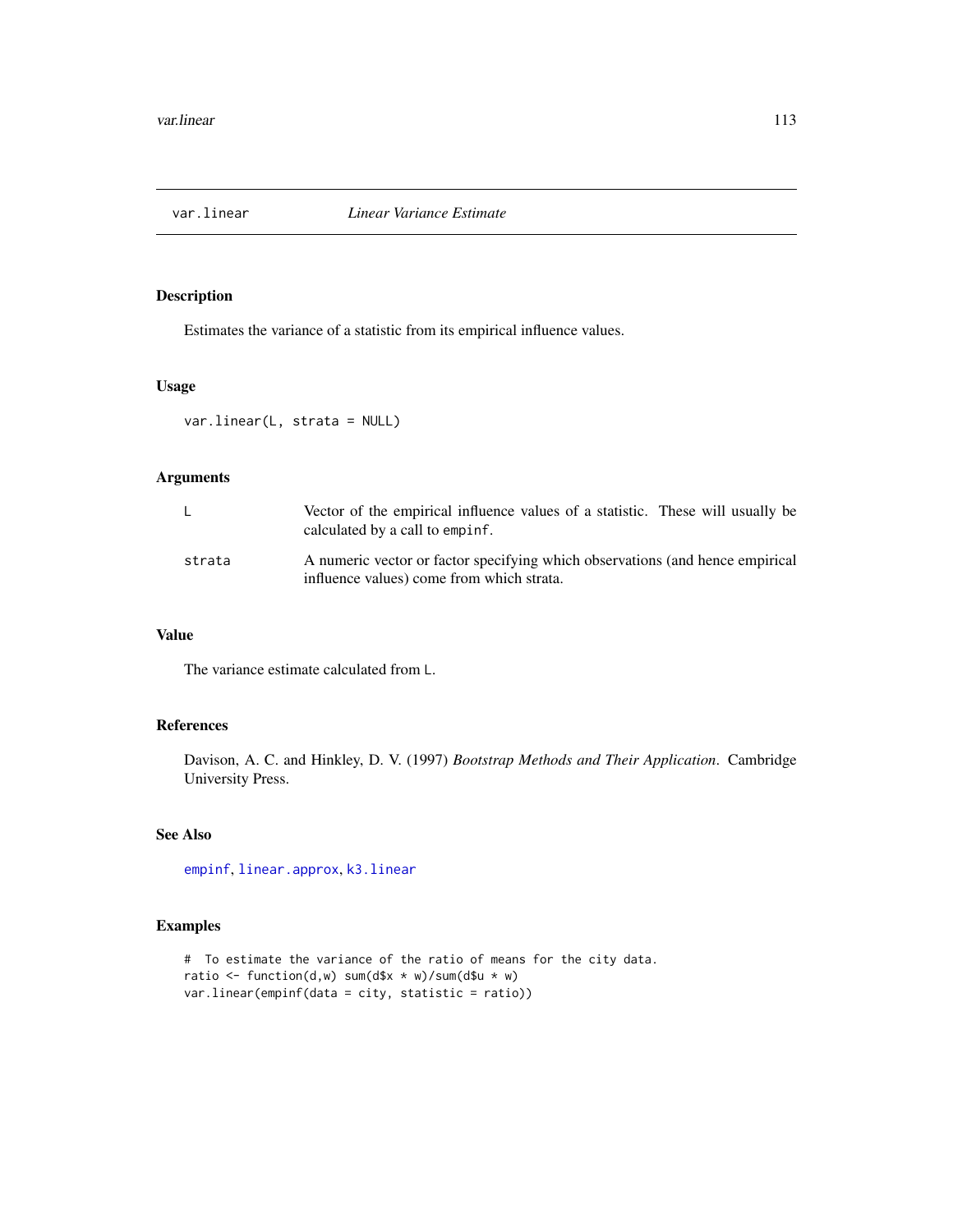# <span id="page-113-0"></span>Description

wool is a time series of class "ts" and contains 309 observations.

Each week that the market is open the Australian Wool Corporation set a floor price which determines their policy on intervention and is therefore a reflection of the overall price of wool for the week in question. Actual prices paid can vary considerably about the floor price. The series here is the log of the ratio between the price for fine grade wool and the floor price, each market week between July 1976 and Jun 1984.

# Source

The data were obtained from

Diggle, P.J. (1990) *Time Series: A Biostatistical Introduction*. Oxford University Press.

# References

Davison, A.C. and Hinkley, D.V. (1997) *Bootstrap Methods and Their Application*. Cambridge University Press.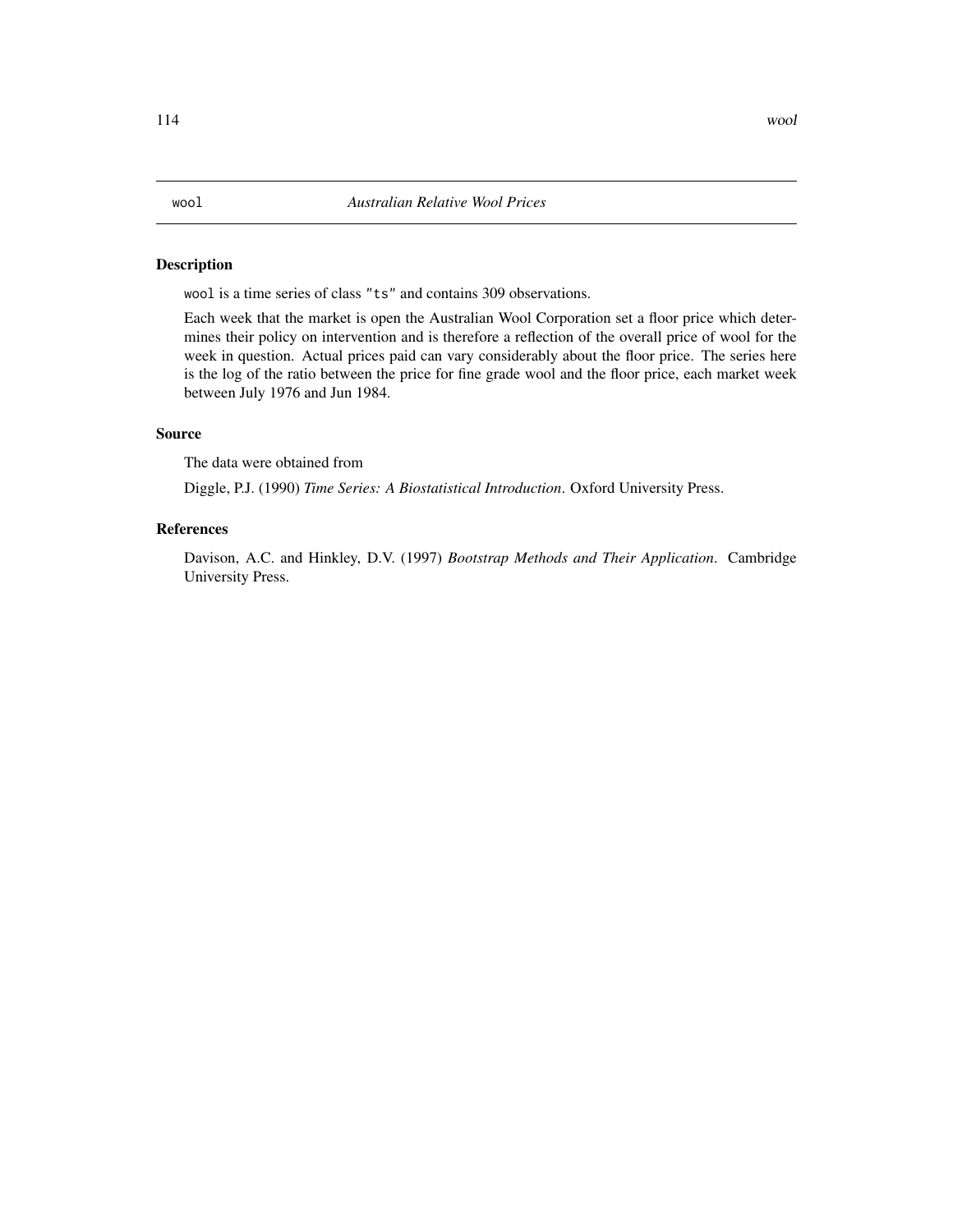# Index

∗Topic aplot lines.saddle.distn, [70](#page-69-0) ∗Topic datasets acme, [5](#page-4-0) aids, [6](#page-5-0) aircondit, [7](#page-6-0) amis, [7](#page-6-0)  $am1, 8$  $am1, 8$ beaver, [9](#page-8-0) bigcity, [10](#page-9-0) brambles, [22](#page-21-0) breslow, [23](#page-22-0) calcium, [24](#page-23-0) cane, [24](#page-23-0) capability, [25](#page-24-0) catsM, [26](#page-25-0) cav, [27](#page-26-0) cd4, [27](#page-26-0) cd4.nested, [28](#page-27-0) channing, [33](#page-32-0) claridge, [34](#page-33-0) cloth, [35](#page-34-0) co.transfer, [36](#page-35-0) coal, [37](#page-36-0) darwin, [43](#page-42-0) dogs, [44](#page-43-0) downs.bc, [44](#page-43-0) ducks, [45](#page-44-0) fir, [54](#page-53-0) frets, [55](#page-54-0) gravity, [58](#page-57-0) hirose, [59](#page-58-0) islay, [64](#page-63-0) manaus, [72](#page-71-0) melanoma, [73](#page-72-0) motor, [74](#page-73-0) neuro, [75](#page-74-0) nitrofen, [76](#page-75-0) nodal, [77](#page-76-0)

nuclear, [80](#page-79-0) paulsen, [81](#page-80-0) poisons, [84](#page-83-0) polar, [85](#page-84-0) remission, [89](#page-88-0) salinity, [96](#page-95-0) sunspot, [102](#page-101-0) survival, [102](#page-101-0) tau, [103](#page-102-0) tuna, [111](#page-110-0) urine, [112](#page-111-0) wool, [114](#page-113-0) ∗Topic dplot envelope, [50](#page-49-0) glm.diag, [56](#page-55-0) glm.diag.plots, [57](#page-56-0) saddle.distn, [92](#page-91-0) ∗Topic hplot glm.diag.plots, [57](#page-56-0) jack.after.boot, [65](#page-64-0) plot.boot, [82](#page-81-0) ∗Topic htest abc.ci, [3](#page-2-0) boot, [11](#page-10-1) boot.ci, [18](#page-17-0) EEF.profile, [46](#page-45-0) envelope, [50](#page-49-0) Imp.Estimates, [60](#page-59-0) norm.ci, [78](#page-77-0) print.boot, [86](#page-85-0) print.bootci, [87](#page-86-0) ∗Topic math corr, [39](#page-38-0) cum3, [40](#page-39-0) empinf, [47](#page-46-1) inv.logit, [64](#page-63-0) logit, [72](#page-71-0) ∗Topic methods saddle.distn.object, [95](#page-94-0)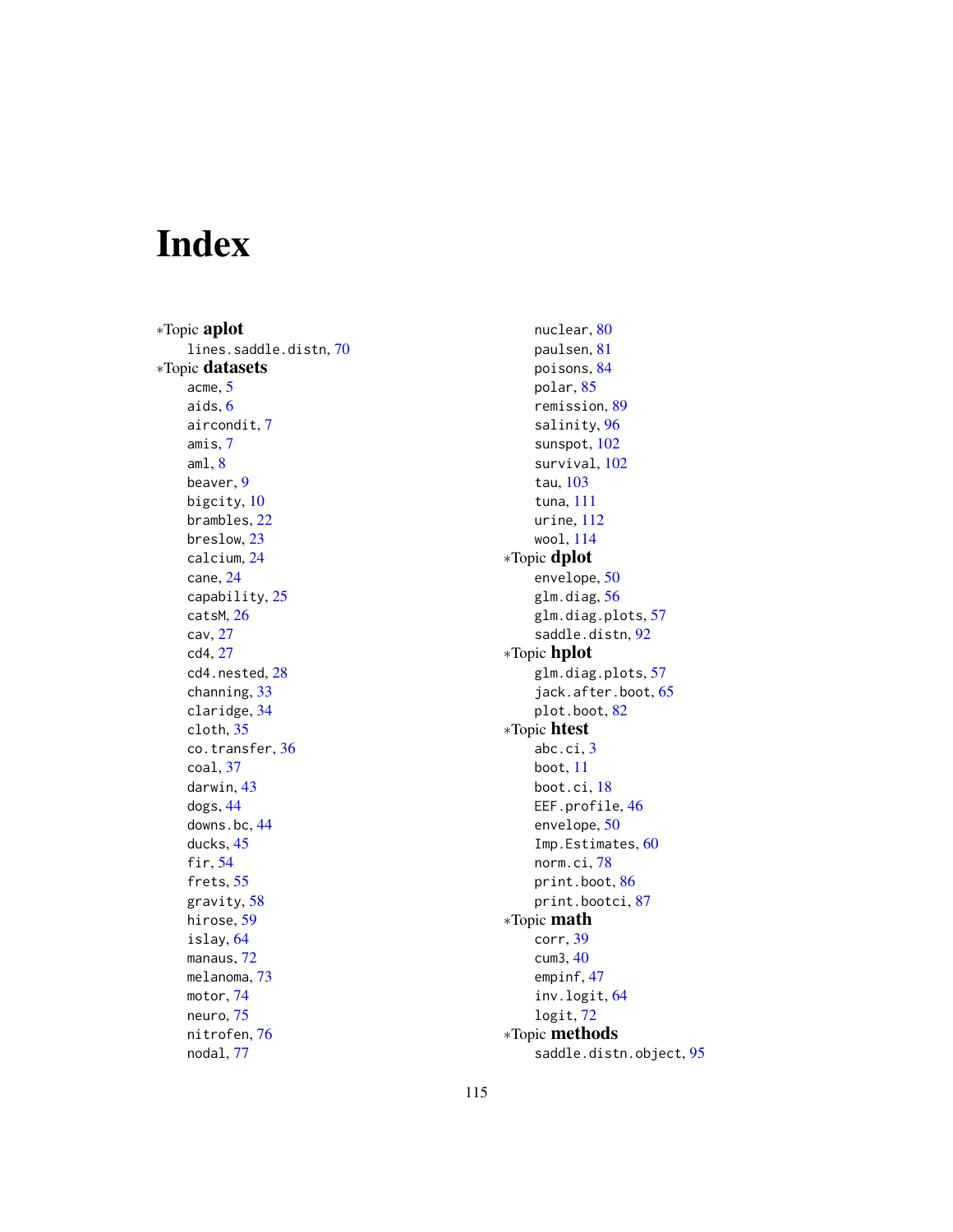# 116 INDEX

simplex.object , [99](#page-98-0) ∗Topic multivariate corr , [39](#page-38-0) cum3 , [40](#page-39-0) ∗Topic nonparametric abc.ci , [3](#page-2-0) boot , [11](#page-10-1) boot.array , [17](#page-16-0) boot.ci , [18](#page-17-0) control , [37](#page-36-0) empinf , [47](#page-46-1) exp.tilt, [52](#page-51-0) freq.array , [54](#page-53-0) Imp. Estimates, [60](#page-59-0) imp.weights , [62](#page-61-0) jack.after.boot , [65](#page-64-0) k3.linear , [67](#page-66-1) linear.approx, [68](#page-67-1) lines.saddle.distn , [70](#page-69-0) plot.boot , [82](#page-81-0) print.boot , [86](#page-85-0) print.saddle.distn , [88](#page-87-0) saddle, [90](#page-89-0) saddle.distn, [92](#page-91-0) saddle.distn.object, [95](#page-94-0) smooth.f , [100](#page-99-0) tilt.boot , [104](#page-103-0) tsboot , [107](#page-106-0) var.linear , [113](#page-112-0) ∗Topic optimize print.simplex, [88](#page-87-0) simplex , [97](#page-96-0) simplex.object , [99](#page-98-0) ∗Topic print print.bootci , [87](#page-86-0) print.saddle.distn, [88](#page-87-0) print.simplex, [88](#page-87-0) ∗Topic regression cv.glm , [41](#page-40-0) glm.diag, [56](#page-55-0) glm.diag.plots , [57](#page-56-0) ∗Topic smooth exp.tilt, [52](#page-51-0) lines.saddle.distn , [70](#page-69-0) print.saddle.distn, [88](#page-87-0) saddle, [90](#page-89-0) saddle.distn, [92](#page-91-0) saddle.distn.object, [95](#page-94-0)

smooth.f, [100](#page-99-0) ∗Topic survival censboot , [29](#page-28-0) ∗Topic ts tsboot , [107](#page-106-0) abc.ci , [3](#page-2-0) , *[21](#page-20-0)* acme , [5](#page-4-0) aids , [6](#page-5-0) aircondit , [7](#page-6-0) aircondit7 *(*aircondit *)* , [7](#page-6-0) amis , [7](#page-6-0) aml , [8](#page-7-0) arima.sim , *[108](#page-107-0) , [109](#page-108-0)* beaver , [9](#page-8-0) bigcity , [10](#page-9-0) boot , [11](#page-10-1) , *[18](#page-17-0)* , *[21](#page-20-0)* , *[30](#page-29-0)* , *[32](#page-31-0)* , *[39](#page-38-0)* , *[49](#page-48-0)* , *[51](#page-50-0)* , *[62](#page-61-0)* , *[64](#page-63-0) , [65](#page-64-0)* , *[67](#page-66-1)* , *[69](#page-68-0)* , *[83](#page-82-0)* , *[86](#page-85-0)* , *[101](#page-100-0)* , *[106](#page-105-0)* , *[108](#page-107-0) , [109](#page-108-0)* boot.array , *[15](#page-14-0)* , [17](#page-16-0) , *[49](#page-48-0)* , *[55](#page-54-0)* boot.ci , *[4](#page-3-0)* , *[15](#page-14-0)* , [18](#page-17-0) , *[49](#page-48-0)* , *[51](#page-50-0)* , *[79](#page-78-0)* , *[87](#page-86-0)* brambles , [22](#page-21-0) breslow , [23](#page-22-0) c.boot *(*boot *)* , [11](#page-10-1) calcium , [24](#page-23-0) cane , [24](#page-23-0) capability , [25](#page-24-0) cats , *[26,](#page-25-0) [27](#page-26-0)* catsM , [26](#page-25-0) cav , [27](#page-26-0) cd4 , [27](#page-26-0) , *[28](#page-27-0)* cd4.nested, [28](#page-27-0) cens.return *(*censboot *)* , [29](#page-28-0) censboot , *[14](#page-13-0) , [15](#page-14-0)* , *[18](#page-17-0)* , [29](#page-28-0) , *[86](#page-85-0)* channing , [33](#page-32-0) city *(*bigcity *)* , [10](#page-9-0) claridge , [34](#page-33-0) cloth , [35](#page-34-0) co.transfer , [36](#page-35-0) coal , [37](#page-36-0) control , [37](#page-36-0) , *[49](#page-48-0)* , *[69](#page-68-0)* , *[92](#page-91-0)* cor , *[40](#page-39-0)* corr , [39](#page-38-0) coxph , *[32](#page-31-0)* cum3 , [40](#page-39-0) cv.glm , [41](#page-40-0)

darwin , [43](#page-42-0)